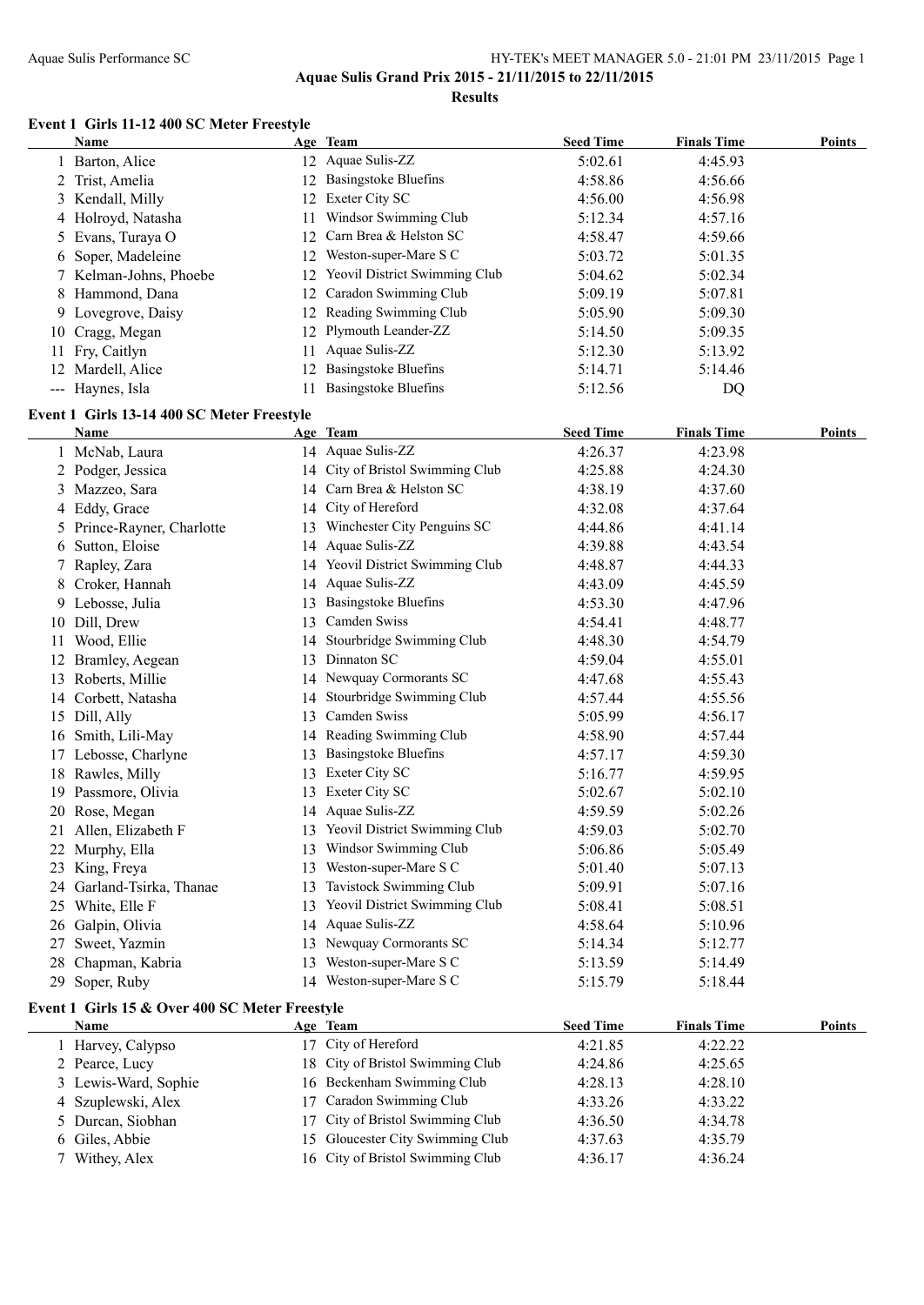**Results**

#### **(Event 1 Girls 15 & Over 400 SC Meter Freestyle)**

|     | Name                               | Age Team                             | <b>Seed Time</b> | <b>Finals Time</b> | <b>Points</b> |
|-----|------------------------------------|--------------------------------------|------------------|--------------------|---------------|
|     | 8 Jenkinson, Rosie                 | 15 Bracknell & Wokingham             | 4:42.73          | 4:37.09            |               |
|     | 9 McClymont, Emily                 | 18 Beckenham Swimming Club           | 4:43.97          | 4:45.29            |               |
|     | 10 Cooper, India                   | 16 Street & District SC              | 4:43.77          | 4:46.03            |               |
| 11. | Anderson, Sissel                   | 16 Camden Swiss                      | 4:51.00          | 4:46.74            |               |
|     | 12 Halsted, Olivia                 | 16 Camden Swiss                      | 4:45.57          | 4:48.40            |               |
|     | 13 Owens, Abbie                    | <b>Yeovil District Swimming Club</b> | 4:41.86          | 4:48.86            |               |
|     | 14 Trimarchi, Lia                  | 15 Camden Swiss                      | 4:52.94          | 4:50.95            |               |
|     | 15 Moore, Catherine                | 16 Bracknell & Wokingham             | 4:51.00          | 4:55.72            |               |
|     | Event 2 Boys 11-12 400 SC Meter IM |                                      |                  |                    |               |

#### **Name Age Team Seed Time Finals Time Points** Forconi, Pietro 12 Winchester City Penguins SC 5:03.00 5:01.09 Wordley, Jayden 12 Aquae Sulis-ZZ 5:37.07 5:20.56 3 Cohen, Malachi R 12 Barnes SC 5:56.19 5:41.65 Cook, George 12 Weston-super-Mare S C 6:19.79 5:43.62 5 Buxton, Joseph 12 Reading Swimming Club 5:49.24 5:47.00<br>6 Hazell, Charlie 11 Windsor Swimming Club 6:21.20 5:49.17 11 Windsor Swimming Club 6:21.20 5:49.17 Bown-Mazzoni, Arthur 12 Aquae Sulis-ZZ 5:52.05 5:49.49 Krasnoshchekiy, Mikhail 12 Camden Swiss 5:56.07 5:49.63 9 Gregory, Farran 11 Weston-super-Mare S C 5:45.13 5:55.13 5:55.13 Jones, Ben 12 Weston-super-Mare S C 6:28.50 5:56.74 Markov, Danny 12 Camden Swiss 6:17.45 6:19.93 Bach, Frankie 11 Stourbridge Swimming Club 6:44.45 6:25.10 Buxton, Dominic 11 Reading Swimming Club 6:44.32 6:49.26

#### **Event 2 Boys 13-14 400 SC Meter IM**

|    | Name                    |     | Age Team                       | <b>Seed Time</b> | <b>Finals Time</b> | <b>Points</b> |
|----|-------------------------|-----|--------------------------------|------------------|--------------------|---------------|
|    | 1 Menlove, Tom          |     | 14 Winchester City Penguins SC | 5:03.01          | 4:59.32            |               |
|    | 2 Bailey, Jacob         | 14  | Yeovil District Swimming Club  | 4:58.72          | 5:01.22            |               |
|    | 3 Bakker-Noguer, Javier |     | 14 Reading Swimming Club       | 5:05.51          | 5:02.03            |               |
|    | 4 McNeil, Ethan         |     | 13 Aquae Sulis-ZZ              | 5:25.00          | 5:02.74            |               |
|    | 5 Humphrys, Martyn      |     | 14 Winchester City Penguins SC | 5:21.10          | 5:07.79            |               |
|    | 6 Richardson, Graeme    | 14  | <b>Basingstoke Bluefins</b>    | 5:09.89          | 5:09.42            |               |
|    | 7 Lawton, Sam           |     | 14 Aquae Sulis-ZZ              | 5:23.85          | 5:16.66            |               |
|    | 8 Sharman, Alex         | 13  | Aquae Sulis-ZZ                 | 5:33.12          | 5:20.27            |               |
|    | 9 Davidson, Tom         | 13  | Stourbridge Swimming Club      | 5:34.02          | 5:26.59            |               |
| 10 | Corre, Jacob D          |     | 14 Reading Swimming Club       | 5:30.97          | 5:27.81            |               |
| 11 | Hardick, Matthew        |     | 13 Aquae Sulis-ZZ              | 5:44.65          | 5:28.59            |               |
|    | 12 Sadler, William      |     | 14 Basingstoke Bluefins        | 5:35.40          | 5:31.34            |               |
| 13 | Langman, George         | 13  | Weston-super-Mare S C          | 5:48.58          | 5:37.93            |               |
|    | 14 Fenn, Lewis          | 13. | Basingstoke Bluefins           | 6:09.99          | 5:44.18            |               |
| 15 | Suckling, Ben           | 13  | Caradon Swimming Club          | 5:37.19          | 5:49.94            |               |
|    | 16 Barou, Emile         | 13. | Camden Swiss                   | 6:01.07          | 5:59.02            |               |

#### **Event 2 Boys 15 & Over 400 SC Meter IM**

| <b>Name</b>            | Age Team                     | <b>Seed Time</b> | <b>Finals Time</b> | <b>Points</b> |
|------------------------|------------------------------|------------------|--------------------|---------------|
| 1 Kapanadze, George    | 18 Camden Swiss              | 4:46.73          | 4:37.22            |               |
| 2 Kapanadze, Alexander | 17 Camden Swiss              | 4:47.45          | 4:38.45            |               |
| 3 Dixon, Henry         | 15 Aquae Sulis-ZZ            | 4:49.51          | 4:47.70            |               |
| 4 Owens, Thomas J      | 15 Barnes SC                 | 4:59.26          | 4:54.89            |               |
| 5 Kendall, Charlie     | 15 Exeter City SC            | 5:23.36          | 5:09.64            |               |
| 6 Ukkash, Nimath       | 15 Windsor Swimming Club     | 5:08.45          | 5:10.21            |               |
| 7 Saer, Chandler       | 15 Aquae Sulis-ZZ            | 5:15.33          | 5:10.50            |               |
| Webb, Frederick        | 16 Aquae Sulis-ZZ            | 5:21.83          | 5:27.59            |               |
| Mannion, Lewis         | 15 Stourbridge Swimming Club | 5:28.54          | 5:27.66            |               |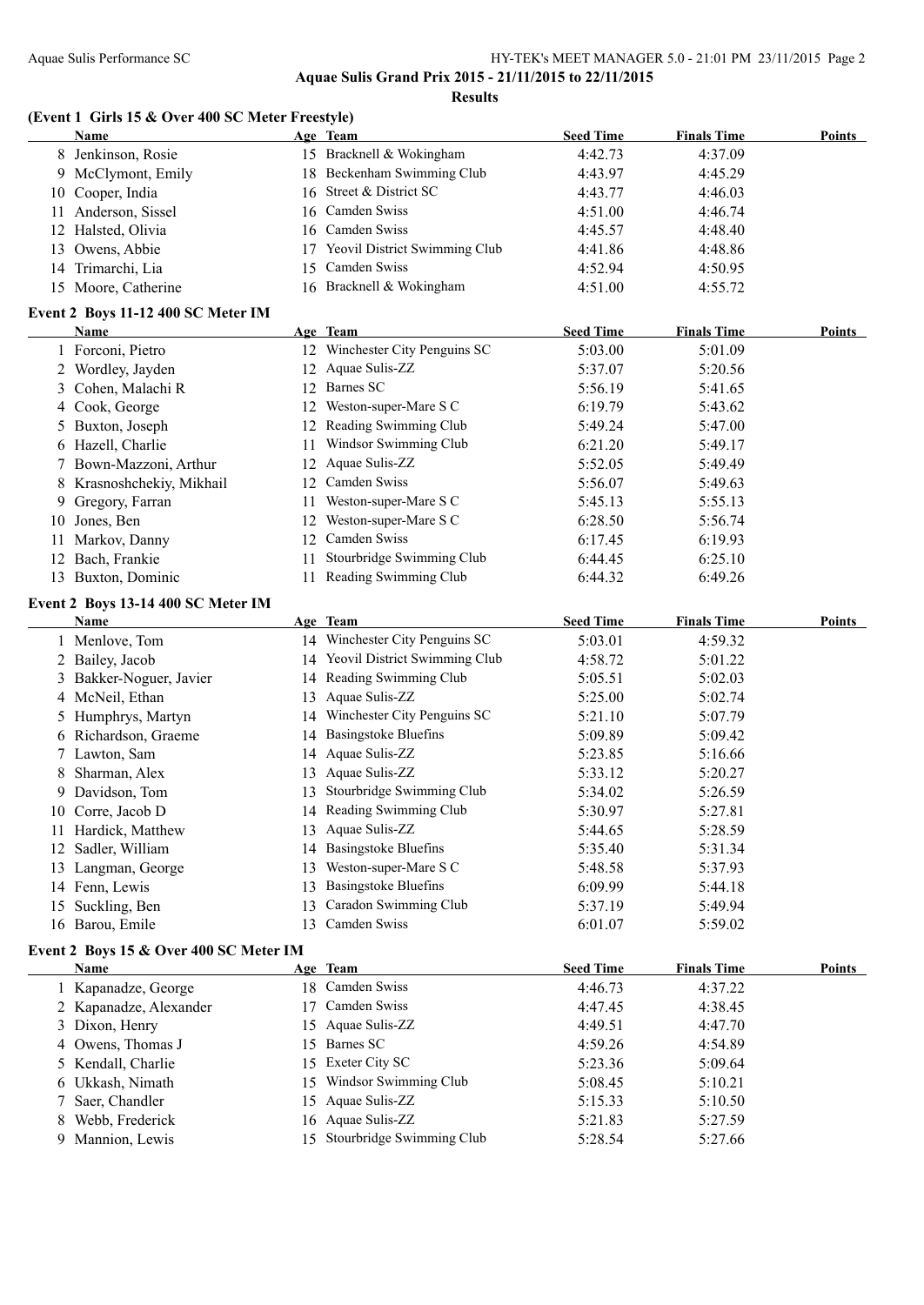**Aquae Sulis Grand Prix 2015 - 21/11/2015 to 22/11/2015**

**Results**

#### **Event 3 Girls 9 Year Olds 200 SC Meter IM**

|                   | Name                                       |    | Age Team                      | <b>Seed Time</b> | <b>Finals Time</b> | <b>Points</b> |
|-------------------|--------------------------------------------|----|-------------------------------|------------------|--------------------|---------------|
|                   | 1 Lawton, Jessica                          | 9  | Aquae Sulis-ZZ                | 3:15.80          | 3:15.69            |               |
| 2                 | Jones, Alex                                | 9  | Stourbridge Swimming Club     | 3:26.48          | 3:16.82            |               |
| 3                 | Palmer, Priya                              | 9  | Windsor Swimming Club         | 3:38.64          | 3:29.12            |               |
| 4                 | Griffiths, Ruby                            | 9  | Caradon Swimming Club         | 3:37.04          | 3:29.35            |               |
| 5                 | Hoogers, Mckenzie                          | 9  | Windsor Swimming Club         | 3:29.61          | 3:29.42            |               |
|                   | Event 3 Girls 10 Year Olds 200 SC Meter IM |    |                               |                  |                    |               |
|                   | Name                                       |    | Age Team                      | <b>Seed Time</b> | <b>Finals Time</b> | Points        |
|                   | 1 McEver, Ella                             | 10 | Camden Swiss                  | 2:58.07          | 2:55.98            |               |
|                   | 2 Wright, Elizabeth                        |    | 10 Plymouth Leander-ZZ        | 3:04.60          | 3:00.43            |               |
| 3                 | Hui Qing, Liew                             | 10 | Windsor Swimming Club         | 3:32.00          | 3:02.98            |               |
|                   | 4 Annis, Lauren                            | 10 | Pershore Swimming Club        | 3:20.73          | 3:05.42            |               |
| 5.                | Varney, Ruby                               | 10 | Street & District SC          | 3:14.14          | 3:06.94            |               |
| 6                 | Isom, Poppy                                | 10 | City of Bristol Swimming Club | 3:12.98          | 3:07.33            |               |
| 7                 | Ware, Keely                                | 10 | Exeter City SC                | 3:13.29          | 3:08.53            |               |
|                   | 8 Crocker, Isobel                          | 10 | City of Bristol Swimming Club | 3:32.50          | 3:13.40            |               |
| 9.                | Bonelli-Bean, Angelina                     | 10 | Yeovil District Swimming Club | 3:11.39          | 3:16.65            |               |
| 10                | Brown, Holly                               | 10 | City of Bristol Swimming Club | 3:22.80          | 3:16.82            |               |
| 11                | Gholami, Cindy                             | 10 | Camden Swiss                  | 3:27.55          | 3:17.46            |               |
| $*12$             | Gregory, Aleigha                           | 10 | Weston-super-Mare S C         | 3:25.24          | 3:22.61            |               |
| $*12$             | Baird, Bella                               | 10 | Yeovil District Swimming Club | 3:20.90          | 3:22.61            |               |
|                   | 14 Forrestal, Orla                         | 10 | Abingdon Vale Swimming Club   | 3:31.52          | 3:26.40            |               |
| 15                | Metcalfe, Jessica                          | 10 | Aquae Sulis-ZZ                | 3:30.00          | 3:26.90            |               |
| $\qquad \qquad -$ | Smith, Maisie                              | 10 | Weston-super-Mare S C         | 3:28.12          | <b>DNF</b>         |               |
|                   |                                            |    |                               |                  |                    |               |

#### **Event 3 Girls 11-12 200 SC Meter IM**

|       | <b>Name</b>                 |    | Age Team                      | <b>Seed Time</b> | <b>Finals Time</b> | <b>Points</b> |
|-------|-----------------------------|----|-------------------------------|------------------|--------------------|---------------|
|       | 1 Barton, Alice             |    | 12 Aquae Sulis-ZZ             | 2:37.87          | 2:33.55            |               |
|       | 2 Emery, Charlotte          |    | 12 Exeter City SC             | 2:40.80          | 2:35.12            |               |
| 3     | Trist, Amelia               | 12 | <b>Basingstoke Bluefins</b>   | 2:41.80          | 2:36.20            |               |
| 4     | Annis, Megan                | 12 | Pershore Swimming Club        | 2:44.35          | 2:37.28            |               |
| 5.    | Kelman-Johns, Phoebe        | 12 | Yeovil District Swimming Club | 2:41.57          | 2:40.07            |               |
| 6     | Soper, Madeleine            | 12 | Weston-super-Mare S C         | 2:44.84          | 2:40.39            |               |
|       | Barry, Alexandra            | 12 | Pershore Swimming Club        | 2:40.98          | 2:41.26            |               |
| 8     | Haynes, Isla                | 11 | <b>Basingstoke Bluefins</b>   | 2:43.94          | 2:42.30            |               |
| 9     | Motala-Evans, Sophia        | 12 | Winchester City Penguins SC   | 2:45.79          | 2:43.75            |               |
| 10    | Miller, Emily               | 12 | Windsor Swimming Club         | 2:47.61          | 2:43.81            |               |
| 11    | Hammond, Maggie             | 12 | Weston-super-Mare S C         | 2:50.36          | 2:43.92            |               |
| 12    | Butler, Grace               | 12 | Stourbridge Swimming Club     | 2:50.87          | 2:44.98            |               |
| 13    | Lovegrove, Daisy            | 12 | Reading Swimming Club         | 2:45.81          | 2:45.03            |               |
| 14    | Couch, Jossie               | 12 | Newquay Cormorants SC         | 2:49.47          | 2:45.29            |               |
| 15    | Rafferty, Imogen            | 12 | Aquae Sulis-ZZ                | 2:53.00          | 2:47.95            |               |
| 16    | Woodcock, Hannah            | 11 | Pershore Swimming Club        | 2:55.37          | 2:48.26            |               |
| $*17$ | Lambropoulos, Alexis        | 11 | Camden Swiss                  | 2:58.90          | 2:48.47            |               |
| $*17$ | Knight, Jessica             | 12 | Weston-super-Mare S C         | 2:52.71          | 2:48.47            |               |
| 19    | Gruber, Allie               | 12 | Camden Swiss                  | 2:52.87          | 2:48.72            |               |
| 20    | Gleed, Annabelle            | 12 | Calne Alpha 4                 | 2:58.60          | 2:50.14            |               |
| 21    | Ashelford, Amelia J         | 12 | Exeter City SC                | 2:54.80          | 2:50.74            |               |
| 22    | Fry, Caitlyn                | 11 | Aquae Sulis-ZZ                | 2:55.14          | 2:50.76            |               |
| 23    | Martin, Alice E             | 12 | Abingdon Vale Swimming Club   | 2:56.05          | 2:51.62            |               |
| 24    | Young, Evie-Rose            | 12 | Aquae Sulis-ZZ                | 2:57.10          | 2:52.05            |               |
| 25    | Mardell, Alice              | 12 | Basingstoke Bluefins          | 2:54.22          | 2:52.22            |               |
| 26    | Evans, Mykenzie             | 12 | City of Bristol Swimming Club | 3:03.80          | 2:52.68            |               |
| 27    | Lines, Beth                 | 11 | Newquay Cormorants SC         | 2:59.56          | 2:52.89            |               |
|       | 28 Hanson-Puffer, Kaitlyn R | 11 | Barnes SC                     | 2:57.69          | 2:53.68            |               |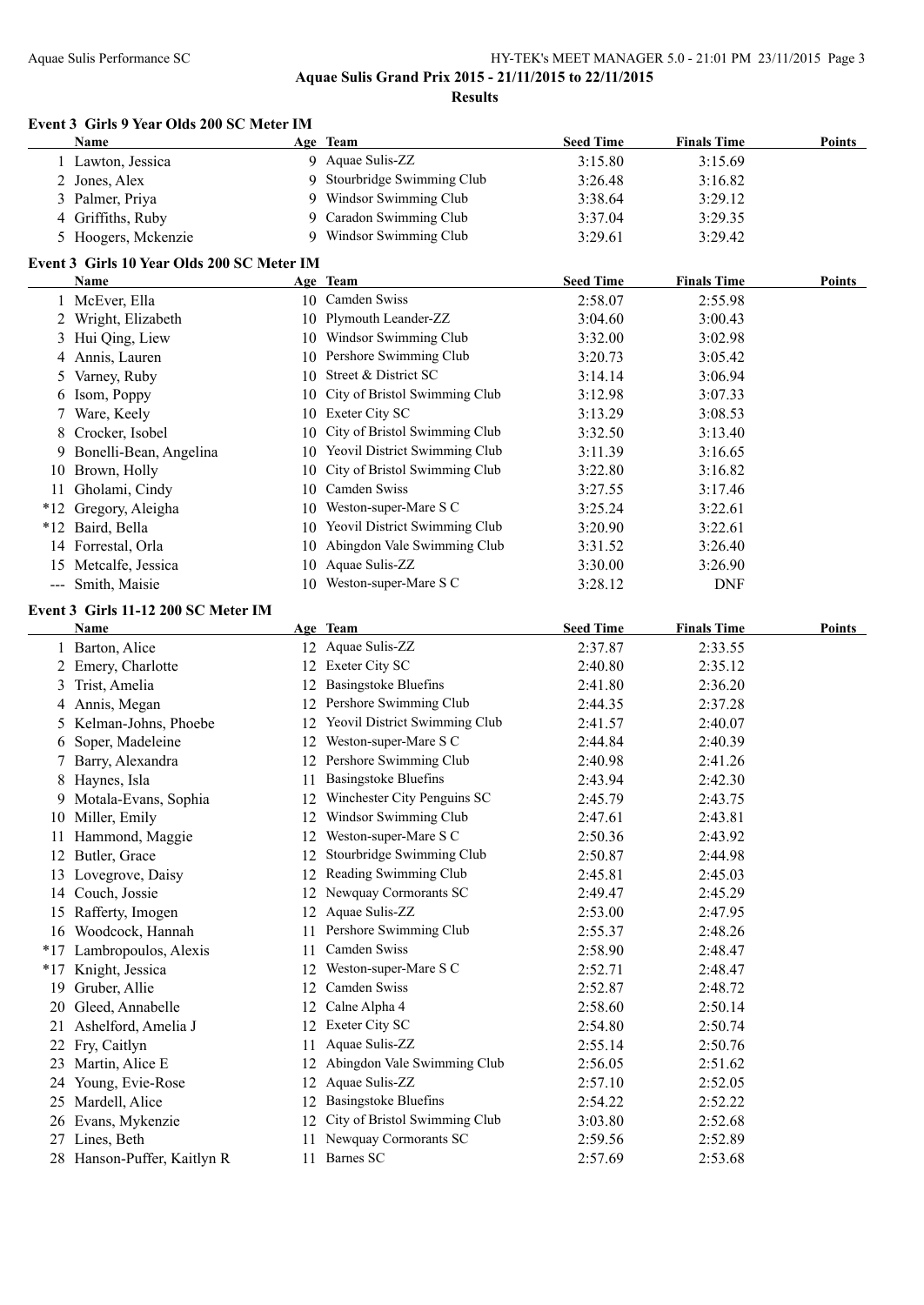#### **(Event 3 Girls 11-12 200 SC Meter IM)**

**Name Age Team Seed Time Finals Time Points** Noel, Oriana 11 Carn Brea & Helston SC 2:53.80 2:55.14 Gussey, Georgia 11 Aquae Sulis-ZZ 2:54.18 2:55.53 31 Morley, Iona 11 Winchester City Penguins SC 2:50.46 2:55.85 Hickey, Cara 12 Aquae Sulis-ZZ 2:55.63 2:56.16 Roberts, Jude 12 Aquae Sulis-ZZ 2:56.20 2:56.17 Phillipps, Megan 11 Reading Swimming Club 2:58.70 2:56.19 Daffey, Schuyler C 11 Barnes SC 3:07.69 2:56.27 Banwell, Maisie 11 Street & District SC 3:06.06 2:56.58 Franks, Jasmine 11 Pershore Swimming Club 3:03.10 2:58.63 Ashurst, Caitlin T 12 Weston-super-Mare S C 2:52.32 2:58.88 Galpin, Ruby 11 Aquae Sulis-ZZ 3:03.30 2:59.46 40 Holloway, Alice 12 Yeovil District Swimming Club 3:02.05 2:59.55 Owens, Anna 11 Barnes SC 3:10.26 2:59.85 Davis, Daisy 12 City of Bristol Swimming Club 3:04.31 3:00.73 Foreman, Olivia 12 Reading Swimming Club 2:58.15 3:02.57 Ward, Niamh 11 Aquae Sulis-ZZ 3:11.19 3:04.03 Saunders, Amy 12 Aquae Sulis-ZZ 3:06.00 3:04.22 Forrestal, Pia C 12 Abingdon Vale Swimming Club 2:59.41 3:04.57 47 Shepherd, Lucy 12 St Ives Bay SC 3:03.90 3:05.20 48 Seaton, Harriet H 11 Reading Swimming Club 3:10.30 3:05.85 Ashpole, Eve 11 Aquae Sulis-ZZ 3:08.63 3:07.33 50 Ramsay, Lauren 11 Exeter City SC 3:05.42 3:10.83 --- Francis, Faye 12 Winchester City Penguins SC 2:47.32 DQ

#### **Event 3 Girls 13-14 200 SC Meter IM**

|    | Name                 |    | Age Team                      | <b>Seed Time</b> | <b>Finals Time</b> | <b>Points</b> |
|----|----------------------|----|-------------------------------|------------------|--------------------|---------------|
|    | Grigg, Jemima        |    | 13 Newquay Cormorants SC      | 2:30.04          | 2:27.70            |               |
|    | Bowen, Rhiannon      | 14 | Aquae Sulis-ZZ                | 2:33.30          | 2:28.21            |               |
| 3  | Cox, Bethany         | 14 | Southwold Swimming Club       | 2:33.25          | 2:29.96            |               |
| 4  | Butler, Georgina     | 14 | Winchester City Penguins SC   | 2:31.83          | 2:30.05            |               |
| 5  | Eddy, Grace          | 14 | City of Hereford              | 2:32.94          | 2:31.00            |               |
| 6  | Veakins, Ella        | 13 | Aquae Sulis-ZZ                | 2:35.29          | 2:31.95            |               |
|    | Hudghton, Holly      | 13 | Weston-super-Mare S C         | 2:33.40          | 2:33.28            |               |
| 8  | Lebosse, Julia       | 13 | <b>Basingstoke Bluefins</b>   | 2:36.08          | 2:33.44            |               |
| 9  | Brantley, Lauren     | 13 | Camden Swiss                  | 2:32.67          | 2:35.16            |               |
| 10 | Gordon, Amy          | 14 | Aquae Sulis-ZZ                | 2:34.33          | 2:36.32            |               |
| 11 | Wood, Ellie          | 14 | Stourbridge Swimming Club     | 2:36.20          | 2:36.99            |               |
|    | Croker, Hannah       | 14 | Aquae Sulis-ZZ                | 2:39.01          | 2:37.51            |               |
| 13 | Lebosse, Charlyne    | 13 | <b>Basingstoke Bluefins</b>   | 2:41.46          | 2:37.87            |               |
| 14 | Casey, Rhian         | 14 | Abingdon Vale Swimming Club   | 2:41.19          | 2:37.92            |               |
| 15 | Smith, Megan         | 14 | City of Bristol Swimming Club | 2:48.69          | 2:38.10            |               |
| 16 | Sutton, Eloise       | 14 | Aquae Sulis-ZZ                | 2:39.93          | 2:38.13            |               |
|    | Allen, Elizabeth F   | 13 | Yeovil District Swimming Club | 2:39.53          | 2:38.21            |               |
| 18 | Moore, Jasmine       | 13 | Yeovil District Swimming Club | 2:41.22          | 2:38.41            |               |
| 19 | Corbett, Natasha     | 14 | Stourbridge Swimming Club     | 2:39.38          | 2:38.87            |               |
| 20 | Stepney, Madison     | 13 | Winchester City Penguins SC   | 2:39.30          | 2:39.25            |               |
| 21 | King, Freya          | 13 | Weston-super-Mare S C         | 2:42.15          | 2:39.69            |               |
|    | Passmore, Olivia     | 13 | Exeter City SC                | 2:41.89          | 2:39.80            |               |
| 23 | Lambropoulos, Athena | 13 | Camden Swiss                  | 2:47.06          | 2:40.52            |               |
| 24 | Weston, Amy          | 14 | Pershore Swimming Club        | 2:40.03          | 2:41.33            |               |
| 25 | Smith, Hazel         | 13 | City of Bristol Swimming Club | 2:46.78          | 2:41.47            |               |
| 26 | Richards, Lauren     | 13 | Bracknell & Wokingham         | 2:42.43          | 2:41.69            |               |
|    | Crudgington, Maia    | 13 | Aquae Sulis-ZZ                | 2:43.56          | 2:41.98            |               |
| 28 | Sweet, Yazmin        | 13 | Newquay Cormorants SC         | 2:50.30          | 2:42.02            |               |
| 29 | Crispin, Grace       | 13 | City of Bristol Swimming Club | 2:43.10          | 2:42.07            |               |
| 30 | Barnett, Isobel      |    | 14 Reading Swimming Club      | 2:45.62          | 2:42.36            |               |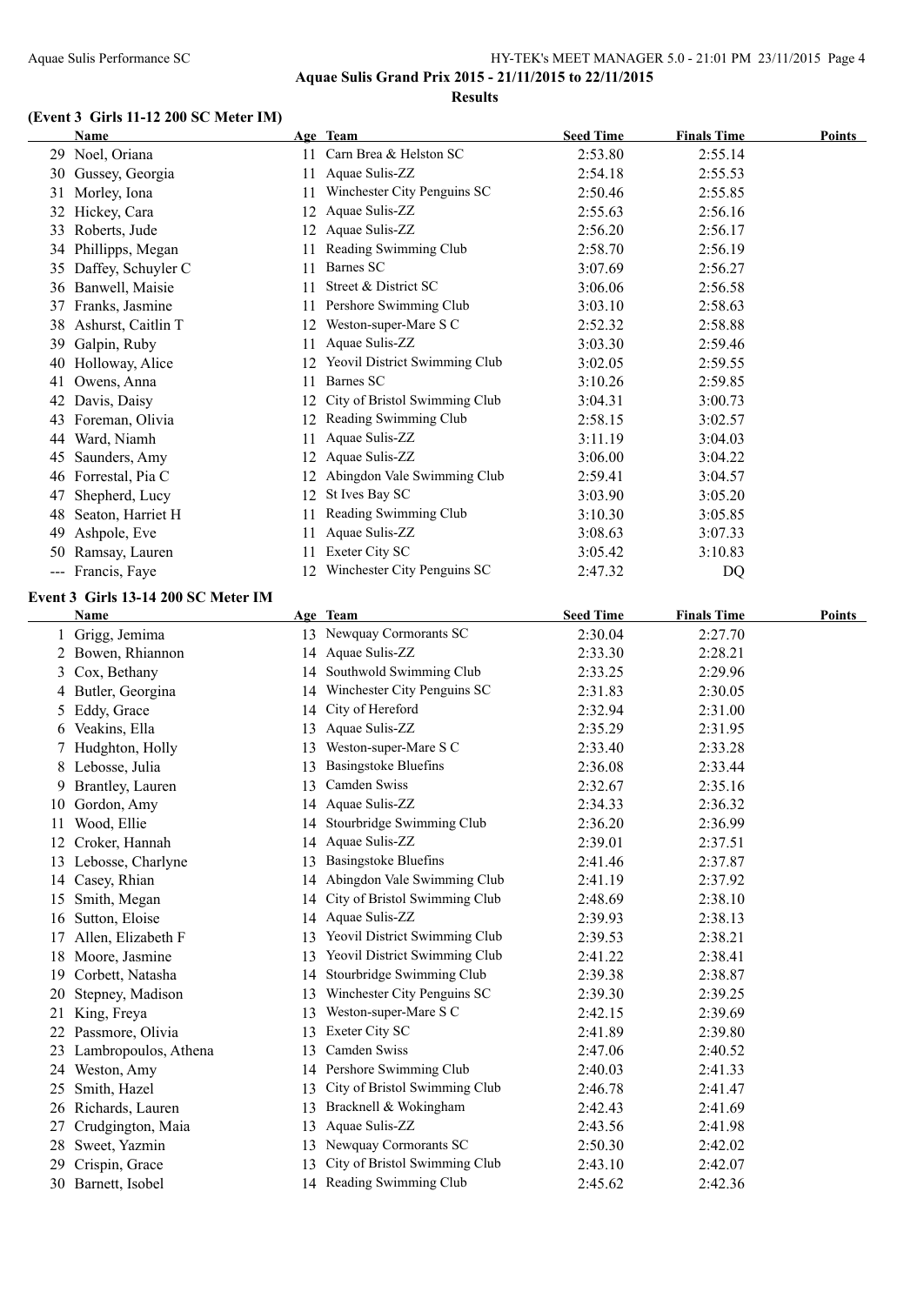### **(Event 3 Girls 13-14 200 SC Meter IM)**

|     | Name                                            |    | Age Team                         | <b>Seed Time</b> | <b>Finals Time</b> | <b>Points</b> |
|-----|-------------------------------------------------|----|----------------------------------|------------------|--------------------|---------------|
|     | 31 Dore, Ruby                                   |    | 14 City of Bristol Swimming Club | 2:47.19          | 2:42.53            |               |
|     | 32 Mufti, Annabelle                             |    | 13 Windsor Swimming Club         | 2:46.92          | 2:42.76            |               |
|     | 33 Penton, Lucy                                 |    | 13 Reading Swimming Club         | 2:48.87          | 2:43.61            |               |
|     | 34 Ciurleo, Isis                                | 14 | <b>Dulwich Dolphins SC</b>       | 2:41.40          | 2:43.71            |               |
|     | 35 Hooper, Shannon                              | 13 | Academy Swim Team Burnham        | 2:43.38          | 2:44.84            |               |
|     | 36 Rugman, Aemilia                              | 13 | <b>Basingstoke Bluefins</b>      | 2:45.48          | 2:44.92            |               |
| 37  | Chapman, Kabria                                 | 13 | Weston-super-Mare S C            | 2:50.28          | 2:46.08            |               |
| 38  | Evans, Tori                                     | 14 | Street & District SC             | 2:50.93          | 2:46.34            |               |
|     | 39 Cumming, Izzy                                | 13 | Pershore Swimming Club           | 2:53.95          | 2:47.54            |               |
|     | 40 Hill, Georgia A                              | 14 | Wells Swimming Club              | 2:44.54          | 2:48.54            |               |
|     | 41 Galpin, Olivia                               | 14 | Aquae Sulis-ZZ                   | 2:45.92          | 2:48.75            |               |
|     | 42 Coulson, Emily                               | 14 | Winchester City Penguins SC      | 2:49.37          | 2:48.84            |               |
| 43  | Clark, Lucia                                    | 13 | City of Bristol Swimming Club    | 2:45.82          | 2:49.36            |               |
|     | 44 Rolls, Holly                                 | 13 | Yeovil District Swimming Club    | 2:50.65          | 2:50.56            |               |
| 45  | Jones, Tea L                                    | 14 | Exeter City SC                   | 2:51.26          | 2:50.81            |               |
| 46  | James, Grace                                    | 13 | Exeter City SC                   | 2:52.10          | 2:51.16            |               |
| 47  | France, Emily                                   | 13 | Tavistock Swimming Club          | 2:56.75          | 2:53.09            |               |
| 48  | Jones, Sophie                                   | 13 | Winchester City Penguins SC      | 2:58.66          | 2:56.87            |               |
| 49  | Davies, Katie                                   | 13 | Windsor Swimming Club            | 2:55.36          | 2:58.19            |               |
|     | 50 Carter, Lillie                               | 13 | Aquae Sulis-ZZ                   | 2:58.70          | 3:03.91            |               |
|     | --- Teague, Sarah                               |    | 14 Tavistock Swimming Club       | 2:42.99          | DQ                 |               |
|     | Event 3 Girls 15 & Over 200 SC Meter IM         |    |                                  |                  |                    |               |
|     | Name                                            |    | Age Team                         | <b>Seed Time</b> | <b>Finals Time</b> | Points        |
|     | 1 Whiting, Daniella                             |    | 18 Aquae Sulis-ZZ                | 2:15.73          | 2:18.14            |               |
|     | 2 Harvey, Calypso                               | 17 | City of Hereford                 | 2:24.02          | 2:19.24            |               |
| 3   | Newton, Beth                                    | 16 | Street & District SC             | 2:26.39          | 2:20.55            |               |
| 4   | Ryan, Zara                                      | 17 | Newbury District Swimming Club   | 2:22.44          | 2:23.19            |               |
| 5   | Frankland, Jessica                              | 18 | Beckenham Swimming Club          | 2:25.64          | 2:24.36            |               |
| 6   | Shaw, Jessica                                   |    | 16 Southwold Swimming Club       | 2:22.72          | 2:24.52            |               |
|     | Cummins, Stephanie                              | 15 | City of Bristol Swimming Club    | 2:29.44          | 2:26.60            |               |
| 8   | Webb, Aliyah-Mai                                |    | 15 Exeter City SC                | 2:26.90          | 2:26.77            |               |
| 9   | Keen, Georgia                                   | 15 | Aquae Sulis-ZZ                   | 2:24.34          | 2:27.31            |               |
| 10. | Cookson, Stella                                 | 15 | Aquae Sulis-ZZ                   | 2:29.50          | 2:27.72            |               |
|     | 11 Goffin, Molly                                |    | 15 Basingstoke Bluefins          | 2:30.67          | 2:28.93            |               |
|     | 12 Reid, Hannah                                 |    | 17 Carn Brea & Helston SC        | 2:27.83          | 2:29.23            |               |
|     | 13 Lijzenga, Nienke                             |    | 17 Abingdon Vale Swimming Club   | 2:29.27          | 2:31.15            |               |
|     | 14 Cooper, India                                |    | 16 Street & District SC          | 2:28.86          | 2:31.74            |               |
|     | 15 Loveman, Rhiannon                            |    | 17 Exeter City SC                | 2:28.73          | 2:32.69            |               |
|     | 16 Noon, Kiera                                  |    | 15 City of Bristol Swimming Club | 2:31.21          | 2:32.79            |               |
|     | 17 Hamlett, Maddy                               |    | 17 Street & District SC          | 2:29.85          | 2:34.05            |               |
|     | 18 Locke, Emily                                 |    | 16 Southwold Swimming Club       | 2:35.29          | 2:34.39            |               |
| 19. | Anderson, Sissel                                |    | 16 Camden Swiss                  | 2:33.62          | 2:34.56            |               |
| 20  | Jenkinson, Rosie                                |    | 15 Bracknell & Wokingham         | 2:38.85          | 2:37.19            |               |
|     | 21 Hoey, Emily E                                |    | 19 Carn Brea & Helston SC        | 2:37.14          | 2:38.12            |               |
|     | 22 Bonning, Abigail                             |    | 15 Yeovil District Swimming Club | 2:42.14          | 2:39.28            |               |
|     | 23 Townsend, Katherine                          |    | 17 Aquae Sulis-ZZ                | 2:41.49          | 2:40.43            |               |
|     | *24 Owens, Abbie                                |    | 17 Yeovil District Swimming Club | 2:38.67          | 2:40.84            |               |
|     | *24 Halsted, Olivia                             |    | 16 Camden Swiss                  | 2:43.15          | 2:40.84            |               |
|     | 26 Treloggen, Zoe                               |    | 16 Street & District SC          | 2:39.02          | 2:42.17            |               |
|     | 27 Francis, Amber                               |    | 15 Tavistock Swimming Club       | 2:46.38          | 2:47.07            |               |
|     | 28 Venner, Libby                                |    | 16 Reading Swimming Club         | 2:46.59          | 2:47.97            |               |
|     | Event 4 Boys 9 Year Olds 100 SC Meter Freestyle |    |                                  |                  |                    |               |
|     | Name                                            |    | Age Team                         | <b>Seed Time</b> | <b>Finals Time</b> | <b>Points</b> |
|     | 1 Sheffield, Henry                              |    | 9 Cirencester SC                 | 1:22.29          | 1:21.74            |               |
|     |                                                 |    |                                  |                  |                    |               |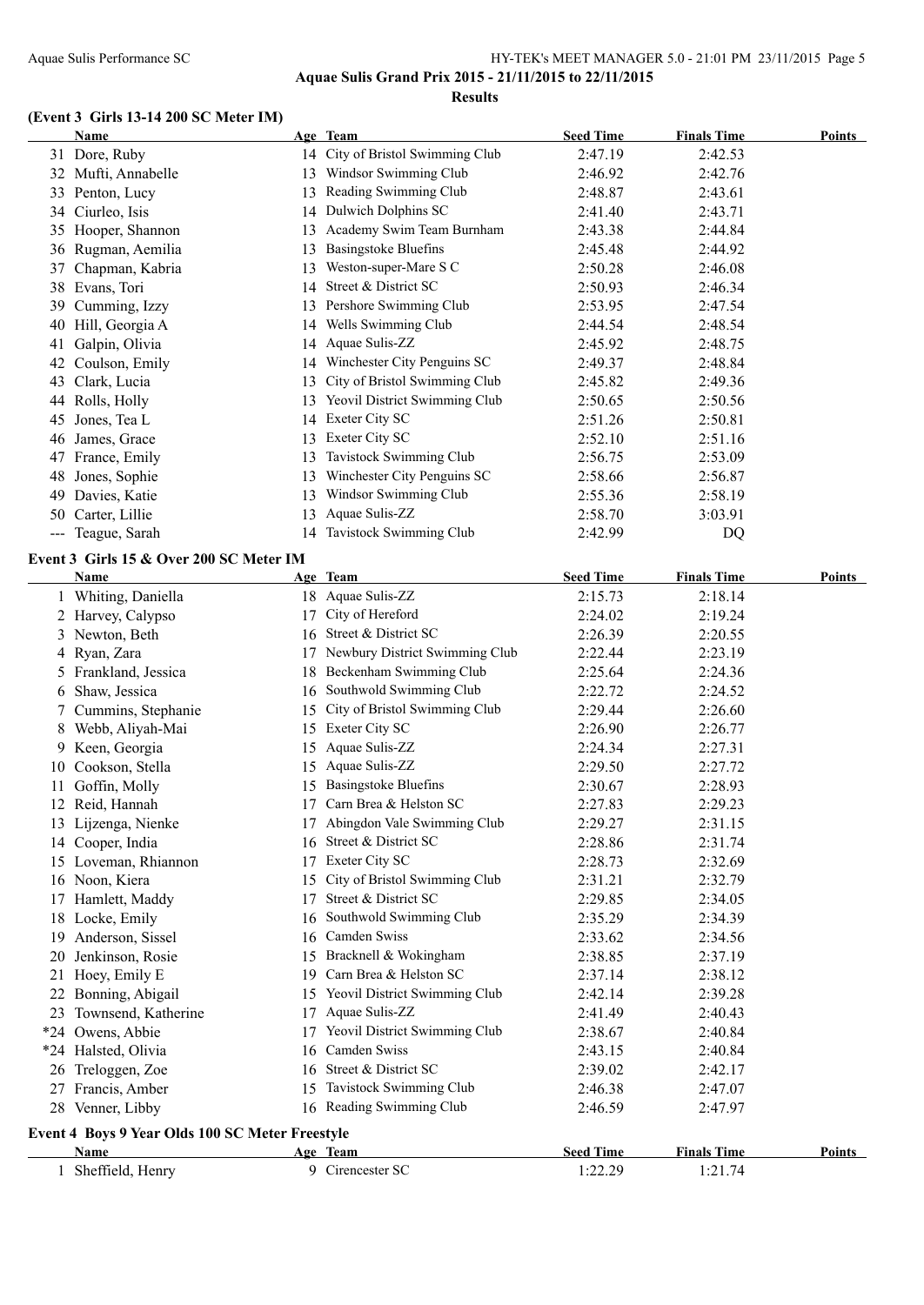**Results**

#### **Event 4 Boys 10 Year Olds 100 SC Meter Freestyle**

|     | Name                                      |    | Age Team                             | <b>Seed Time</b> | <b>Finals Time</b> | <b>Points</b> |
|-----|-------------------------------------------|----|--------------------------------------|------------------|--------------------|---------------|
|     | Sissins-Roffey, Felix J                   |    | 10 Abingdon Vale Swimming Club       | 1:14.12          | 1:05.93            |               |
|     | 2 Saunders, Oliver                        |    | 10 Aquae Sulis-ZZ                    | 1:23.00          | 1:10.97            |               |
|     | 3 Adams, Max                              |    | 10 Aquae Sulis-ZZ                    | 1:12.65          | 1:11.12            |               |
|     | 4 Murphy, James                           |    | 10 Windsor Swimming Club             | 1:12.88          | 1:13.03            |               |
|     | 5 Biss, Brandon                           | 10 | Camden Swiss                         | 1:19.27          | 1:13.25            |               |
|     | 6 O'Connor, Jamie J                       |    | 10 Weston-super-Mare S C             | 1:21.04          | 1:17.69            |               |
|     | 7 Watts, Oliver                           | 10 | Calne Alpha 4                        | 1:19.82          | 1:17.72            |               |
|     | 8 Froggatt, James                         | 10 | Stourbridge Swimming Club            | 1:22.11          | 1:17.87            |               |
|     | 9 Wilks, Aaron                            | 10 | Windsor Swimming Club                | 1:22.32          | 1:20.97            |               |
|     | 10 Cocking, Aaron                         |    | 10 Weston-super-Mare S C             | 1:23.00          | 1:28.54            |               |
|     |                                           |    |                                      |                  |                    |               |
|     | Event 4 Boys 11-12 100 SC Meter Freestyle |    |                                      |                  |                    |               |
|     | <b>Name</b>                               |    | Age Team                             | <b>Seed Time</b> | <b>Finals Time</b> | Points        |
|     | 1 Forconi, Pietro                         |    | 12 Winchester City Penguins SC       | 1:01.00          | 58.42              |               |
|     | 2 Walker, Benjamin                        |    | 12 Aquae Sulis-ZZ                    | 1:03.91          | 1:03.05            |               |
| 3   | Silk, Jonah                               |    | 12 City of Bristol Swimming Club     | 1:06.72          | 1:03.47            |               |
|     | 4 Endersby, George                        |    | 12 Reading Swimming Club             | 1:04.55          | 1:03.95            |               |
|     | 5 Krasnoshchekiy, Mikhail                 |    | 12 Camden Swiss                      | 1:07.66          | 1:05.28            |               |
|     | 6 Divet, Yann                             |    | 12 Camden Swiss                      | 1:09.38          | 1:05.72            |               |
| 7   | Morris, Samuel A                          |    | 12 Weston-super-Mare S C             | 1:05.59          | 1:06.12            |               |
| 8   | Goros, Noah                               |    | 12 St Ives Bay SC                    | 1:06.85          | 1:07.02            |               |
| 9   | Quirk, Rory                               | 11 | Winchester City Penguins SC          | 1:08.98          | 1:07.12            |               |
|     | 10 Bown-Mazzoni, Arthur                   | 12 | Aquae Sulis-ZZ                       | 1:07.63          | 1:07.21            |               |
| 11. | Castronovo, Amir                          | 12 | Camden Swiss                         | 1:12.80          | 1:07.31            |               |
|     | 12 Buxton, Joseph                         | 12 | Reading Swimming Club                | 1:09.00          | 1:07.49            |               |
| 13  | Jones, Ben                                | 12 | Weston-super-Mare S C                | 1:13.45          | 1:08.21            |               |
|     | 14 Markov, Danny                          | 12 | Camden Swiss                         | 1:08.01          | 1:08.26            |               |
|     | 15 Hazell, Charlie                        | 11 | Windsor Swimming Club                | 1:12.90          | 1:09.57            |               |
|     | *16 Darlington-Eyre, Rimae                | 12 | Plymouth Leander-ZZ                  | 1:10.06          | 1:09.71            |               |
|     | *16 Bakker-Noguer, Carlos                 |    | 12 Reading Swimming Club             | 1:11.85          | 1:09.71            |               |
|     | 18 Thomas, Finn                           |    | 12 Windsor Swimming Club             | 1:13.03          | 1:10.85            |               |
|     | 19 Lunniss, Andrew                        |    | 11 Winchester City Penguins SC       | 1:10.94          | 1:11.06            |               |
|     | 20 Lawson, Benjamin                       | 11 | Millfield School                     | 1:14.17          | 1:11.15            |               |
|     | 21 Hendrie, Murray                        | 11 | Street & District SC                 | 1:13.03          | 1:11.87            |               |
|     | 22 Gregory, Farran                        |    | 11 Weston-super-Mare S C             | 1:11.42          | 1:12.34            |               |
|     | 23 Tidball-Zapp, Albert                   |    | 12 Street & District SC              | 1:14.62          | 1:13.10            |               |
|     | 24 Bach, Frankie                          |    | 11 Stourbridge Swimming Club         | 1:19.40          | 1:13.25            |               |
|     | 25 Iles, George                           |    | 11 Gloucester City Swimming Club     | 1:15.32          | 1:14.87            |               |
|     | 26 Pliner, Theo                           | 11 | Camden Swiss                         | 1:18.45          | 1:15.39            |               |
|     | 27 Parker, Matthew                        | 11 | Aquae Sulis-ZZ                       | 1:18.40          | 1:15.56            |               |
|     | 28 Leach, Cameron                         |    | 11 Pershore Swimming Club            | 1:17.85          | 1:15.73            |               |
|     | 29 Wright, Benjamin S                     | 11 | Abingdon Vale Swimming Club          | 1:15.00          | 1:16.24            |               |
|     | 30 Everett, Jack                          | 11 | Bradford on Avon Asc                 | 1:16.41          | 1:16.37            |               |
|     | 31 Buxton, Dominic                        | 11 | Reading Swimming Club                | 1:16.63          | 1:16.78            |               |
|     | 32 Chen, William                          | 11 | Camden Swiss                         | 1:19.70          | 1:17.23            |               |
|     | 33 Albon, Christian                       |    | 12 Weston-super-Mare S C             | 1:18.16          | 1:18.21            |               |
|     | 34 Chen, Alexander A                      | 11 | Camden Swiss                         | 1:19.47          | 1:18.74            |               |
|     | --- Cook, George                          |    | 12 Weston-super-Mare S C             | 1:09.93          | <b>DQ</b>          |               |
|     |                                           |    |                                      |                  |                    |               |
|     | Event 4 Boys 13-14 100 SC Meter Freestyle |    |                                      |                  |                    |               |
|     | <b>Name</b>                               |    | Age Team<br>14 Reading Swimming Club | <b>Seed Time</b> | <b>Finals Time</b> | <b>Points</b> |
|     | 1 Endersby, Jack                          |    |                                      | 55.73            | 54.65              |               |
|     | 2 Willies, Oliver                         | 14 | Street & District SC                 | 54.56            | 55.08              |               |
| 3   | Broomfield, Zac                           | 13 | St Ives Bay SC                       | 57.60            | 56.00              |               |
|     | 4 Derrick, Zachary                        |    | 14 City of Bristol Swimming Club     | 58.70            | 56.30              |               |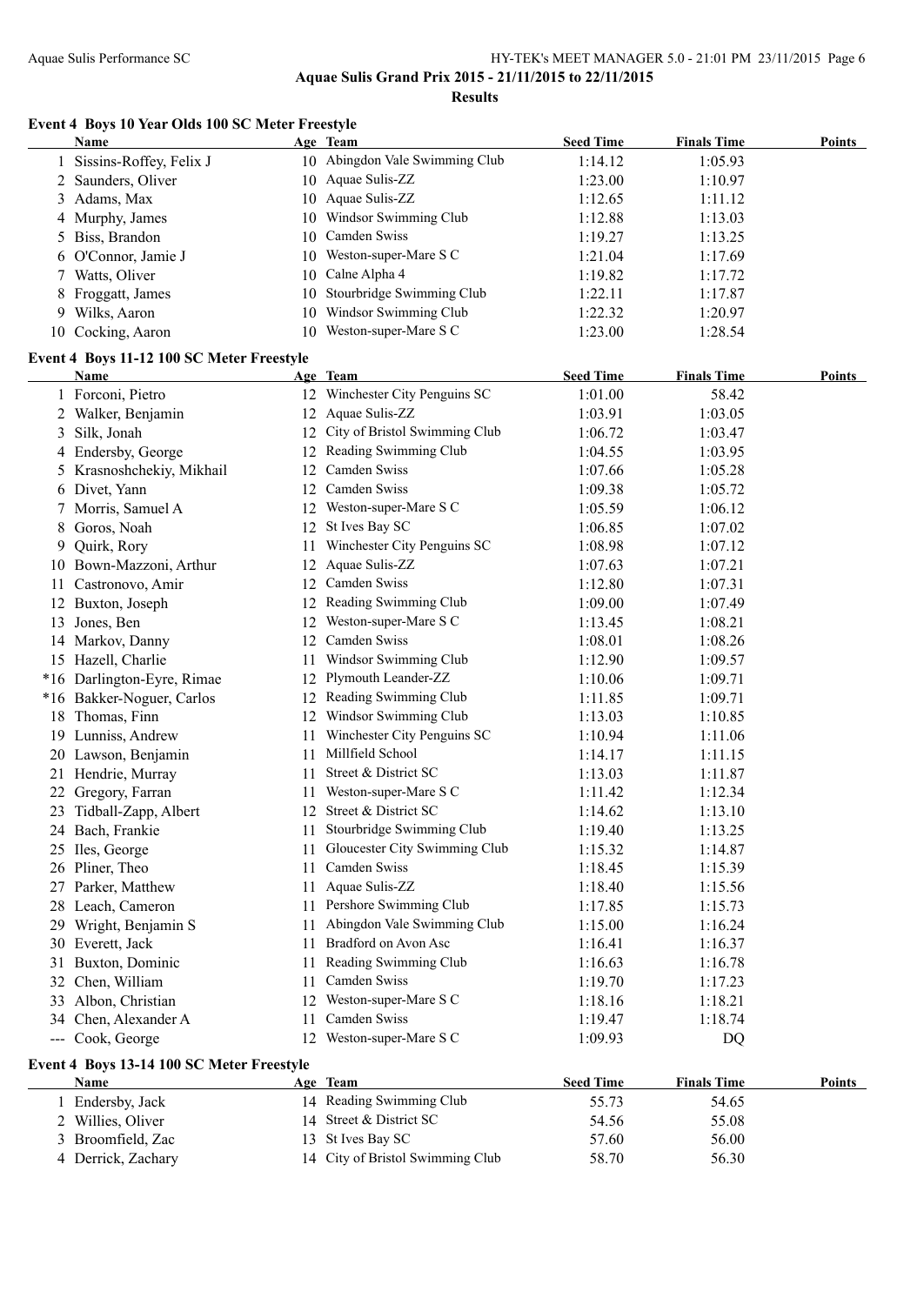**Results**

#### **(Event 4 Boys 13-14 100 SC Meter Freestyle)**

|     | <b>Name</b>                                   |    | Age Team                         | <b>Seed Time</b> | <b>Finals Time</b> | <b>Points</b> |
|-----|-----------------------------------------------|----|----------------------------------|------------------|--------------------|---------------|
|     | 5 Wallace, Nathan                             |    | 14 City of Hereford              | 56.79            | 56.97              |               |
|     | 6 White, Alec                                 |    | 14 Exeter City SC                | 1:01.30          | 57.22              |               |
|     | 7 Lewis, Steven J                             |    | 14 Carn Brea & Helston SC        | 1:00.91          | 57.63              |               |
|     | 8 Farr, George                                | 14 | City of Bristol Swimming Club    | 59.66            | 58.45              |               |
| 9   | Short, Oscar                                  |    | 14 United Bristol Swimming Club  | 1:00.17          | 58.60              |               |
| 10  | Morris, Jake                                  | 14 | Stourbridge Swimming Club        | 59.82            | 58.81              |               |
| 11  | Humphrys, Martyn                              | 14 | Winchester City Penguins SC      | 1:00.50          | 58.94              |               |
| 12  | Minchella-Cochran, Billy                      | 14 | Beckenham Swimming Club          | 59.53            | 59.11              |               |
|     | 13 Menlove, Tom                               | 14 | Winchester City Penguins SC      | 1:00.63          | 59.12              |               |
|     | 14 Phelan, Fergus                             | 14 | Winchester City Penguins SC      | 1:01.80          | 59.24              |               |
|     | 15 Brunsdon, Evan                             | 14 | Weston-super-Mare S C            | 1:00.05          | 59.28              |               |
|     | 16 Bolcato, Maximillian                       |    | 13 Abingdon Vale Swimming Club   | 1:02.39          | 59.37              |               |
|     | 17 Bakker-Noguer, Javier                      |    | 14 Reading Swimming Club         | 1:00.29          | 59.64              |               |
|     | 18 McNamara, Aeden                            |    | 14 St Ives Bay SC                | 1:00.21          | 59.71              |               |
| 19  | Chu, Tomas                                    |    | 14 Camden Swiss                  | 1:03.17          | 59.77              |               |
| 20  | Sadler, William                               |    | 14 Basingstoke Bluefins          | 1:01.52          | 59.79              |               |
| 21  | Turner, Arno                                  | 14 | Southwold Swimming Club          | 1:02.58          | 1:00.07            |               |
| 22  | Gibert, Jack                                  |    | 14 City of Bristol Swimming Club | 1:02.68          | 1:00.56            |               |
| 23  | Suckling, Ben                                 |    | 13 Caradon Swimming Club         | 1:02.78          | 1:00.57            |               |
|     | 24 Frigo, Themis N                            |    | 13 Barnes SC                     | 1:05.39          | 1:00.90            |               |
|     | 25 Grothier, Isaac                            |    | 13 Aquae Sulis-ZZ                | 1:01.58          | 1:01.07            |               |
|     | 26 Ramsay, Matt                               |    | 14 Exeter City SC                | 1:01.19          | 1:01.45            |               |
|     | 27 Fleming, Tomas                             |    | 14 Reading Swimming Club         | 1:04.32          | 1:01.52            |               |
|     | 28 Orchard, Andre J                           |    | 14 Exeter City SC                | 1:04.50          | 1:01.55            |               |
|     | 29 Sharman, Alex                              | 13 | Aquae Sulis-ZZ                   | 1:02.51          | 1:01.66            |               |
|     | 30 Dixon, James                               |    | 14 Reading Swimming Club         | 1:02.97          | 1:02.07            |               |
|     | 31 Duffy, Ryan                                | 14 | Stourbridge Swimming Club        | 1:03.60          | 1:02.21            |               |
|     | 32 Lawman, Lucas                              |    | 13 Aquae Sulis-ZZ                | 1:02.18          | 1:02.44            |               |
|     | 33 Corre, Jacob D                             |    | 14 Reading Swimming Club         | 1:04.21          | 1:02.76            |               |
|     | *34 Spry, Jackson                             |    | 14 Caradon Swimming Club         | 1:07.17          | 1:03.48            |               |
|     | *34 Georgescu, Konrad                         |    | 13 Camden Swiss                  | 1:05.30          | 1:03.48            |               |
|     | 36 Bonds, Samuel                              | 13 | Yeovil District Swimming Club    | 1:04.83          | 1:03.50            |               |
|     | 37 Blacker, Sam                               |    | 14 Aquae Sulis-ZZ                | 1:05.19          | 1:03.71            |               |
| 38  | Talks, Charlie                                | 13 | Winchester City Penguins SC      | 1:10.12          | 1:03.92            |               |
|     | 39 Perry, Luke                                |    | 13 Pershore Swimming Club        | 1:08.58          | 1:04.75            |               |
|     | 40 Kempster, Boris                            |    | 13 Reading Swimming Club         | 1:08.25          | 1:05.27            |               |
|     | 41 Hoskin, David                              |    | 13 Weston-super-Mare S C         | 1:10.60          | 1:05.47            |               |
| 42. | Davidson, Tom                                 |    | Stourbridge Swimming Club        | 1:07.67          | 1:05.66            |               |
| 43  | Fryers, Toby A                                | 13 | Barnes SC                        | 1:09.81          | 1:05.78            |               |
|     | 44 Redshaw, Toby                              | 13 | Windsor Swimming Club            | 1:07.35          | 1:05.88            |               |
|     | 45 Grantham, Louis                            | 13 | Barnes SC                        | 1:08.81          | 1:06.17            |               |
|     | 46 McNeil, Hugo                               | 13 | Aquae Sulis-ZZ                   | 1:09.60          | 1:06.52            |               |
|     | 47 Fenn, Lewis                                |    | 13 Basingstoke Bluefins          | 1:08.04          | 1:07.91            |               |
|     | 48 Lyne, Freddy                               | 13 | Aquae Sulis-ZZ                   | 1:09.25          | 1:08.05            |               |
|     | 49 Wallis, Louis                              |    | 13 Carn Brea & Helston SC        | 1:10.57          | 1:10.29            |               |
|     | Event 4 Boys 15 & Over 100 SC Meter Freestyle |    |                                  |                  |                    |               |

| <b>Name</b>         | Age Team                         | <b>Seed Time</b> | <b>Finals Time</b> | <b>Points</b> |
|---------------------|----------------------------------|------------------|--------------------|---------------|
| Dawe, James         | 21 City of Bristol Swimming Club | 51.52            | 50.31              |               |
| 2 Sinclair, Thomas  | 17 Aquae Sulis-ZZ                | 50.28            | 50.96              |               |
| 3 Cole, William     | 16 City of Bristol Swimming Club | 50.34            | 51.48              |               |
| 4 Oosthuizen, Cobus | 17 City of Hereford              | 54.30            | 51.87              |               |
| 5 Blake, Patrick    | 23 City of Bristol Swimming Club | 52.88            | 52.27              |               |
| 6 Slade, James      | 17 Camden Swiss                  | 53.33            | 52.33              |               |
| 7 Goble, Joshua     | 17 Reading Swimming Club         | 53.97            | 52.91              |               |
| White, Liam         | 17 Exeter City SC                | 53.10            | 53.00              |               |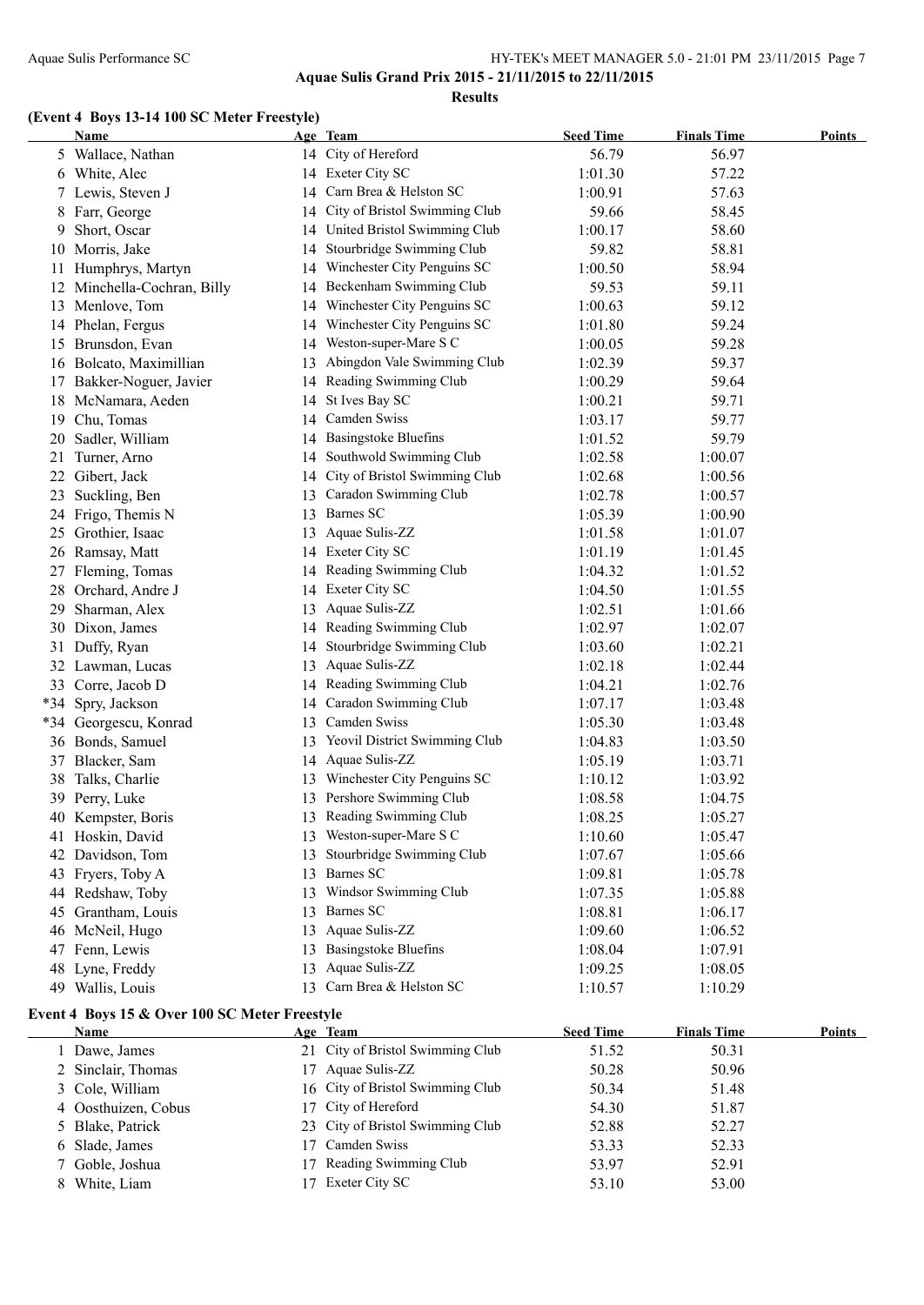**Results**

### **(Event 4 Boys 15 & Over 100 SC Meter Freestyle)**

|    | <b>Name</b>                                        |    | Age Team                         | <b>Seed Time</b> | <b>Finals Time</b> | Points        |
|----|----------------------------------------------------|----|----------------------------------|------------------|--------------------|---------------|
|    | 9 Sutton, Bradley                                  |    | 17 Basingstoke Bluefins          | 56.97            | 53.11              |               |
|    | 10 Williams, Liam D                                |    | 18 Street & District SC          | 54.50            | 53.47              |               |
|    | 11 Ramsay, Stanley                                 |    | 16 Camden Swiss                  | 55.06            | 53.73              |               |
|    | 12 Amey, Will R                                    |    | 18 Exeter City SC                | 53.80            | 54.21              |               |
|    | 13 Ukkash, Nimath                                  |    | 15 Windsor Swimming Club         | 55.99            | 54.28              |               |
|    | 14 Adams, Kye                                      |    | 15 City of Bristol Swimming Club | 55.27            | 54.31              |               |
|    | 15 Minchella-Cochran, Harry                        |    | 17 Beckenham Swimming Club       | 55.57            | 54.44              |               |
|    | 16 Singleton, Rhys                                 |    | 16 Beckenham Swimming Club       | 55.14            | 54.67              |               |
|    | 17 Dorsman, Michael                                |    | 16 Aquae Sulis-ZZ                | 56.08            | 54.71              |               |
|    | 18 Meggitt, Patrick                                |    | 27 City of Hereford              | 53.00            | 54.89              |               |
|    | 19 Byrne, John                                     |    | 16 Yeovil District Swimming Club | 56.25            | 55.05              |               |
|    | 20 Khan, Qasim                                     |    | 16 Camden Swiss                  | 56.24            | 55.16              |               |
|    | 21 Procter, Ben                                    |    | 25 Newquay Cormorants SC         | 54.99            | 55.20              |               |
|    | 22 Elias, Rami                                     |    | 17 Windsor Swimming Club         | 57.78            | 55.25              |               |
|    | 23 Lezard, Alex J                                  |    | 16 Camden Swiss                  | 56.94            | 55.32              |               |
|    | 24 McGurk, Cameron                                 |    | 19 Tavistock Swimming Club       | 55.61            | 55.42              |               |
|    | *25 Brantley, Graham E                             |    | 15 Camden Swiss                  | 59.91            | 55.91              |               |
|    | *25 Palmer, Ollie                                  |    | 16 Exeter City SC                | 54.10            | 55.91              |               |
|    | 27 Devetta, William                                |    | 15 Abingdon Vale Swimming Club   | 57.11            | 56.56              |               |
|    | 28 Malone, Christopher                             |    | 15 Gloucester City Swimming Club | 56.92            | 56.67              |               |
| 29 | Kapanadze, Kon                                     | 16 | Camden Swiss                     | 57.47            | 56.80              |               |
|    | 30 Mander, Max                                     |    | 17 Reading Swimming Club         | 57.38            | 56.88              |               |
|    | 31 Owens, Thomas J                                 |    | 15 Barnes SC                     | 57.69            | 56.95              |               |
|    | 32 Metcalfe, Laurence                              |    | 15 City of Bristol Swimming Club | 57.78            | 57.16              |               |
|    | 33 Buswell, Jake A                                 | 15 | Stourbridge Swimming Club        | 58.42            | 57.25              |               |
|    | 34 Holmes-Beddow, Lyndon                           |    | 15 St Ives Bay SC                | 57.95            | 57.26              |               |
|    | 35 Head, Charlie                                   |    | 16 Aquae Sulis-ZZ                | 57.57            | 57.29              |               |
|    | *36 Buxton, Oliver                                 |    | 15 Reading Swimming Club         | 59.21            | 57.30              |               |
|    | *36 Lawton, Ben                                    |    | 16 Aquae Sulis-ZZ                | 58.87            | 57.30              |               |
|    | 38 Lau, Kie-Ren                                    |    | 16 Beckenham Swimming Club       | 58.91            | 57.39              |               |
|    | 39 Webb, Frederick                                 |    | 16 Aquae Sulis-ZZ                | 58.65            | 57.61              |               |
|    | 40 Coombes, Mitchell                               |    | 16 Basingstoke Bluefins          | 59.07            | 58.01              |               |
| 41 | Dos Santos, Robert                                 |    | 17 Camden Swiss                  | 58.08            | 58.14              |               |
|    | 42 Francis, Alex                                   |    | 17 Tavistock Swimming Club       | 59.07            | 58.15              |               |
|    | 43 Morgan, Elliot                                  |    | 15 Reading Swimming Club         | 1:01.05          | 59.03              |               |
|    | 44 Mannion, Lewis                                  |    | 15 Stourbridge Swimming Club     | 59.12            | 59.19              |               |
|    | 45 Shepherd, Daniel                                |    | 17 Aquae Sulis-ZZ                | 59.33            | 59.26              |               |
|    | 46 Morgan, Jack                                    |    | 15 Stourbridge Swimming Club     | 59.56            | 59.70              |               |
|    | 47 Chester, Simon W                                |    | 15 Abingdon Vale Swimming Club   | 1:00.74          | 1:00.23            |               |
|    | 48 Bygrave, Noah                                   |    | 16 Newquay Cormorants SC         | 1:02.08          | 1:00.43            |               |
|    | 49 White, Jack                                     |    | 15 City of Bristol Swimming Club | 1:04.35          | 1:00.64            |               |
| 50 | Badnell, Harry                                     |    | 15 Winchester City Penguins SC   | 1:02.63          | 1:00.89            |               |
|    | 51 Duffy, Aiden                                    | 16 | Stourbridge Swimming Club        | 1:01.92          | 1:00.93            |               |
|    | 52 Sidgwick, Jack T                                |    | 15 Exeter City SC                | 1:01.85          | 1:01.15            |               |
|    | 53 Ensor, Dominic                                  |    | 15 Yeovil District Swimming Club | 1:02.40          | 1:01.71            |               |
|    | Event 5 Girls 10 Year Olds 200 SC Meter Backstroke |    |                                  |                  |                    |               |
|    | Name                                               |    | Age Team                         | <b>Seed Time</b> | <b>Finals Time</b> | <b>Points</b> |
|    | 1 Varney, Ruby                                     |    | 10 Street & District SC          | 3:05.86          | 2:55.23            |               |
|    | 2 Annis, Lauren                                    |    | 10 Pershore Swimming Club        | 3:11.74          | 3:03.02            |               |
| 3  | Bureau, Scarlet                                    |    | 10 Camden Swiss                  | 3:16.18          | 3:09.17            |               |
|    | 4 Bonelli-Bean, Angelina                           |    | 10 Yeovil District Swimming Club | 3:06.55          | 3:11.83            |               |
| 5  | Metcalfe, Jessica                                  |    | 10 Aquae Sulis-ZZ                | 3:20.35          | 3:16.89            |               |
|    | --- Cragg, Eva-Mei                                 |    | 10 Plymouth Leander-ZZ           | 2:59.63          | DQ                 |               |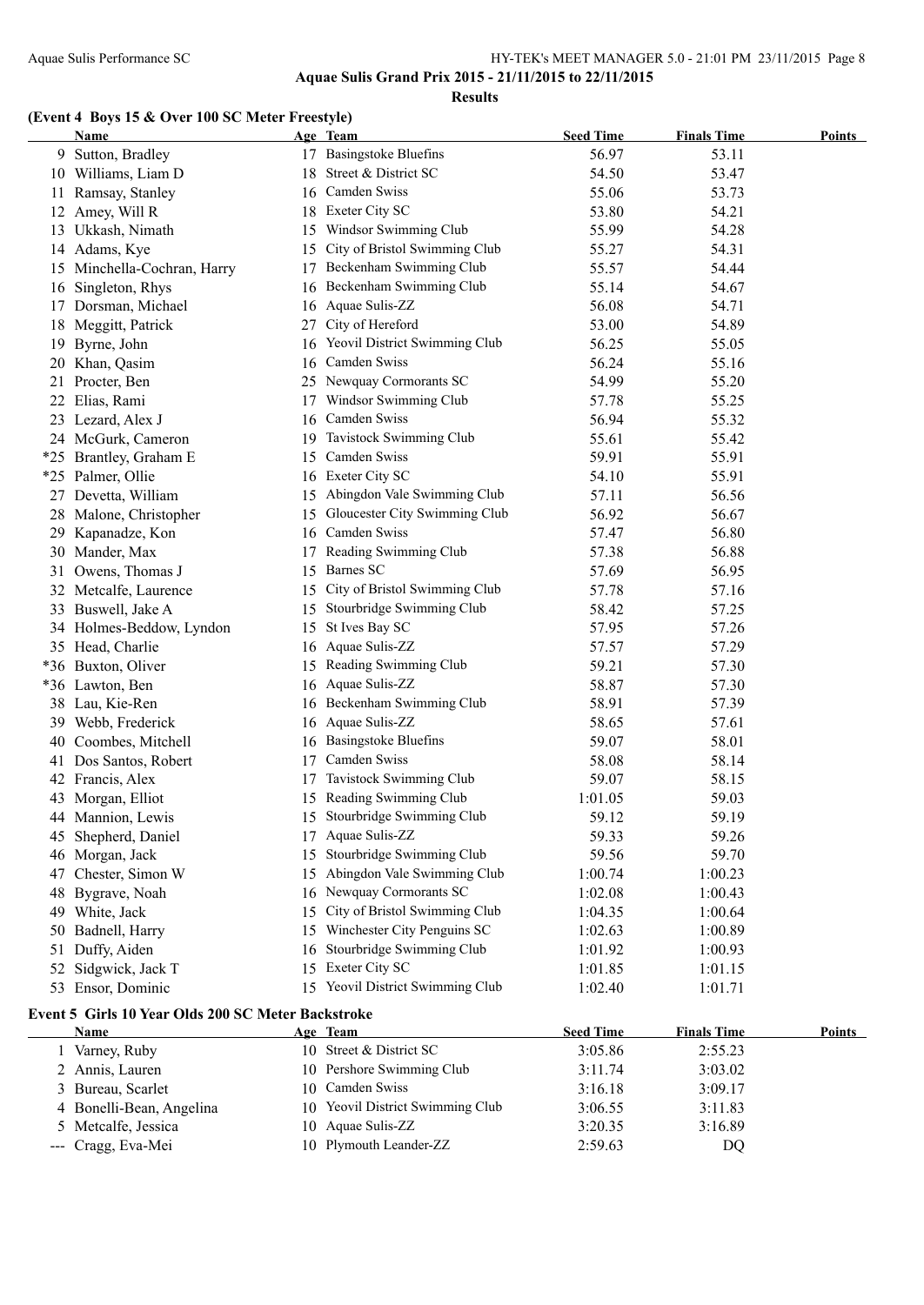**Results**

#### **Event 5 Girls 11-12 200 SC Meter Backstroke**

|     | <b>Name</b>                                 |     | Age Team                         | <b>Seed Time</b> | <b>Finals Time</b> | <b>Points</b> |
|-----|---------------------------------------------|-----|----------------------------------|------------------|--------------------|---------------|
|     | 1 Evans, Turaya O                           |     | 12 Carn Brea & Helston SC        | 2:33.23          | 2:25.92            |               |
|     | 2 Riggall, Ella                             |     | 12 City of Bristol Swimming Club | 2:32.56          | 2:27.24            |               |
|     | 3 Barton, Alice                             |     | 12 Aquae Sulis-ZZ                | 2:31.83          | 2:29.97            |               |
| 4   | Annis, Megan                                |     | 12 Pershore Swimming Club        | 2:37.64          | 2:32.13            |               |
| 5   | Soper, Madeleine                            |     | 12 Weston-super-Mare S C         | 2:38.18          | 2:35.44            |               |
|     | 6 Kelman-Johns, Phoebe                      |     | 12 Yeovil District Swimming Club | 2:38.25          | 2:35.46            |               |
| 7   | Giles, Larissa                              |     | 12 Camden Swiss                  | 2:44.20          | 2:36.17            |               |
| 8.  | Evans, Anya                                 |     | 12 Yeovil District Swimming Club | 2:43.63          | 2:36.63            |               |
| 9.  | Ashelford, Amelia J                         |     | 12 Exeter City SC                | 2:36.25          | 2:37.18            |               |
|     | 10 Hammond, Maggie                          |     | 12 Weston-super-Mare S C         | 2:40.85          | 2:37.58            |               |
| 11. | Barry, Alexandra                            |     | 12 Pershore Swimming Club        | 2:29.56          | 2:37.61            |               |
|     | 12 Motala-Evans, Sophia                     |     | 12 Winchester City Penguins SC   | 2:41.79          | 2:37.62            |               |
|     | 13 Rafferty, Imogen                         |     | 12 Aquae Sulis-ZZ                | 2:43.64          | 2:40.76            |               |
|     | 14 Holroyd, Natasha                         | 11. | Windsor Swimming Club            | 2:47.59          | 2:41.11            |               |
|     | 15 Biss, Yasmin                             |     | 12 Camden Swiss                  | 2:48.54          | 2:41.27            |               |
|     | 16 Cragg, Megan                             |     | 12 Plymouth Leander-ZZ           | 2:41.36          | 2:41.43            |               |
|     | 17 Woodcock, Hannah                         |     | 11 Pershore Swimming Club        | 2:47.80          | 2:41.50            |               |
|     | 18 Evans, Mykenzie                          |     | 12 City of Bristol Swimming Club | 2:57.81          | 2:44.89            |               |
|     | 19 Fry, Caitlyn                             | 11  | Aquae Sulis-ZZ                   | 2:52.75          | 2:44.96            |               |
|     | 20 Roberts, Jude                            |     | 12 Aquae Sulis-ZZ                | 2:41.03          | 2:45.12            |               |
|     | 21 Hammond, Dana                            |     | 12 Caradon Swimming Club         | 2:47.37          | 2:45.18            |               |
|     | 22 Rannou, Justine                          |     | 12 Exeter City SC                | 2:52.50          | 2:45.23            |               |
|     | 23 Cornish, Emily                           |     | 11 Plymouth Leander-ZZ           | 2:49.38          | 2:46.13            |               |
|     | 24 Piotrowicz, Kerenza V                    |     | 12 Carn Brea & Helston SC        | 2:58.71          | 2:46.58            |               |
|     | 25 Martin, Alice E                          |     | 12 Abingdon Vale Swimming Club   | 2:50.22          | 2:47.77            |               |
|     | 26 Varney, Erica                            |     | 12 Street & District SC          | 2:49.80          | 2:49.79            |               |
|     | 27 McMenemy, Rebecca                        | 11. | Reading Swimming Club            | 2:58.35          | 2:50.55            |               |
|     | 28 Hickey, Cara                             |     | 12 Aquae Sulis-ZZ                | 2:49.26          | 2:50.66            |               |
|     | 29 Ashurst, Caitlin T                       |     | 12 Weston-super-Mare S C         | 2:44.04          | 2:51.27            |               |
|     | 30 Badnell, Amelia                          | 11. | Winchester City Penguins SC      | 2:56.56          | 2:51.64            |               |
| 31  | Davis, Daisy                                | 12  | City of Bristol Swimming Club    | 2:52.21          | 2:52.53            |               |
| 32  | Saunders, Amy                               |     | 12 Aquae Sulis-ZZ                | 2:56.75          | 2:54.48            |               |
| 33  | Phillipps, Megan                            | 11. | Reading Swimming Club            | 2:59.59          | 2:54.62            |               |
|     | 34 Ward, Niamh                              | 11. | Aquae Sulis-ZZ                   | 2:56.41          | 2:54.78            |               |
|     | 35 Hanson-Puffer, Kaitlyn R                 |     | 11 Barnes SC                     | 2:55.31          | 2:55.66            |               |
|     | 36 Carr, Sarah                              |     | 12 Weston-super-Mare S C         | 2:57.55          | 2:56.96            |               |
|     | 37 Price, Lilli                             |     | 11 Newquay Cormorants SC         | 3:04.14          | 2:58.26            |               |
|     | 38 Shepherd, Lucy                           |     | 12 St Ives Bay SC                | 2:59.40          | 2:58.65            |               |
|     | 39 Franks, Jasmine                          | 11. | Pershore Swimming Club           | 3:09.26          | 2:59.49            |               |
|     | 40 Holloway, Alice                          |     | 12 Yeovil District Swimming Club | 2:44.79          | 2:59.66            |               |
| 41  | Morris, Amelia E                            | 11. | Weston-super-Mare S C            | 3:10.95          | 3:05.88            |               |
| 42  | Throgmorton-Appleby, Erin G                 | 11- | Exeter City SC                   | 3:12.45          | 3:14.93            |               |
|     | --- Ramsay, Edie                            |     | 12 Camden Swiss                  | 2:48.74          | DQ                 |               |
|     |                                             |     |                                  |                  |                    |               |
|     | Event 5 Girls 13-14 200 SC Meter Backstroke |     |                                  |                  |                    |               |
|     | <u>Name</u>                                 |     | Age Team                         | <b>Seed Time</b> | <b>Finals Time</b> | <b>Points</b> |
|     | 1 Tavierne, Anne                            |     | 14 Camden Swiss                  | 2:21.48          | 2:19.80            |               |
|     | 2 Podger, Jessica                           |     | 14 City of Bristol Swimming Club | 2:25.42          | 2:22.34            |               |
|     | 3 Kendall, Emma                             |     | 14 Carn Brea & Helston SC        | 2:25.40          | 2:23.06            |               |
|     | 4 Cox, Bethany                              |     | 14 Southwold Swimming Club       | 2:27.50          | 2:25.01            |               |
| 5   | Jones, Charley                              | 13  | Stourbridge Swimming Club        | 2:30.88          | 2:26.43            |               |
|     | 6 Mazzeo, Sara                              |     | 14 Carn Brea & Helston SC        | 2:34.70          | 2:26.95            |               |
| 7   | Prince-Rayner, Charlotte                    | 13  | Winchester City Penguins SC      | 2:29.69          | 2:27.31            |               |
| 8   | Ball, Flossie                               | 13  | Aquae Sulis-ZZ                   | 2:31.11          | 2:28.76            |               |
|     | 9 Wilcox, Hollie                            |     | 13 Weston-super-Mare S C         | 2:35.46          | 2:29.34            |               |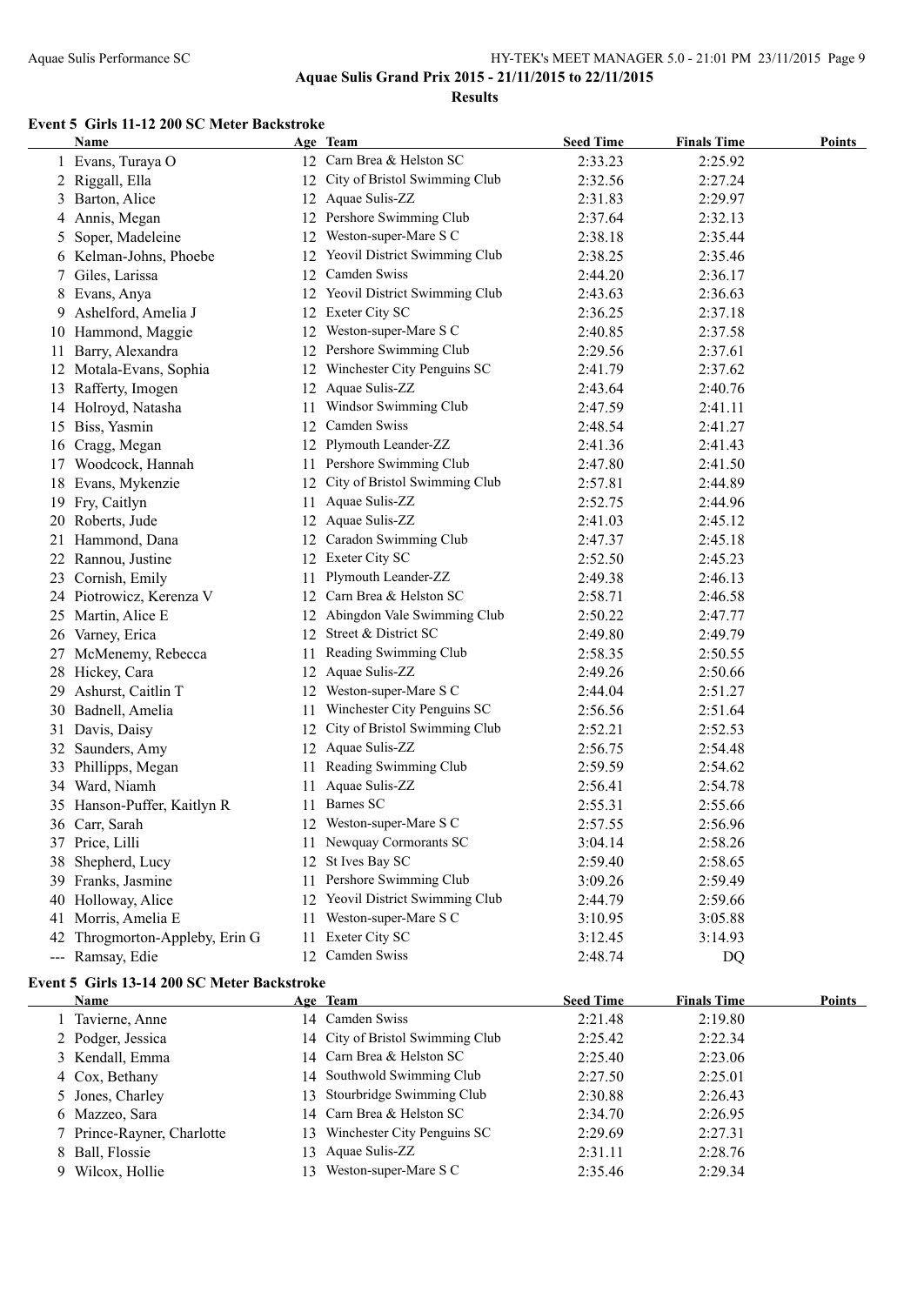**Aquae Sulis Grand Prix 2015 - 21/11/2015 to 22/11/2015 Results**

#### **(Event 5 Girls 13-14 200 SC Meter Backstroke)**

|    | Name                                            |     | Age Team                                                | <b>Seed Time</b>   | <b>Finals Time</b> | <b>Points</b> |
|----|-------------------------------------------------|-----|---------------------------------------------------------|--------------------|--------------------|---------------|
|    | 10 Moore, Jasmine                               |     | 13 Yeovil District Swimming Club                        | 2:33.26            | 2:29.60            |               |
|    | 11 Hudghton, Holly                              |     | 13 Weston-super-Mare S C                                | 2:35.23            | 2:29.67            |               |
|    | 12 Biggs, Katja                                 |     | 14 Beckenham Swimming Club                              | 2:34.17            | 2:30.10            |               |
|    | 13 Weston, Amy                                  |     | 14 Pershore Swimming Club                               | 2:33.02            | 2:30.67            |               |
|    | 14 Lebosse, Julia                               | 13  | <b>Basingstoke Bluefins</b>                             | 2:31.85            | 2:31.44            |               |
|    | 15 Rawles, Milly                                | 13  | <b>Exeter City SC</b>                                   | 2:44.24            | 2:33.26            |               |
|    | 16 Murphy, Ella                                 | 13  | Windsor Swimming Club                                   | 2:34.54            | 2:33.45            |               |
|    | 17 Mufti, Annabelle                             | 13  | Windsor Swimming Club                                   | 2:40.55            | 2:34.51            |               |
|    | 18 Soper, Ruby                                  |     | 14 Weston-super-Mare S C                                | 2:38.24            | 2:35.41            |               |
|    | Stanbury, Charlotte E                           |     | Weston-super-Mare S C                                   |                    |                    |               |
| 19 |                                                 | 14  | 13 Exeter City SC                                       | 2:38.58            | 2:36.18            |               |
|    | 20 Passmore, Olivia                             |     |                                                         | 2:42.20            | 2:36.25            |               |
| 21 | Allen, Elizabeth F                              |     | 13 Yeovil District Swimming Club                        | 2:38.32            | 2:37.27            |               |
|    | 22 Young, Jessica                               |     | 14 Stourbridge Swimming Club                            | 2:43.10            | 2:37.45            |               |
| 23 | Gibbins, Rebecca                                |     | 13 Exeter City SC                                       | 2:44.17            | 2:38.02            |               |
|    | 24 Rose, Megan                                  |     | 14 Aquae Sulis-ZZ                                       | 2:48.32            | 2:38.13            |               |
| 25 | Simmons, Paige                                  | 13  | City of Newport Swimming Club                           | 2:37.75            | 2:38.86            |               |
|    | 26 Cookson, Liliana                             |     | 13 Aquae Sulis-ZZ                                       | 2:53.13            | 2:39.77            |               |
|    | 27 Costello, Emma                               |     | 14 Abingdon Vale Swimming Club                          | 2:35.49            | 2:40.44            |               |
| 28 | Galpin, Olivia                                  |     | 14 Aquae Sulis-ZZ                                       | 2:33.98            | 2:40.74            |               |
| 29 | Davies, Katie                                   | 13  | Windsor Swimming Club                                   | 2:43.06            | 2:40.95            |               |
|    | 30 Chen, Isabelle                               | 13  | Camden Swiss                                            | 2:40.10            | 2:41.22            |               |
| 31 | Chapman, Kabria                                 |     | 13 Weston-super-Mare S C                                | 2:44.56            | 2:41.89            |               |
|    | 32 Rogers, Kerri                                |     | 14 City of Bristol Swimming Club                        | 2:42.93            | 2:42.25            |               |
|    | 33 Cumming, Izzy                                |     | 13 Pershore Swimming Club                               | 2:49.09            | 2:42.52            |               |
|    | 34 Barnett, Isobel                              |     | 14 Reading Swimming Club                                | 2:45.73            | 2:43.09            |               |
|    | 35 Rolls, Holly                                 |     | 13 Yeovil District Swimming Club                        | 2:41.83            | 2:45.02            |               |
|    | 36 Clark, Lucia                                 | 13  | City of Bristol Swimming Club                           | 2:44.80            | 2:46.91            |               |
| 37 | Garland-Tsirka, Thanae                          | 13  | Tavistock Swimming Club                                 | 2:53.60            | 2:47.68            |               |
|    | 38 Healy, Emma                                  |     | 13 Wells Swimming Club                                  | 2:49.82            | 2:49.13            |               |
|    | 39 Newman, Macey                                |     | 13 Aquae Sulis-ZZ                                       | 2:51.24            | 2:49.64            |               |
|    | 40 Carter, Lillie                               |     | 13 Aquae Sulis-ZZ                                       | 2:54.20            | 3:12.31            |               |
|    |                                                 |     |                                                         |                    |                    |               |
|    | Event 5 Girls 15 & Over 200 SC Meter Backstroke |     |                                                         |                    |                    |               |
|    | Name                                            |     | Age Team                                                | <b>Seed Time</b>   | <b>Finals Time</b> | <b>Points</b> |
|    | 1 Sinha, Natasha                                |     | 18 Beckenham Swimming Club                              | 2:14.59            | 2:13.81            |               |
|    | 2 Newton, Beth                                  |     | 16 Street & District SC                                 | NT                 | 2:14.92            |               |
|    | 3 Elliott, Tamar-Elise                          |     | 15 Beckenham Swimming Club                              | 2:15.28            | 2:17.33            |               |
|    | 4 Szuplewski, Alex                              |     | 17 Caradon Swimming Club                                | 2:20.29            | 2:19.67            |               |
|    | 5 Schmitt, Ann Sophie                           |     | 15 Camden Swiss                                         | 2:26.79            | 2:21.41            |               |
| 6  | Jones, Maria                                    | 16. | Southwold Swimming Club                                 | 2:23.47            | 2:22.01            |               |
| 7. | Lewis-Ward, Sophie                              |     | 16 Beckenham Swimming Club                              | 2:19.29            | 2:22.10            |               |
| 8  | Durcan, Siobhan                                 | 17  | City of Bristol Swimming Club                           | 2:26.18            | 2:22.31            |               |
| 9. | Mathews, Indigo                                 | 16  | Camden Swiss                                            | 2:23.09            | 2:23.48            |               |
| 10 | Townsend, Katie                                 |     | 15 Exeter City SC                                       | 2:26.79            | 2:24.70            |               |
| 11 | Goffin, Molly                                   |     | 15 Basingstoke Bluefins                                 | 2:26.01            | 2:24.92            |               |
|    | 12 Cummins, Stephanie                           | 15  | City of Bristol Swimming Club                           | 2:28.36            | 2:25.28            |               |
|    | 13 Loveman, Rhiannon                            |     | 17 Exeter City SC                                       | 2:26.31            | 2:25.80            |               |
|    | 14 McClymont, Emily                             | 18  | Beckenham Swimming Club                                 | 2:26.21            | 2:26.50            |               |
|    | 15 Butterworth, Daisy                           |     | 15 Reading Swimming Club                                | 2:31.03            | 2:27.32            |               |
|    | 16 Cooper, India                                | 16  | Street & District SC                                    | 2:27.90            | 2:30.46            |               |
|    |                                                 |     |                                                         |                    |                    |               |
|    |                                                 |     |                                                         |                    |                    |               |
|    | 17 Brown, Katherine                             | 16  | City of Bristol Swimming Club                           | 2:26.83            | 2:31.27            |               |
|    | 18 Dorsman, Ellie                               | 16. | Bradford on Avon Asc                                    | 2:36.43            | 2:31.47            |               |
|    | 19 Rogers, Kara                                 | 17  | City of Bristol Swimming Club                           | 2:37.00            | 2:35.36            |               |
|    | 20 Moore, Catherine                             | 16  | Bracknell & Wokingham                                   | 2:40.79            | 2:36.41            |               |
| 21 | Knight, Chloe<br>22 Fredericks, Hannah          | 16  | Weston-super-Mare S C<br>17 Winchester City Penguins SC | 2:41.70<br>2:40.32 | 2:37.08<br>2:43.64 |               |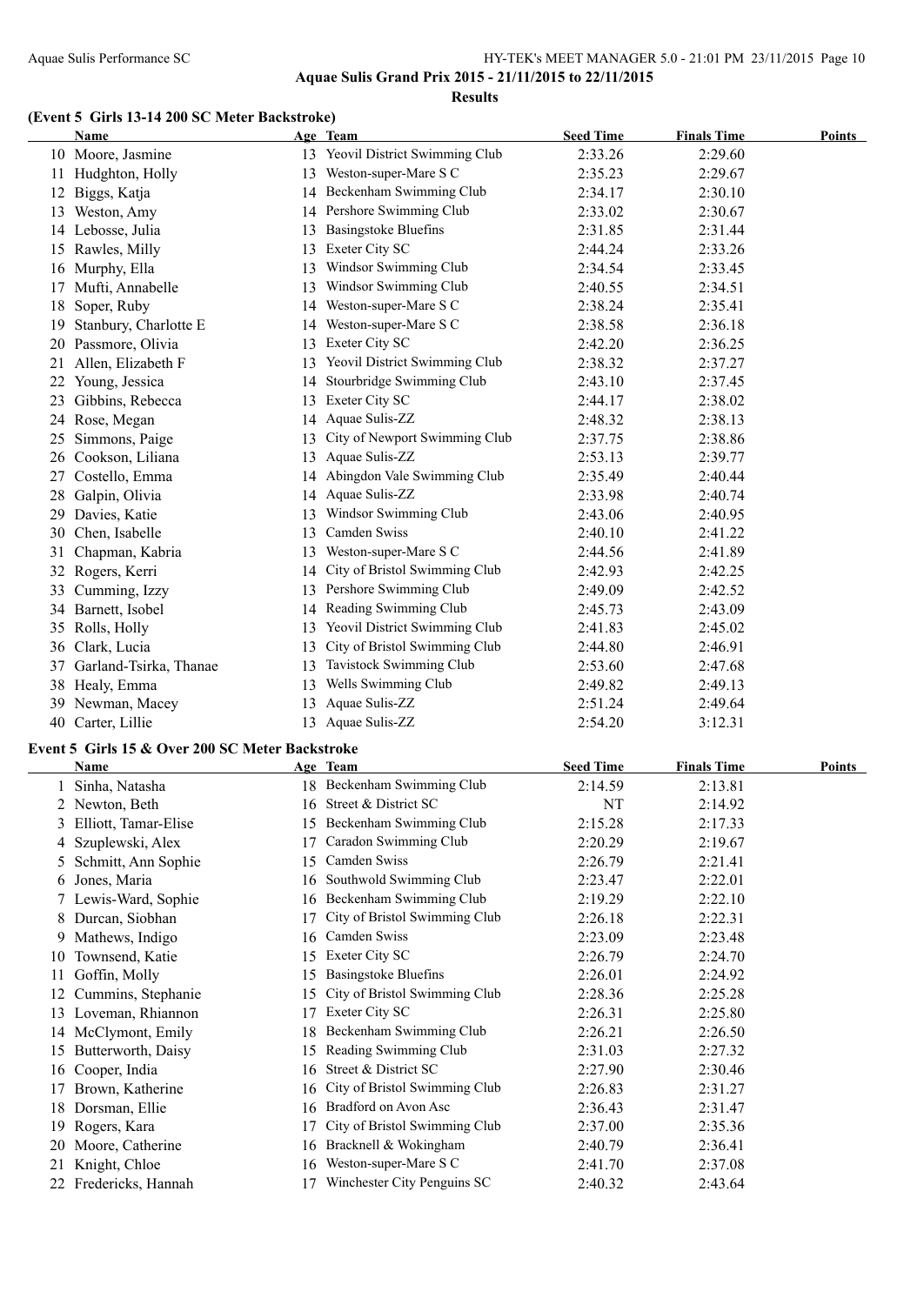**Aquae Sulis Grand Prix 2015 - 21/11/2015 to 22/11/2015**

**Results**

#### **Event 6 Boys 10 Year Olds 200 SC Meter Butterfly**

|    | Name                                                     |    | Age Team                         | <b>Seed Time</b> | <b>Finals Time</b> | Points        |
|----|----------------------------------------------------------|----|----------------------------------|------------------|--------------------|---------------|
|    | 1 Froggatt, James                                        |    | 10 Stourbridge Swimming Club     | 3:16.80          | 3:10.32            |               |
|    | Event 6 Boys 11-12 200 SC Meter Butterfly                |    |                                  |                  |                    |               |
|    | Name                                                     |    | Age Team                         | <b>Seed Time</b> | <b>Finals Time</b> | Points        |
|    | 1 Forconi, Pietro                                        |    | 12 Winchester City Penguins SC   | 2:32.50          | 2:26.94            |               |
|    | 2 Wordley, Jayden                                        |    | 12 Aquae Sulis-ZZ                | 2:40.85          | 2:32.34            |               |
|    | 3 Walker, Benjamin                                       |    | 12 Aquae Sulis-ZZ                | 2:42.02          | 2:36.55            |               |
|    | 4 Cohen, Malachi R                                       |    | 12 Barnes SC                     | 2:57.44          | 2:44.85            |               |
|    | 5 Szentpeteri, Mark                                      |    | 11 Alton and District            | 2:51.02          | 2:49.28            |               |
|    | 6 Gregory, Farran                                        |    | 11 Weston-super-Mare S C         | 2:53.06          | 2:53.91            |               |
|    | 7 Cook, George                                           |    | 12 Weston-super-Mare S C         | 2:50.65          | 2:58.26            |               |
|    | Event 6 Boys 13-14 200 SC Meter Butterfly                |    |                                  |                  |                    |               |
|    | Name                                                     |    | Age Team                         | <b>Seed Time</b> | <b>Finals Time</b> | <b>Points</b> |
|    | 1 Endersby, Jack                                         |    | 14 Reading Swimming Club         | 2:22.96          | 2:22.34            |               |
|    | 2 Day, Joseph S                                          |    | 13 Exeter City SC                | 2:34.60          | 2:22.35            |               |
|    | 3 Lawton, Sam                                            |    | 14 Aquae Sulis-ZZ                | 2:28.58          | 2:26.89            |               |
|    | 4 Richardson, Graeme                                     |    | 14 Basingstoke Bluefins          | 2:27.18          | 2:26.91            |               |
|    | 5 Bailey, Jacob                                          |    | 14 Yeovil District Swimming Club | 2:28.51          | 2:28.04            |               |
|    | 6 McNeil, Ethan                                          | 13 | Aquae Sulis-ZZ                   | 2:32.70          | 2:29.17            |               |
|    | 7 Lawman, Lucas                                          | 13 | Aquae Sulis-ZZ                   | 2:40.95          | 2:39.38            |               |
| 8. | Georgescu, Konrad                                        | 13 | Camden Swiss                     | 2:53.05          | 2:44.11            |               |
|    | 9 Hardick, Matthew                                       | 13 | Aquae Sulis-ZZ                   | 2:45.71          | 2:47.27            |               |
|    | 10 McNeil, Hugo                                          | 13 | Aquae Sulis-ZZ                   | 2:53.00          | 2:56.10            |               |
|    | --- Bolcato, Maximillian                                 |    | 13 Abingdon Vale Swimming Club   | 2:33.70          | DQ                 |               |
|    |                                                          |    |                                  |                  |                    |               |
|    | Event 6 Boys 15 & Over 200 SC Meter Butterfly<br>Name    |    | Age Team                         | <b>Seed Time</b> | <b>Finals Time</b> | Points        |
|    | 1 Gunning, Luke                                          |    | 18 Beckenham Swimming Club       | 2:02.97          | 2:02.88            |               |
|    | 2 Kapanadze, George                                      |    | 18 Camden Swiss                  | 2:10.98          | 2:09.45            |               |
|    | 3 Kapanadze, Alexander                                   |    | 17 Camden Swiss                  | 2:14.41          | 2:12.32            |               |
|    | 4 Isidoro, Alex                                          |    | 17 Beckenham Swimming Club       | 2:14.21          | 2:12.74            |               |
| 5  | John, Dan                                                |    | 28 Reading Swimming Club         | 2:16.60          | 2:13.02            |               |
|    | 6 Panteli, Alex                                          |    | 17 Camden Swiss                  | 2:10.98          | 2:13.08            |               |
| 7  | Adams, Kye                                               |    | 15 City of Bristol Swimming Club | NT               | 2:15.79            |               |
|    | 8 Oosthuizen, Cobus                                      |    | 17 City of Hereford              | 2:08.68          | 2:16.01            |               |
|    | 9 Dixon, Henry                                           |    | 15 Aquae Sulis-ZZ                | 2:15.40          | 2:17.32            |               |
|    | 10 Malone, Christopher                                   |    | 15 Gloucester City Swimming Club | 2:25.05          | 2:18.09            |               |
|    | 11 Barnett, Scott                                        |    | 15 Reading Swimming Club         | 2:26.38          | 2:24.49            |               |
|    | 12 Saer, Chandler                                        |    | 15 Aquae Sulis-ZZ                | 2:29.52          | 2:28.91            |               |
|    |                                                          |    |                                  |                  |                    |               |
|    | Event 7 Girls 9 Year Olds 100 SC Meter Butterfly<br>Name |    | Age Team                         | <b>Seed Time</b> | <b>Finals Time</b> | <b>Points</b> |
|    | 1 Lawton, Jessica                                        |    | 9 Aquae Sulis-ZZ                 | 1:24.16          | 1:32.45            |               |
|    | Event 7 Girls 10 Year Olds 100 SC Meter Butterfly        |    |                                  |                  |                    |               |
|    | Name                                                     |    | Age Team                         | <b>Seed Time</b> | <b>Finals Time</b> | <b>Points</b> |
|    | 1 Ware, Keely                                            |    | 10 Exeter City SC                | 1:32.52          | 1:26.37            |               |
|    | 2 McEver, Ella                                           |    | 10 Camden Swiss                  | 1:33.39          | 1:27.60            |               |
|    | 3 Isom, Poppy                                            | 10 | City of Bristol Swimming Club    | 1:27.19          | 1:28.58            |               |
|    | 4 Hastings-McMahon, Lily                                 |    | 10 Aquae Sulis-ZZ                | 1:36.98          | 1:29.46            |               |
|    | 5 Brown, Holly                                           | 10 | City of Bristol Swimming Club    | 1:34.50          | 1:38.65            |               |
|    | 6 Metcalfe, Jessica                                      |    | 10 Aquae Sulis-ZZ                | 1:30.00          | 1:53.21            |               |
|    |                                                          |    |                                  |                  |                    |               |
|    | Event 7 Girls 11-12 100 SC Meter Butterfly               |    |                                  |                  |                    |               |
|    | Name                                                     |    | Age Team                         | <b>Seed Time</b> | <b>Finals Time</b> | Points        |
|    | 1 Emery, Charlotte                                       |    | 12 Exeter City SC                | 1:13.00          | 1:13.32            |               |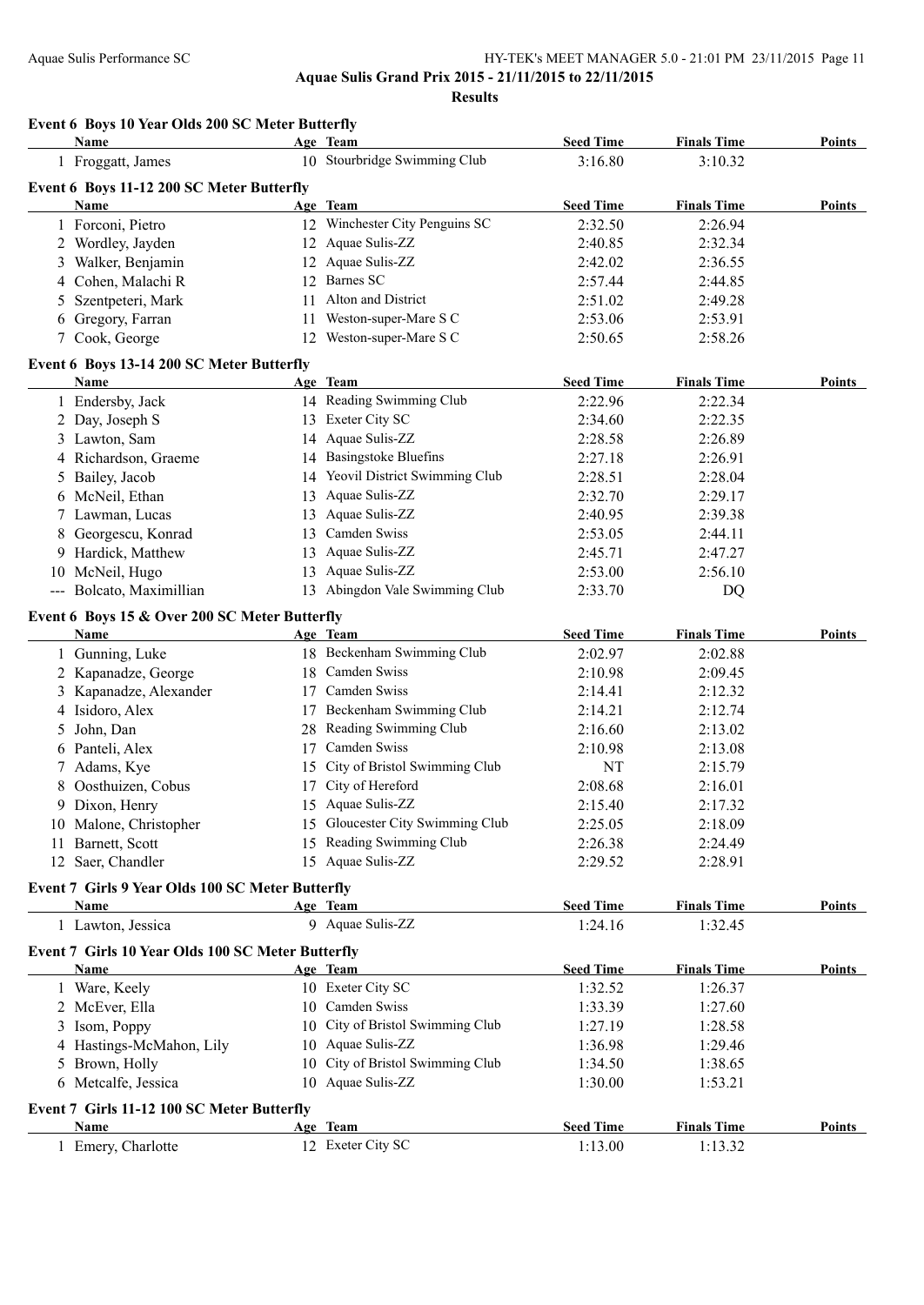**Aquae Sulis Grand Prix 2015 - 21/11/2015 to 22/11/2015 Results**

# **(Event 7 Girls 11-12 100 SC Meter Butterfly)**

|    | Name                     |    | Age Team                      | <b>Seed Time</b> | <b>Finals Time</b> | Points |
|----|--------------------------|----|-------------------------------|------------------|--------------------|--------|
|    | 2 Francis, Faye          | 12 | Winchester City Penguins SC   | 1:16.10          | 1:13.58            |        |
| 3  | Annis, Megan             | 12 | Pershore Swimming Club        | 1:17.36          | 1:13.73            |        |
| 4  | Lovegrove, Daisy         |    | Reading Swimming Club         | 1:15.54          | 1:14.83            |        |
| 5. | Haynes, Isla             | 11 | Basingstoke Bluefins          | 1:13.88          | 1:15.47            |        |
| 6  | Couch, Jossie            |    | Newquay Cormorants SC         | 1:18.06          | 1:15.55            |        |
|    | Hammond, Maggie          | 12 | Weston-super-Mare S C         | 1:22.49          | 1:15.59            |        |
|    | Barry, Alexandra         | 12 | Pershore Swimming Club        | 1:20.28          | 1:16.24            |        |
| 9  | Banwell, Maisie          | 11 | Street & District SC          | 1:19.89          | 1:17.38            |        |
| 10 | Fry, Caitlyn             | 11 | Aquae Sulis-ZZ                | 1:19.25          | 1:17.39            |        |
| 11 | Gruber, Allie            | 12 | Camden Swiss                  | 1:22.47          | 1:17.60            |        |
| 12 | Noel, Oriana             | 11 | Carn Brea & Helston SC        | 1:19.50          | 1:17.61            |        |
| 13 | Butler, Grace            | 12 | Stourbridge Swimming Club     | 1:20.00          | 1:18.82            |        |
| 14 | Gleed, Annabelle         | 12 | Calne Alpha 4                 | 1:24.57          | 1:19.25            |        |
| 15 | Morley, Iona             | 11 | Winchester City Penguins SC   | 1:21.12          | 1:20.85            |        |
| 16 | Mardell, Alice           | 12 | Basingstoke Bluefins          | 1:21.90          | 1:22.26            |        |
| 17 | Paine, Georgie           | 11 | Yeovil District Swimming Club | 1:29.67          | 1:22.28            |        |
| 18 | Rannou, Justine          | 12 | Exeter City SC                | 1:24.20          | 1:25.17            |        |
| 19 | Ramsay, Edie             | 12 | Camden Swiss                  | 1:21.31          | 1:26.06            |        |
| 20 | Sargent, Rose            | 12 | City of Bristol Swimming Club | 1:32.77          | 1:26.64            |        |
| 21 | Rafferty, Imogen         | 12 | Aquae Sulis-ZZ                | 1:24.50          | 1:26.92            |        |
| 22 | Hanson-Puffer, Kaitlyn R | 11 | Barnes SC                     | 1:26.00          | 1:28.96            |        |
| 23 | Ramsay, Iris             | 12 | Camden Swiss                  | 1:22.90          | 1:30.77            |        |
| 24 | Seaton, Harriet H        | 11 | Reading Swimming Club         | 1:29.07          | 1:30.93            |        |
| 25 | Galpin, Ruby             | 11 | Aquae Sulis-ZZ                | 1:29.00          | 1:32.70            |        |
|    | 26 Ward, Niamh           | 11 | Aquae Sulis-ZZ                | 1:29.20          | 1:37.32            |        |

#### **Event 7 Girls 13-14 100 SC Meter Butterfly**

|    | Name                 |    | Age Team                      | <b>Seed Time</b> | <b>Finals Time</b> | <b>Points</b> |
|----|----------------------|----|-------------------------------|------------------|--------------------|---------------|
|    | McNab, Laura         |    | 14 Aquae Sulis-ZZ             | 1:05.58          | 1:05.62            |               |
|    | Bowen, Rhiannon      | 14 | Aquae Sulis-ZZ                | 1:06.70          | 1:06.80            |               |
| 3  | Grigg, Jemima        |    | 13 Newquay Cormorants SC      | 1:07.34          | 1:06.97            |               |
| 4  | Locke, Georgie       | 14 | Southwold Swimming Club       | 1:11.66          | 1:07.44            |               |
| 5  | Eddy, Grace          | 14 | City of Hereford              | 1:10.69          | 1:07.88            |               |
| 6  | Veakins, Ella        | 13 | Aquae Sulis-ZZ                | 1:07.70          | 1:08.66            |               |
| 7  | Brantley, Lauren     | 13 | Camden Swiss                  | 1:08.37          | 1:08.73            |               |
| 8  | Mazzeo, Sara         | 14 | Carn Brea & Helston SC        | 1:10.74          | 1:08.98            |               |
| 9  | Dill, Ally           | 13 | Camden Swiss                  | 1:10.77          | 1:09.85            |               |
| 10 | Lebosse, Charlyne    | 13 | <b>Basingstoke Bluefins</b>   | 1:08.69          | 1:09.99            |               |
| 11 | Ciurleo, Isis        | 14 | Dulwich Dolphins SC           | 1:10.90          | 1:10.07            |               |
| 12 | Casey, Rhian         | 14 | Abingdon Vale Swimming Club   | 1:10.32          | 1:10.82            |               |
| 13 | Grant, Kate          | 14 | Beckenham Swimming Club       | 1:11.60          | 1:11.21            |               |
| 14 | Soteriou, Anna       | 13 | United Bristol Swimming Club  | 1:09.09          | 1:11.24            |               |
| 15 | Wilcox, Hollie       | 13 | Weston-super-Mare S C         | 1:14.56          | 1:11.35            |               |
| 16 | Wood, Ellie          | 14 | Stourbridge Swimming Club     | 1:10.20          | 1:11.52            |               |
| 17 | Ball, Flossie        | 13 | Aquae Sulis-ZZ                | 1:13.81          | 1:11.57            |               |
| 18 | Gibbins, Rebecca     | 13 | <b>Exeter City SC</b>         | 1:13.17          | 1:11.89            |               |
| 19 | Croker, Hannah       | 14 | Aquae Sulis-ZZ                | 1:13.85          | 1:12.34            |               |
| 20 | Stephens, Isabelle   | 13 | Plymouth Leander-ZZ           | 1:13.93          | 1:12.66            |               |
| 21 | Boulton, Georgia     | 13 | Aquae Sulis-ZZ                | 1:13.80          | 1:12.72            |               |
| 22 | Lambropoulos, Athena | 13 | Camden Swiss                  | 1:14.83          | 1:13.21            |               |
| 23 | Barnett, Isobel      | 14 | Reading Swimming Club         | 1:15.20          | 1:13.89            |               |
| 24 | Cookson, Liliana     | 13 | Aquae Sulis-ZZ                | 1:16.10          | 1:14.50            |               |
| 25 | Moore, Jasmine       | 13 | Yeovil District Swimming Club | 1:14.14          | 1:14.62            |               |
| 26 | Jones, Charley       | 13 | Stourbridge Swimming Club     | 1:15.73          | 1:14.64            |               |
| 27 | King, Freya          | 13 | Weston-super-Mare S C         | 1:15.39          | 1:14.84            |               |
| 28 | Lance, Amy           | 14 | Weston-super-Mare S C         | 1:16.71          | 1:15.06            |               |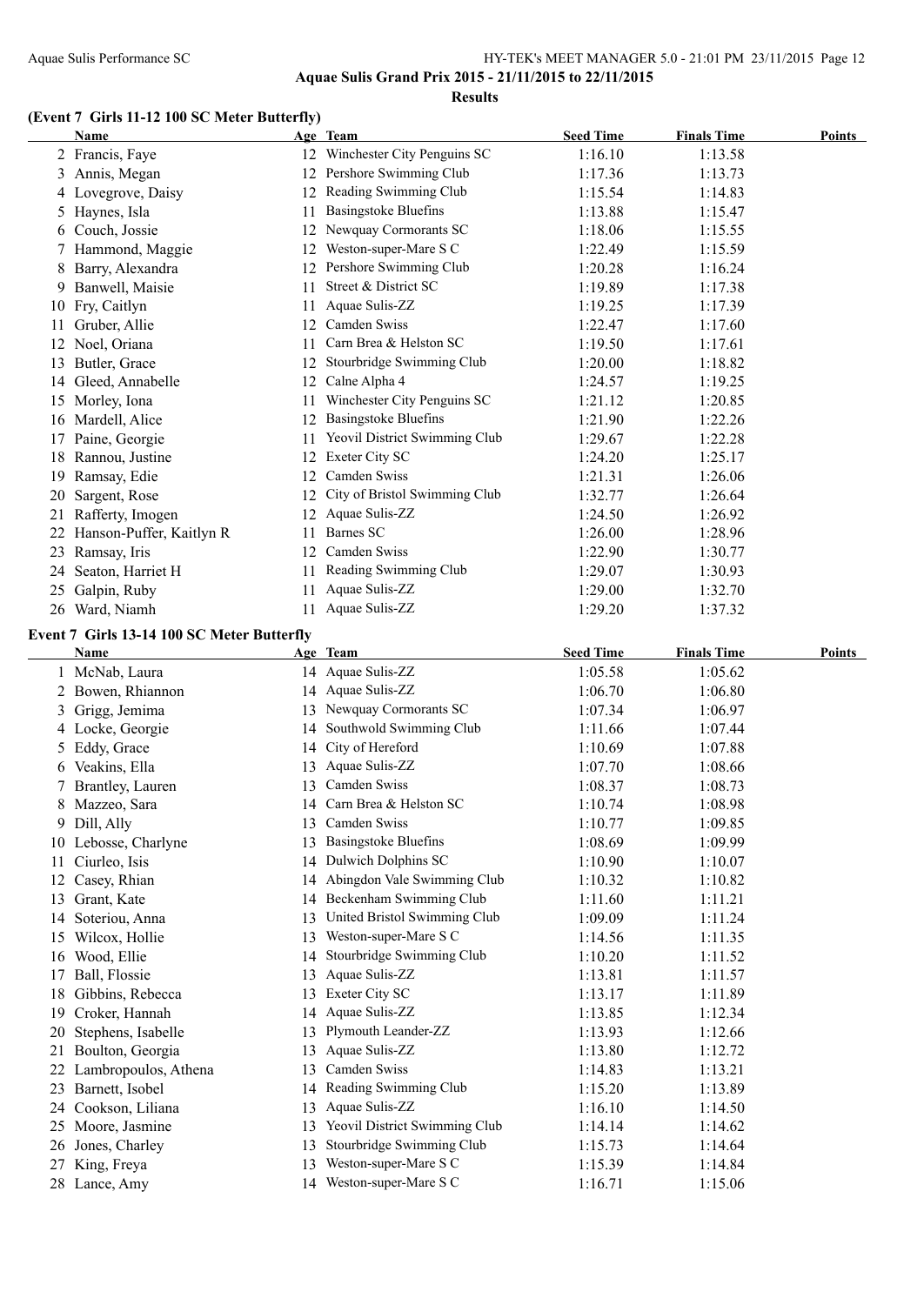#### Aquae Sulis Performance SC HY-TEK's MEET MANAGER 5.0 - 21:01 PM 23/11/2015 Page 13 **Aquae Sulis Grand Prix 2015 - 21/11/2015 to 22/11/2015 Results**

#### **(Event 7 Girls 13-14 100 SC Meter Butterfly)**

|       | Name                  |     | Age Team                         | <b>Seed Time</b> | <b>Finals Time</b> | Points |
|-------|-----------------------|-----|----------------------------------|------------------|--------------------|--------|
|       | 29 Exell, Jade L      |     | 14 Carn Brea & Helston SC        | 1:15.67          | 1:15.11            |        |
|       | 30 Allen, Elizabeth F |     | 13 Yeovil District Swimming Club | 1:15.09          | 1:15.13            |        |
| $*31$ | Weston, Amy           |     | 14 Pershore Swimming Club        | 1:15.70          | 1:15.28            |        |
| $*31$ | Sutton, Eloise        |     | 14 Aquae Sulis-ZZ                | 1:13.46          | 1:15.28            |        |
|       | 33 Sweet, Yazmin      | 13. | Newquay Cormorants SC            | 1:18.24          | 1:15.46            |        |
|       | 34 Crispin, Grace     | 13. | City of Bristol Swimming Club    | 1:15.70          | 1:15.65            |        |
|       | 35 Metcalfe, Maddison |     | 14 Rushmoor Royals SC            | 1:15.75          | 1:16.05            |        |
|       | 36 Soper, Ruby        | 14  | Weston-super-Mare S C            | 1:14.54          | 1:16.11            |        |
|       | 37 Pearce, Ella       | 13  | Abingdon Vale Swimming Club      | 1:16.53          | 1:16.39            |        |
|       | 38 Murphy, Ella       | 13  | Windsor Swimming Club            | 1:13.50          | 1:16.46            |        |
|       | 39 Hill, Georgia A    | 14  | Wells Swimming Club              | 1:17.91          | 1:16.79            |        |
| 40    | Coulson, Emily        | 14  | Winchester City Penguins SC      | 1:16.84          | 1:16.86            |        |
| 41    | Cumming, Izzy         | 13. | Pershore Swimming Club           | 1:21.16          | 1:17.37            |        |
| 42    | Mufti, Annabelle      | 13  | Windsor Swimming Club            | 1:18.00          | 1:18.75            |        |
| 43    | Crudgington, Maia     | 13  | Aquae Sulis-ZZ                   | 1:19.28          | 1:19.03            |        |
|       | 44 Hooper, Shannon    | 13  | Academy Swim Team Burnham        | 1:18.60          | 1:19.28            |        |
| 45    | James, Grace          | 13. | Exeter City SC                   | 1:20.10          | 1:23.37            |        |
|       | 46 Carter, Lillie     |     | 13 Aquae Sulis-ZZ                | 1:24.80          | 1:29.46            |        |

#### **Event 7 Girls 15 & Over 100 SC Meter Butterfly**

|    | <b>Name</b>                                     |    | Age Team                         | <b>Seed Time</b> | <b>Finals Time</b> | Points        |
|----|-------------------------------------------------|----|----------------------------------|------------------|--------------------|---------------|
|    | Sinha, Natasha                                  |    | 18 Beckenham Swimming Club       | 1:02.44          | 1:02.29            |               |
|    | 2 Whiting, Daniella                             |    | 18 Aquae Sulis-ZZ                | 1:01.93          | 1:02.32            |               |
|    | 3 Newton, Beth                                  |    | 16 Street & District SC          | 1:06.72          | 1:03.30            |               |
| 4  | Ryan, Zara                                      |    | Newbury District Swimming Club   | 1:02.44          | 1:03.42            |               |
| 5. | Moffatt, Isobel                                 | 17 | Camden Swiss                     | 1:03.03          | 1:03.71            |               |
| 6  | Waters, Ruby                                    | 15 | Beckenham Swimming Club          | 1:04.90          | 1:03.92            |               |
|    | Richards, Megan                                 | 15 | Weston-super-Mare S C            | 1:05.65          | 1:04.96            |               |
| 8  | Hunt, Bethany                                   | 15 | Reading Swimming Club            | 1:06.29          | 1:05.25            |               |
| 9  | Pearce, Lucy                                    | 18 | City of Bristol Swimming Club    | 1:05.93          | 1:05.49            |               |
| 10 | Mathews, Indigo                                 | 16 | Camden Swiss                     | 1:04.71          | 1:05.55            |               |
| 11 | Kaczmarczyk, Natalia                            | 15 | <b>Camden Swiss</b>              | NT               | 1:06.68            |               |
| 12 | Richards, Holly                                 | 15 | Weston-super-Mare S C            | 1:06.90          | 1:07.29            |               |
| 13 | Harbisher, Natalie                              | 21 | Newquay Cormorants SC            | 1:06.22          | 1:07.72            |               |
| 14 | Giles, Abbie                                    | 15 | Gloucester City Swimming Club    | 1:06.67          | 1:07.77            |               |
|    | 15 Noon, Kiera                                  | 15 | City of Bristol Swimming Club    | 1:10.70          | 1:08.50            |               |
| 16 | Walters, Bethan                                 | 16 | Stourbridge Swimming Club        | 1:07.87          | 1:08.68            |               |
|    | 17 Locke, Emily                                 | 16 | Southwold Swimming Club          | 1:09.75          | 1:08.84            |               |
|    | 18 Hookway, Darcey                              | 15 | Camden Swiss                     | 1:10.12          | 1:08.89            |               |
| 19 | Hamlett, Maddy                                  | 17 | Street & District SC             | 1:07.95          | 1:09.60            |               |
| 20 | Benfield, Chloe                                 | 15 | Bracknell & Wokingham            | 1:08.94          | 1:09.99            |               |
| 21 | James, Lauren A                                 | 15 | Abingdon Vale Swimming Club      | 1:10.34          | 1:10.50            |               |
| 22 | Hoey, Emily E                                   | 19 | Carn Brea & Helston SC           | 1:10.89          | 1:13.20            |               |
| 23 | Dorsman, Ellie                                  |    | 16 Bradford on Avon Asc          | 1:12.77          | 1:14.33            |               |
| 24 | Wheatley, Trudi M                               |    | 16 Abingdon Vale Swimming Club   | 1:11.62          | 1:16.76            |               |
| 25 | Joseph, Jessica                                 |    | 16 City of Bristol Swimming Club | 1:14.80          | 1:20.49            |               |
|    | Event 8 Boys 9 Year Olds 50 SC Meter Backstroke |    |                                  |                  |                    |               |
|    | <b>Name</b>                                     |    | Age Team                         | <b>Seed Time</b> | <b>Finals Time</b> | <b>Points</b> |
|    | 1 Annis, David                                  |    | 9 Pershore Swimming Club         | 43.40            | 40.33              |               |
| 2  | Sheffield, Henry                                |    | 9 Cirencester SC                 | 45.22            | 43.97              |               |
| 3  | Forconi, Luigi                                  |    | 9 Winchester City Penguins SC    | 46.96            | 44.69              |               |
|    | 4 Morris, Oscar                                 |    | 9 Weston-super-Mare S C          | 47.47            | 46.29              |               |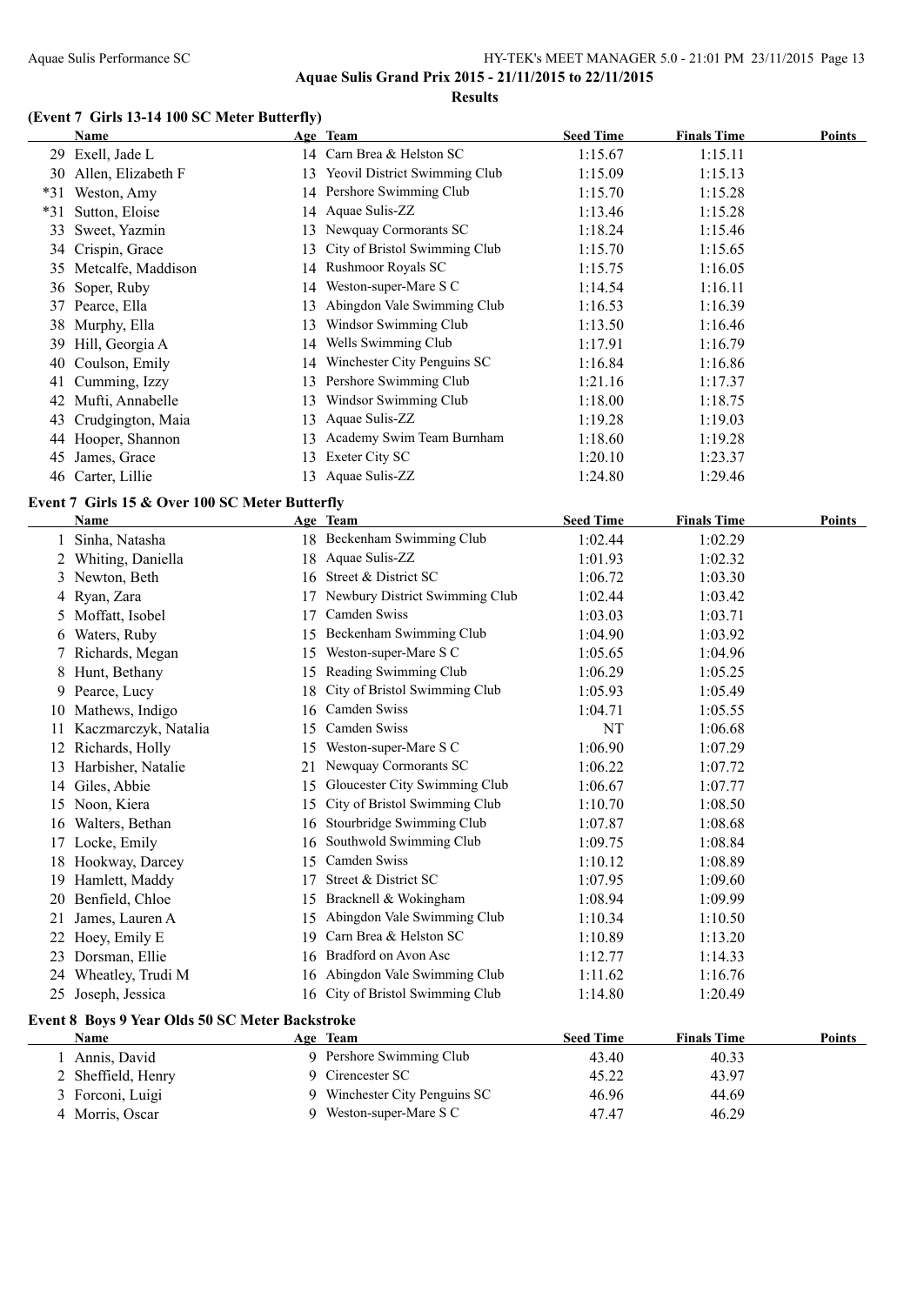**Aquae Sulis Grand Prix 2015 - 21/11/2015 to 22/11/2015**

**Results**

#### **Event 8 Boys 10 Year Olds 50 SC Meter Backstroke**

|    | Name                                      |    | Age Team                         | <b>Seed Time</b> | <b>Finals Time</b> | <b>Points</b> |
|----|-------------------------------------------|----|----------------------------------|------------------|--------------------|---------------|
|    | Sissins-Roffey, Felix J                   |    | 10 Abingdon Vale Swimming Club   | 35.44            | 34.63              |               |
|    | 2 Saunders, Oliver                        |    | 10 Aquae Sulis-ZZ                | 37.65            | 37.05              |               |
| 3  | Biss, Brandon                             |    | 10 Camden Swiss                  | 38.99            | 37.12              |               |
|    | 4 Adams, Max                              |    | 10 Aquae Sulis-ZZ                | 39.34            | 38.08              |               |
| 5  | Murphy, James                             |    | 10 Windsor Swimming Club         | 39.49            | 39.21              |               |
|    | 6 Alvarado, Matthias                      |    | 10 Camden Swiss                  | 42.30            | 40.13              |               |
|    | 7 He, Leo                                 |    | 10 Camden Swiss                  | 41.15            | 40.64              |               |
| 8  | O'Connor, Jamie J                         |    | 10 Weston-super-Mare S C         | 42.57            | 40.67              |               |
|    | 9 Difford, Ethan                          |    | 10 Street & District SC          | 42.41            | 41.28              |               |
|    | 10 Wilks, Aaron                           |    | 10 Windsor Swimming Club         | 43.82            | 42.08              |               |
|    | 11 Froggatt, James                        |    | 10 Stourbridge Swimming Club     | 43.17            | 43.86              |               |
|    | Event 8 Boys 11-12 50 SC Meter Backstroke |    |                                  |                  |                    |               |
|    | Name                                      |    | Age Team                         | <b>Seed Time</b> | <b>Finals Time</b> | <b>Points</b> |
|    | 1 Walker, Benjamin                        |    | 12 Aquae Sulis-ZZ                | 34.38            | 32.93              |               |
|    | 2 Divet, Yann                             |    | 12 Camden Swiss                  | 34.41            | 33.14              |               |
| 3  | Silk, Jonah                               |    | 12 City of Bristol Swimming Club | 34.22            | 33.22              |               |
|    | 4 Cohen, Malachi R                        |    | 12 Barnes SC                     | 34.56            | 33.96              |               |
| 5  | Krasnoshchekiy, Mikhail                   |    | 12 Camden Swiss                  | 35.27            | 34.27              |               |
| 6  | Endersby, George                          |    | 12 Reading Swimming Club         | 37.76            | 34.31              |               |
| 7  | Morris, Samuel A                          |    | 12 Weston-super-Mare S C         | 36.55            | 35.26              |               |
| 8  | Bown-Mazzoni, Arthur                      |    | 12 Aquae Sulis-ZZ                | 36.25            | 35.39              |               |
| 9  | Goros, Noah                               |    | 12 St Ives Bay SC                | 35.19            | 35.44              |               |
|    | 10 Quirk, Rory                            | 11 | Winchester City Penguins SC      | 37.80            | 35.81              |               |
| 11 | Tidball-Zapp, Albert                      | 12 | Street & District SC             | 38.21            | 36.42              |               |
|    | 12 Hazell, Charlie                        |    | 11 Windsor Swimming Club         | 38.32            | 36.45              |               |
|    | 13 Lunniss, Andrew                        | 11 | Winchester City Penguins SC      | 37.09            | 36.74              |               |
|    | 14 Markov, Danny                          | 12 | Camden Swiss                     | 37.69            | 36.78              |               |
|    | 15 Bakker-Noguer, Carlos                  |    | 12 Reading Swimming Club         | 39.00            | 36.87              |               |
|    | 16 Cook, George                           |    | 12 Weston-super-Mare S C         | 38.20            | 37.08              |               |
|    | *17 Lawson, Benjamin                      | 11 | Millfield School                 | 40.33            | 37.47              |               |
|    | *17 Saunders, Finlay                      |    | 12 Aquae Sulis-ZZ                | 39.20            | 37.47              |               |
|    | 19 Hendrie, Murray                        | 11 | Street & District SC             | 41.82            | 37.66              |               |
|    | 20 Gregory, Farran                        | 11 | Weston-super-Mare S C            | 37.92            | 37.72              |               |
| 21 | Jones, Ben                                |    | 12 Weston-super-Mare S C         | 38.32            | 37.86              |               |
|    | 22 Graham, Robin C                        |    | 12 Abingdon Vale Swimming Club   | 38.79            | 37.88              |               |
|    | Thomas, Finn                              |    | 12 Windsor Swimming Club         | 39.32            | 38.19              |               |
|    | 24 Chen, William                          | 11 | Camden Swiss                     | 39.12            | 38.41              |               |
|    | 25 Leach, Cameron                         | 11 | Pershore Swimming Club           | 40.73            | 39.14              |               |
|    | 26 Bach, Frankie                          | 11 | Stourbridge Swimming Club        | 41.61            | 39.27              |               |
| 27 | Everett, Jack                             | 11 | Bradford on Avon Asc             | 40.61            | 39.77              |               |
|    | 28 Pliner, Theo                           | 11 | Camden Swiss                     | 42.21            | 40.21              |               |
|    | 29 Buxton, Dominic                        | 11 | Reading Swimming Club            | 40.83            | 40.75              |               |
|    | 30 Chen, Alexander A                      | 11 | Camden Swiss                     | 41.19            | 41.87              |               |

#### **Event 8 Boys 13-14 50 SC Meter Backstroke**

| Name                  |    | Age Team                    | <b>Seed Time</b> | <b>Finals Time</b> | Points |
|-----------------------|----|-----------------------------|------------------|--------------------|--------|
| White, Alec           |    | 14 Exeter City SC           | 30.86            | 28.79              |        |
| 2 Willies, Oliver     |    | 14 Street & District SC     | 28.53            | 29.42              |        |
| 3 Sharman, Alex       |    | 13 Aquae Sulis-ZZ           | 31.57            | 30.14              |        |
| 4 McNamara, Aeden     |    | 14 St Ives Bay SC           | 31.60            | 30.39              |        |
| 5 Brunsdon, Evan      |    | 14 Weston-super-Mare S C    | 31.23            | 30.60              |        |
| 6 Frigo, Themis N     |    | 13 Barnes SC                | 33.00            | 31.00              |        |
| 7 Sekulic, Aleksandar |    | 14 Bracknell & Wokingham    | 33.16            | 31.32              |        |
| 8 Phelan, Fergus      | 14 | Winchester City Penguins SC | 32.39            | 31.87              |        |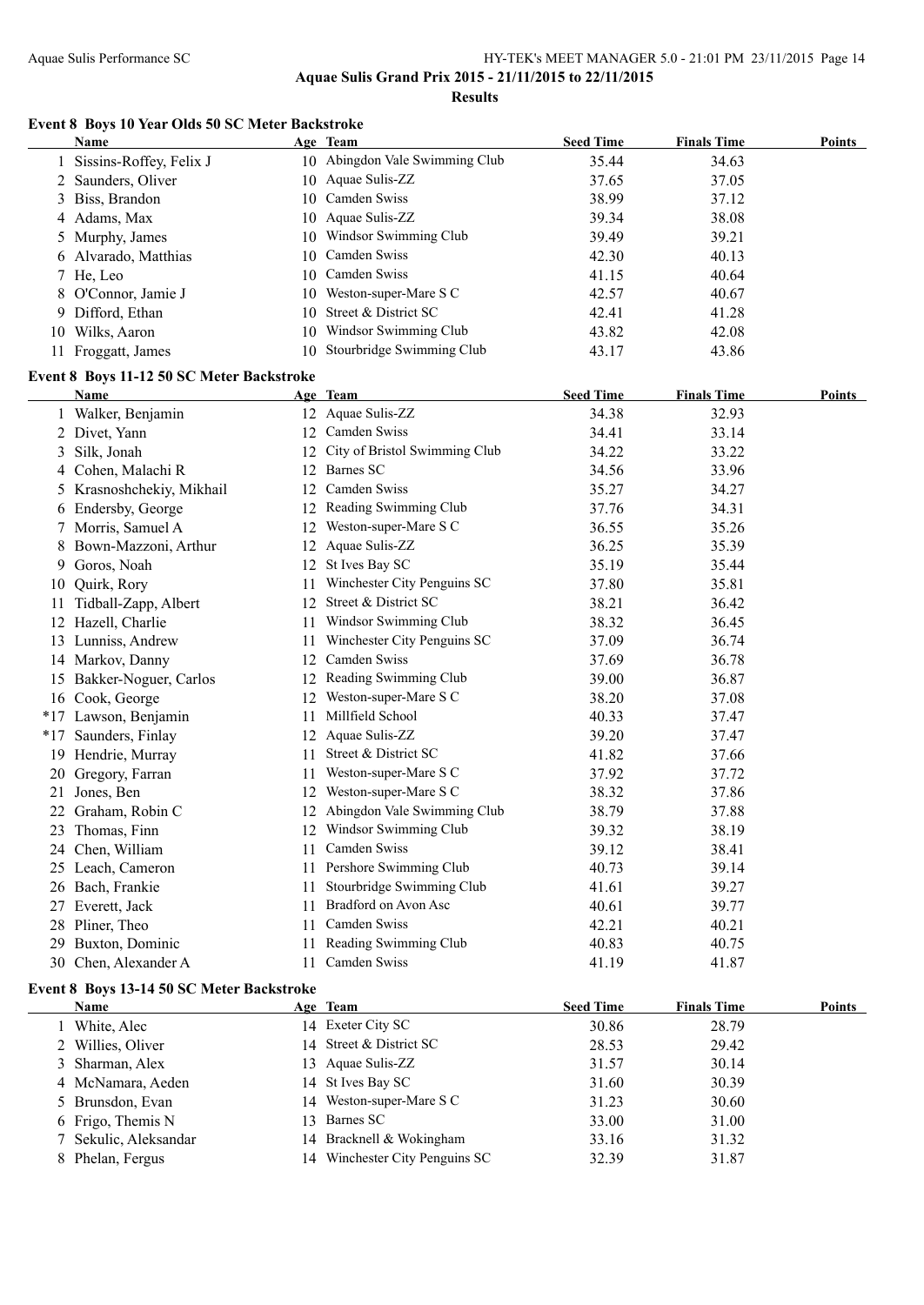**Results**

#### **(Event 8 Boys 13-14 50 SC Meter Backstroke)**

|     | <b>Name</b>        |    | Age Team                      | <b>Seed Time</b> | <b>Finals Time</b> | <b>Points</b> |
|-----|--------------------|----|-------------------------------|------------------|--------------------|---------------|
|     | 9 Hood, Dylan J    |    | 14 Aquae Sulis-ZZ             | 33.08            | 32.03              |               |
|     | 10 Lewis, Steven J | 14 | Carn Brea & Helston SC        | 33.27            | 32.16              |               |
| 11  | Spry, Jackson      | 14 | Caradon Swimming Club         | 34.92            | 32.17              |               |
| 12  | Corre, Jacob D     |    | 14 Reading Swimming Club      | 34.70            | 32.22              |               |
| 13  | Sadler, William    | 14 | <b>Basingstoke Bluefins</b>   | 33.88            | 32.24              |               |
| 14  | Grothier, Isaac    | 13 | Aquae Sulis-ZZ                | 32.85            | 32.29              |               |
| 15  | Matthias, Thomas   | 14 | Yeovil District Swimming Club | 33.45            | 32.33              |               |
| 16  | Bonds, Samuel      | 13 | Yeovil District Swimming Club | 33.31            | 32.50              |               |
| 17  | Fryers, Toby A     | 13 | Barnes SC                     | 34.13            | 32.64              |               |
|     | *18 Lawman, Lucas  | 13 | Aquae Sulis-ZZ                | 33.00            | 32.65              |               |
| *18 | Talks, Charlie     | 13 | Winchester City Penguins SC   | 35.33            | 32.65              |               |
| 20  | Chu, Tomas         | 14 | Camden Swiss                  | 34.86            | 32.79              |               |
| 21  | Turner, Arno       | 14 | Southwold Swimming Club       | 32.90            | 32.80              |               |
| 22  | Blacker, Sam       |    | 14 Aquae Sulis-ZZ             | 34.15            | 33.38              |               |
| 23  | Morris, Jake       | 14 | Stourbridge Swimming Club     | 34.37            | 33.87              |               |
| 24  | Davidson, Tom      | 13 | Stourbridge Swimming Club     | 35.26            | 33.89              |               |
|     | 25 Ramsay, Matt    | 14 | Exeter City SC                | 34.40            | 33.91              |               |
| 26  | Perry, Luke        | 13 | Pershore Swimming Club        | 35.06            | 33.96              |               |
| 27  | Redshaw, Toby      | 13 | Windsor Swimming Club         | 34.28            | 34.14              |               |
| 28  | Duffy, Ryan        | 14 | Stourbridge Swimming Club     | 34.10            | 34.20              |               |
| 29  | Dixon, James       | 14 | Reading Swimming Club         | 35.74            | 34.57              |               |
| 30  | Fenn, Lewis        | 13 | <b>Basingstoke Bluefins</b>   | 34.59            | 34.86              |               |
| 31  | Gibert, Jack       | 14 | City of Bristol Swimming Club | 35.57            | 34.89              |               |
| 32  | Bygrave, Arthur    | 13 | Newquay Cormorants SC         | 37.21            | 35.37              |               |
| 33  | Suckling, Ben      | 13 | Caradon Swimming Club         | 36.14            | 35.47              |               |
| 34  | Barou, Emile       | 13 | Camden Swiss                  | 36.49            | 35.54              |               |
| 35  | Wallis, Louis      | 13 | Carn Brea & Helston SC        | 37.03            | 36.39              |               |
| 36  | Kempster, Boris    |    | 13 Reading Swimming Club      | 37.35            | 36.79              |               |

#### **Event 8 Boys 15 & Over 50 SC Meter Backstroke**

|    | Name                 |    | Age Team                      | <b>Seed Time</b> | <b>Finals Time</b> | <b>Points</b> |
|----|----------------------|----|-------------------------------|------------------|--------------------|---------------|
|    | Blake, Patrick       | 23 | City of Bristol Swimming Club | 26.66            | 26.21              |               |
|    | White, Liam          | 17 | Exeter City SC                | 26.70            | 26.45              |               |
| 3  | Sinclair, Thomas     | 17 | Aquae Sulis-ZZ                | 25.97            | 26.66              |               |
|    | Singleton, Rhys      | 16 | Beckenham Swimming Club       | 28.10            | 27.08              |               |
| 5. | Sutton, Bradley      | 17 | <b>Basingstoke Bluefins</b>   | 28.46            | 27.11              |               |
| 6  | Slade, James         | 17 | Camden Swiss                  | 28.19            | 27.21              |               |
|    | 7 Leaman, George     |    | 16 Clevedon SC                | 27.50            | 27.37              |               |
|    | Dorsman, Michael     | 16 | Aquae Sulis-ZZ                | 29.84            | 27.59              |               |
| 9. | Smith, Finlay J      | 15 | Clevedon SC                   | 28.86            | 28.06              |               |
| 10 | King, James          | 15 | Weston-super-Mare S C         | 29.39            | 28.36              |               |
|    | Barrett, Warren      | 28 | Exeter City SC                | 27.38            | 28.40              |               |
| 12 | Richards, Callum     | 15 | Academy Swim Team Burnham     | 29.10            | 28.47              |               |
| 13 | Kapanadze, George    | 18 | Camden Swiss                  | 29.67            | 28.76              |               |
|    | Kapanadze, Alexander | 17 | Camden Swiss                  | 30.44            | 28.83              |               |
| 15 | Devetta, William     | 15 | Abingdon Vale Swimming Club   | 30.75            | 28.96              |               |
| 16 | Procter, Ben         | 25 | Newquay Cormorants SC         | 30.02            | 29.00              |               |
|    | Adams, Kye           | 15 | City of Bristol Swimming Club | 29.58            | 29.23              |               |
| 18 | Elias, Rami          | 17 | Windsor Swimming Club         | 29.70            | 29.35              |               |
| 19 | Metcalfe, Laurence   | 15 | City of Bristol Swimming Club | 30.17            | 29.46              |               |
| 20 | Mander, Max          | 17 | Reading Swimming Club         | 31.27            | 29.87              |               |
| 21 | Badnell, Harry       | 15 | Winchester City Penguins SC   | 30.62            | 30.12              |               |
| 22 | Brantley, Graham E   | 15 | Camden Swiss                  | 31.62            | 30.14              |               |
| 23 | Lau, Kie-Ren         | 16 | Beckenham Swimming Club       | 30.60            | 30.35              |               |
| 24 | Barnett, Scott       | 15 | Reading Swimming Club         | 31.84            | 30.47              |               |
|    | 25 Kapanadze, Kon    |    | 16 Camden Swiss               | 31.60            | 30.59              |               |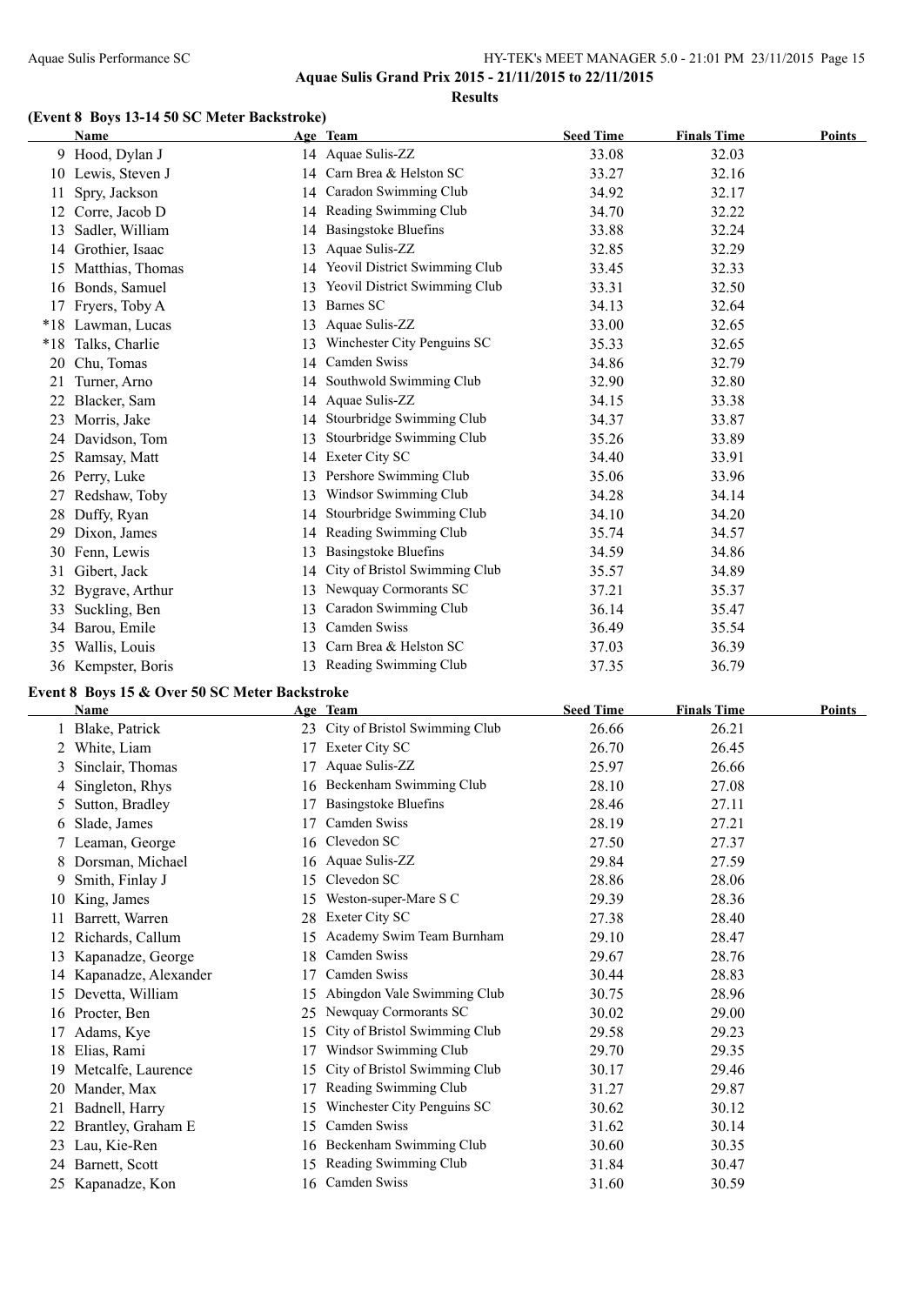**Results**

|      | (Event 8 Boys 15 & Over 50 SC Meter Backstroke)     |    |                                  |                  |                    |        |
|------|-----------------------------------------------------|----|----------------------------------|------------------|--------------------|--------|
|      | <b>Name</b>                                         |    | Age Team                         | <b>Seed Time</b> | <b>Finals Time</b> | Points |
|      | 26 Dos Santos, Robert                               |    | 17 Camden Swiss                  | 32.07            | 30.85              |        |
|      | 27 Holmes-Beddow, Lyndon                            |    | 15 St Ives Bay SC                | 32.47            | 31.20              |        |
|      | 28 Owens, Thomas J                                  |    | 15 Barnes SC                     | 32.75            | 31.57              |        |
|      | 29 Chester, Simon W                                 |    | 15 Abingdon Vale Swimming Club   | 32.57            | 32.14              |        |
|      | 30 Shepherd, Daniel                                 |    | 17 Aquae Sulis-ZZ                | 32.48            | 32.17              |        |
|      | 31 White, Jack                                      |    | 15 City of Bristol Swimming Club | 33.79            | 32.34              |        |
|      | 32 Morgan, Elliot                                   |    | 15 Reading Swimming Club         | 33.41            | 33.79              |        |
|      | 33 Sidgwick, Jack T                                 |    | 15 Exeter City SC                | 33.74            | 33.90              |        |
|      | Event 9 Girls 9 Year Olds 50 SC Meter Breaststroke  |    |                                  |                  |                    |        |
|      | Name                                                |    | Age Team                         | <b>Seed Time</b> | <b>Finals Time</b> | Points |
|      | 1 Lawton, Jessica                                   |    | 9 Aquae Sulis-ZZ                 | 48.32            | 48.02              |        |
|      | 2 Jones, Alex                                       |    | 9 Stourbridge Swimming Club      | 49.08            | 48.69              |        |
|      | 3 Lawton, Tegan                                     |    | 9 Street & District SC           | 52.96            | 51.28              |        |
|      | 4 Palmer, Priya                                     |    | 9 Windsor Swimming Club          | 55.70            | 51.92              |        |
|      | 5 Griffiths, Ruby                                   |    | 9 Caradon Swimming Club          | 54.71            | 52.67              |        |
|      | Event 9 Girls 10 Year Olds 50 SC Meter Breaststroke |    |                                  |                  |                    |        |
|      | Name                                                |    | Age Team                         | <b>Seed Time</b> | <b>Finals Time</b> | Points |
|      | 1 Wright, Elizabeth                                 |    | 10 Plymouth Leander-ZZ           | 42.06            | 40.38              |        |
|      | 2 McEver, Ella                                      |    | 10 Camden Swiss                  | 43.95            | 42.31              |        |
|      | 3 Baird, Bella                                      |    | 10 Yeovil District Swimming Club | 46.63            | 43.57              |        |
|      | 4 Hui Qing, Liew                                    |    | 10 Windsor Swimming Club         | 44.37            | 44.26              |        |
|      | 5 Annis, Lauren                                     |    | 10 Pershore Swimming Club        | 45.70            | 44.69              |        |
|      | 6 Bonelli-Bean, Angelina                            |    | 10 Yeovil District Swimming Club | 48.26            | 46.32              |        |
|      | 7 Goros, Evie                                       |    | 10 St Ives Bay SC                | 48.01            | 46.45              |        |
| 8    | Varney, Ruby                                        |    | 10 Street & District SC          | 47.52            | 46.68              |        |
| 9.   | King, Abé J                                         |    | 10 Carn Brea & Helston SC        | 49.22            | 47.11              |        |
| 10   | Gregory, Aleigha                                    |    | 10 Weston-super-Mare S C         | 49.69            | 47.18              |        |
|      | 11 Harvey, Alice                                    |    | 10 Aquae Sulis-ZZ                | 47.10            | 47.50              |        |
|      | 12 Forrestal, Orla                                  |    | 10 Abingdon Vale Swimming Club   | 49.94            | 50.48              |        |
|      | 13 Metcalfe, Jessica                                |    | 10 Aquae Sulis-ZZ                | 49.06            | 50.55              |        |
|      |                                                     |    |                                  |                  |                    |        |
|      | Event 9 Girls 11-12 50 SC Meter Breaststroke        |    | Age Team                         | <b>Seed Time</b> | <b>Finals Time</b> | Points |
|      | Name                                                |    |                                  |                  |                    |        |
|      | 1 Emery, Charlotte                                  |    | 12 Exeter City SC                | 38.80            | 37.49              |        |
|      | 2 Motala-Evans, Sophia                              |    | 12 Winchester City Penguins SC   | 41.50            | 38.25              |        |
|      | 3 Miller, Emily                                     |    | 12 Windsor Swimming Club         | 40.61            | 38.40              |        |
|      | 4 Kelman-Johns, Phoebe                              |    | 12 Yeovil District Swimming Club | 40.52            | 38.77              |        |
|      | 5 Martin, Alice E                                   | 12 | Abingdon Vale Swimming Club      | 39.26            | 38.96              |        |
|      | 6 Holloway, Alice                                   |    | 12 Yeovil District Swimming Club | 41.05            | 39.03              |        |
| 7.   | Annis, Megan                                        |    | 12 Pershore Swimming Club        | 39.25            | 39.08              |        |
| *8   | Gleed, Annabelle                                    |    | 12 Calne Alpha 4                 | 41.25            | 40.06              |        |
| $*8$ | Ramsay, Iris                                        |    | 12 Camden Swiss                  | 39.70            | 40.06              |        |
| 10   | Lambropoulos, Alexis                                | 11 | Camden Swiss                     | 43.97            | 40.15              |        |
| 11   | Young, Evie-Rose                                    |    | 12 Aquae Sulis-ZZ                | 40.40            | 40.19              |        |
|      | 12 Gussey, Georgia                                  | 11 | Aquae Sulis-ZZ                   | 40.45            | 40.35              |        |
|      | 13 Knight, Jessica                                  |    | 12 Weston-super-Mare S C         | 42.01            | 40.37              |        |
|      | 14 Barry, Alexandra                                 |    | 12 Pershore Swimming Club        | 42.83            | 40.60              |        |
|      | 15 Lovegrove, Daisy                                 |    | 12 Reading Swimming Club         | 40.71            | 41.24              |        |
|      | 16 Hickey, Cara                                     |    | 12 Aquae Sulis-ZZ                | 41.48            | 41.25              |        |
|      | 17 Williams, Lily                                   |    | 11 Street & District SC          | 43.48            | 41.27              |        |
|      | 18 Woodcock, Hannah                                 |    | 11 Pershore Swimming Club        | 40.82            | 41.35              |        |
|      | 19 Hammond, Dana                                    |    | 12 Caradon Swimming Club         | 44.47            | 41.49              |        |
|      | 20 Giles, Larissa                                   |    | 12 Camden Swiss                  | 43.05            | 41.57              |        |
|      | 21 Galpin, Ruby                                     | 11 | Aquae Sulis-ZZ                   | 40.67            | 41.60              |        |
|      |                                                     |    |                                  |                  |                    |        |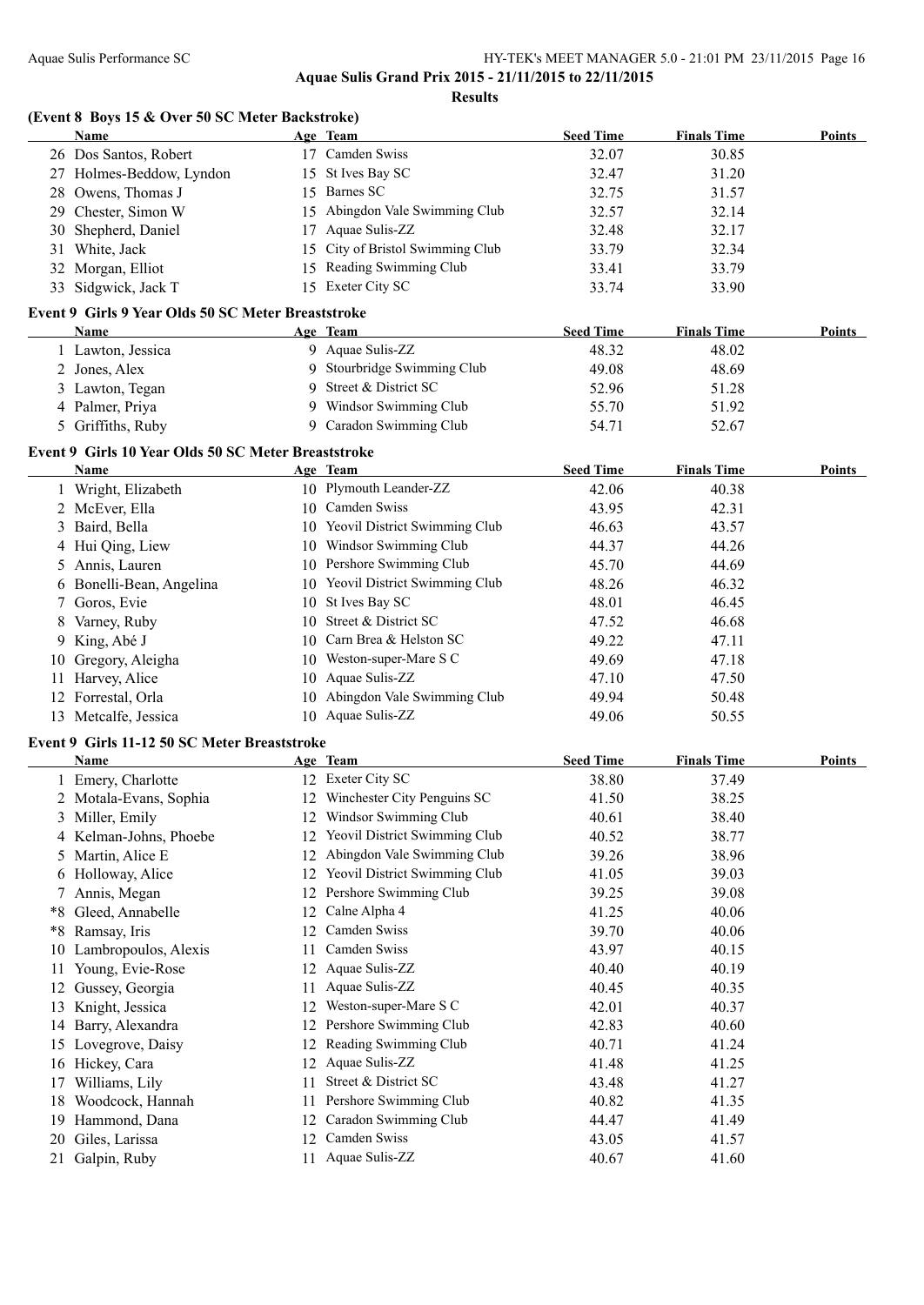#### **(Event 9 Girls 11-12 50 SC Meter Breaststroke)**

|       | <b>Name</b>              |    | Age Team                      | <b>Seed Time</b> | <b>Finals Time</b> | <b>Points</b> |
|-------|--------------------------|----|-------------------------------|------------------|--------------------|---------------|
|       | 22 Franks, Jasmine       | 11 | Pershore Swimming Club        | 43.18            | 41.64              |               |
| 23    | Lines, Beth              | 11 | Newquay Cormorants SC         | 44.32            | 41.74              |               |
| 24    | Carr, Sarah              | 12 | Weston-super-Mare S C         | 41.37            | 41.80              |               |
| 25    | Owens, Anna              | 11 | Barnes SC                     | 43.68            | 42.03              |               |
| 26    | Wornham, Theodora B      | 11 | Abingdon Vale Swimming Club   | 44.66            | 42.20              |               |
| 27    | Gruber, Allie            | 12 | Camden Swiss                  | 42.92            | 42.43              |               |
| 28    | Mahey, Yasmin            | 12 | Street & District SC          | 44.03            | 42.44              |               |
| 29    | Morris, Amelia E         | 11 | Weston-super-Mare S C         | 46.59            | 42.58              |               |
| 30    | Hanson-Puffer, Kaitlyn R | 11 | Barnes SC                     | 43.67            | 42.69              |               |
|       | 31 Foreman, Olivia       | 12 | Reading Swimming Club         | 43.39            | 42.82              |               |
| 32    | Noel, Oriana             | 11 | Carn Brea & Helston SC        | 45.50            | 42.87              |               |
| 33    | Price, Lilli             | 11 | Newquay Cormorants SC         | 44.07            | 43.13              |               |
| 34    | Ashurst, Caitlin T       | 12 | Weston-super-Mare S C         | 42.85            | 43.17              |               |
| 35    | Rannou, Justine          | 12 | Exeter City SC                | 44.30            | 43.39              |               |
| 36    | Daffey, Schuyler C       | 11 | Barnes SC                     | 44.43            | 43.47              |               |
| 37    | Green, Ella J            | 12 | Gloucester City Swimming Club | 45.19            | 43.58              |               |
| 38    | McGee, Caoimhe           | 12 | Windsor Swimming Club         | 45.27            | 43.74              |               |
| 39    | Phillipps, Megan         | 11 | Reading Swimming Club         | 44.58            | 43.87              |               |
| 40    | Sargent, Rose            | 12 | City of Bristol Swimming Club | 47.53            | 44.49              |               |
| 41    | Varney, Erica            | 12 | Street & District SC          | NT               | 44.80              |               |
| 42    | Ashelford, Amelia J      | 12 | <b>Exeter City SC</b>         | 43.30            | 44.82              |               |
| 43    | McMenemy, Rebecca        | 11 | Reading Swimming Club         | 47.20            | 44.94              |               |
| 44    | Badnell, Amelia          | 11 | Winchester City Penguins SC   | 46.50            | 45.19              |               |
| 45    | Ramsay, Lauren           | 11 | Exeter City SC                | 46.90            | 45.36              |               |
| 46    | Ward, Niamh              | 11 | Aquae Sulis-ZZ                | 46.00            | 46.16              |               |
| 47    | Forrestal, Pia C         | 12 | Abingdon Vale Swimming Club   | 45.27            | 46.19              |               |
| 48    | Cornish, Emily           | 11 | Plymouth Leander-ZZ           | 47.64            | 46.39              |               |
| $---$ | Francis, Faye            | 12 | Winchester City Penguins SC   | 41.95            | DQ                 |               |

#### **Event 9 Girls 13-14 50 SC Meter Breaststroke**

|    | Name               |    | Age Team                       | <b>Seed Time</b> | <b>Finals Time</b> | <b>Points</b> |
|----|--------------------|----|--------------------------------|------------------|--------------------|---------------|
|    | 1 Goold, Drew      |    | 14 Beckenham Swimming Club     | 34.15            | 33.92              |               |
|    | 2 Butler, Georgina | 14 | Winchester City Penguins SC    | 36.07            | 34.91              |               |
| 3. | Maestri, Alysia    | 13 | United Bristol Swimming Club   | 36.00            | 35.12              |               |
|    | 4 Booker, Lily     | 14 | City of Bristol Swimming Club  | 35.32            | 35.27              |               |
|    | 5 Locke, Georgie   | 14 | Southwold Swimming Club        | 36.67            | 35.52              |               |
|    | 6 Chapman, Kabria  | 13 | Weston-super-Mare S C          | 36.32            | 35.55              |               |
|    | Smith, Megan       | 14 | City of Bristol Swimming Club  | 36.26            | 35.74              |               |
|    | Dummett, Molly E   | 14 | Newbury District Swimming Club | 38.12            | 35.78              |               |
| 9. | Smith, Hazel       | 13 | City of Bristol Swimming Club  | 37.84            | 36.27              |               |
|    | Rugman, Aemilia    | 13 | <b>Basingstoke Bluefins</b>    | 37.40            | 36.29              |               |
|    | Penton, Lucy       | 13 | Reading Swimming Club          | 37.10            | 36.60              |               |
|    | Richards, Lauren   | 13 | Bracknell & Wokingham          | 39.46            | 36.67              |               |
| 13 | Edwards, Megan     | 14 | Carn Brea & Helston SC         | 37.60            | 36.75              |               |
| 14 | Gordon, Amy        |    | 14 Aquae Sulis-ZZ              | 36.38            | 36.81              |               |
| 15 | Dore, Ruby         | 14 | City of Bristol Swimming Club  | 37.85            | 36.86              |               |
| 16 | Boulton, Georgia   | 13 | Aquae Sulis-ZZ                 | 37.64            | 36.95              |               |
| 17 | Woodcock, Isabella | 13 | Pershore Swimming Club         | 37.52            | 37.05              |               |
| 18 | Veakins, Ella      | 13 | Aquae Sulis-ZZ                 | 37.22            | 37.14              |               |
| 19 | Biggs, Katja       | 14 | Beckenham Swimming Club        | 38.18            | 37.32              |               |
| 20 | Stepney, Madison   | 13 | Winchester City Penguins SC    | 37.97            | 37.37              |               |
| 21 | Cox, Bethany       | 14 | Southwold Swimming Club        | 38.16            | 37.63              |               |
|    | Allen, Elizabeth F | 13 | Yeovil District Swimming Club  | 40.46            | 38.95              |               |
| 23 | Sutton, Eloise     | 14 | Aquae Sulis-ZZ                 | 38.86            | 38.98              |               |
| 24 | King, Freya        | 13 | Weston-super-Mare S C          | 37.55            | 39.06              |               |
| 25 | Jones, Tea L       |    | 14 Exeter City SC              | 41.00            | 39.08              |               |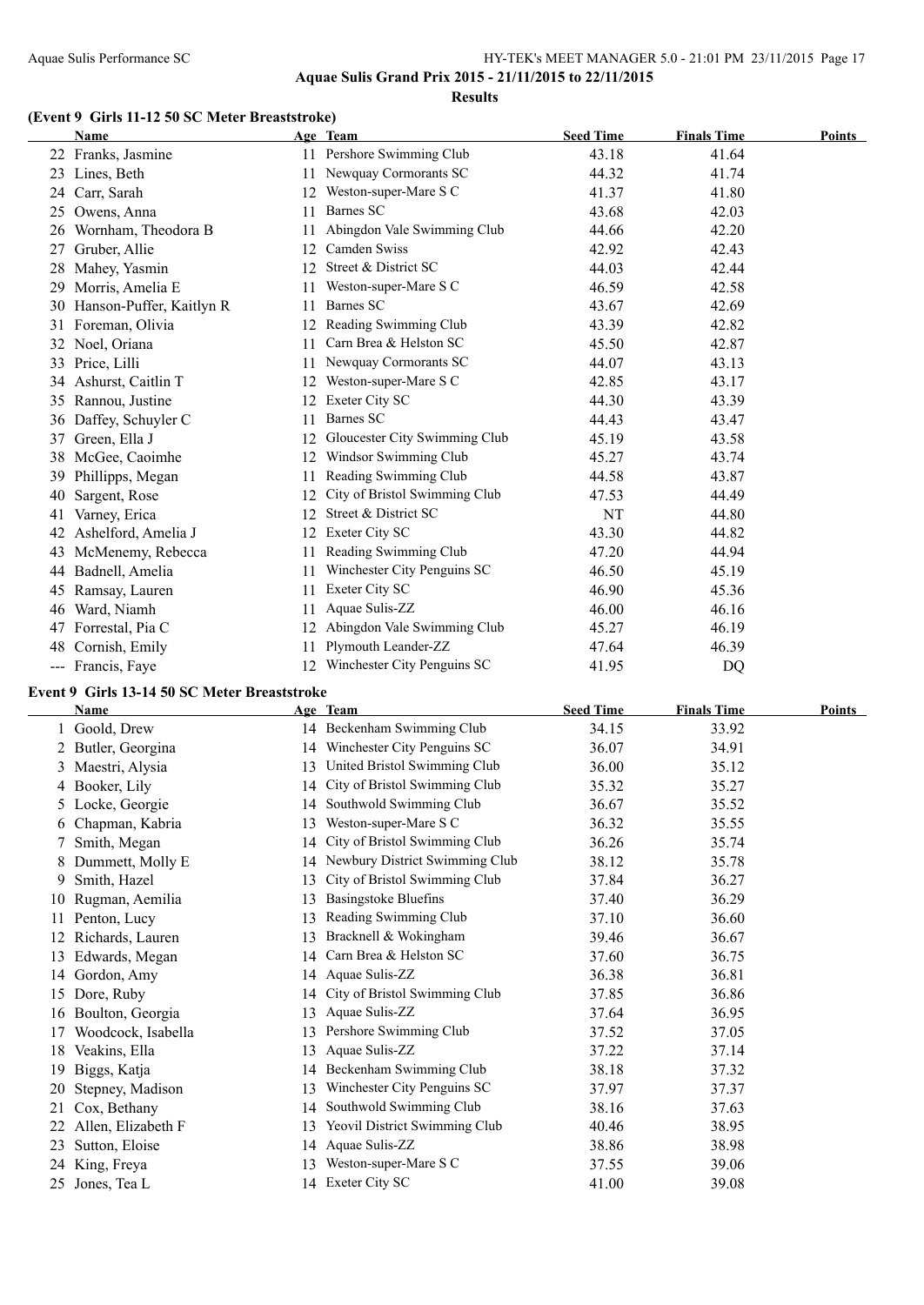**Aquae Sulis Grand Prix 2015 - 21/11/2015 to 22/11/2015**

**Results**

#### **(Event 9 Girls 13-14 50 SC Meter Breaststroke)**

|    | Name                                              |    | Age Team                         | <b>Seed Time</b> | <b>Finals Time</b> | <b>Points</b> |
|----|---------------------------------------------------|----|----------------------------------|------------------|--------------------|---------------|
|    | 26 Teague, Sarah                                  |    | 14 Tavistock Swimming Club       | 37.34            | 39.26              |               |
|    | 27 Corbett, Natasha                               |    | 14 Stourbridge Swimming Club     | 38.75            | 39.42              |               |
|    | 28 McGowan, Lily                                  | 14 | Caradon Swimming Club            | 38.16            | 39.73              |               |
| 29 | Jones, Sophie                                     | 13 | Winchester City Penguins SC      | 41.59            | 39.87              |               |
|    | 30 Hill, Georgia A                                |    | 14 Wells Swimming Club           | 40.14            | 39.96              |               |
| 31 | Soteriou, Anna                                    | 13 | United Bristol Swimming Club     | 41.42            | 40.05              |               |
|    | 32 Rizzuti, Melita                                |    | 14 Wells Swimming Club           | 40.37            | 40.54              |               |
|    | 33 Passmore, Olivia                               |    | 13 Exeter City SC                | 39.50            | 40.56              |               |
|    | 34 Newman, Macey                                  |    | 13 Aquae Sulis-ZZ                | 41.31            | 40.76              |               |
| 35 | Galpin, Olivia                                    |    | 14 Aquae Sulis-ZZ                | 39.93            | 40.82              |               |
|    | 36 Gibbins, Rebecca                               |    | 13 Exeter City SC                | 42.18            | 41.46              |               |
| 37 | Chen, Isabelle                                    |    | 13 Camden Swiss                  | 41.51            | 41.55              |               |
| 38 | James, Grace                                      |    | 13 Exeter City SC                | 43.16            | 42.27              |               |
|    | 39 Carter, Lillie                                 |    | 13 Aquae Sulis-ZZ                | 43.10            | 47.38              |               |
|    |                                                   |    |                                  |                  |                    |               |
|    | Event 9 Girls 15 & Over 50 SC Meter Breaststroke  |    |                                  |                  |                    |               |
|    | Name                                              |    | Age Team                         | <b>Seed Time</b> | <b>Finals Time</b> | <b>Points</b> |
|    | 1 Shaw, Jessica                                   |    | 16 Southwold Swimming Club       | 33.34            | 33.11              |               |
| 2  | Cookson, Stella                                   |    | 15 Aquae Sulis-ZZ                | 34.77            | 33.45              |               |
| 3  | Wilson, Racheal                                   |    | 19 Aquae Sulis-ZZ                | 35.01            | 34.04              |               |
|    | 4 Flack, Rebecca                                  |    | 16 Yeovil District Swimming Club | 34.99            | 35.38              |               |
|    | 5 Reid, Hannah                                    | 17 | Carn Brea & Helston SC           | 35.57            | 35.68              |               |
|    | 6 Withey, Alex                                    | 16 | City of Bristol Swimming Club    | 35.68            | 35.92              |               |
| 7  | Knight, Chloe                                     |    | 16 Weston-super-Mare S C         | 38.14            | 36.49              |               |
| 8  | Lijzenga, Nienke                                  | 17 | Abingdon Vale Swimming Club      | 38.07            | 36.88              |               |
| 9  | Jenkinson, Rosie                                  |    | 15 Bracknell & Wokingham         | 39.64            | 37.55              |               |
|    | 10 Halsted, Olivia                                | 16 | Camden Swiss                     | 37.68            | 37.65              |               |
| 11 | Venner, Libby                                     | 16 | Reading Swimming Club            | 39.60            | 37.74              |               |
|    | 12 Hill, Geena                                    | 15 | Stourbridge Swimming Club        | 38.12            | 37.88              |               |
| 13 | James, Lauren A                                   | 15 | Abingdon Vale Swimming Club      | 38.39            | 37.92              |               |
|    | 14 Dorsman, Ellie                                 | 16 | Bradford on Avon Asc             | 37.63            | 37.93              |               |
|    | *15 Brown, Katherine                              | 16 | City of Bristol Swimming Club    | 38.08            | 37.96              |               |
|    | *15 Langman, Sophie                               | 16 | Weston-super-Mare S C            | 39.64            | 37.96              |               |
|    | 17 Rogers, Kara                                   | 17 | City of Bristol Swimming Club    | 39.43            | 38.30              |               |
|    | 18 Treloggen, Zoe                                 | 16 | Street & District SC             | 39.06            | 38.57              |               |
|    | 19 McGowan, Phoebe                                |    | 17 Caradon Swimming Club         | 39.04            | 39.06              |               |
|    | 20 Hamlett, Maddy                                 |    | 17 Street & District SC          | 38.68            | 39.19              |               |
|    | 21 Francis, Amber                                 |    | 15 Tavistock Swimming Club       | 38.51            | 39.86              |               |
|    | Event 10 Girls 9 Year Olds 50 SC Meter Freestyle  |    |                                  |                  |                    |               |
|    | <b>Name</b>                                       |    | Age Team                         | <b>Seed Time</b> | <b>Finals Time</b> | <b>Points</b> |
|    | 1 Palmer, Priya                                   |    | 9 Windsor Swimming Club          | 36.80            | 35.39              |               |
|    | 2 Lawton, Jessica                                 | 9. | Aquae Sulis-ZZ                   | 36.08            | 36.66              |               |
|    | 3 Hoogers, Mckenzie                               | 9. | Windsor Swimming Club            | 38.63            | 36.75              |               |
|    | 4 Jones, Alex                                     | 9. | Stourbridge Swimming Club        | 37.31            | 39.11              |               |
|    | 5 Lawton, Tegan                                   |    | 9 Street & District SC           | 40.91            | 40.26              |               |
|    |                                                   |    |                                  |                  |                    |               |
|    | Event 10 Girls 10 Year Olds 50 SC Meter Freestyle |    |                                  |                  |                    |               |
|    | <b>Name</b>                                       |    | Age Team                         | <b>Seed Time</b> | <b>Finals Time</b> | <b>Points</b> |
|    | 1 Annis, Lauren                                   |    | 10 Pershore Swimming Club        | 33.40            | 33.46              |               |
|    | 2 Varney, Ruby                                    |    | 10 Street & District SC          | 36.30            | 33.90              |               |
|    | 3 Bureau, Scarlet                                 |    | 10 Camden Swiss                  | 38.07            | 34.11              |               |
|    | 4 Baird, Bella                                    |    | 10 Yeovil District Swimming Club | 34.64            | 34.41              |               |
|    | 5 Moore, Isabella                                 |    | 10 Yeovil District Swimming Club | 35.72            | 34.55              |               |
|    | 6 Hui Qing, Liew                                  |    | 10 Windsor Swimming Club         | 35.94            | 34.79              |               |
|    | 7 McEver, Ella                                    |    | 10 Camden Swiss                  | 36.49            | 35.00              |               |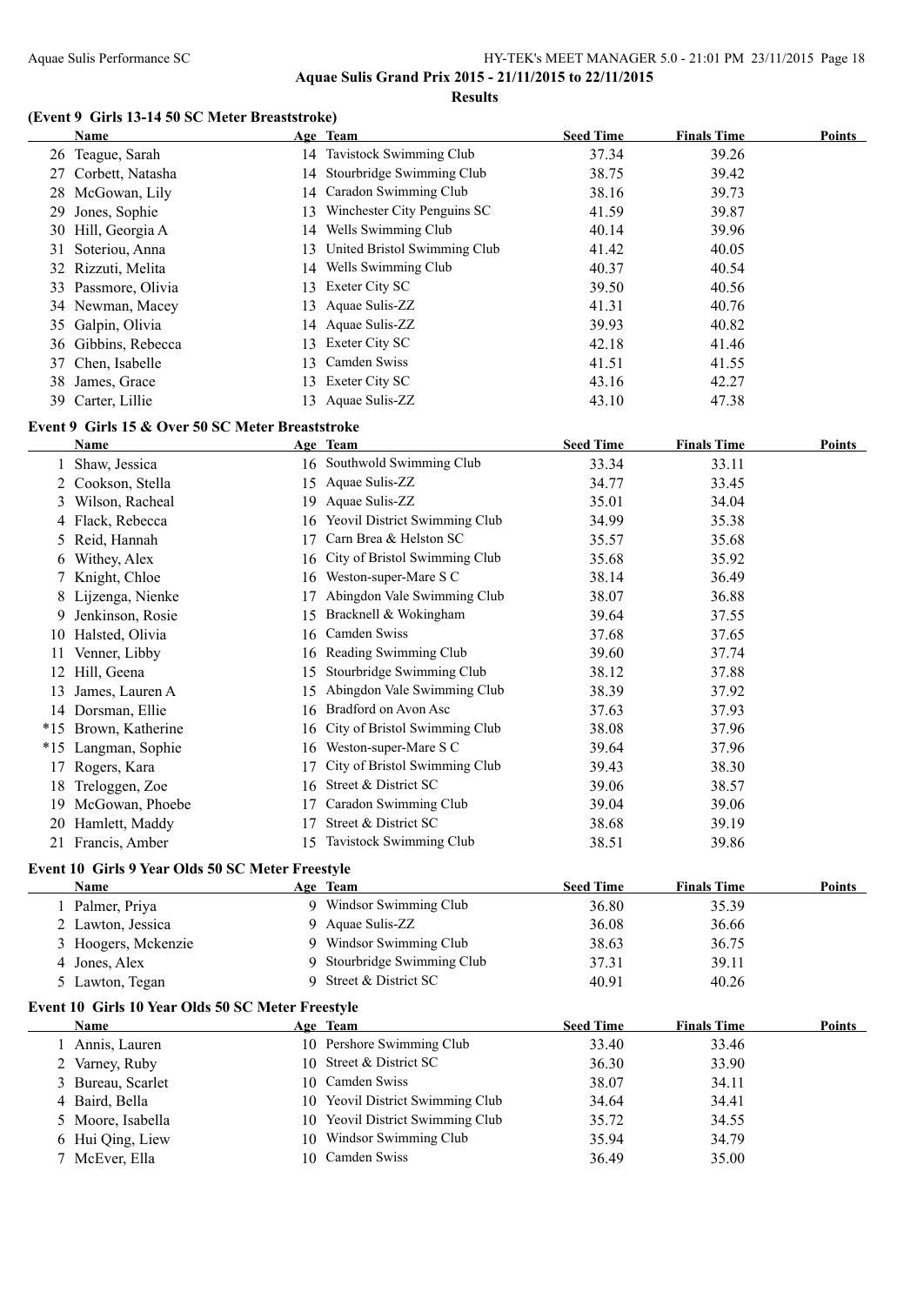**Aquae Sulis Grand Prix 2015 - 21/11/2015 to 22/11/2015**

**Results**

#### **(Event 10 Girls 10 Year Olds 50 SC Meter Freestyle)**

| <b>Name</b>               | Age Team                          | <b>Seed Time</b> | <b>Finals Time</b> | <b>Points</b> |
|---------------------------|-----------------------------------|------------------|--------------------|---------------|
| 8 Gholami, Cindy          | 10 Camden Swiss                   | 39.31            | 35.35              |               |
| 9 Humphreys, Georgia      | 10 Newbury District Swimming Club | 38.82            | 36.52              |               |
| 10 Bonelli-Bean, Angelina | 10 Yeovil District Swimming Club  | 37.12            | 37.09              |               |
| 11 Metcalfe, Jessica      | 10 Aquae Sulis-ZZ                 | 38.23            | 37.15              |               |
| 12 Goros, Evie            | 10 St Ives Bay SC                 | 38.39            | 37.25              |               |
| 13 Harvey, Alice          | 10 Aquae Sulis-ZZ                 | 38.63            | 37.31              |               |
| 14 Kendall, Rosie         | 10 Exeter City SC                 | 39.31            | 39.13              |               |
| 15 Forrestal, Orla        | 10 Abingdon Vale Swimming Club    | 38.22            | 39.76              |               |

#### **Event 10 Girls 11-12 50 SC Meter Freestyle**

|     | <b>Name</b>              |     | Age Team                         | <b>Seed Time</b> | <b>Finals Time</b> | <b>Points</b> |
|-----|--------------------------|-----|----------------------------------|------------------|--------------------|---------------|
| 1   | Riggall, Ella            |     | 12 City of Bristol Swimming Club | 28.80            | 28.49              |               |
|     | 2 Francis, Faye          |     | 12 Winchester City Penguins SC   | 29.91            | 28.55              |               |
| 3   | Barton, Alice            |     | 12 Aquae Sulis-ZZ                | 28.97            | 29.15              |               |
| 4   | Motala-Evans, Sophia     |     | 12 Winchester City Penguins SC   | 30.71            | 29.21              |               |
| 5   | Evans, Turaya O          |     | 12 Carn Brea & Helston SC        | 30.47            | 29.22              |               |
| 6   | Annis, Megan             |     | 12 Pershore Swimming Club        | 29.67            | 29.29              |               |
| 7   | Barry, Alexandra         |     | 12 Pershore Swimming Club        | 29.80            | 29.51              |               |
| 8   | Lovegrove, Daisy         |     | 12 Reading Swimming Club         | 29.20            | 29.66              |               |
| 9   | Giles, Larissa           |     | 12 Camden Swiss                  | 29.55            | 29.72              |               |
| 10  | Soper, Madeleine         | 12  | Weston-super-Mare S C            | 30.76            | 29.80              |               |
| 11  | Kendall, Milly           | 12  | Exeter City SC                   | 30.10            | 29.91              |               |
| 12  | Lambropoulos, Alexis     | 11  | Camden Swiss                     | 31.46            | 30.15              |               |
|     | 13 Woodcock, Hannah      | 11  | Pershore Swimming Club           | 31.25            | 30.32              |               |
|     | 14 Cornish, Emily        | 11  | Plymouth Leander-ZZ              | 30.75            | 30.51              |               |
|     | 15 Holroyd, Natasha      | 11  | Windsor Swimming Club            | 31.83            | 30.58              |               |
| 16  | Emery, Charlotte         |     | 12 Exeter City SC                | 31.00            | 30.78              |               |
|     | 17 Hammond, Maggie       |     | 12 Weston-super-Mare S C         | 31.24            | 30.81              |               |
| 18  | Cragg, Megan             |     | 12 Plymouth Leander-ZZ           | 31.48            | 30.86              |               |
|     | 19 Rafferty, Imogen      |     | 12 Aquae Sulis-ZZ                | 31.71            | 30.94              |               |
|     | 20 Kelman-Johns, Phoebe  |     | 12 Yeovil District Swimming Club | 32.52            | 31.08              |               |
|     | *21 Lines, Beth          | 11. | Newquay Cormorants SC            | 32.35            | 31.16              |               |
| *21 | Butler, Grace            |     | 12 Stourbridge Swimming Club     | 32.79            | 31.16              |               |
| 23  | Davis, Daisy             | 12  | City of Bristol Swimming Club    | 32.03            | 31.46              |               |
|     | 24 Ramsay, Edie          |     | 12 Camden Swiss                  | 32.87            | 31.52              |               |
|     | 25 Rannou, Justine       |     | 12 Exeter City SC                | 32.29            | 31.61              |               |
|     | 26 Hammond, Dana         |     | 12 Caradon Swimming Club         | 31.15            | 31.63              |               |
|     | 27 Morley, Iona          | 11- | Winchester City Penguins SC      | 32.34            | 31.66              |               |
| 28  | Martin, Alice E          |     | 12 Abingdon Vale Swimming Club   | 32.31            | 31.69              |               |
|     | 29 Noel, Oriana          |     | 11 Carn Brea & Helston SC        | 31.80            | 31.73              |               |
|     | 30 Edwards, Jessica      |     | 12 Street & District SC          | 32.89            | 31.76              |               |
|     | 31 Bellas, Connie        |     | 12 Camden Swiss                  | 32.89            | 31.79              |               |
|     | 32 Knight, Jessica       |     | 12 Weston-super-Mare S C         | 32.74            | 31.81              |               |
|     | 33 Holloway, Alice       |     | 12 Yeovil District Swimming Club | 31.56            | 31.94              |               |
|     | 34 Evans, Anya           |     | 12 Yeovil District Swimming Club | 32.95            | 32.01              |               |
|     | 35 Daffey, Schuyler C    | 11  | Barnes SC                        | 32.82            | 32.03              |               |
|     | 36 Evans, Mykenzie       |     | 12 City of Bristol Swimming Club | 33.27            | 32.10              |               |
|     | 37 Wornham, Theodora B   | 11  | Abingdon Vale Swimming Club      | 33.66            | 32.13              |               |
|     | *38 Ashurst, Caitlin T   | 12  | Weston-super-Mare S C            | 32.99            | 32.26              |               |
|     | *38 McMenemy, Rebecca    | 11  | Reading Swimming Club            | 33.28            | 32.26              |               |
| 40  | Franks, Jasmine          | 11  | Pershore Swimming Club           | 33.02            | 32.36              |               |
| 41  | Hanson-Puffer, Kaitlyn R | 11  | Barnes SC                        | 32.75            | 32.37              |               |
| 42  | Piotrowicz, Kerenza V    | 12  | Carn Brea & Helston SC           | 33.60            | 32.72              |               |
| 43  | Hemmens, Charlie         | 12  | Aquae Sulis-ZZ                   | 33.07            | 32.76              |               |
|     | 44 Paine, Georgie        | 11. | Yeovil District Swimming Club    | 33.66            | 32.93              |               |
|     | *45 Banwell, Maisie      | 11  | Street & District SC             | 33.91            | 32.97              |               |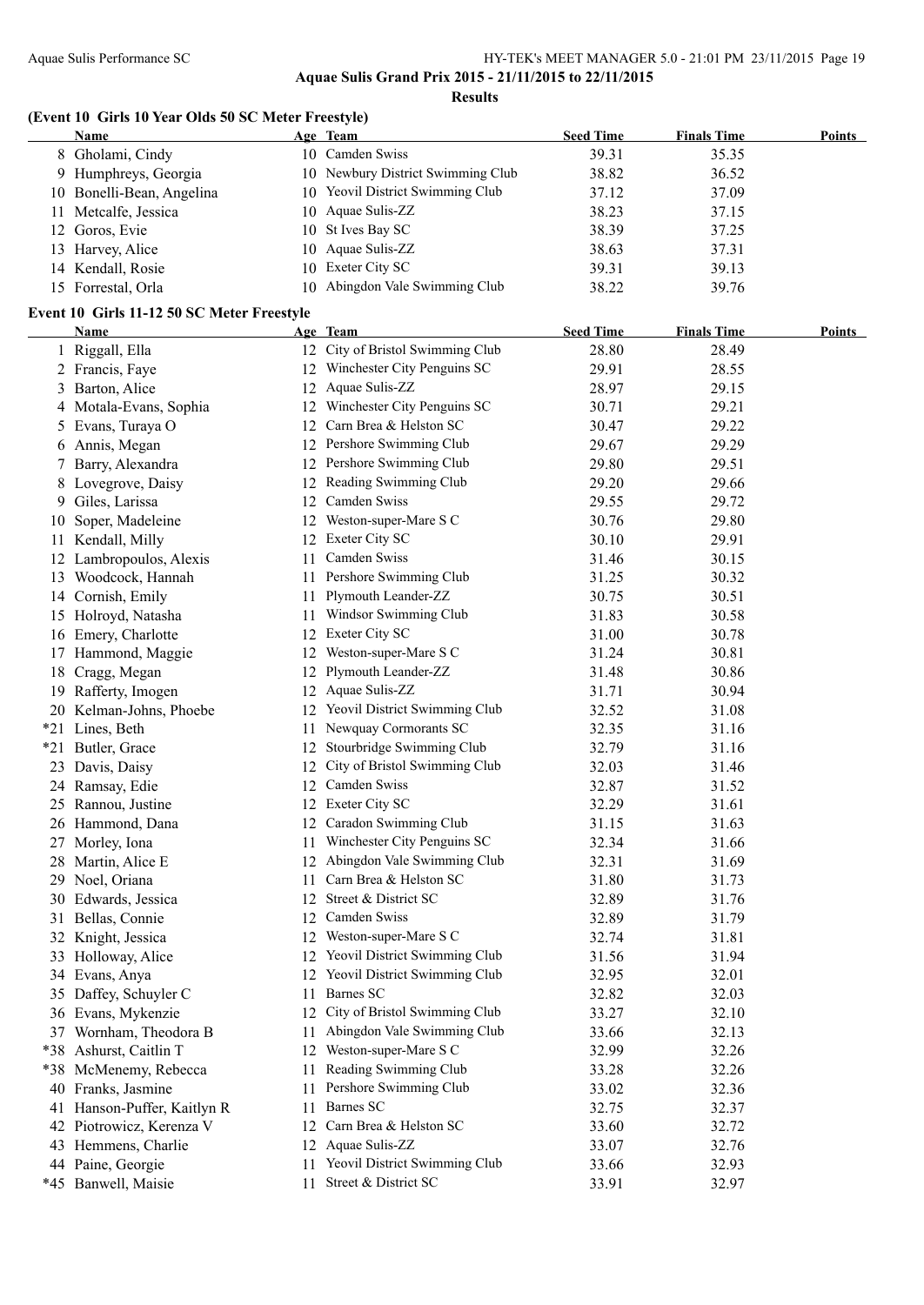**Results**

#### **(Event 10 Girls 11-12 50 SC Meter Freestyle)**

|       | <b>Name</b>                                |     | Age Team                          | <b>Seed Time</b> | <b>Finals Time</b> | <b>Points</b> |
|-------|--------------------------------------------|-----|-----------------------------------|------------------|--------------------|---------------|
|       | *45 Ashelford, Amelia J                    |     | 12 Exeter City SC                 | 33.36            | 32.97              |               |
|       | 47 Varney, Erica                           | 12  | Street & District SC              | 33.21            | 32.98              |               |
|       | 48 Ramsay, Iris                            |     | 12 Camden Swiss                   | 34.02            | 33.04              |               |
|       | 49 McGee, Caoimhe                          |     | 12 Windsor Swimming Club          | 32.89            | 33.11              |               |
|       | 50 Williams, Lily                          | 11. | Street & District SC              | 34.82            | 33.16              |               |
| 51    | Chambers, Katie M                          |     | 12 Wells Swimming Club            | 35.60            | 33.19              |               |
|       | 52 Morris, Amelia E                        |     | 11 Weston-super-Mare S C          | 34.45            | 33.32              |               |
| 53    | Saunders, Amy                              |     | 12 Aquae Sulis-ZZ                 | 34.29            | 33.37              |               |
|       | 54 Mahey, Yasmin                           |     | 12 Street & District SC           | 33.41            | 33.39              |               |
| 55    | Shepherd, Lucy                             |     | 12 St Ives Bay SC                 | 33.70            | 33.59              |               |
|       | 56 Pike, Kayla                             | 11  | Street & District SC              | 36.57            | 33.71              |               |
| 57    | Forrestal, Pia C                           |     | 12 Abingdon Vale Swimming Club    | 34.62            | 33.72              |               |
|       | 58 Carr, Sarah                             |     | 12 Weston-super-Mare S C          | 32.75            | 33.79              |               |
|       | 59 Phillipps, Megan                        | 11. | Reading Swimming Club             | 33.80            | 33.91              |               |
|       | 60 Waters, Katie S                         |     | 12 Wells Swimming Club            | 35.50            | 34.63              |               |
|       | 61 Galpin, Ruby                            | 11  | Aquae Sulis-ZZ                    | 36.26            | 34.83              |               |
|       | 62 Badnell, Amelia                         | 11  | Winchester City Penguins SC       | 34.68            | 34.91              |               |
|       | 63 Ramsay, Lauren                          | 11  | Exeter City SC                    | 35.20            | 34.92              |               |
|       | 64 Owens, Anna                             | 11  | Barnes SC                         | 35.09            | 35.31              |               |
|       | 65 Verel, Meghan E                         |     | 12 Wells Swimming Club            | 35.49            | 35.70              |               |
|       |                                            |     |                                   |                  |                    |               |
|       | Event 10 Girls 13-14 50 SC Meter Freestyle |     |                                   |                  |                    |               |
|       | Name                                       |     | Age Team                          | <b>Seed Time</b> | <b>Finals Time</b> | <b>Points</b> |
|       | 1 Eddy, Grace                              |     | 14 City of Hereford               | 28.39            | 27.02              |               |
|       | 2 McNab, Laura                             |     | 14 Aquae Sulis-ZZ                 | 26.58            | 27.10              |               |
|       | 3 Grigg, Jemima                            |     | 13 Newquay Cormorants SC          | 27.52            | 27.19              |               |
|       | 4 Tajalli, Yasmin                          |     | 14 Abingdon Vale Swimming Club    | 27.00            | 27.20              |               |
|       | 5 Tavierne, Anne                           |     | 14 Camden Swiss                   | 27.09            | 27.27              |               |
|       | 6 Dummett, Molly E                         |     | 14 Newbury District Swimming Club | 27.40            | 27.28              |               |
|       | 7 Bowen, Rhiannon                          | 14  | Aquae Sulis-ZZ                    | 27.74            | 27.39              |               |
|       | 8 Butler, Georgina                         |     | 14 Winchester City Penguins SC    | 28.60            | 27.64              |               |
|       | 9 Price, Amber                             |     | 14 Newquay Cormorants SC          | 27.91            | 27.71              |               |
|       | 10 Maestri, Alysia                         |     | 13 United Bristol Swimming Club   | 28.20            | 27.88              |               |
|       | 11 Mazzeo, Sara                            |     | 14 Carn Brea & Helston SC         | 28.67            | 28.11              |               |
|       | 12 Brantley, Lauren                        |     | 13 Camden Swiss                   | 28.49            | 28.36              |               |
|       | 13 Veakins, Ella                           |     | 13 Aquae Sulis-ZZ                 | 29.90            | 28.41              |               |
|       | 14 Ciurleo, Isis                           |     | 14 Dulwich Dolphins SC            | 28.93            | 28.48              |               |
|       | 15 Grant, Kate                             |     | 14 Beckenham Swimming Club        | 29.40            | 28.81              |               |
|       | 16 Prince-Rayner, Charlotte                | 13  | Winchester City Penguins SC       | 29.50            | 28.82              |               |
| 17    | Soteriou, Anna                             | 13  | United Bristol Swimming Club      | 29.17            | 29.02              |               |
|       | 18 Boulton, Rosie                          | 14  | Carn Brea & Helston SC            | 29.00            | 29.05              |               |
| 19    | Wilcox, Hollie                             | 13  | Weston-super-Mare S C             | 30.24            | 29.09              |               |
|       | 20 Ball, Flossie                           | 13  | Aquae Sulis-ZZ                    | 28.82            | 29.10              |               |
| 21    | Stepney, Madison                           | 13  | Winchester City Penguins SC       | 30.12            | 29.11              |               |
| 22    | Cox, Bethany                               | 14  | Southwold Swimming Club           | 29.87            | 29.22              |               |
| 23    | Gibbins, Rebecca                           | 13  | Exeter City SC                    | 29.90            | 29.28              |               |
|       | 24 Hooper, Shannon                         | 13  | Academy Swim Team Burnham         | 30.61            | 29.33              |               |
|       | *25 Locke, Georgie                         | 14  | Southwold Swimming Club           | 30.05            | 29.39              |               |
| $*25$ | Kendall, Emma                              | 14  | Carn Brea & Helston SC            | 29.00            | 29.39              |               |
| 27    | Gordon, Amy                                | 14  | Aquae Sulis-ZZ                    | 29.41            | 29.49              |               |
| 28    | Casey, Rhian                               | 14  | Abingdon Vale Swimming Club       | 29.80            | 29.51              |               |
| 29    | Jones, Charley                             | 13  | Stourbridge Swimming Club         | 29.90            | 29.64              |               |
| 30    | Chen, Isabelle                             | 13  | Camden Swiss                      | 29.92            | 29.69              |               |
| 31    | Lambropoulos, Athena                       | 13  | Camden Swiss                      | 30.16            | 29.76              |               |
| 32    | King, Freya                                | 13  | Weston-super-Mare S C             | 29.63            | 29.85              |               |
|       | 33 Sutton, Eloise                          |     | 14 Aquae Sulis-ZZ                 | 29.75            | 29.86              |               |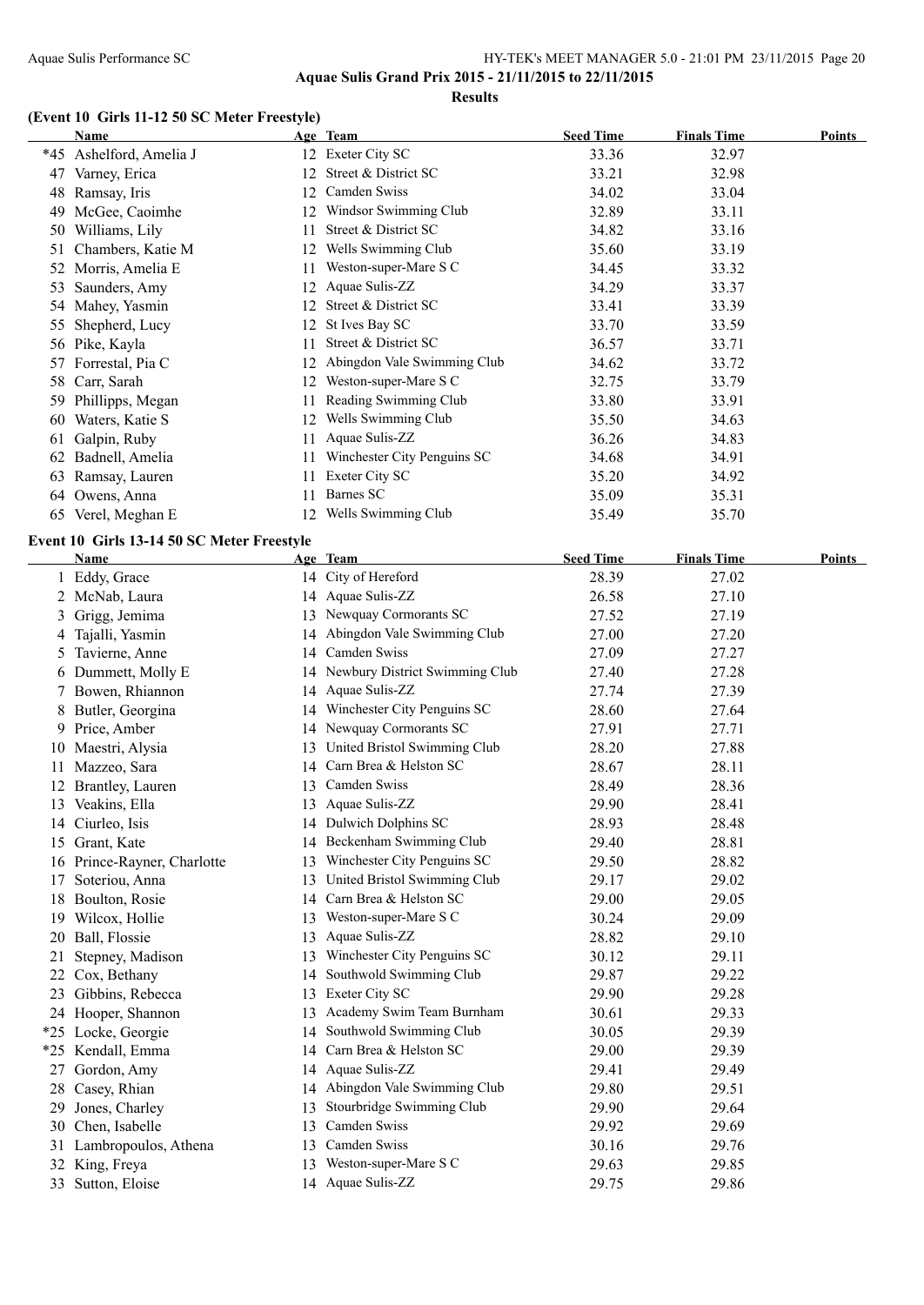**Results**

### **(Event 10 Girls 13-14 50 SC Meter Freestyle)**

|       | <b>Name</b>              |    | Age Team                         | <b>Seed Time</b> | <b>Finals Time</b> | <b>Points</b> |
|-------|--------------------------|----|----------------------------------|------------------|--------------------|---------------|
|       | 34 Rapley, Zara          |    | 14 Yeovil District Swimming Club | 29.80            | 29.95              |               |
|       | 35 Black, Joanna         |    | 14 Street & District SC          | 31.11            | 30.00              |               |
|       | 36 Metcalfe, Maddison    |    | 14 Rushmoor Royals SC            | 30.27            | 30.02              |               |
| 37    | Wood, Ellie              |    | 14 Stourbridge Swimming Club     | 29.85            | 30.03              |               |
|       | 38 Stephens, Isabelle    | 13 | Plymouth Leander-ZZ              | 31.41            | 30.05              |               |
| 39.   | Carne, Elle              | 13 | Plymouth Leander-ZZ              | 29.97            | 30.08              |               |
| 40    | Murphy, Ella             |    | 13 Windsor Swimming Club         | 31.75            | 30.09              |               |
| 41    | Roberts, Millie          |    | 14 Newquay Cormorants SC         | 30.76            | 30.22              |               |
|       | 42 Dill, Ally            | 13 | Camden Swiss                     | 30.51            | 30.30              |               |
| 43    | Corbett, Natasha         |    | 14 Stourbridge Swimming Club     | 30.65            | 30.37              |               |
|       | 44 Passmore, Olivia      |    | 13 Exeter City SC                | 32.90            | 30.50              |               |
|       | 45 Exell, Jade L         |    | 14 Carn Brea & Helston SC        | 30.10            | 30.54              |               |
| 46    | Teague, Sarah            |    | 14 Tavistock Swimming Club       | 30.90            | 30.60              |               |
| 47    | Davies, Katie            |    | 13 Windsor Swimming Club         | 31.42            | 30.61              |               |
| $*48$ | Clark, Lucia             | 13 | City of Bristol Swimming Club    | 30.94            | 30.71              |               |
|       | *48 Allen, Elizabeth F   |    | 13 Yeovil District Swimming Club | 31.63            | 30.71              |               |
|       | *48 Weston, Amy          |    | 14 Pershore Swimming Club        | 31.47            | 30.71              |               |
|       | 51 Smith, Lili-May       |    | 14 Reading Swimming Club         | 32.24            | 30.72              |               |
|       | 52 Penton, Lucy          | 13 | Reading Swimming Club            | 31.17            | 30.76              |               |
|       | 53 Evans, Tori           | 14 | Street & District SC             | 31.12            | 30.77              |               |
|       | 54 Stanbury, Charlotte E | 14 | Weston-super-Mare S C            | 30.91            | 30.78              |               |
|       | 55 Rogers, Kerri         | 14 | City of Bristol Swimming Club    | 31.35            | 30.81              |               |
|       | 56 Rose, Megan           | 14 | Aquae Sulis-ZZ                   | 30.78            | 30.88              |               |
|       | 57 James, Grace          |    | 13 Exeter City SC                | 31.74            | 30.90              |               |
| 58    | Chapman, Kabria          | 13 | Weston-super-Mare S C            | 31.49            | 30.91              |               |
|       | 59 Soper, Ruby           |    | 14 Weston-super-Mare S C         | 31.61            | 30.96              |               |
|       | 60 Mufti, Annabelle      | 13 | Windsor Swimming Club            | 32.14            | 31.05              |               |
|       | *61 Pearce, Ella         | 13 | Abingdon Vale Swimming Club      | 31.85            | 31.08              |               |
|       | *61 France, Emily        | 13 | Tavistock Swimming Club          | 31.73            | 31.08              |               |
|       | 63 Rawles, Milly         | 13 | Exeter City SC                   | 32.54            | 31.14              |               |
|       | 64 Hill, Georgia A       |    | 14 Wells Swimming Club           | 31.81            | 31.20              |               |
|       | 65 Rolls, Holly          | 13 | Yeovil District Swimming Club    | 31.58            | 31.22              |               |
|       | 66 Rugman, Aemilia       | 13 | <b>Basingstoke Bluefins</b>      | 32.90            | 31.25              |               |
| 67    | Jones, Tea L             |    | 14 Exeter City SC                | 32.80            | 31.33              |               |
|       | 68 Richards, Lauren      |    | 13 Bracknell & Wokingham         | 31.69            | 31.42              |               |
|       | 69 Cumming, Izzy         |    | 13 Pershore Swimming Club        | 32.75            | 31.45              |               |
|       | 70 Woodcock, Isabella    |    | 13 Pershore Swimming Club        | 32.77            | 31.54              |               |
| 71    | Galpin, Olivia           |    | 14 Aquae Sulis-ZZ                | 30.90            | 31.57              |               |
|       | 72 Young, Jessica        |    | 14 Stourbridge Swimming Club     | 32.72            | 31.65              |               |
| 73    | Barnett, Isobel          |    | 14 Reading Swimming Club         | 32.01            | 31.67              |               |
|       | 74 McPeake, Laura        | 14 | Gloucester City Swimming Club    | 31.55            | 31.70              |               |
| 75    | Coulson, Emily           |    | 14 Winchester City Penguins SC   | 32.23            | 31.73              |               |
| 76    | Leach, Helena            |    | 14 Pershore Swimming Club        | 33.00            | 31.82              |               |
| 77    | Garland-Tsirka, Thanae   | 13 | Tavistock Swimming Club          | 32.21            | 31.86              |               |
| 78    | Lance, Amy               | 14 | Weston-super-Mare S C            | 32.73            | 31.94              |               |
| 79.   | Gerhardstein, Alicia     | 13 | Camden Swiss                     | 33.15            | 31.98              |               |
| 80.   | Cookson, Liliana         | 13 | Aquae Sulis-ZZ                   | 32.68            | 32.33              |               |
|       | 81 Healy, Emma           | 13 | Wells Swimming Club              | 33.41            | 32.48              |               |
|       | 82 Watts, Megan          | 13 | Calne Alpha 4                    | 33.44            | 32.60              |               |
|       | 83 Jones, Sophie         | 13 | Winchester City Penguins SC      | 34.00            | 32.88              |               |
|       | 84 Farmer, Maya          | 13 | Street & District SC             | 33.81            | 32.99              |               |
|       | 85 McGowan, Lily         | 14 | Caradon Swimming Club            | 32.84            | 33.91              |               |
|       | --- Sanders, Amber       |    | 13 St Ives Bay SC                | 31.40            | DQ                 |               |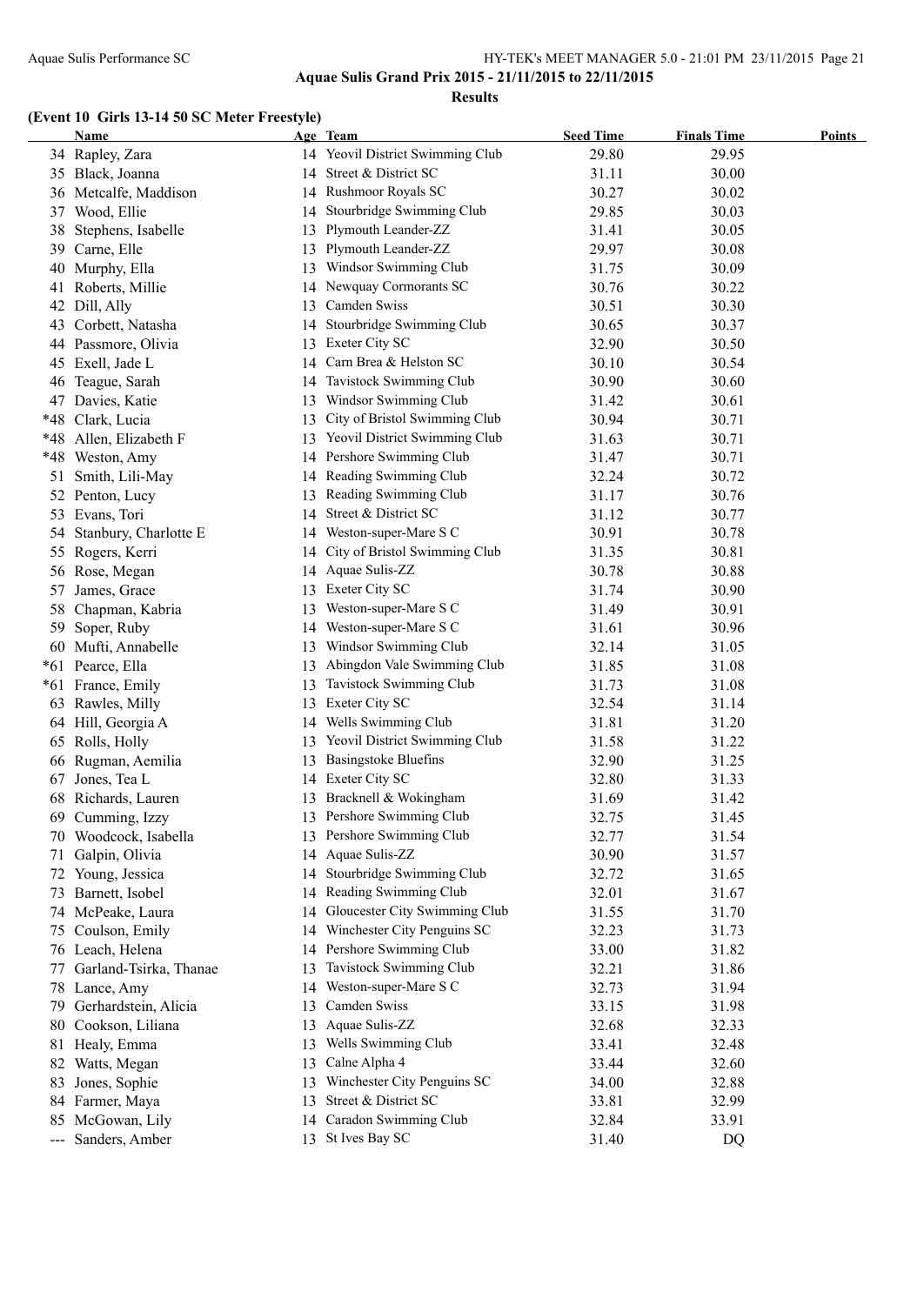**Results**

#### **Event 10 Girls 15 & Over 50 SC Meter Freestyle**

|      | <b>Name</b>                                      |    | Age Team                          | <b>Seed Time</b> | <b>Finals Time</b> | <b>Points</b> |
|------|--------------------------------------------------|----|-----------------------------------|------------------|--------------------|---------------|
|      | 1 Routledge, Milly                               |    | 16 Bracknell & Wokingham          | 26.55            | 26.23              |               |
| 2    | Shaw, Jessica                                    | 16 | Southwold Swimming Club           | 27.00            | 26.65              |               |
| 3    | Cook, Fearn                                      | 20 | Beckenham Swimming Club           | 26.78            | 26.70              |               |
|      | 4 Newton, Beth                                   | 16 | Street & District SC              | 27.26            | 26.79              |               |
| 5.   | Kaczmarczyk, Natalia                             | 15 | Camden Swiss                      | 27.15            | 26.85              |               |
| 6    | Fellows, Paige                                   | 16 | Aquae Sulis-ZZ                    | 26.51            | 26.88              |               |
|      | Jones, Maria                                     | 16 | Southwold Swimming Club           | 27.77            | 26.90              |               |
| $*8$ | Lewis-Ward, Sophie                               | 16 | Beckenham Swimming Club           | 27.35            | 26.95              |               |
|      | *8 Hunt, Bethany                                 | 15 | Reading Swimming Club             | 26.20            | 26.95              |               |
|      | 10 Elliott, Tamar-Elise                          | 15 | Beckenham Swimming Club           | 27.62            | 27.12              |               |
| 11.  | Keen, Georgia                                    | 15 | Aquae Sulis-ZZ                    | 28.01            | 27.25              |               |
|      | 12 Waters, Ruby                                  |    | 15 Beckenham Swimming Club        | 28.09            | 27.26              |               |
|      | 13 Nyaulingo, Neema                              |    | 18 Beckenham Swimming Club        | 27.42            | 27.28              |               |
|      | 14 Kernan, Lauren                                |    | 15 Didcot Barramundi Swimming Clu | 28.13            | 27.39              |               |
|      | 15 Perkins, Elizabeth                            |    | 23 United Bristol Swimming Club   | 27.94            | 27.44              |               |
|      | 16 Richards, Megan                               |    | 15 Weston-super-Mare S C          | 27.97            | 27.45              |               |
|      | 17 McNab, Isabelle                               | 15 | Aquae Sulis-ZZ                    | 27.13            | 27.56              |               |
|      | 18 Hatton, Emma                                  |    | 15 Gloucester City Swimming Club  | 28.41            | 27.77              |               |
|      |                                                  |    | Caradon Swimming Club             |                  | 28.14              |               |
| 19   | Szuplewski, Alex                                 | 17 |                                   | 27.69            |                    |               |
|      | 20 Walters, Bethan                               | 16 | Stourbridge Swimming Club         | 28.75            | 28.17              |               |
| 21   | Richards, Holly                                  | 15 | Weston-super-Mare S C             | 28.89            | 28.27              |               |
| 22   | Schmitt, Ann Sophie                              | 15 | Camden Swiss                      | 28.83            | 28.30              |               |
|      | 23 Loveman, Rhiannon                             | 17 | Exeter City SC                    | 28.30            | 28.53              |               |
|      | *24 McClymont, Emily                             | 18 | Beckenham Swimming Club           | 29.63            | 28.79              |               |
|      | *24 Locke, Emily                                 | 16 | Southwold Swimming Club           | 29.49            | 28.79              |               |
|      | 26 Bonning, Abigail                              | 15 | Yeovil District Swimming Club     | 28.76            | 29.06              |               |
|      | 27 Hill, Geena                                   | 15 | Stourbridge Swimming Club         | 29.21            | 29.18              |               |
| 28   | Butterworth, Daisy                               | 15 | Reading Swimming Club             | 29.80            | 29.22              |               |
| 29   | Brown, Katherine                                 | 16 | City of Bristol Swimming Club     | 29.50            | 29.24              |               |
|      | 30 Trimarchi, Lia                                | 15 | Camden Swiss                      | 29.56            | 29.27              |               |
| 31   | Benfield, Chloe                                  | 15 | Bracknell & Wokingham             | 29.14            | 29.33              |               |
| 32   | Hoey, Emily E                                    | 19 | Carn Brea & Helston SC            | 27.45            | 29.38              |               |
| 33   | Jenkinson, Rosie                                 | 15 | Bracknell & Wokingham             | 31.23            | 29.42              |               |
| 34   | Anderson, Sissel                                 | 16 | Camden Swiss                      | 29.88            | 29.52              |               |
|      | 35 Halsted, Olivia                               | 16 | Camden Swiss                      | 29.44            | 29.64              |               |
|      | 36 Hookway, Darcey                               |    | 15 Camden Swiss                   | 29.98            | 29.76              |               |
|      | 37 Townsend, Katherine                           |    | 17 Aquae Sulis-ZZ                 | 29.26            | 30.55              |               |
|      | 38 Moore, Catherine                              | 16 | Bracknell & Wokingham             | 30.40            | 30.67              |               |
|      | 39 Clemens, Jessamy                              | 15 | Tavistock Swimming Club           | 30.85            | 30.84              |               |
| 40   | Chitty, Hannah                                   | 15 | Tavistock Swimming Club           | 31.44            | 30.91              |               |
| 41   | Francis, Amber                                   | 15 | <b>Tavistock Swimming Club</b>    | 31.09            | 31.16              |               |
| 42   | Joseph, Jessica                                  | 16 | City of Bristol Swimming Club     | 31.66            | 31.29              |               |
| 43   | McGowan, Phoebe                                  | 17 | Caradon Swimming Club             | 31.63            | 31.87              |               |
|      | 44 Treloggen, Zoe                                | 16 | Street & District SC              | 31.22            | 32.22              |               |
|      | Event 11 Boys 9 Year Olds 50 SC Meter Butterfly  |    |                                   |                  |                    |               |
|      | Name                                             |    | Age Team                          | <b>Seed Time</b> | <b>Finals Time</b> | Points        |
|      | 1 Annis, David                                   |    | 9 Pershore Swimming Club          | 45.40            | 37.53              |               |
|      | 2 Forconi, Luigi                                 | 9  | Winchester City Penguins SC       | 45.00            | 46.14              |               |
|      | 3 Ukkash, Hayam                                  |    | 9 Windsor Swimming Club           | 46.09            | 48.76              |               |
|      |                                                  |    |                                   |                  |                    |               |
|      | Event 11 Boys 10 Year Olds 50 SC Meter Butterfly |    |                                   |                  |                    |               |
|      | <b>Name</b>                                      |    | Age Team                          | <b>Seed Time</b> | <b>Finals Time</b> | <b>Points</b> |
|      | Sissins-Roffey, Felix J                          |    | 10 Abingdon Vale Swimming Club    | 36.67            | 33.66              |               |
|      | 2 Watts, Oliver                                  |    | 10 Calne Alpha 4                  | 39.07            | 34.01              |               |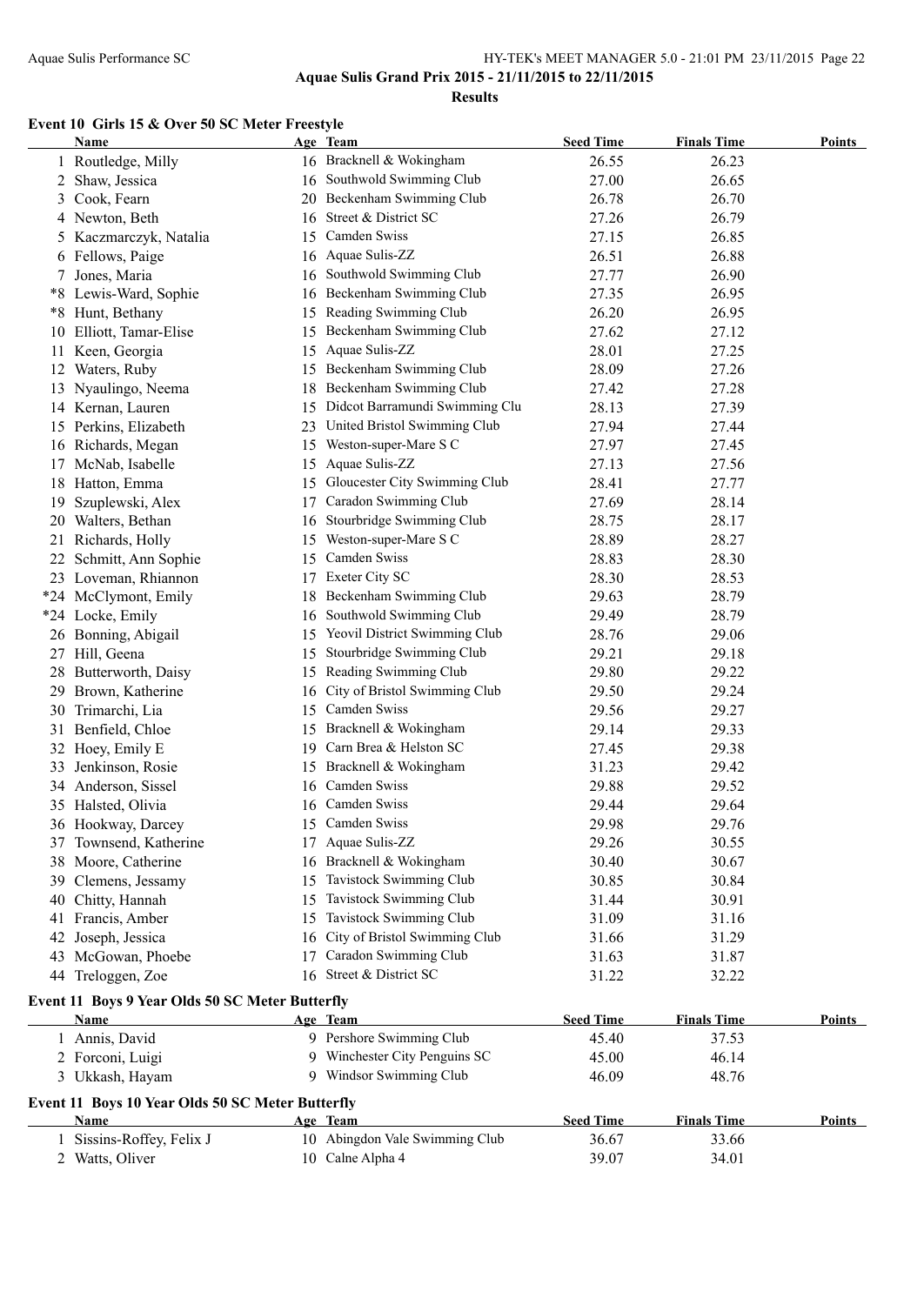**Results**

#### **(Event 11 Boys 10 Year Olds 50 SC Meter Butterfly)**

|  | <b>Name</b>        |    | Age Team                     | <b>Seed Time</b> | <b>Finals Time</b> | Points |  |  |
|--|--------------------|----|------------------------------|------------------|--------------------|--------|--|--|
|  | 3 Adams, Max       |    | 10 Aquae Sulis-ZZ            | 37.33            | 36.22              |        |  |  |
|  | 4 Saunders, Oliver |    | 10 Aquae Sulis-ZZ            | 37.14            | 36.65              |        |  |  |
|  | 5 He, Leo          |    | 10 Camden Swiss              | 38.32            | 36.74              |        |  |  |
|  | 6 Murphy, James    |    | 10 Windsor Swimming Club     | 36.72            | 36.91              |        |  |  |
|  | 7 Froggatt, James  |    | 10 Stourbridge Swimming Club | 40.21            | 38.37              |        |  |  |
|  | 8 Difford, Ethan   |    | 10 Street & District SC      | 40.50            | 40.94              |        |  |  |
|  | 9 Wilks, Aaron     | 10 | Windsor Swimming Club        | 43.23            | 45.92              |        |  |  |

#### **Event 11 Boys 11-12 50 SC Meter Butterfly**

|    | Name                    |     | Age Team                      | <b>Seed Time</b> | <b>Finals Time</b> | <b>Points</b> |
|----|-------------------------|-----|-------------------------------|------------------|--------------------|---------------|
|    | Cox, James              | 12  | City of Bristol Swimming Club | 32.00            | 31.54              |               |
| 2  | Cohen, Malachi R        | 12  | Barnes SC                     | 32.03            | 31.58              |               |
| 3  | Morris, Samuel A        | 12  | Weston-super-Mare S C         | 35.05            | 32.40              |               |
| 4  | Cook, George            | 12  | Weston-super-Mare S C         | 34.33            | 32.54              |               |
|    | 5 Divet, Yann           | 12  | Camden Swiss                  | 34.63            | 32.95              |               |
| *6 | Krasnoshchekiy, Mikhail | 12  | Camden Swiss                  | 33.15            | 32.99              |               |
| *6 | Desforges, Eliot        | 12  | Windsor Swimming Club         | 33.56            | 32.99              |               |
| 8  | Goros, Noah             | 12  | St Ives Bay SC                | 33.50            | 33.56              |               |
| 9. | Gregory, Farran         | 11  | Weston-super-Mare S C         | 34.80            | 33.80              |               |
| 10 | Markov, Danny           | 12  | Camden Swiss                  | 34.65            | 33.95              |               |
| 11 | Jones, Ben              | 12. | Weston-super-Mare S C         | 37.98            | 34.65              |               |
| 12 | Tidball-Zapp, Albert    | 12  | Street & District SC          | 37.05            | 36.29              |               |
| 13 | Pliner, Charlie S       | 12  | Camden Swiss                  | 37.08            | 36.51              |               |
| 14 | Thomas, Finn            | 12  | Windsor Swimming Club         | 37.98            | 36.55              |               |
| 15 | Hazell, Charlie         | 11  | Windsor Swimming Club         | 38.19            | 36.99              |               |
| 16 | Darlington-Eyre, Rimae  | 12  | Plymouth Leander-ZZ           | 36.57            | 37.25              |               |
| 17 | Iles, George            | 11  | Gloucester City Swimming Club | 38.58            | 37.82              |               |
| 18 | Hendrie, Murray         | 11  | Street & District SC          | 40.73            | 38.33              |               |
| 19 | Lunniss, Andrew         | 11  | Winchester City Penguins SC   | 39.11            | 38.59              |               |
| 20 | Lawson, Benjamin        | 11  | Millfield School              | 40.63            | 38.81              |               |
| 21 | Bach, Frankie           | 11  | Stourbridge Swimming Club     | 40.91            | 39.04              |               |
| 22 | Quellmann, Ben          | 12  | Camden Swiss                  | 38.40            | 39.85              |               |
| 23 | Ashworth, Joe           | 11  | Aquae Sulis-ZZ                | 41.00            | 41.43              |               |

#### **Event 11 Boys 13-14 50 SC Meter Butterfly**

|       | Name                 |    | Age Team                      | <b>Seed Time</b> | <b>Finals Time</b> | <b>Points</b> |
|-------|----------------------|----|-------------------------------|------------------|--------------------|---------------|
|       | 1 Willies, Oliver    | 14 | Street & District SC          | 28.18            | 27.59              |               |
|       | Short, Oscar         | 14 | United Bristol Swimming Club  | 30.40            | 28.73              |               |
| 3     | Broomfield, Zac      | 13 | St Ives Bay SC                | 28.70            | 28.85              |               |
| 4     | Orchard, Andre J     | 14 | Exeter City SC                | 30.80            | 29.52              |               |
| 5.    | Morris, Jake         | 14 | Stourbridge Swimming Club     | 30.97            | 29.55              |               |
| 6.    | Farr, George         | 14 | City of Bristol Swimming Club | 30.50            | 29.58              |               |
|       | Sharman, Alex        | 13 | Aquae Sulis-ZZ                | 30.19            | 29.63              |               |
| 8.    | Day, Joseph S        | 13 | Exeter City SC                | 31.20            | 29.82              |               |
|       | Bolcato, Maximillian | 13 | Abingdon Vale Swimming Club   | 30.48            | 29.89              |               |
| 10    | Turner, Arno         | 14 | Southwold Swimming Club       | 30.65            | 30.06              |               |
| 11    | Lewis, Steven J      | 14 | Carn Brea & Helston SC        | 31.88            | 30.09              |               |
| 12    | Sadler, William      |    | 14 Basingstoke Bluefins       | 31.09            | 30.12              |               |
| $*13$ | Frigo, Themis N      | 13 | Barnes SC                     | 34.20            | 30.22              |               |
| $*13$ | McNamara, Aeden      | 14 | St Ives Bay SC                | 30.38            | 30.22              |               |
| 15    | Georgescu, Konrad    | 13 | Camden Swiss                  | 32.34            | 30.48              |               |
| 16    | Grothier, Isaac      | 13 | Aquae Sulis-ZZ                | 31.41            | 30.78              |               |
| 17    | Lawton, Sam          |    | 14 Aquae Sulis-ZZ             | 31.71            | 30.83              |               |
| 18    | Blacker, Sam         |    | 14 Aquae Sulis-ZZ             | 32.20            | 31.02              |               |
| 19    | Hood, Dylan J        |    | 14 Aquae Sulis-ZZ             | 31.74            | 31.11              |               |
|       | 20 Duffy, Ryan       |    | 14 Stourbridge Swimming Club  | 32.67            | 31.37              |               |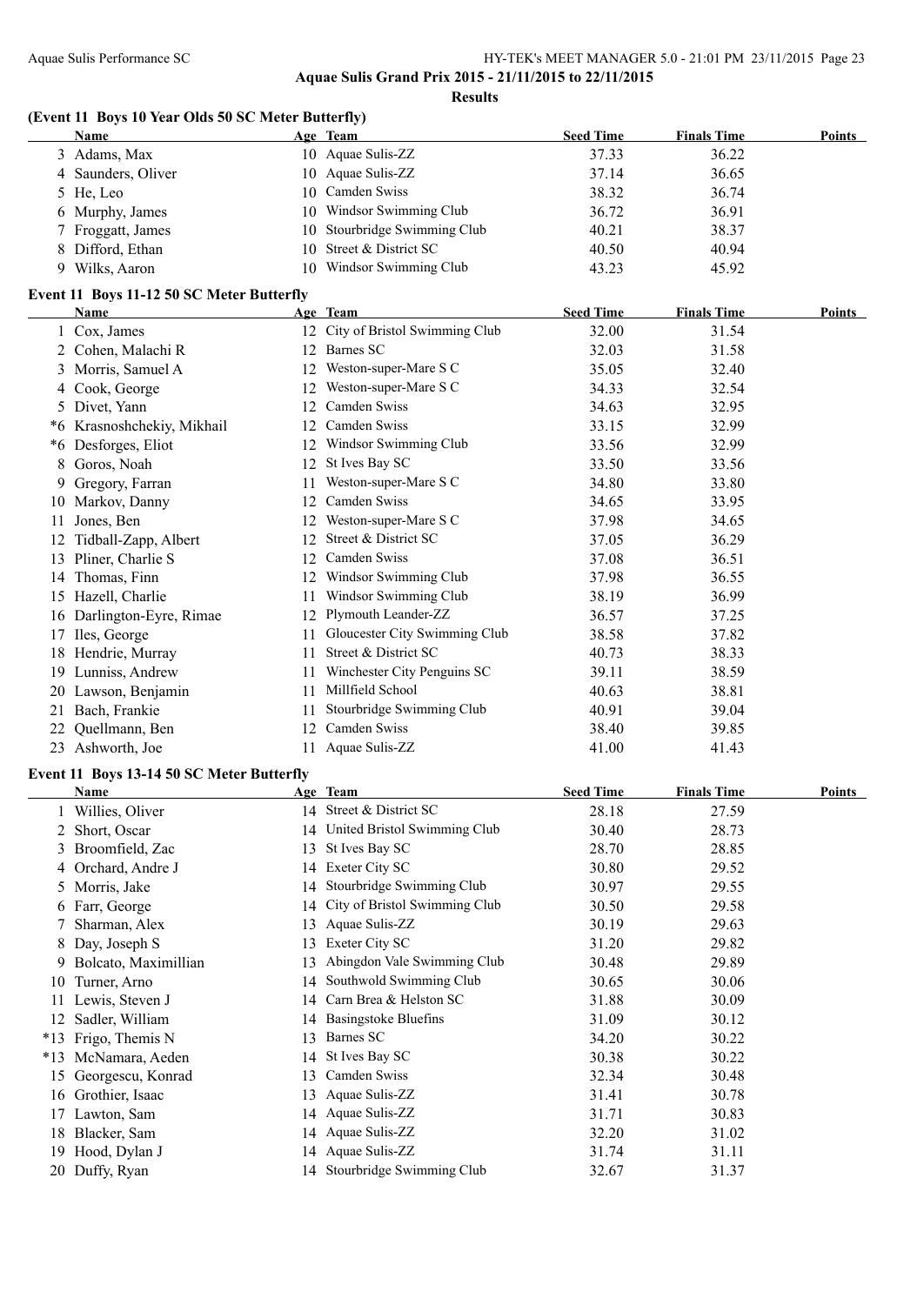**Results**

#### **(Event 11 Boys 13-14 50 SC Meter Butterfly)**

|    | <b>Name</b>                                           |    | Age Team                                           | <b>Seed Time</b> | <b>Finals Time</b> | <b>Points</b> |
|----|-------------------------------------------------------|----|----------------------------------------------------|------------------|--------------------|---------------|
|    | 21 Lawman, Lucas                                      |    | 13 Aquae Sulis-ZZ                                  | 32.35            | 31.81              |               |
|    | 22 Gibert, Jack                                       |    | 14 City of Bristol Swimming Club                   | 33.98            | 31.84              |               |
|    | 23 Moran, Tucker M                                    |    | 14 Camden Swiss                                    | 32.62            | 31.92              |               |
|    | 24 Corre, Jacob D                                     |    | 14 Reading Swimming Club                           | 32.93            | 32.26              |               |
|    | 25 Ramsay, Matt                                       |    | 14 Exeter City SC                                  | 31.90            | 32.41              |               |
|    | 26 Bonds, Samuel                                      |    | 13 Yeovil District Swimming Club                   | 32.27            | 32.52              |               |
|    | 27 Fryers, Toby A                                     | 13 | Barnes SC                                          | 34.91            | 33.75              |               |
|    | *28 Suckling, Ben                                     | 13 | Caradon Swimming Club                              | 35.59            | 34.07              |               |
|    | *28 Davidson, Tom                                     | 13 | Stourbridge Swimming Club                          | 35.37            | 34.07              |               |
|    | 30 Perry, Luke                                        |    | 13 Pershore Swimming Club                          | 35.52            | 34.47              |               |
|    | 31 Matthias, Thomas                                   |    | 14 Yeovil District Swimming Club                   | 34.12            | 34.53              |               |
|    | 32 Kempster, Boris                                    |    | 13 Reading Swimming Club                           | 35.41            | 36.35              |               |
|    |                                                       |    |                                                    |                  |                    |               |
|    | Event 11 Boys 15 & Over 50 SC Meter Butterfly<br>Name |    | Age Team                                           | <b>Seed Time</b> | <b>Finals Time</b> | <b>Points</b> |
|    | 1 Sinclair, Thomas                                    |    | 17 Aquae Sulis-ZZ                                  | 24.12            | 24.22              |               |
|    | 2 Barrett, Warren                                     |    | 28 Exeter City SC                                  | 25.42            | 25.13              |               |
|    | 3 Bray, Matt                                          |    | 19 United Bristol Swimming Club                    | 25.66            | 25.19              |               |
|    |                                                       |    | 18 Beckenham Swimming Club                         | 25.67            | 25.42              |               |
|    | 4 Gunning, Luke                                       |    | 17 Camden Swiss                                    | 26.21            | 25.85              |               |
|    | 5 Slade, James                                        |    | 18 Clevedon SC                                     |                  |                    |               |
|    | 6 Greenwood, Callum                                   |    | 16 Aquae Sulis-ZZ                                  | 26.30            | 25.93              |               |
|    | *7 Dorsman, Michael                                   |    |                                                    | 27.31            | 26.41              |               |
|    | *7 Isidoro, Alex                                      |    | 17 Beckenham Swimming Club                         | 27.58<br>26.86   | 26.41              |               |
|    | 9 Ukkash, Nimath                                      |    | 15 Windsor Swimming Club                           |                  | 26.61              |               |
|    | 10 Sutton, Bradley                                    |    | 17 Basingstoke Bluefins<br>18 Street & District SC | 29.20            | 26.67              |               |
|    | 11 Williams, Liam D                                   |    |                                                    | 27.60            | 26.88              |               |
|    | 12 Goble, Joshua                                      |    | 17 Reading Swimming Club                           | 28.80            | 26.98              |               |
|    | 13 Harazawa, Kahoru                                   |    | 18 Beckenham Swimming Club                         | 28.12            | 27.01              |               |
|    | *14 Khan, Qasim                                       |    | 16 Camden Swiss                                    | 28.73            | 27.11              |               |
|    | *14 Devetta, William                                  |    | 15 Abingdon Vale Swimming Club                     | 28.53            | 27.11              |               |
|    | 16 Procter, Ben                                       |    | 25 Newquay Cormorants SC                           | 27.60            | 27.16              |               |
|    | 17 Keen, Alex                                         |    | 17 Aquae Sulis-ZZ                                  | 27.52            | 27.21              |               |
|    | 18 Adams, Kye                                         | 15 | City of Bristol Swimming Club                      | 27.27            | 27.22              |               |
|    | 19 Richards, Callum                                   |    | 15 Academy Swim Team Burnham                       | 27.93            | 27.29              |               |
|    | 20 John, Dan                                          |    | 28 Reading Swimming Club                           | 27.46            | 27.31              |               |
|    | 21 Lezard, Alex J                                     |    | 16 Camden Swiss                                    | 28.48            | 27.38              |               |
|    | 22 Chillingworth, Adam                                |    | 18 Street & District SC                            | 28.42            | 27.42              |               |
|    | 23 McGurk, Cameron                                    |    | 19 Tavistock Swimming Club                         | 27.23            | 27.50              |               |
|    | 24 Kapanadze, George                                  | 18 | Camden Swiss                                       | 29.32            | 27.57              |               |
|    | 25 Lowell, Hugo                                       |    | 16 Camden Swiss                                    | 28.52            | 27.59              |               |
|    | 26 Head, Charlie                                      |    | 16 Aquae Sulis-ZZ                                  | 28.58            | 27.91              |               |
| 27 | Bakker-Noguer, Alex                                   |    | 17 Reading Swimming Club                           | 28.90            | 28.12              |               |
|    | 28 Lawton, Ben                                        |    | 16 Aquae Sulis-ZZ                                  | 28.03            | 28.56              |               |
|    | 29 Brantley, Graham E                                 | 15 | Camden Swiss                                       | 30.23            | 28.72              |               |
|    | 30 Kapanadze, Kon                                     | 16 | Camden Swiss                                       | 29.96            | 28.81              |               |
| 31 | Bartlett, Aaron                                       |    | 15 Yeovil District Swimming Club                   | 29.13            | 28.94              |               |
|    | 32 Mannion, Lewis                                     | 15 | Stourbridge Swimming Club                          | 29.36            | 29.03              |               |
|    | 33 Dos Santos, Robert                                 | 17 | Camden Swiss                                       | 30.12            | 29.04              |               |
| 34 | Sarachi, Ben                                          | 15 | Gloucester City Swimming Club                      | 30.19            | 29.30              |               |
| 35 | Buswell, Jake A                                       | 15 | Stourbridge Swimming Club                          | 29.47            | 29.39              |               |
| 36 | Chester, Simon W                                      |    | 15 Abingdon Vale Swimming Club                     | 30.60            | 29.73              |               |
| 37 | Buxton, Oliver                                        |    | 15 Reading Swimming Club                           | 32.08            | 29.74              |               |
|    | 38 Webb, Frederick                                    |    | 16 Aquae Sulis-ZZ                                  | 30.47            | 30.33              |               |
| 39 | Owens, Thomas J                                       |    | 15 Barnes SC                                       | 32.00            | 30.57              |               |
| 40 | Shepherd, Daniel                                      |    | 17 Aquae Sulis-ZZ                                  | 30.99            | 30.63              |               |
| 41 | White, Jack                                           |    | 15 City of Bristol Swimming Club                   | 32.25            | 31.30              |               |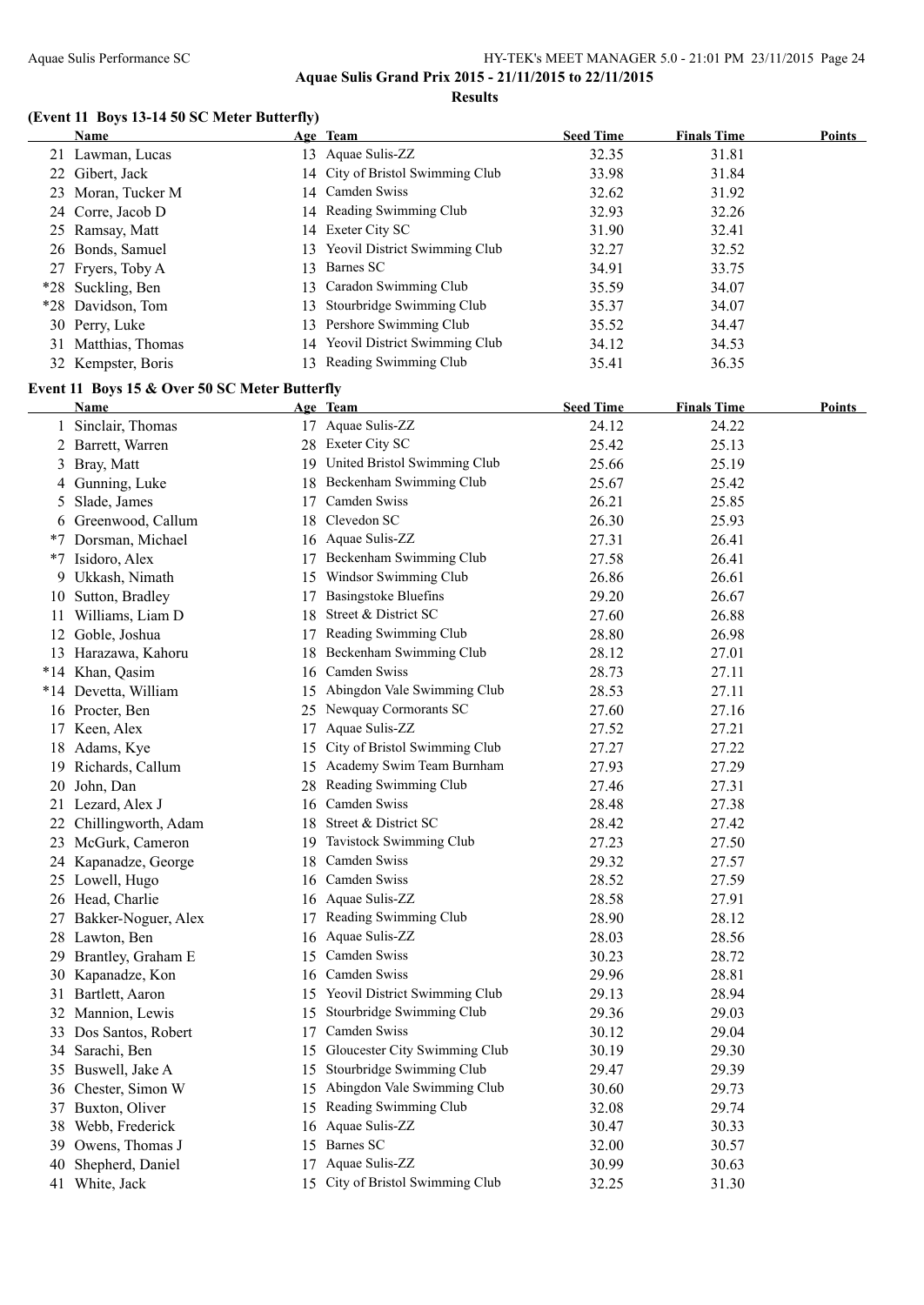**Aquae Sulis Grand Prix 2015 - 21/11/2015 to 22/11/2015**

**Results**

|     | Name                                                 |    | Age Team                          | <b>Seed Time</b> | <b>Finals Time</b> | Points |
|-----|------------------------------------------------------|----|-----------------------------------|------------------|--------------------|--------|
|     | 42 Sidgwick, Jack T                                  |    | 15 Exeter City SC                 | 31.88            | 31.35              |        |
|     | 43 Badnell, Harry                                    |    | 15 Winchester City Penguins SC    | 31.68            | 31.44              |        |
|     | 44 Morgan, Elliot                                    |    | 15 Reading Swimming Club          | 32.91            | 32.48              |        |
|     | Event 12 Girls 9 Year Olds 100 SC Meter Backstroke   |    |                                   |                  |                    |        |
|     | Name                                                 |    | Age Team                          | <b>Seed Time</b> | <b>Finals Time</b> | Points |
|     | 1 Palmer, Priya                                      |    | 9 Windsor Swimming Club           | 1:31.21          | 1:31.42            |        |
|     | 2 Lawton, Jessica                                    |    | 9 Aquae Sulis-ZZ                  | 1:36.42          | 1:34.22            |        |
|     | Event 12 Girls 10 Year Olds 100 SC Meter Backstroke  |    |                                   |                  |                    |        |
|     | Name                                                 |    | Age Team                          | <b>Seed Time</b> | <b>Finals Time</b> | Points |
|     | 1 Cragg, Eva-Mei                                     |    | 10 Plymouth Leander-ZZ            | 1:22.44          | 1:23.94            |        |
|     | 2 Bureau, Scarlet                                    |    | 10 Camden Swiss                   | 1:36.21          | 1:27.95            |        |
|     | 3 Kendall, Rosie                                     |    | 10 Exeter City SC                 | 1:36.57          | 1:37.71            |        |
|     |                                                      |    |                                   |                  |                    |        |
|     | Event 12 Girls 11-12 100 SC Meter Backstroke<br>Name |    | Age Team                          | <b>Seed Time</b> | <b>Finals Time</b> | Points |
|     | 1 Evans, Turaya O                                    |    | 12 Carn Brea & Helston SC         | 1:09.59          | 1:07.82            |        |
|     | 2 Francis, Faye                                      |    | 12 Winchester City Penguins SC    | 1:09.96          | 1:08.53            |        |
|     | 3 Barton, Alice                                      |    | 12 Aquae Sulis-ZZ                 | 1:10.83          | 1:10.19            |        |
|     | 4 Riggall, Ella                                      |    | 12 City of Bristol Swimming Club  | 1:12.10          | 1:11.10            |        |
|     | 5 Giles, Larissa                                     |    | 12 Camden Swiss                   | 1:13.90          | 1:11.65            |        |
|     | 6 Annis, Megan                                       |    | 12 Pershore Swimming Club         | 1:14.29          | 1:12.80            |        |
| 7   | Soper, Madeleine                                     |    | 12 Weston-super-Mare S C          | 1:15.47          | 1:13.27            |        |
|     | Trist, Amelia                                        |    | 12 Basingstoke Bluefins           | 1:15.41          | 1:13.36            |        |
| 8   | 9 Motala-Evans, Sophia                               |    | 12 Winchester City Penguins SC    | 1:13.57          | 1:13.68            |        |
|     |                                                      |    | 12 Pershore Swimming Club         |                  |                    |        |
| 10  | Barry, Alexandra                                     |    | 12 Yeovil District Swimming Club  | 1:14.31          | 1:14.37            |        |
| 11  | Evans, Anya                                          |    | 12 Yeovil District Swimming Club  | 1:16.41          | 1:14.88            |        |
|     | 12 Kelman-Johns, Phoebe                              |    | 12 Exeter City SC                 | 1:13.46          | 1:15.02            |        |
|     | 13 Ashelford, Amelia J                               |    | 12 Camden Swiss                   | 1:15.12          | 1:15.24            |        |
|     | 14 Biss, Yasmin                                      |    |                                   | 1:16.56          | 1:15.49            |        |
|     | 15 Woodcock, Hannah                                  | 11 | Pershore Swimming Club            | 1:18.87          | 1:15.92            |        |
|     | 16 Ramsay, Edie                                      |    | 12 Camden Swiss                   | 1:18.57          | 1:16.26            |        |
|     | 17 Holroyd, Natasha                                  |    | 11 Windsor Swimming Club          | 1:17.75          | 1:16.32            |        |
|     | 18 Roberts, Jude                                     |    | 12 Aquae Sulis-ZZ                 | 1:20.03          | 1:16.53            |        |
|     | 19 Cragg, Megan                                      |    | 12 Plymouth Leander-ZZ            | 1:15.53          | 1:17.95            |        |
|     | 20 Butler, Grace                                     |    | 12 Stourbridge Swimming Club      | 1:18.00          | 1:18.16            |        |
|     | 21 Martin, Alice E                                   |    | 12 Abingdon Vale Swimming Club    | 1:18.26          | 1:18.70            |        |
| 22  | Gruber, Allie                                        |    | 12 Camden Swiss                   | 1:21.14          | 1:19.19            |        |
| 23  | Evans, Mykenzie                                      | 12 | City of Bristol Swimming Club     | 1:23.00          | 1:19.87            |        |
|     | 24 Miller, Emily                                     | 12 | Windsor Swimming Club             | 1:19.84          | 1:19.90            |        |
|     | 25 Piotrowicz, Kerenza V                             | 12 | Carn Brea & Helston SC            | 1:23.83          | 1:20.04            |        |
|     | 26 Hickey, Cara                                      | 12 | Aquae Sulis-ZZ                    | 1:20.22          | 1:20.21            |        |
| 27  | Noel, Oriana                                         | 11 | Carn Brea & Helston SC            | 1:19.98          | 1:20.37            |        |
| 28. | Ashurst, Caitlin T                                   | 12 | Weston-super-Mare S C             | 1:17.68          | 1:20.43            |        |
| 29  | Rannou, Justine                                      | 12 | Exeter City SC                    | 1:22.64          | 1:20.62            |        |
| 30  | Knight, Jessica                                      |    | 12 Weston-super-Mare S C          | 1:22.21          | 1:21.01            |        |
|     | 31 Ward, Niamh                                       |    | 11 Aquae Sulis-ZZ                 | 1:23.25          | 1:23.03            |        |
|     | 32 Paine, Georgie                                    |    | 11 Yeovil District Swimming Club  | 1:22.66          | 1:23.38            |        |
|     | Event 12 Girls 13-14 100 SC Meter Backstroke         |    |                                   |                  |                    |        |
|     | <u>Name</u>                                          |    | Age Team                          | <b>Seed Time</b> | <b>Finals Time</b> | Points |
|     | 1 Tavierne, Anne                                     |    | 14 Camden Swiss                   | 1:06.03          | 1:05.88            |        |
|     | 2 Dummett, Molly E                                   |    | 14 Newbury District Swimming Club | 1:06.94          | 1:06.06            |        |
| 3   | Cox, Bethany                                         |    | 14 Southwold Swimming Club        | 1:08.74          | 1:06.29            |        |
|     | 4 Kendall, Emma                                      |    | 14 Carn Brea & Helston SC         | 1:06.54          | 1:06.84            |        |
|     | 5 Podger, Jessica                                    |    | 14 City of Bristol Swimming Club  | 1:09.50          | 1:07.15            |        |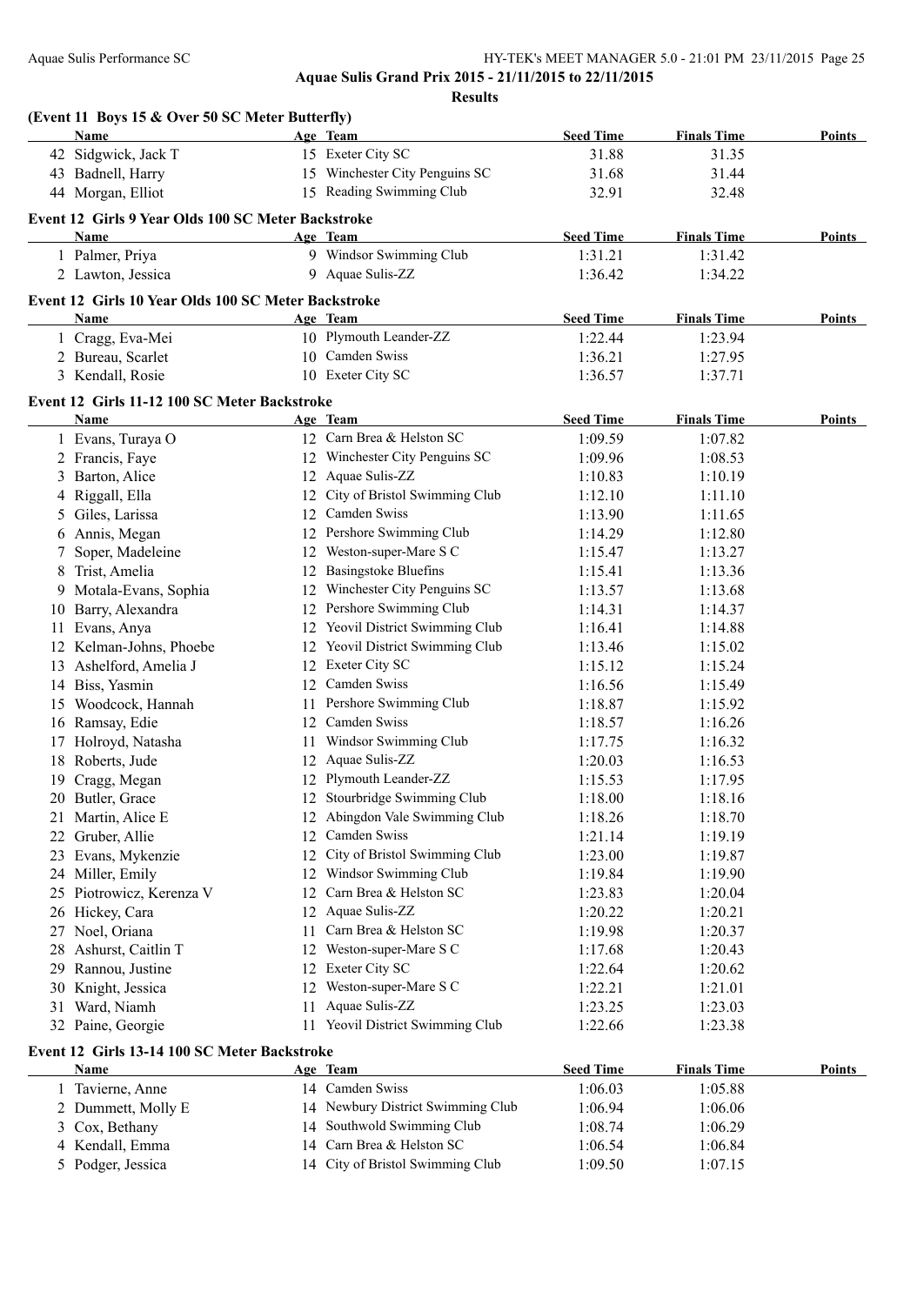**Aquae Sulis Grand Prix 2015 - 21/11/2015 to 22/11/2015**

#### **Results**

#### **(Event 12 Girls 13-14 100 SC Meter Backstroke)**

|    | Name                                             |    | Age Team                         | <b>Seed Time</b>   | <b>Finals Time</b> | <b>Points</b> |
|----|--------------------------------------------------|----|----------------------------------|--------------------|--------------------|---------------|
|    | 6 Jones, Charley                                 |    | 13 Stourbridge Swimming Club     | 1:08.69            | 1:08.17            |               |
|    | 7 Price, Amber                                   |    | 14 Newquay Cormorants SC         | 1:08.59            | 1:08.21            |               |
| 8  | Mazzeo, Sara                                     |    | 14 Carn Brea & Helston SC        | 1:09.68            | 1:08.25            |               |
| 9  | Moore, Jasmine                                   |    | 13 Yeovil District Swimming Club | 1:10.95            | 1:09.27            |               |
|    | 10 Maestri, Alysia                               | 13 | United Bristol Swimming Club     | 1:08.35            | 1:09.64            |               |
|    | 11 Lebosse, Julia                                | 13 | <b>Basingstoke Bluefins</b>      | 1:12.01            | 1:09.65            |               |
|    | 12 Weston, Amy                                   |    | 14 Pershore Swimming Club        | 1:11.20            | 1:09.66            |               |
|    | 13 Prince-Rayner, Charlotte                      | 13 | Winchester City Penguins SC      | 1:12.09            | 1:10.01            |               |
|    | 14 Ball, Flossie                                 | 13 | Aquae Sulis-ZZ                   | 1:10.24            | 1:10.18            |               |
|    | 15 Wilcox, Hollie                                | 13 | Weston-super-Mare S C            | 1:11.24            | 1:10.23            |               |
|    | 16 Tajalli, Yasmin                               |    | 14 Abingdon Vale Swimming Club   | 1:12.83            | 1:10.39            |               |
|    | 17 Lebosse, Charlyne                             | 13 | <b>Basingstoke Bluefins</b>      | 1:11.77            | 1:10.50            |               |
|    | 18 Carne, Elle                                   | 13 | Plymouth Leander-ZZ              | 1:11.79            | 1:11.11            |               |
| 19 | Butler, Georgina                                 |    | 14 Winchester City Penguins SC   | 1:13.72            | 1:11.16            |               |
| 20 | Biggs, Katja                                     |    | 14 Beckenham Swimming Club       | 1:14.51            | 1:12.09            |               |
| 21 | Croker, Hannah                                   |    | 14 Aquae Sulis-ZZ                | 1:12.68            | 1:12.11            |               |
|    | 22 Rawles, Milly                                 |    | 13 Exeter City SC                | 1:14.97            | 1:12.22            |               |
| 23 | Brantley, Lauren                                 |    | 13 Camden Swiss                  | 1:11.72            | 1:12.67            |               |
|    | 24 Casey, Rhian                                  |    | 14 Abingdon Vale Swimming Club   | 1:11.12            | 1:13.13            |               |
|    | 25 Sutton, Eloise                                |    | 14 Aquae Sulis-ZZ                | 1:13.81            | 1:13.19            |               |
|    | 26 Stephens, Isabelle                            |    | 13 Plymouth Leander-ZZ           | 1:12.72            | 1:13.29            |               |
|    | 27 Ciurleo, Isis                                 |    | 14 Dulwich Dolphins SC           | 1:15.30            | 1:13.37            |               |
|    | 28 Gordon, Amy                                   |    | 14 Aquae Sulis-ZZ                | 1:12.65            | 1:13.55            |               |
| 29 | Soper, Ruby                                      |    | 14 Weston-super-Mare S C         | 1:14.00            | 1:13.63            |               |
|    | 30 Mufti, Annabelle                              |    | 13 Windsor Swimming Club         | 1:15.17            | 1:13.91            |               |
|    | 31 Exell, Jade L                                 |    | 14 Carn Brea & Helston SC        | 1:18.98            | 1:14.22            |               |
|    | *32 Evans, Bethany                               |    | 13 Yeovil District Swimming Club | 1:17.41            | 1:14.70            |               |
|    | *32 Gibbins, Rebecca                             |    | 13 Exeter City SC                | 1:18.40            | 1:14.70            |               |
|    | 34 Stanbury, Charlotte E                         |    | 14 Weston-super-Mare S C         | 1:15.85            | 1:14.84            |               |
|    | 35 Edwards, Megan                                |    | 14 Carn Brea & Helston SC        | 1:09.02            | 1:14.85            |               |
|    | 36 Young, Jessica                                |    | 14 Stourbridge Swimming Club     | 1:15.51            | 1:14.89            |               |
| 37 | King, Freya                                      | 13 | Weston-super-Mare S C            | 1:14.10            | 1:15.20            |               |
| 38 | Passmore, Olivia                                 |    | 13 Exeter City SC                | 1:19.27            | 1:15.21            |               |
| 39 | Allen, Elizabeth F                               | 13 | Yeovil District Swimming Club    | 1:14.84            | 1:15.32            |               |
| 40 | Chen, Isabelle                                   |    | 13 Camden Swiss                  | 1:13.82            | 1:15.36            |               |
|    | 41 Rolls, Holly                                  |    | 13 Yeovil District Swimming Club | 1:13.86            | 1:15.38            |               |
|    | 42 Galpin, Olivia                                |    | 14 Aquae Sulis-ZZ                | 1:12.37            | 1:15.40            |               |
| 43 | Rose, Megan                                      |    | 14 Aquae Sulis-ZZ                | 1:18.02            | 1:15.95            |               |
| 44 | Costello, Emma                                   |    | 14 Abingdon Vale Swimming Club   | 1:14.44            | 1:16.10            |               |
| 45 | Crispin, Grace                                   | 13 | City of Bristol Swimming Club    | 1:16.08            | 1:16.13            |               |
| 46 | Chapman, Kabria                                  | 13 | Weston-super-Mare S C            | 1:18.62            | 1:16.24            |               |
| 47 | Gerhardstein, Alicia                             | 13 | Camden Swiss                     | 1:21.09            | 1:16.52            |               |
| 48 | McPeake, Laura                                   |    | 14 Gloucester City Swimming Club | 1:17.41            | 1:16.86            |               |
| 49 | Crudgington, Maia                                | 13 | Aquae Sulis-ZZ                   | 1:17.68            | 1:17.31            |               |
| 50 | Cookson, Liliana                                 | 13 | Aquae Sulis-ZZ                   | 1:20.25            | 1:17.89            |               |
| 51 | Cumming, Izzy                                    | 13 | Pershore Swimming Club           | 1:20.66            | 1:18.19            |               |
|    |                                                  | 13 | Reading Swimming Club            | 1:17.68            | 1:18.72            |               |
| 53 | 52 Penton, Lucy<br>Rogers, Kerri                 | 14 | City of Bristol Swimming Club    | 1:18.60            | 1:18.74            |               |
|    |                                                  |    | 13 Exeter City SC                |                    |                    |               |
| 54 | James, Grace<br>55 Healy, Emma                   | 13 | Wells Swimming Club              | 1:18.70<br>1:20.57 | 1:19.35<br>1:20.50 |               |
|    |                                                  |    |                                  |                    |                    |               |
|    | Event 12 Girls 15 & Over 100 SC Meter Backstroke |    |                                  |                    |                    |               |
|    | Name                                             |    | Age Team                         | <b>Seed Time</b>   | <b>Finals Time</b> | <b>Points</b> |
|    | 1 Newton, Beth                                   |    | 16 Street & District SC          | 1:02.36            | 1:01.36            |               |
|    | 2 Sinha, Natasha                                 |    | 18 Beckenham Swimming Club       | 1:02.25            | 1:02.68            |               |
|    | 3 Elliott, Tamar-Elise                           |    | 15 Beckenham Swimming Club       | 1:03.91            | 1:03.26            |               |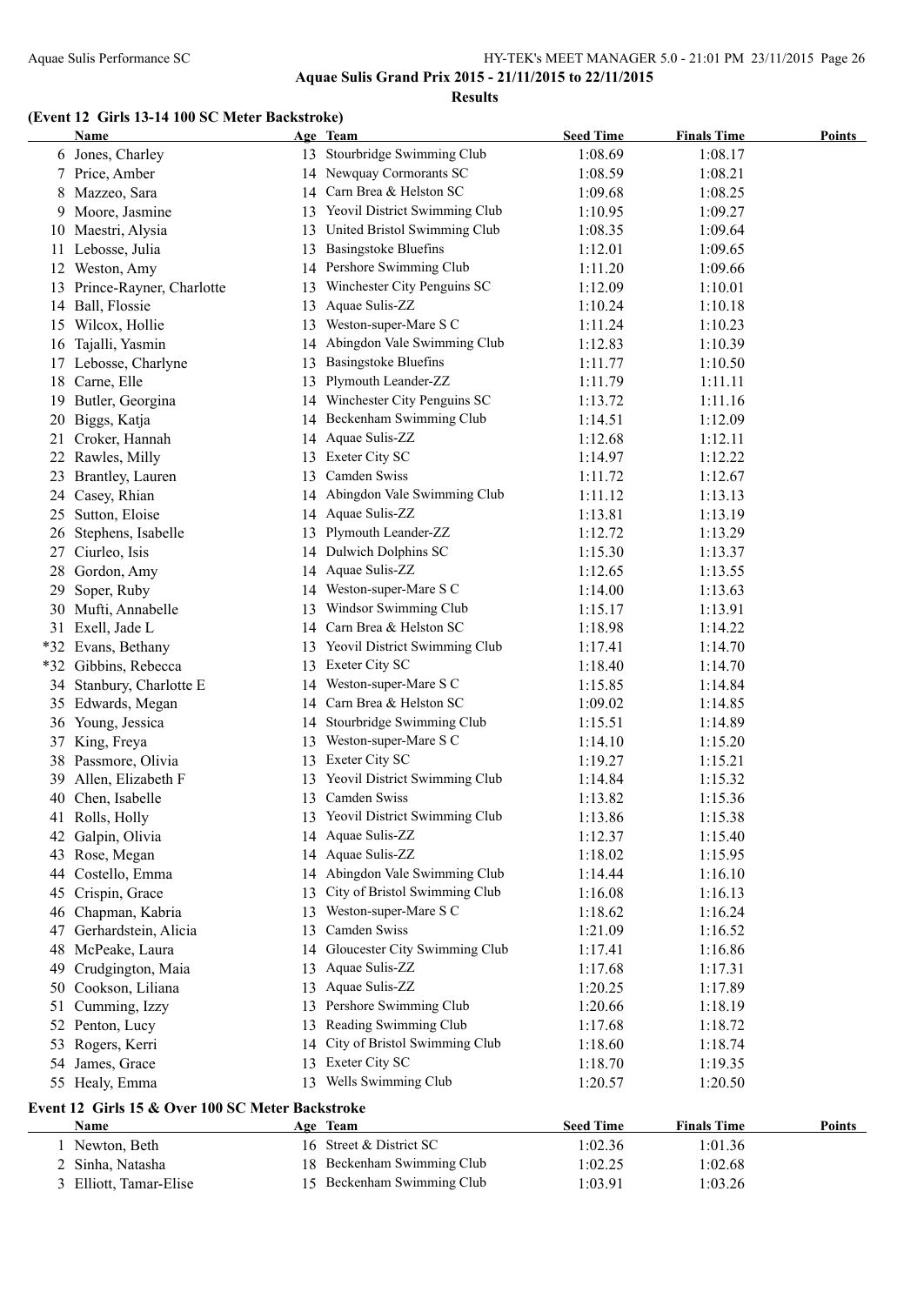**Results**

# **(Event 12 Girls 15 & Over 100 SC Meter Backstroke)**

|    | Name                                                 |    | Age Team                         | <b>Seed Time</b>   | <b>Finals Time</b> | <b>Points</b> |
|----|------------------------------------------------------|----|----------------------------------|--------------------|--------------------|---------------|
|    | 4 Edwards, Robyn                                     |    | 16 Taunton Deane Swimming Club   | 1:03.65            | 1:03.76            |               |
| 5  | Shaw, Jessica                                        |    | 16 Southwold Swimming Club       | 1:03.32            | 1:03.96            |               |
| 6  | Webb, Aliyah-Mai                                     | 15 | Exeter City SC                   | 1:06.73            | 1:04.21            |               |
| 7  | Whiting, Daniella                                    | 18 | Aquae Sulis-ZZ                   | 1:05.87            | 1:04.55            |               |
| 8  | Townsend, Katie                                      | 15 | Exeter City SC                   | 1:05.91            | 1:04.72            |               |
| 9  | Jones, Maria                                         | 16 | Southwold Swimming Club          | 1:06.85            | 1:04.91            |               |
| 10 | Mathews, Indigo                                      | 16 | Camden Swiss                     | 1:08.06            | 1:05.38            |               |
| 11 | Moffatt, Isobel                                      | 17 | Camden Swiss                     | 1:04.78            | 1:05.51            |               |
|    | *12 Szuplewski, Alex                                 | 17 | Caradon Swimming Club            | 1:06.73            | 1:06.64            |               |
|    | *12 Schmitt, Ann Sophie                              | 15 | Camden Swiss                     | 1:07.91            | 1:06.64            |               |
|    | 14 Durcan, Siobhan                                   | 17 | City of Bristol Swimming Club    | 1:09.10            | 1:06.79            |               |
|    | 15 Frankland, Jessica                                | 18 | Beckenham Swimming Club          | 1:06.24            | 1:06.93            |               |
| 16 | Cook, Fearn                                          | 20 | Beckenham Swimming Club          | 1:06.87            | 1:06.97            |               |
| 17 | Goffin, Molly                                        | 15 | <b>Basingstoke Bluefins</b>      | 1:07.15            | 1:07.97            |               |
|    | 18 McClymont, Emily                                  | 18 | Beckenham Swimming Club          | 1:09.25            | 1:08.07            |               |
|    | 19 Lijzenga, Nienke                                  | 17 | Abingdon Vale Swimming Club      | 1:06.69            | 1:08.65            |               |
|    | *20 Fellows, Paige                                   | 16 | Aquae Sulis-ZZ                   | 1:08.73            | 1:08.71            |               |
|    | *20 Kernan, Lauren                                   | 15 | Didcot Barramundi Swimming Clu   | 1:08.49            | 1:08.71            |               |
|    | 22 Loveman, Rhiannon                                 | 17 | Exeter City SC                   | 1:08.15            | 1:09.31            |               |
|    | 23 Butterworth, Daisy                                | 15 | Reading Swimming Club            | 1:10.72            | 1:09.35            |               |
|    | 24 Nyaulingo, Neema                                  | 18 | Beckenham Swimming Club          | 1:08.35            | 1:09.55            |               |
|    | 25 Cummins, Stephanie                                | 15 | City of Bristol Swimming Club    | 1:09.32            | 1:09.62            |               |
|    | 26 Hookway, Darcey                                   | 15 | Camden Swiss                     | 1:08.69            | 1:09.85            |               |
|    | 27 Walters, Bethan                                   |    | 16 Stourbridge Swimming Club     | 1:10.40            | 1:09.91            |               |
|    | 28 Brown, Katherine                                  | 16 | City of Bristol Swimming Club    | 1:07.46            | 1:10.05            |               |
| 29 | Trimarchi, Lia                                       |    | 15 Camden Swiss                  | 1:11.11            | 1:10.21            |               |
| 30 | Dorsman, Ellie                                       |    | 16 Bradford on Avon Asc          | 1:11.47            | 1:10.28            |               |
| 31 | James, Lauren A                                      | 15 | Abingdon Vale Swimming Club      | 1:12.46            | 1:10.77            |               |
| 32 | Anderson, Sissel                                     | 16 | Camden Swiss                     | 1:11.41            | 1:11.24            |               |
| 33 | Noon, Kiera                                          | 15 | City of Bristol Swimming Club    | 1:10.79            | 1:12.19            |               |
|    | 34 Rogers, Kara                                      | 17 | City of Bristol Swimming Club    | 1:13.50            | 1:12.75            |               |
|    | 35 Knight, Chloe                                     | 16 | Weston-super-Mare S C            | 1:14.39            | 1:13.41            |               |
|    | 36 Townsend, Katherine                               | 17 | Aquae Sulis-ZZ                   | 1:10.32            | 1:13.99            |               |
|    | Clemens, Jessamy                                     | 15 | Tavistock Swimming Club          |                    | 1:16.28            |               |
| 37 | 38 Fredericks, Hannah                                |    | Winchester City Penguins SC      | 1:16.50<br>1:15.55 |                    |               |
|    |                                                      | 17 | 16 City of Bristol Swimming Club |                    | 1:16.86            |               |
|    | 39 Joseph, Jessica                                   |    | 15 Tavistock Swimming Club       | 1:12.06            | 1:17.22            |               |
|    | 40 Arundel, Gemma                                    |    |                                  | 1:16.80            | 1:17.47            |               |
|    | Event 13 Boys 10 Year Olds 100 SC Meter Breaststroke |    |                                  |                    |                    |               |
|    | <b>Name</b>                                          |    | Age Team                         | <b>Seed Time</b>   | <b>Finals Time</b> | <b>Points</b> |
|    | 1 Murphy, James                                      |    | 10 Windsor Swimming Club         | 1:35.49            | 1:36.79            |               |
|    | 2 Saunders, Oliver                                   |    | 10 Aquae Sulis-ZZ                | 1:44.00            | 1:39.64            |               |
|    | 3 O'Connor, Jamie J                                  |    | 10 Weston-super-Mare S C         | 1:42.15            | 1:41.70            |               |
|    | Event 13 Boys 11-12 100 SC Meter Breaststroke        |    |                                  |                    |                    |               |
|    | <b>Name</b>                                          |    | Age Team                         | <b>Seed Time</b>   | <b>Finals Time</b> | <b>Points</b> |
|    | 1 Endersby, George                                   |    | 12 Reading Swimming Club         | 1:20.45            | 1:19.89            |               |
|    | 2 Forconi, Pietro                                    |    | 12 Winchester City Penguins SC   | 1:21.63            | 1:20.09            |               |
| 3  | Bisset, Duncan                                       |    | 12 Gloucester City Swimming Club | 1:21.20            | 1:20.80            |               |
| 4  | Wordley, Jayden                                      |    | 12 Aquae Sulis-ZZ                | 1:26.89            | 1:22.81            |               |
| 5  | Szentpeteri, Mark                                    | 11 | Alton and District               | 1:24.50            | 1:23.42            |               |
| 6  | Castronovo, Amir                                     | 12 | Camden Swiss                     | 1:36.49            | 1:23.62            |               |
| 7  | Cox, James                                           | 12 | City of Bristol Swimming Club    | 1:33.70            | 1:25.56            |               |
| 8  | Walker, Benjamin                                     | 12 | Aquae Sulis-ZZ                   | 1:24.39            | 1:25.96            |               |
| 9  | Tietema, Rory                                        | 12 | Reading Swimming Club            | 1:30.30            | 1:26.94            |               |
|    | 10 Gregory, Farran                                   |    | 11 Weston-super-Mare S C         | 1:28.47            | 1:27.78            |               |
|    |                                                      |    |                                  |                    |                    |               |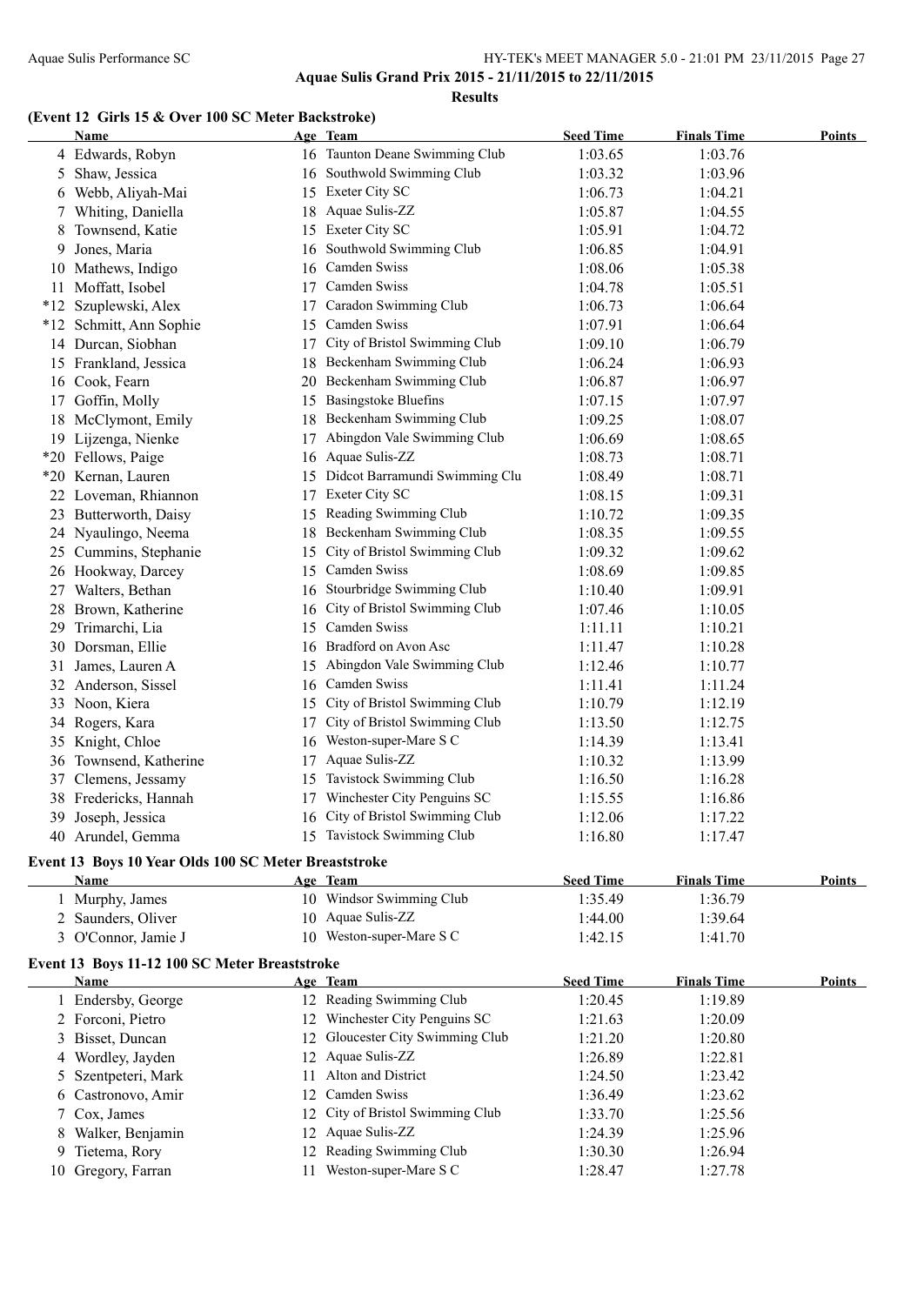**Aquae Sulis Grand Prix 2015 - 21/11/2015 to 22/11/2015 Results**

#### **(Event 13 Boys 11-12 100 SC Meter Breaststroke)**

|    | <b>Name</b>                                       |    | Age Team                         | <b>Seed Time</b> | <b>Finals Time</b> | <b>Points</b> |
|----|---------------------------------------------------|----|----------------------------------|------------------|--------------------|---------------|
|    | 11 Buxton, Joseph                                 |    | 12 Reading Swimming Club         | 1:27.05          | 1:27.99            |               |
|    | 12 Goros, Noah                                    |    | 12 St Ives Bay SC                | 1:27.24          | 1:29.49            |               |
|    | 13 Quirk, Rory                                    | 11 | Winchester City Penguins SC      | 1:35.90          | 1:29.86            |               |
|    | 14 Cook, George                                   | 12 | Weston-super-Mare S C            | 1:32.74          | 1:30.10            |               |
|    | 15 Krasnoshchekiy, Mikhail                        |    | 12 Camden Swiss                  | 1:35.43          | 1:31.12            |               |
|    | 16 Bakker-Noguer, Carlos                          |    | 12 Reading Swimming Club         | 1:33.70          | 1:33.18            |               |
|    | 17 Lawson, Benjamin                               |    | 11 Millfield School              | 1:33.81          | 1:33.97            |               |
|    | 18 Rycroft, Charles                               | 11 | Windsor Swimming Club            | 1:36.83          | 1:35.50            |               |
|    | 19 Pliner, Charlie S                              | 12 | Camden Swiss                     | 1:35.47          | 1:35.87            |               |
|    | 20 Albon, Christian                               |    | 12 Weston-super-Mare S C         | 1:39.76          | 1:38.88            |               |
|    | Event 13 Boys 13-14 100 SC Meter Breaststroke     |    |                                  |                  |                    |               |
|    | Name                                              |    | Age Team                         | <b>Seed Time</b> | <b>Finals Time</b> | Points        |
|    | 1 White, Alec                                     |    | 14 Exeter City SC                | 1:16.65          | 1:11.88            |               |
|    | 2 Wallace, Nathan                                 |    | 14 City of Hereford              | 1:11.55          | 1:11.92            |               |
|    | 3 Broomfield, Zac                                 |    | 13 St Ives Bay SC                | 1:12.40          | 1:12.14            |               |
|    | 4 Brunsdon, Evan                                  |    | 14 Weston-super-Mare S C         | 1:13.70          | 1:12.23            |               |
|    | 5 Bakker-Noguer, Javier                           |    | 14 Reading Swimming Club         | 1:13.67          | 1:14.23            |               |
|    | 6 Hood, Dylan J                                   |    | 14 Aquae Sulis-ZZ                | 1:18.09          | 1:14.46            |               |
| 7  | Morris, Jake                                      |    | 14 Stourbridge Swimming Club     | 1:15.56          | 1:14.55            |               |
| 8  | Keeling, Zachary                                  |    | 14 Aquae Sulis-ZZ                | 1:20.44          | 1:14.68            |               |
|    | 9 Gibert, Jack                                    |    | 14 City of Bristol Swimming Club | 1:16.10          | 1:14.91            |               |
|    | 10 Humphrys, Martyn                               |    | 14 Winchester City Penguins SC   | 1:17.31          | 1:15.13            |               |
|    | 11 Richardson, Graeme                             |    | 14 Basingstoke Bluefins          | 1:17.83          | 1:15.81            |               |
|    | 12 McNeil, Ethan                                  |    | 13 Aquae Sulis-ZZ                | 1:16.47          | 1:17.16            |               |
|    | 13 Fryers, Toby A                                 |    | 13 Barnes SC                     | 1:20.25          | 1:17.18            |               |
|    | 14 Lewis, Steven J                                |    | 14 Carn Brea & Helston SC        | 1:19.18          | 1:17.82            |               |
|    | 15 Bisset, Don                                    |    | 14 Gloucester City Swimming Club | 1:18.41          | 1:18.19            |               |
|    | 16 Grothier, Isaac                                |    | 13 Aquae Sulis-ZZ                | 1:23.20          | 1:19.41            |               |
| 17 | Frigo, Themis N                                   |    | 13 Barnes SC                     | 1:24.93          | 1:19.68            |               |
|    | 18 Menlove, Tom                                   |    | 14 Winchester City Penguins SC   | 1:20.48          | 1:19.70            |               |
|    | 19 Blacker, Sam                                   |    | 14 Aquae Sulis-ZZ                | 1:21.89          | 1:20.16            |               |
| 20 | Bolcato, Maximillian                              |    | 13 Abingdon Vale Swimming Club   | 1:25.57          | 1:20.38            |               |
| 21 | Dixon, James                                      |    | 14 Reading Swimming Club         | 1:24.94          | 1:20.56            |               |
|    | 22 Lawman, Lucas                                  |    | 13 Aquae Sulis-ZZ                | 1:23.68          | 1:20.87            |               |
|    | 23 Lawton, Sam                                    |    | 14 Aquae Sulis-ZZ                | 1:25.00          | 1:21.52            |               |
|    | 24 Turner, Arno                                   |    | 14 Southwold Swimming Club       | 1:20.67          | 1:21.55            |               |
|    | 25 Mould, Peter                                   |    | 13 Aquae Sulis-ZZ                | 1:27.51          | 1:21.85            |               |
|    | 26 Lyne, Freddy                                   |    | 13 Aquae Sulis-ZZ                | 1:20.64          | 1:22.50            |               |
|    | 27 Kempster, Boris                                |    | 13 Reading Swimming Club         | 1:25.38          | 1:27.38            |               |
|    | 28 Perry, Luke                                    |    | 13 Pershore Swimming Club        | 1:30.05          | 1:27.69            |               |
|    | 29 Langman, George                                |    | 13 Weston-super-Mare S C         | 1:30.03          | 1:28.36            |               |
|    | 30 Ramsay, Matt                                   |    | 14 Exeter City SC                | 1:22.53          | 1:31.07            |               |
|    | Event 13 Boys 15 & Over 100 SC Meter Breaststroke |    |                                  |                  |                    |               |
|    | Name                                              |    | Age Team                         | <b>Seed Time</b> | <b>Finals Time</b> | <b>Points</b> |
|    | 1 Chillingworth, Adam                             |    | 18 Street & District SC          | 1:05.16          | 1:02.94            |               |
|    | 2 Dawe, James                                     |    | 21 City of Bristol Swimming Club | 1:07.72          | 1:04.65            |               |

| $\angle$ Dawe, James  | $\angle 1$ City of Briston Swimming Club | 1.07.72 | L.V4.02 |
|-----------------------|------------------------------------------|---------|---------|
| 3 Lawton, Ben         | 16 Aquae Sulis-ZZ                        | 1:05.36 | 1:06.69 |
| 4 Rookes, Kieran      | 18 Tavistock Swimming Club               | 1:06.58 | 1:06.96 |
| 5 Coombes, Mitchell   | 16 Basingstoke Bluefins                  | 1:09.98 | 1:07.08 |
| 6 Head, Charlie       | 16 Aquae Sulis-ZZ                        | 1:08.80 | 1:07.25 |
| 7 Bakker-Noguer, Alex | 17 Reading Swimming Club                 | 1:09.40 | 1:07.44 |
| 8 Lye, Jasper         | 16 City of Bristol Swimming Club         | 1:10.35 | 1:08.22 |
| 9 Moriarty, Edward    | 19 Beckenham Swimming Club               | 1:09.41 | 1:09.07 |
| 10 King, James        | 15 Weston-super-Mare S C                 | 1:12.41 | 1:09.73 |
|                       |                                          |         |         |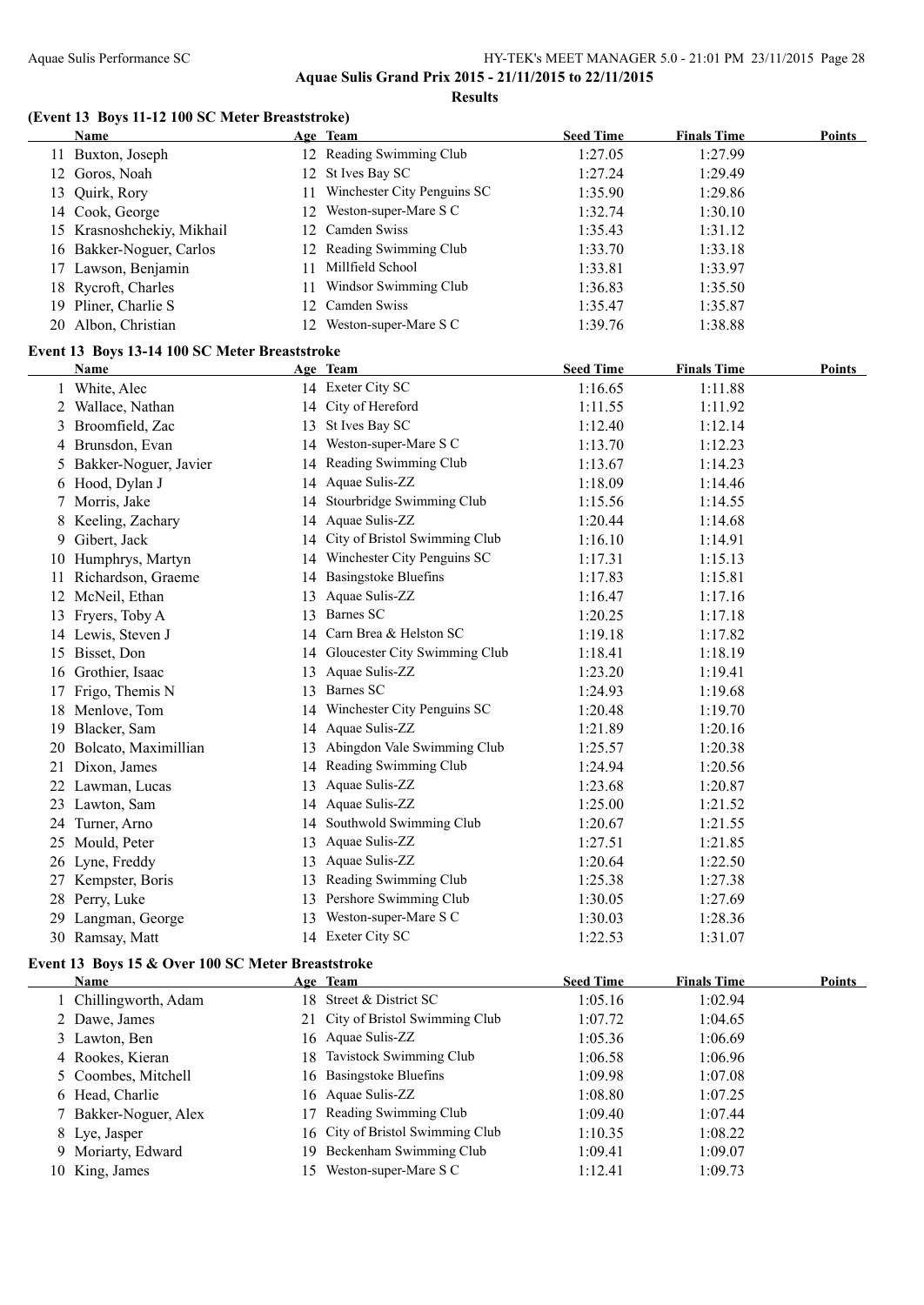#### Aquae Sulis Performance SC HY-TEK's MEET MANAGER 5.0 - 21:01 PM 23/11/2015 Page 29 **Aquae Sulis Grand Prix 2015 - 21/11/2015 to 22/11/2015**

**Results**

#### **(Event 13 Boys 15 & Over 100 SC Meter Breaststroke)**

|    | Name                                                  |     | Age Team                         | <b>Seed Time</b> | <b>Finals Time</b> | Points |
|----|-------------------------------------------------------|-----|----------------------------------|------------------|--------------------|--------|
|    | 11 Bartlett, Aaron                                    |     | 15 Yeovil District Swimming Club | 1:11.87          | 1:10.34            |        |
|    | 12 Khan, Qasim                                        |     | 16 Camden Swiss                  | 1:12.09          | 1:10.36            |        |
|    | 13 Lowell, Hugo                                       |     | 16 Camden Swiss                  | 1:11.52          | 1:11.16            |        |
|    | 14 Sarachi, Ben                                       |     | 15 Gloucester City Swimming Club | 1:13.10          | 1:11.26            |        |
|    | 15 Malone, Christopher                                |     | 15 Gloucester City Swimming Club | 1:11.46          | 1:11.74            |        |
|    | 16 Richards, Callum                                   |     | 15 Academy Swim Team Burnham     | 1:11.43          | 1:12.30            |        |
|    | 17 Costello, JD                                       |     | 16 Camden Swiss                  | 1:11.95          | 1:12.35            |        |
|    | 18 Ukkash, Nimath                                     |     | 15 Windsor Swimming Club         | 1:13.56          | 1:12.80            |        |
|    | 19 Barnett, Scott                                     |     | 15 Reading Swimming Club         | 1:18.72          | 1:14.74            |        |
|    | 20 Dos Santos, Robert                                 | 17  | Camden Swiss                     | 1:14.36          | 1:15.10            |        |
|    | 21 Morgan, Jack                                       | 15  | Stourbridge Swimming Club        | 1:16.16          | 1:16.01            |        |
|    | 22 Duffy, Aiden                                       |     | 16 Stourbridge Swimming Club     | 1:17.10          | 1:17.50            |        |
|    | 23 Lau, Kie-Ren                                       |     | 16 Beckenham Swimming Club       | 1:16.68          | 1:17.53            |        |
|    | 24 Kendall, Charlie                                   |     | 15 Exeter City SC                | 1:16.54          | 1:17.57            |        |
|    | 25 Mannion, Lewis                                     |     | 15 Stourbridge Swimming Club     | 1:19.20          | 1:19.54            |        |
|    | Event 14 Girls 10 Year Olds 200 SC Meter Breaststroke |     |                                  |                  |                    |        |
|    | <b>Name</b>                                           |     | Age Team                         | <b>Seed Time</b> | <b>Finals Time</b> | Points |
|    |                                                       |     | 10 Camden Swiss                  | 3:22.90          | 3:11.93            |        |
|    | 1 McEver, Ella                                        |     | 10 Plymouth Leander-ZZ           |                  |                    |        |
|    | 2 Wright, Elizabeth                                   |     | 10 City of Bristol Swimming Club | 3:16.95          | 3:11.95            |        |
|    | 3 Brown, Holly                                        |     |                                  | 3:27.18          | 3:26.76            |        |
|    | 4 Ware, Keely                                         |     | 10 Exeter City SC                | 3:32.67          | 3:31.75            |        |
|    | 5 Gregory, Aleigha                                    |     | 10 Weston-super-Mare S C         | 3:43.74          | 3:35.81            |        |
|    | --- Goros, Evie                                       |     | 10 St Ives Bay SC                | 3:36.57          | <b>DNF</b>         |        |
|    | Event 14 Girls 11-12 200 SC Meter Breaststroke        |     |                                  |                  |                    |        |
|    | Name                                                  |     | Age Team                         | <b>Seed Time</b> | <b>Finals Time</b> | Points |
|    | 1 Trist, Amelia                                       |     | 12 Basingstoke Bluefins          | 2:55.73          | 2:48.50            |        |
|    | 2 Emery, Charlotte                                    |     | 12 Exeter City SC                | 2:55.16          | 2:51.60            |        |
|    | 3 Miller, Emily                                       |     | 12 Windsor Swimming Club         | 3:09.76          | 2:55.34            |        |
|    | 4 Kelman-Johns, Phoebe                                |     | 12 Yeovil District Swimming Club | 2:56.67          | 2:55.61            |        |
| 5  | Soper, Madeleine                                      |     | 12 Weston-super-Mare S C         | 3:07.54          | 3:05.37            |        |
|    | 6 Gussey, Georgia                                     | 11  | Aquae Sulis-ZZ                   | 3:12.81          | 3:06.17            |        |
|    | 7 Young, Evie-Rose                                    |     | 12 Aquae Sulis-ZZ                | 3:07.72          | 3:06.25            |        |
|    | 8 Haynes, Isla                                        |     | 11 Basingstoke Bluefins          | 3:11.16          | 3:07.81            |        |
|    | 9 Barry, Alexandra                                    |     | 12 Pershore Swimming Club        | 3:16.75          | 3:08.53            |        |
|    | 10 Woodcock, Hannah                                   |     | 11 Pershore Swimming Club        | 3:24.52          | 3:08.56            |        |
|    | 11 Martin, Alice E                                    |     | Abingdon Vale Swimming Club      | 3:08.82          | 3:09.34            |        |
|    | 12 Bellas, Connie                                     | 12  | Camden Swiss                     | 3:14.51          | 3:10.13            |        |
|    | 13 Mardell, Alice                                     | 12  | <b>Basingstoke Bluefins</b>      | 3:14.28          | 3:10.20            |        |
|    | 14 Hickey, Cara                                       | 12  | Aquae Sulis-ZZ                   | 3:14.98          | 3:10.23            |        |
| 15 | Cragg, Megan                                          | 12  | Plymouth Leander-ZZ              | 3:13.10          | 3:10.91            |        |
|    | 16 Owens, Anna                                        | 11  | Barnes SC                        | 3:15.50          | 3:12.24            |        |
| 17 | Holloway, Alice                                       |     | 12 Yeovil District Swimming Club | 3:16.63          | 3:13.30            |        |
|    | 18 Lines, Beth                                        | 11. | Newquay Cormorants SC            | 3:23.60          | 3:13.33            |        |
| 19 | Knight, Jessica                                       |     | 12 Weston-super-Mare S C         | 3:13.34          | 3:13.44            |        |
|    | 20 Foreman, Olivia                                    |     | 12 Reading Swimming Club         | 3:15.38          | 3:13.83            |        |
| 21 | Hanson-Puffer, Kaitlyn R                              | 11  | Barnes SC                        | 3:21.00          | 3:16.93            |        |
| 22 | Kendall, Milly                                        | 12  | Exeter City SC                   | 3:18.55          | 3:16.94            |        |
| 23 | Spillane, Amber                                       | 12  | Weston-super-Mare S C            | 3:19.25          | 3:17.01            |        |
|    | 24 Franks, Jasmine                                    | 11  | Pershore Swimming Club           | 3:36.47          | 3:19.37            |        |
| 25 | Williams, Lily                                        | 11  | Street & District SC             | 3:23.84          | 3:19.77            |        |
|    | 26 Roberts, Jude                                      | 12  | Aquae Sulis-ZZ                   | 3:20.11          | 3:20.09            |        |
| 27 | McGee, Caoimhe                                        | 12  | Windsor Swimming Club            | 3:22.11          | 3:21.95            |        |
|    | 28 Hammond, Dana                                      | 12  | Caradon Swimming Club            | 3:26.74          | 3:22.00            |        |
|    | 29 Galpin, Ruby                                       |     | 11 Aquae Sulis-ZZ                | 3:19.12          | 3:22.02            |        |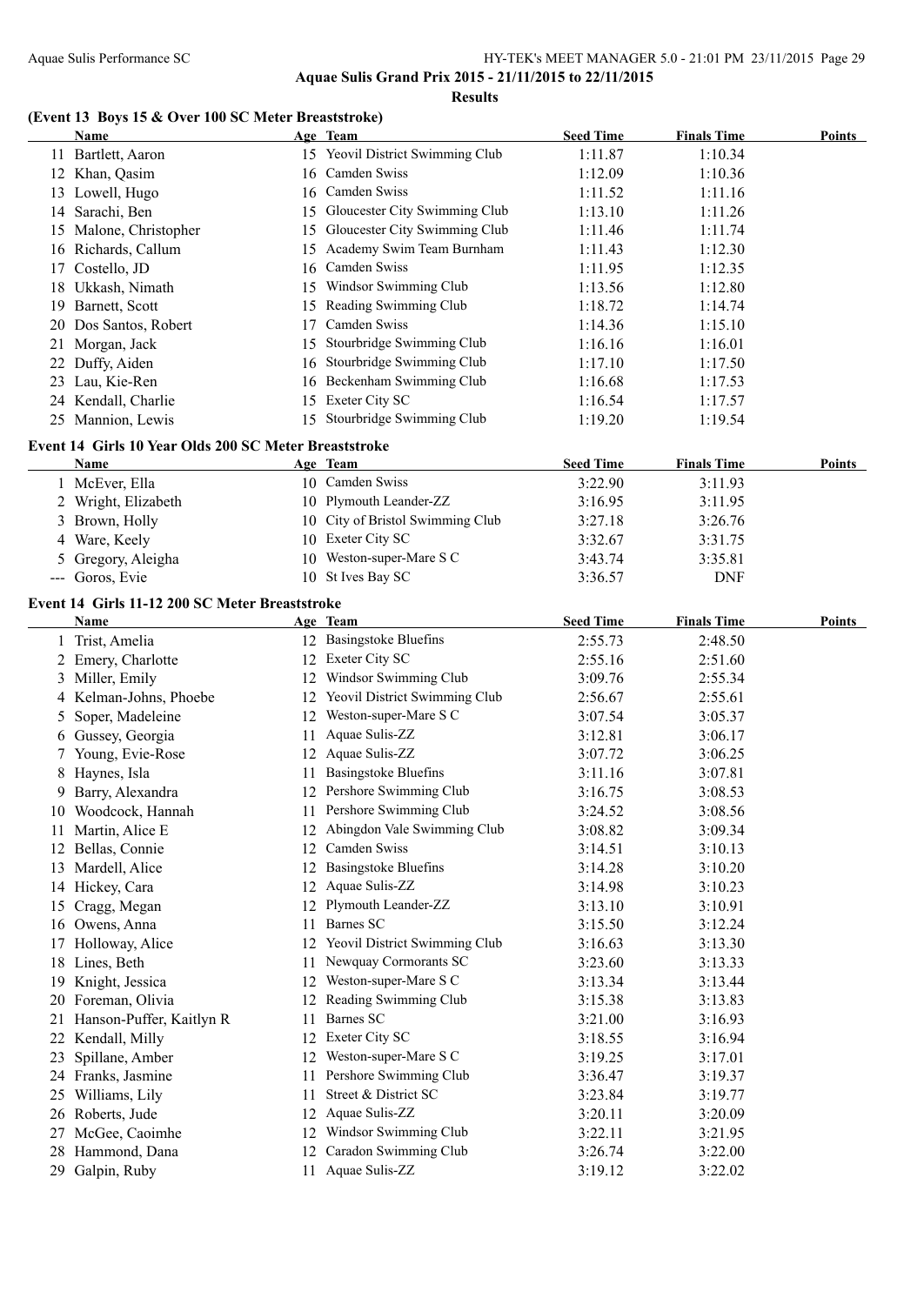**Aquae Sulis Grand Prix 2015 - 21/11/2015 to 22/11/2015 Results**

#### **(Event 14 Girls 11-12 200 SC Meter Breaststroke)**

|    | <b>Name</b>                                        |    | Age Team                         | <b>Seed Time</b> | <b>Finals Time</b> | <b>Points</b> |
|----|----------------------------------------------------|----|----------------------------------|------------------|--------------------|---------------|
|    | 30 Green, Ella J                                   |    | 12 Gloucester City Swimming Club | 3:27.04          | 3:22.23            |               |
|    | 31 Ramsay, Lauren                                  |    | 11 Exeter City SC                | 3:25.00          | 3:22.72            |               |
|    | 32 Noel, Oriana                                    | 11 | Carn Brea & Helston SC           | 3:31.20          | 3:22.86            |               |
|    | 33 Ashelford, Amelia J                             |    | 12 Exeter City SC                | 3:11.52          | 3:23.55            |               |
|    | 34 Thomas, Molly                                   | 11 | Gloucester City Swimming Club    | 3:31.73          | 3:23.84            |               |
|    | 35 Price, Lilli                                    | 11 | Newquay Cormorants SC            | 3:24.98          | 3:23.97            |               |
|    | 36 Redman, Eleanor                                 | 12 | Weston-super-Mare S C            | 3:23.61          | 3:25.09            |               |
| 37 | Carr, Sarah                                        | 12 | Weston-super-Mare S C            | 3:15.39          | 3:26.48            |               |
|    | 38 Ashpole, Eve                                    | 11 | Aquae Sulis-ZZ                   | 3:26.09          | 3:28.25            |               |
| 39 | Ashurst, Caitlin T                                 | 12 | Weston-super-Mare S C            | 3:17.19          | 3:28.43            |               |
| 40 | Badnell, Amelia                                    | 11 | Winchester City Penguins SC      | 3:30.11          | 3:32.67            |               |
| 41 | Seaton, Harriet H                                  | 11 | Reading Swimming Club            | 3:32.32          | 3:33.24            |               |
|    | 42 Ward, Niamh                                     |    | 11 Aquae Sulis-ZZ                | 3:41.10          | 3:38.32            |               |
|    | Event 14 Girls 13-14 200 SC Meter Breaststroke     |    |                                  |                  |                    |               |
|    | Name                                               |    | Age Team                         | <b>Seed Time</b> | <b>Finals Time</b> | Points        |
|    | 1 Booker, Lily                                     |    | 14 City of Bristol Swimming Club | 2:39.88          | 2:39.56            |               |
|    | 2 Locke, Georgie                                   |    | 14 Southwold Swimming Club       | 2:54.28          | 2:44.98            |               |
|    | 3 Butler, Georgina                                 |    | 14 Winchester City Penguins SC   | 3:03.81          | 2:48.54            |               |
|    | 4 Lebosse, Julia                                   | 13 | <b>Basingstoke Bluefins</b>      | 2:51.77          | 2:48.81            |               |
|    | 5 Veakins, Ella                                    | 13 | Aquae Sulis-ZZ                   | 2:51.86          | 2:50.11            |               |
|    | 6 Richards, Lauren                                 | 13 | Bracknell & Wokingham            | 2:54.62          | 2:50.80            |               |
| 7  | Smith, Hazel                                       | 13 | City of Bristol Swimming Club    | 2:55.93          | 2:51.23            |               |
| 8  | Rugman, Aemilia                                    | 13 | <b>Basingstoke Bluefins</b>      | 2:57.00          | 2:53.81            |               |
|    | 9 Chapman, Kabria                                  | 13 | Weston-super-Mare S C            | 2:56.14          | 2:54.80            |               |
|    | 10 McPeake, Laura                                  | 14 | Gloucester City Swimming Club    | 2:52.17          | 2:55.68            |               |
|    | 11 Allen, Elizabeth F                              |    | 13 Yeovil District Swimming Club | 3:01.81          | 2:56.53            |               |
|    | 12 Penton, Lucy                                    |    | 13 Reading Swimming Club         | 2:58.77          | 2:58.69            |               |
|    | 13 Corbett, Natasha                                | 14 | Stourbridge Swimming Club        | 3:00.40          | 3:00.08            |               |
|    | 14 Stepney, Madison                                |    | 13 Winchester City Penguins SC   | 3:00.46          | 3:00.17            |               |
| 15 | Biggs, Katja                                       |    | 14 Beckenham Swimming Club       | 2:52.87          | 3:00.67            |               |
|    | 16 Simmons, Paige                                  | 13 | City of Newport Swimming Club    | 2:58.53          | 3:01.05            |               |
| 17 | Woodcock, Isabella                                 |    | 13 Pershore Swimming Club        | 3:11.19          | 3:01.15            |               |
|    | 18 Teague, Sarah                                   | 14 | Tavistock Swimming Club          | 3:00.73          | 3:01.68            |               |
|    | 19 King, Freya                                     | 13 | Weston-super-Mare S C            | 3:01.74          | 3:03.67            |               |
|    | 20 McGowan, Lily                                   |    | 14 Caradon Swimming Club         | 3:02.35          | 3:03.70            |               |
|    | 21 Coulson, Emily                                  |    | 14 Winchester City Penguins SC   | 3:06.46          | 3:04.41            |               |
|    | 22 Edwards, Megan                                  |    | 14 Carn Brea & Helston SC        | 2:59.70          | 3:05.04            |               |
|    | 23 Murphy, Ella                                    |    | 13 Windsor Swimming Club         | 3:12.03          | 3:05.62            |               |
|    | 24 Hill, Georgia A                                 |    | 14 Wells Swimming Club           | 3:00.88          | 3:07.52            |               |
|    | 25 Passmore, Olivia                                |    | 13 Exeter City SC                | 3:05.70          | 3:08.48            |               |
|    | 26 Jones, Sophie                                   |    | 13 Winchester City Penguins SC   | 3:15.84          | 3:16.82            |               |
|    | Event 14 Girls 15 & Over 200 SC Meter Breaststroke |    |                                  |                  |                    |               |
|    | Name                                               |    | Age Team                         | <b>Seed Time</b> | <b>Finals Time</b> | Points        |
|    | 1 Harvey Calynso                                   |    | 17 City of Hereford              | 2.40.20          | 2.3566             |               |

|    | name               |    | Age leam                         | seea lime | rınaıs lime | romts |
|----|--------------------|----|----------------------------------|-----------|-------------|-------|
|    | 1 Harvey, Calypso  |    | 17 City of Hereford              | 2:40.20   | 2:35.66     |       |
|    | 2 Cookson, Stella  |    | 15 Aquae Sulis-ZZ                | 2:43.10   | 2:40.61     |       |
|    | 3 Goffin, Molly    |    | 15 Basingstoke Bluefins          | 2:46.45   | 2:44.01     |       |
|    | 4 Withey, Alex     |    | 16 City of Bristol Swimming Club | 2:51.35   | 2:49.31     |       |
|    | 5 Wilson, Racheal  |    | 19 Aquae Sulis-ZZ                | 2:52.70   | 2:51.77     |       |
|    | 6 Treloggen, Zoe   |    | 16 Street & District SC          | 2:52.68   | 2:55.87     |       |
|    | 7 Legg, Isobel     |    | 15 Bracknell & Wokingham         | 2:51.20   | 2:56.38     |       |
|    | 8 Jenkinson, Rosie |    | 15 Bracknell & Wokingham         | 3:01.72   | 2:57.01     |       |
|    | 9 McGowan, Phoebe  | 17 | Caradon Swimming Club            | 2:55.10   | 2:58.13     |       |
|    | 10 Halsted, Olivia |    | 16 Camden Swiss                  | 2:56.98   | 3:02.35     |       |
| 11 | Anderson, Sissel   |    | 16 Camden Swiss                  | 3:02.37   | 3:03.59     |       |
|    |                    |    |                                  |           |             |       |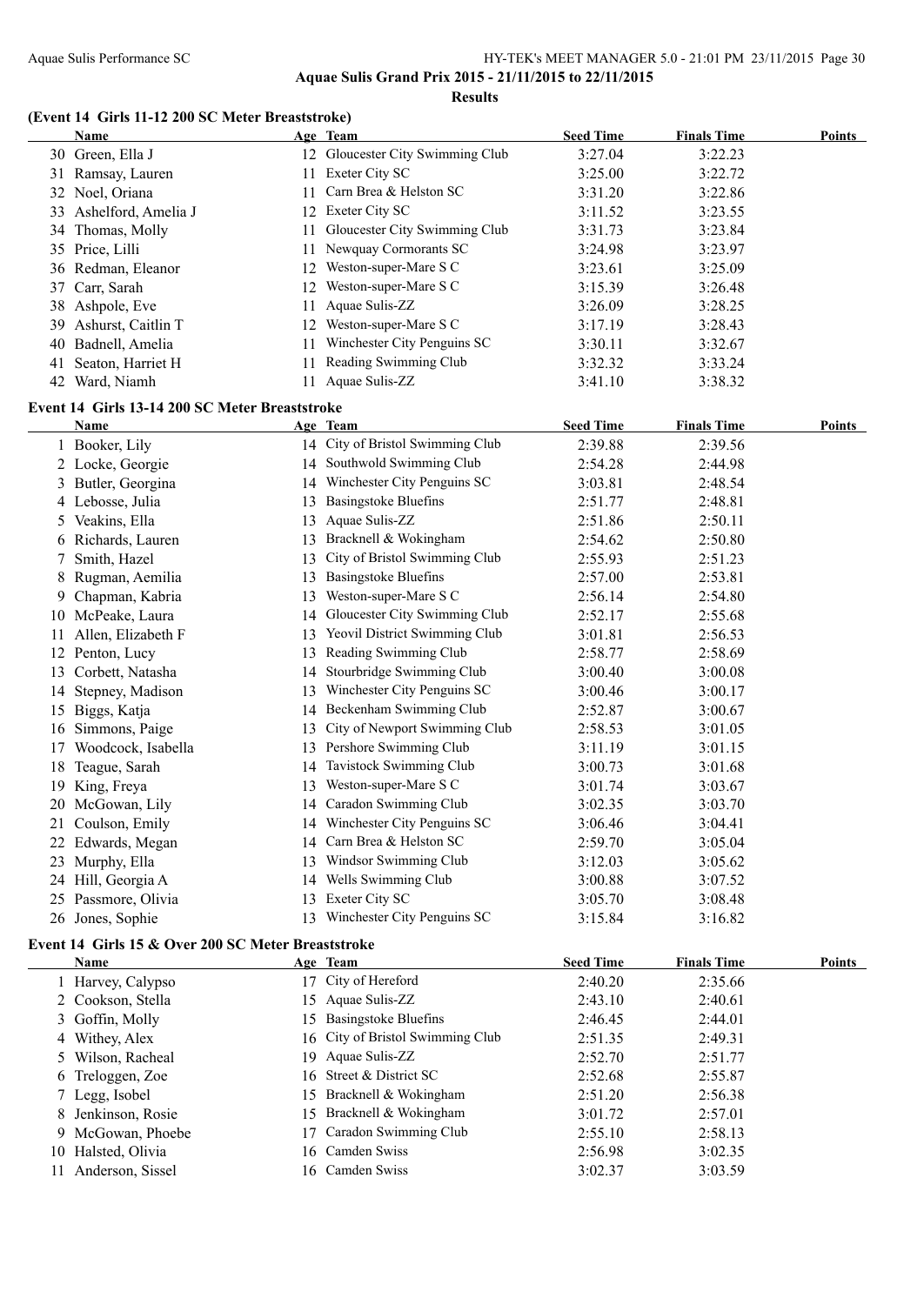|     | (Event 14 Girls 15 & Over 200 SC Meter Breaststroke) |    |                                  |                  |                    |               |
|-----|------------------------------------------------------|----|----------------------------------|------------------|--------------------|---------------|
|     | Name                                                 |    | Age Team                         | <b>Seed Time</b> | <b>Finals Time</b> | Points        |
|     | 12 Bonning, Abigail                                  |    | 15 Yeovil District Swimming Club | 3:02.71          | 3:03.68            |               |
|     | 13 Francis, Amber                                    |    | 15 Tavistock Swimming Club       | 3:05.45          | 3:11.10            |               |
|     | --- Venner, Libby                                    |    | 16 Reading Swimming Club         | 2:55.24          | DQ                 |               |
|     | --- Flack, Rebecca                                   |    | 16 Yeovil District Swimming Club | 2:45.57          | DQ                 |               |
|     | --- Rogers, Kara                                     |    | 17 City of Bristol Swimming Club | 3:04.00          | DQ                 |               |
|     | Event 15 Boys 10 Year Olds 200 SC Meter Freestyle    |    |                                  |                  |                    |               |
|     | Name                                                 |    | Age Team                         | <b>Seed Time</b> | <b>Finals Time</b> | Points        |
|     | 1 Sissins-Roffey, Felix J                            |    | 10 Abingdon Vale Swimming Club   | 2:31.65          | 2:24.23            |               |
|     | 2 Wilks, Aaron                                       |    | 10 Windsor Swimming Club         | 2:48.42          | 2:58.95            |               |
|     | Event 15 Boys 11-12 200 SC Meter Freestyle           |    |                                  |                  |                    |               |
|     | Name                                                 |    | Age Team                         | <b>Seed Time</b> | <b>Finals Time</b> | <b>Points</b> |
|     | 1 Forconi, Pietro                                    |    | 12 Winchester City Penguins SC   | 2:09.94          | 2:07.79            |               |
|     | 2 Silk, Jonah                                        |    | 12 City of Bristol Swimming Club | 2:25.50          | 2:15.92            |               |
|     | 3 Walker, Benjamin                                   |    | 12 Aquae Sulis-ZZ                | 2:19.80          | 2:19.01            |               |
|     | 4 Cox, James                                         |    | 12 City of Bristol Swimming Club | 2:22.32          | 2:19.48            |               |
|     | 5 Divet, Yann                                        |    | 12 Camden Swiss                  | 2:29.24          | 2:21.05            |               |
|     | 6 Endersby, George                                   |    | 12 Reading Swimming Club         | 2:21.90          | 2:23.25            |               |
|     | 7 Morris, Samuel A                                   |    | 12 Weston-super-Mare S C         | 2:28.77          | 2:23.60            |               |
|     | 8 Krasnoshchekiy, Mikhail                            |    | 12 Camden Swiss                  | 2:29.39          | 2:24.02            |               |
|     | 9 Quirk, Rory                                        |    | 11 Winchester City Penguins SC   | 2:23.37          | 2:24.06            |               |
|     | 10 Goros, Noah                                       |    | 12 St Ives Bay SC                | 2:24.60          | 2:24.38            |               |
|     | 11 Tietema, Rory                                     |    | 12 Reading Swimming Club         | 2:21.95          | 2:24.46            |               |
|     | 12 Jones, Ben                                        |    | 12 Weston-super-Mare S C         | 2:29.81          | 2:25.35            |               |
|     | 13 Buxton, Joseph                                    |    | 12 Reading Swimming Club         | 2:25.69          | 2:26.61            |               |
|     | 14 Castronovo, Amir                                  |    | 12 Camden Swiss                  | 2:32.00          | 2:27.03            |               |
|     | 15 Darlington-Eyre, Rimae                            |    | 12 Plymouth Leander-ZZ           | 2:32.90          | 2:27.21            |               |
|     | 16 Bisset, Duncan                                    |    | 12 Gloucester City Swimming Club | 2:28.96          | 2:28.43            |               |
|     | 17 Hazell, Charlie                                   |    | 11 Windsor Swimming Club         | 2:31.14          | 2:28.90            |               |
|     | 18 Thomas, Finn                                      |    | 12 Windsor Swimming Club         | 2:35.82          | 2:30.16            |               |
|     | 19 Markov, Danny                                     |    | 12 Camden Swiss                  | 2:31.23          | 2:30.63            |               |
|     | 20 Cook, George                                      |    | 12 Weston-super-Mare S C         | 2:37.96          | 2:36.07            |               |
|     | 21 Saunders, Finlay                                  |    | 12 Aquae Sulis-ZZ                | 2:43.70          | 2:38.12            |               |
|     | Event 15 Boys 13-14 200 SC Meter Freestyle           |    |                                  |                  |                    |               |
|     | Name Age Team                                        |    |                                  | <b>Seed Time</b> | <b>Finals Time</b> | <b>Points</b> |
|     | 1 Endersby, Jack                                     |    | 14 Reading Swimming Club         | 2:01.70          | 1:58.47            |               |
|     | 2 Derrick, Zachary                                   |    | 14 City of Bristol Swimming Club | 2:13.39          | 2:05.56            |               |
|     | 3 Lewis, Steven J                                    | 14 | Carn Brea & Helston SC           | 2:11.32          | 2:05.79            |               |
|     | 4 Wallace, Nathan                                    | 14 | City of Hereford                 | 2:05.83          | 2:07.55            |               |
| 5   | Menlove, Tom                                         |    | 14 Winchester City Penguins SC   | 2:08.49          | 2:08.04            |               |
|     | 6 Farr, George                                       | 14 | City of Bristol Swimming Club    | 2:06.99          | 2:08.37            |               |
| 7   | Broomfield, Zac                                      | 13 | St Ives Bay SC                   | 2:06.90          | 2:08.75            |               |
| 8   | Chu, Tomas                                           | 14 | Camden Swiss                     | 2:18.03          | 2:09.16            |               |
| 9   | Morris, Jake                                         | 14 | Stourbridge Swimming Club        | 2:12.36          | 2:09.82            |               |
|     | 10 Phelan, Fergus                                    | 14 | Winchester City Penguins SC      | 2:12.10          | 2:09.93            |               |
| 11. | Minchella-Cochran, Billy                             | 14 | Beckenham Swimming Club          | 2:10.41          | 2:10.91            |               |
| 12  | Bakker-Noguer, Javier                                | 14 | Reading Swimming Club            | 2:08.26          | 2:11.17            |               |
|     | 13 White, Alec                                       |    | 14 Exeter City SC                | 2:23.33          | 2:11.31            |               |
|     | 14 Humphrys, Martyn                                  | 14 | Winchester City Penguins SC      | 2:09.06          | 2:11.42            |               |
| 15  | Richardson, Graeme                                   | 14 | <b>Basingstoke Bluefins</b>      | 2:12.13          | 2:12.47            |               |
|     | 16 Hallam, Ben                                       | 14 | Carn Brea & Helston SC           | 2:17.31          | 2:12.54            |               |
| 17  | Dixon, James                                         | 14 | Reading Swimming Club            | 2:17.99          | 2:12.70            |               |
| 18  | Sadler, William                                      | 14 | <b>Basingstoke Bluefins</b>      | 2:18.40          | 2:12.76            |               |
|     | 19 Day, Joseph S                                     | 13 | Exeter City SC                   | 2:15.53          | 2:13.93            |               |
|     |                                                      |    |                                  |                  |                    |               |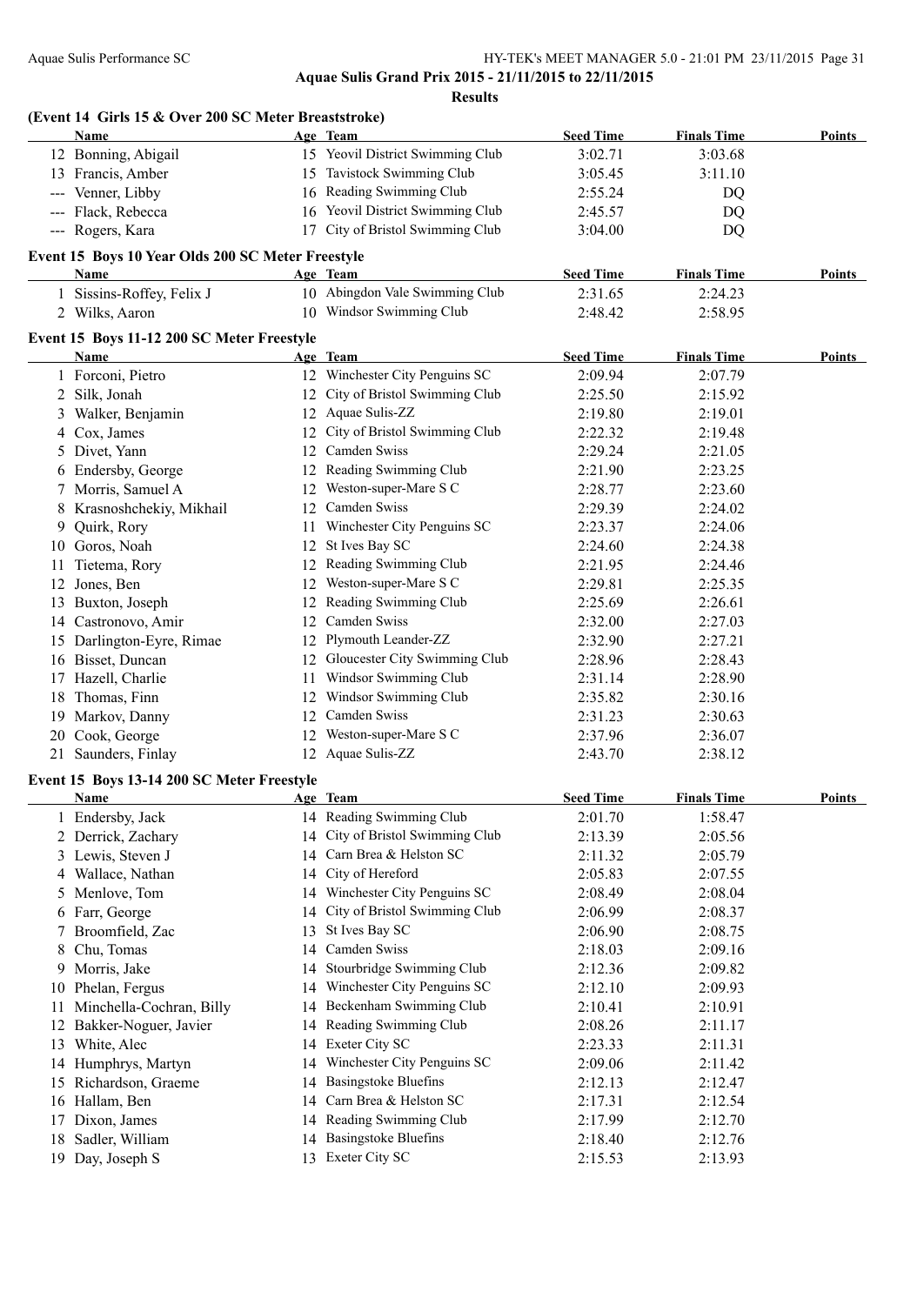**Aquae Sulis Grand Prix 2015 - 21/11/2015 to 22/11/2015 Results**

#### **(Event 15 Boys 13-14 200 SC Meter Freestyle)**

|    | <b>Name</b>                                        |    | Age Team                                     | <b>Seed Time</b>            | <b>Finals Time</b> | <b>Points</b> |
|----|----------------------------------------------------|----|----------------------------------------------|-----------------------------|--------------------|---------------|
|    | 20 Fleming, Tomas                                  |    | 14 Reading Swimming Club                     | 2:20.39                     | 2:14.74            |               |
|    | 21 Lawman, Lucas                                   |    | 13 Aquae Sulis-ZZ                            | 2:16.28                     | 2:14.84            |               |
|    | 22 Suckling, Ben                                   |    | 13 Caradon Swimming Club                     | 2:17.08                     | 2:15.13            |               |
|    | 23 Davidson, Tom                                   | 13 | Stourbridge Swimming Club                    | 2:19.54                     | 2:16.16            |               |
|    | 24 Bisset, Don                                     |    | 14 Gloucester City Swimming Club             | 2:18.79                     | 2:16.60            |               |
|    | 25 Duffy, Ryan                                     | 14 | Stourbridge Swimming Club                    | 2:24.20                     | 2:16.85            |               |
|    | 26 Bonds, Samuel                                   |    | 13 Yeovil District Swimming Club             | 2:20.02                     | 2:18.84            |               |
|    | 27 Grothier, Isaac                                 | 13 | Aquae Sulis-ZZ                               | 2:23.97                     | 2:19.80            |               |
|    | 28 Ramsay, Matt                                    |    | 14 Exeter City SC                            | 2:12.88                     | 2:20.22            |               |
| 29 | Frigo, Themis N                                    | 13 | Barnes SC                                    | 2:30.36                     | 2:20.37            |               |
|    | 30 Barnett, Ennis                                  |    | 14 Camden Swiss                              | 2:26.44                     | 2:21.19            |               |
|    | 31 Redshaw, Toby                                   |    | 13 Windsor Swimming Club                     | 2:25.13                     | 2:21.92            |               |
|    | 32 Langman, George                                 |    | 13 Weston-super-Mare S C                     | 2:25.47                     | 2:22.27            |               |
|    | 33 Georgescu, Konrad                               |    | 13 Camden Swiss                              | 2:28.48                     | 2:22.29            |               |
|    | 34 Bullock, Cameron                                |    | 13 Abingdon Vale Swimming Club               | 2:28.14                     | 2:22.59            |               |
|    | 35 Turner, Arno                                    |    | 14 Southwold Swimming Club                   | 2:19.48                     | 2:23.95            |               |
|    | 36 Lyne, Freddy                                    |    | 13 Aquae Sulis-ZZ                            | 2:30.05                     | 2:28.84            |               |
|    | 37 Fryers, Toby A                                  |    | 13 Barnes SC                                 | 2:28.12                     | 2:28.94            |               |
|    | 38 Spry, Jackson                                   |    | 14 Caradon Swimming Club                     | 2:23.87                     | 2:29.14            |               |
|    | 39 Hoskin, David                                   |    | 13 Weston-super-Mare S C                     | 2:34.10                     | 2:31.56            |               |
|    | 40 Kempster, Boris                                 |    | 13 Reading Swimming Club                     | 2:21.83                     | 2:32.39            |               |
|    |                                                    |    |                                              |                             |                    |               |
|    | Event 15 Boys 15 & Over 200 SC Meter Freestyle     |    |                                              |                             |                    | <b>Points</b> |
|    | Name<br>1 Cole, William                            |    | Age Team<br>16 City of Bristol Swimming Club | <b>Seed Time</b><br>1:51.10 | <b>Finals Time</b> |               |
|    |                                                    |    | 17 Aquae Sulis-ZZ                            | 1:52.16                     | 1:50.96            |               |
| 3  | 2 Sinclair, Thomas<br>Slade, James                 |    | 17 Camden Swiss                              | 1:57.62                     | 1:51.74<br>1:54.73 |               |
| 4  | Blake, Patrick                                     | 23 | City of Bristol Swimming Club                | 1:55.03                     | 1:54.93            |               |
|    | 5 Gunning, Luke                                    |    | 18 Beckenham Swimming Club                   | 1:56.01                     | 1:56.23            |               |
|    | 6 White, Liam                                      | 17 | Exeter City SC                               | 1:56.52                     | 1:56.65            |               |
| 7  | Panteli, Alex                                      | 17 | Camden Swiss                                 | 1:57.44                     | 1:57.02            |               |
| 8  | Oosthuizen, Cobus                                  | 17 | City of Hereford                             | 1:57.62                     | 1:57.15            |               |
|    | Ramsay, Stanley                                    |    | 16 Camden Swiss                              | 2:01.52                     | 1:57.29            |               |
| 9. |                                                    |    | <b>Basingstoke Bluefins</b>                  | 2:01.49                     |                    |               |
|    | 10 Sutton, Bradley<br>11 John, Dan                 | 17 | 28 Reading Swimming Club                     | 1:59.20                     | 1:57.30<br>1:57.69 |               |
|    | 12 Dixon, Henry                                    |    | 15 Aquae Sulis-ZZ                            | 2:00.68                     | 1:58.03            |               |
|    |                                                    |    | 17 Camden Swiss                              |                             |                    |               |
|    | 13 Kapanadze, Alexander                            |    | 18 Camden Swiss                              | 2:01.54                     | 1:58.91            |               |
|    | 14 Kapanadze, George                               |    | 17 Beckenham Swimming Club                   | 2:01.73                     | 1:59.09            |               |
|    | 15 Isidoro, Alex                                   |    | 15 City of Bristol Swimming Club             | 2:05.26                     | 2:00.02            |               |
|    | 16 Adams, Kye                                      |    | 16 Aquae Sulis-ZZ                            | 2:00.15<br>2:03.40          | 2:00.18            |               |
|    | 17 Dorsman, Michael<br>18 Minchella-Cochran, Harry | 17 | Beckenham Swimming Club                      | 2:10.41                     | 2:00.71            |               |
|    | 19 Owens, Thomas J                                 |    | 15 Barnes SC                                 | 2:03.00                     | 2:00.82            |               |
|    | 20 Palmer, Ollie                                   |    | 16 Exeter City SC                            | 2:00.90                     | 2:01.02<br>2:01.29 |               |
|    | 21 Byrne, John                                     |    | 16 Yeovil District Swimming Club             | 2:01.81                     | 2:01.87            |               |
|    | 22 Malone, Christopher                             | 15 | Gloucester City Swimming Club                | 2:02.27                     | 2:02.28            |               |
|    | 23 Williams, Liam D                                |    | 18 Street & District SC                      | 2:04.70                     | 2:02.51            |               |
|    | 24 Mander, Max                                     | 17 | Reading Swimming Club                        | 2:03.73                     | 2:02.92            |               |
|    | 25 Ukkash, Nimath                                  |    | 15 Windsor Swimming Club                     | 2:04.01                     | 2:03.20            |               |
|    | 26 Coombes, Mitchell                               |    | 16 Basingstoke Bluefins                      | 2:07.09                     | 2:03.26            |               |
|    | 27 Head, Charlie                                   |    | 16 Aquae Sulis-ZZ                            | 2:02.94                     | 2:04.08            |               |
|    | 28 Faulkner, Callum                                |    | 19 Stourbridge Swimming Club                 | 2:02.28                     | 2:04.10            |               |
|    | 29 Buxton, Oliver                                  |    | 15 Reading Swimming Club                     | 2:06.90                     | 2:04.15            |               |
|    | 30 Holmes-Beddow, Lyndon                           |    | 15 St Ives Bay SC                            | 2:03.83                     | 2:04.43            |               |
|    | 31 Webb, Frederick                                 |    | 16 Aquae Sulis-ZZ                            | 2:07.21                     | 2:04.48            |               |
|    | 32 Procter, Ben                                    |    | 25 Newquay Cormorants SC                     | 2:05.60                     | 2:04.56            |               |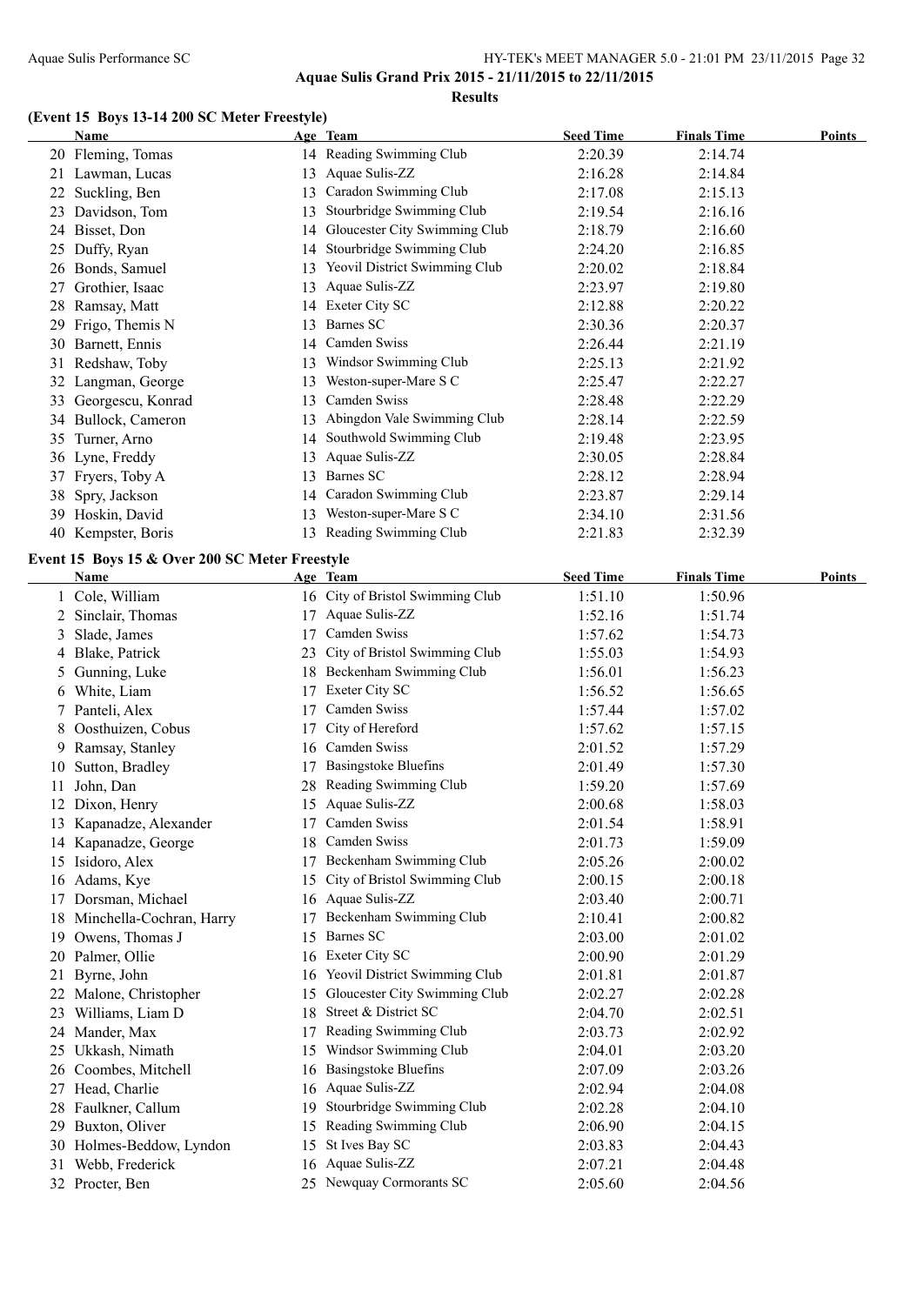**Results**

### **(Event 15 Boys 15 & Over 200 SC Meter Freestyle)**

|     | <b>Name</b>                                 |    | Age Team                                    | <b>Seed Time</b>   | <b>Finals Time</b> | <b>Points</b> |
|-----|---------------------------------------------|----|---------------------------------------------|--------------------|--------------------|---------------|
|     | 33 Kapanadze, Kon                           |    | 16 Camden Swiss                             | 2:09.04            | 2:04.59            |               |
|     | 34 Keen, Alex                               |    | 17 Aquae Sulis-ZZ                           | 2:03.37            | 2:05.79            |               |
|     | 35 Sarachi, Ben                             |    | 15 Gloucester City Swimming Club            | 2:09.38            | 2:06.42            |               |
|     | 36 Brantley, Graham E                       |    | 15 Camden Swiss                             | 2:12.00            | 2:06.63            |               |
|     | 37 Francis, Alex                            |    | 17 Tavistock Swimming Club                  | 2:08.29            | 2:07.33            |               |
|     | 38 Kendall, Charlie                         |    | 15 Exeter City SC                           | 2:12.39            | 2:08.13            |               |
| 39. | Buswell, Jake A                             |    | 15 Stourbridge Swimming Club                | 2:06.61            | 2:09.20            |               |
|     | 40 Morgan, Elliot                           |    | 15 Reading Swimming Club                    | 2:12.38            | 2:09.40            |               |
|     | 41 White, Jack                              |    | 15 City of Bristol Swimming Club            | 2:14.10            | 2:09.81            |               |
|     | 42 Morgan, Jack                             |    | 15 Stourbridge Swimming Club                | 2:09.71            | 2:11.19            |               |
|     | 43 Badnell, Harry                           |    | 15 Winchester City Penguins SC              | 2:12.63            | 2:11.85            |               |
| 44  | Sidgwick, Jack T                            |    | 15 Exeter City SC                           | 2:13.22            | 2:11.91            |               |
|     | 45 Bygrave, Noah                            |    | 16 Newquay Cormorants SC                    | 2:15.67            | 2:12.36            |               |
|     | 46 Maunder, Luke J                          |    | 23 Wells Swimming Club                      | 2:15.00            | 2:16.44            |               |
|     | 47 Ensor, Dominic                           |    | 15 Yeovil District Swimming Club            | 2:19.31            | 2:18.80            |               |
|     |                                             |    |                                             |                    |                    |               |
|     | Event 16 Girls 9 Year Olds 100 SC Meter IM  |    |                                             |                    |                    |               |
|     | Name                                        |    | Age Team                                    | <b>Seed Time</b>   | <b>Finals Time</b> | Points        |
|     | 1 Lawton, Jessica                           |    | 9 Aquae Sulis-ZZ                            | 1:28.93            | 1:30.35            |               |
|     | 2 Griffiths, Ruby                           |    | 9 Caradon Swimming Club                     | 1:37.30            | 1:37.54            |               |
|     | Event 16 Girls 10 Year Olds 100 SC Meter IM |    |                                             |                    |                    |               |
|     | Name                                        |    | Age Team                                    | <b>Seed Time</b>   | <b>Finals Time</b> | Points        |
|     | 1 McEver, Ella                              |    | 10 Camden Swiss                             | 1:33.20            | 1:21.18            |               |
|     | Event 16 Girls 11-12 100 SC Meter IM        |    |                                             |                    |                    |               |
|     | <b>Name</b>                                 |    | Age Team                                    | <b>Seed Time</b>   | <b>Finals Time</b> | <b>Points</b> |
|     | 1 Barry, Alexandra                          |    | 12 Pershore Swimming Club                   | 1:17.17            | 1:13.54            |               |
|     | 2 Annis, Megan                              |    | 12 Pershore Swimming Club                   | 1:15.75            | 1:13.59            |               |
|     | 3 Riggall, Ella                             |    | 12 City of Bristol Swimming Club            | 1:15.76            | 1:14.81            |               |
|     | 4 Emery, Charlotte                          |    | 12 Exeter City SC                           | 1:15.35            | 1:15.19            |               |
|     | 5 Kelman-Johns, Phoebe                      |    | 12 Yeovil District Swimming Club            | 1:18.45            | 1:16.56            |               |
|     | 6 Woodcock, Hannah                          |    | 11 Pershore Swimming Club                   | 1:18.74            | 1:16.66            |               |
|     | 7 Hammond, Maggie                           |    | 12 Weston-super-Mare S C                    | 1:17.11            | 1:17.23            |               |
|     | *8 Lambropoulos, Alexis                     | 11 | Camden Swiss                                | 1:19.87            | 1:17.36            |               |
|     | *8 Giles, Larissa                           | 12 | Camden Swiss                                |                    |                    |               |
|     | 10 Miller, Emily                            |    | 12 Windsor Swimming Club                    | 1:17.85<br>1:19.18 | 1:17.36<br>1:19.30 |               |
|     |                                             |    |                                             |                    |                    |               |
|     | 11 Gruber, Allie                            |    | 12 Camden Swiss<br>12 Exeter City SC        | 1:22.21            | 1:19.75            |               |
|     | 12 Rannou, Justine                          |    |                                             | 1:21.69            | 1:20.11            |               |
|     | 13 Knight, Jessica                          |    | 12 Weston-super-Mare S C<br>Barnes SC       | 1:22.89            | 1:21.27            |               |
|     | 14 Daffey, Schuyler C                       | 11 |                                             | 1:23.50            | 1:21.64            |               |
|     | 15 Young, Evie-Rose                         |    | 12 Aquae Sulis-ZZ<br>Carn Brea & Helston SC | 1:21.35            | 1:21.66            |               |
|     | 16 Piotrowicz, Kerenza V                    | 12 |                                             | 1:23.78            | 1:22.03            |               |
| 17  | Ramsay, Iris                                |    | 12 Camden Swiss<br>Barnes SC                | 1:24.38            | 1:22.18            |               |
|     | 18 Hanson-Puffer, Kaitlyn R                 | 11 |                                             | 1:23.13            | 1:22.39            |               |
|     | 19 Evans, Mykenzie                          |    | 12 City of Bristol Swimming Club            | 1:26.60            | 1:22.61            |               |
|     | 20 Lines, Beth                              |    | 11 Newquay Cormorants SC                    | 1:23.30            | 1:22.65            |               |
| 21  | Bellas, Connie                              |    | 12 Camden Swiss                             | 1:24.92            | 1:22.71            |               |
|     | 22 Hemmens, Charlie                         |    | 12 Aquae Sulis-ZZ                           | 1:24.50            | 1:22.95            |               |
|     | 23 Phillipps, Megan                         | 11 | Reading Swimming Club                       | 1:24.12            | 1:23.87            |               |
|     | 24 Price, Lilli                             | 11 | Newquay Cormorants SC                       | 1:28.24            | 1:24.36            |               |
| 25  | Davis, Daisy                                | 12 | City of Bristol Swimming Club               | 1:23.46            | 1:24.45            |               |
|     | 26 McMenemy, Rebecca                        | 11 | Reading Swimming Club                       | 1:26.66            | 1:24.74            |               |
|     | 27 Franks, Jasmine                          | 11 | Pershore Swimming Club                      | 1:25.77            | 1:24.99            |               |
|     | 28 Biss, Yasmin                             | 12 | Camden Swiss                                | 1:26.63            | 1:25.04            |               |
|     | 29 Wornham, Theodora B                      |    | 11 Abingdon Vale Swimming Club              | 1:26.03            | 1:25.06            |               |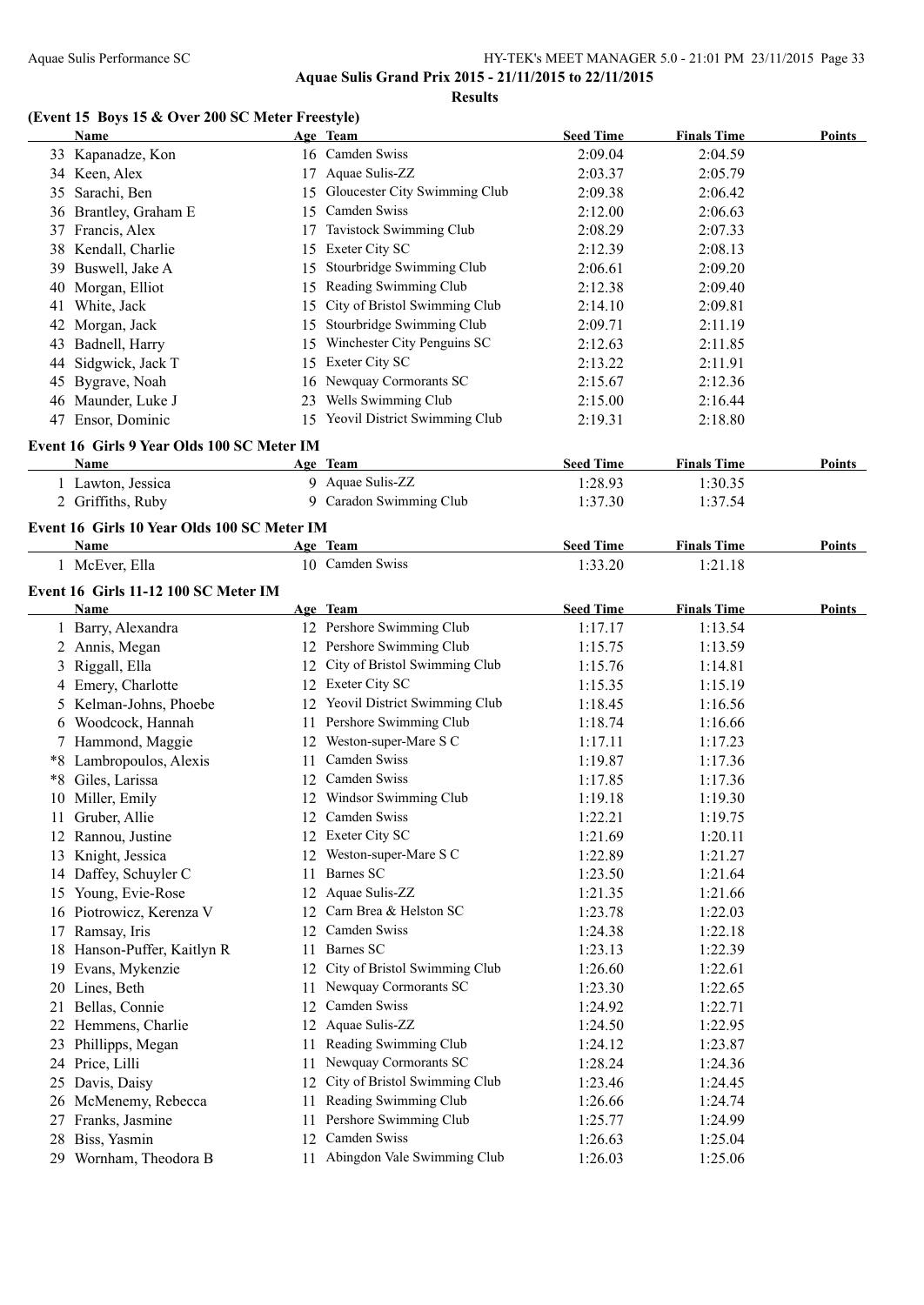### Aquae Sulis Performance SC HY-TEK's MEET MANAGER 5.0 - 21:01 PM 23/11/2015 Page 34 **Aquae Sulis Grand Prix 2015 - 21/11/2015 to 22/11/2015**

**Results**

#### **(Event 16 Girls 11-12 100 SC Meter IM)**

|       | Name                                 |     | Age Team                          | <b>Seed Time</b> | <b>Finals Time</b> | Points |
|-------|--------------------------------------|-----|-----------------------------------|------------------|--------------------|--------|
|       | 30 Ashelford, Amelia J               |     | 12 Exeter City SC                 | 1:20.52          | 1:25.39            |        |
|       | 31 Ashurst, Caitlin T                | 12. | Weston-super-Mare S C             | 1:21.55          | 1:26.20            |        |
|       | 32 Saunders, Amy                     |     | 12 Aquae Sulis-ZZ                 | 1:26.12          | 1:26.23            |        |
|       | 33 Ward, Niamh                       |     | 11 Aquae Sulis-ZZ                 | 1:28.65          | 1:26.37            |        |
| $*34$ | Carr, Sarah                          | 12  | Weston-super-Mare S C             | 1:24.14          | 1:26.40            |        |
|       | *34 Forrestal, Pia C                 |     | 12 Abingdon Vale Swimming Club    | 1:23.84          | 1:26.40            |        |
|       | 36 Shepherd, Lucy                    | 12  | St Ives Bay SC                    | 1:28.36          | 1:26.53            |        |
|       | 37 Owens, Anna                       | 11. | Barnes SC                         | 1:26.37          | 1:29.11            |        |
|       | 38 Ashpole, Eve                      |     | 11 Aquae Sulis-ZZ                 | 1:25.33          | 1:29.58            |        |
|       | Event 16 Girls 13-14 100 SC Meter IM |     |                                   |                  |                    |        |
|       | Name                                 |     | Age Team                          | <b>Seed Time</b> | <b>Finals Time</b> | Points |
|       | 1 Dummett, Molly E                   |     | 14 Newbury District Swimming Club | 1:09.75          | 1:07.49            |        |
|       | 2 Grigg, Jemima                      |     | 13 Newquay Cormorants SC          | 1:09.27          | 1:07.67            |        |
|       | 3 Bowen, Rhiannon                    |     | 14 Aquae Sulis-ZZ                 | 1:10.52          | 1:08.68            |        |
|       | 4 Locke, Georgie                     |     | 14 Southwold Swimming Club        | 1:11.45          | 1:09.24            |        |
|       | 5 Rrantley Lauren                    |     | 13 Camden Swiss                   | 1.1076           | 1.1074             |        |

|    | + LOCKC, OCOISIC        |    | bouthword bwinning Crub          | 1.11.77 | 1.02.27 |
|----|-------------------------|----|----------------------------------|---------|---------|
|    | 5 Brantley, Lauren      |    | 13 Camden Swiss                  | 1:10.76 | 1:10.74 |
|    | 6 Price, Amber          |    | 14 Newquay Cormorants SC         | 1:14.06 | 1:12.58 |
| 7  | Smith, Megan            |    | 14 City of Bristol Swimming Club | 1:14.23 | 1:12.98 |
| 8  | Ball, Flossie           |    | 13 Aquae Sulis-ZZ                | 1:11.78 | 1:13.09 |
|    | 9 Lebosse, Julia        |    | 13 Basingstoke Bluefins          | 1:16.00 | 1:13.11 |
|    | 10 Lebosse, Charlyne    | 13 | <b>Basingstoke Bluefins</b>      | 1:21.28 | 1:13.83 |
|    | 11 Moore, Jasmine       | 13 | Yeovil District Swimming Club    | 1:15.73 | 1:14.03 |
|    | 12 Richards, Lauren     |    | 13 Bracknell & Wokingham         | NT      | 1:14.31 |
|    | 13 Edwards, Megan       |    | 14 Carn Brea & Helston SC        | 1:14.41 | 1:14.59 |
|    | 14 Lambropoulos, Athena |    | 13 Camden Swiss                  | 1:14.06 | 1:14.60 |
|    | 15 Boulton, Rosie       |    | 14 Carn Brea & Helston SC        | 1:16.05 | 1:15.17 |
|    | 16 Murphy, Ella         |    | 13 Windsor Swimming Club         | 1:16.25 | 1:15.28 |
|    | 17 Exell, Jade L        |    | 14 Carn Brea & Helston SC        | 1:16.27 | 1:15.60 |
|    | 18 Carne, Elle          |    | 13 Plymouth Leander-ZZ           | 1:16.13 | 1:16.13 |
|    | 19 Metcalfe, Maddison   |    | 14 Rushmoor Royals SC            | 1:20.18 | 1:16.70 |
|    | 20 Dill, Ally           |    | 13 Camden Swiss                  | 1:17.96 | 1:16.71 |
|    | 21 McPeake, Laura       |    | 14 Gloucester City Swimming Club | 1:16.39 | 1:16.76 |
|    | 22 Teague, Sarah        | 14 | Tavistock Swimming Club          | 1:15.02 | 1:17.22 |
|    | 23 Hill, Georgia A      | 14 | Wells Swimming Club              | 1:21.09 | 1:17.43 |
|    | 24 Chen, Isabelle       |    | 13 Camden Swiss                  | 1:17.48 | 1:17.53 |
|    | 25 Mufti, Annabelle     |    | 13 Windsor Swimming Club         | 1:18.53 | 1:17.62 |
|    | 26 Penton, Lucy         |    | 13 Reading Swimming Club         | 1:16.92 | 1:17.68 |
|    | 27 Passmore, Olivia     |    | 13 Exeter City SC                | 1:17.89 | 1:17.86 |
|    | 28 Woodcock, Isabella   |    | 13 Pershore Swimming Club        | 1:18.98 | 1:17.88 |
|    | 29 Clark, Lucia         | 13 | City of Bristol Swimming Club    | 1:16.27 | 1:17.95 |
|    | 30 Kendall, Emma        |    | 14 Carn Brea & Helston SC        | 1:14.91 | 1:18.24 |
|    | 31 Evans, Bethany       |    | 13 Yeovil District Swimming Club | 1:22.50 | 1:18.27 |
|    | 32 Smith, Hazel         |    | 13 City of Bristol Swimming Club | 1:17.70 | 1:18.51 |
| 33 | Sweet, Yazmin           | 13 | Newquay Cormorants SC            | 1:21.43 | 1:18.54 |
|    | 34 Sanders, Amber       | 13 | St Ives Bay SC                   | 1:20.71 | 1:18.65 |
|    | 35 Rolls, Holly         | 13 | Yeovil District Swimming Club    | 1:20.05 | 1:18.76 |
|    | 36 Galpin, Olivia       |    | 14 Aquae Sulis-ZZ                | 1:16.59 | 1:18.77 |
|    | 37 Crudgington, Maia    |    | 13 Aquae Sulis-ZZ                | 1:18.78 | 1:18.94 |
|    | 38 Soper, Ruby          |    | 14 Weston-super-Mare S C         | 1:19.47 | 1:19.03 |
|    | 39 Barnett, Isobel      |    | 14 Reading Swimming Club         | 1:17.96 | 1:19.17 |
|    | 40 Cumming, Izzy        |    | 13 Pershore Swimming Club        | 1:24.85 | 1:19.54 |
|    | 41 Cookson, Liliana     |    | 13 Aquae Sulis-ZZ                | 1:18.94 | 1:19.58 |
|    | 42 France, Emily        |    | 13 Tavistock Swimming Club       | 1:21.87 | 1:20.13 |
|    | 43 Gerhardstein, Alicia |    | 13 Camden Swiss                  | 1:22.28 | 1:20.81 |
|    | 44 Rawles, Milly        |    | 13 Exeter City SC                | 1:20.78 | 1:22.30 |
|    |                         |    |                                  |         |         |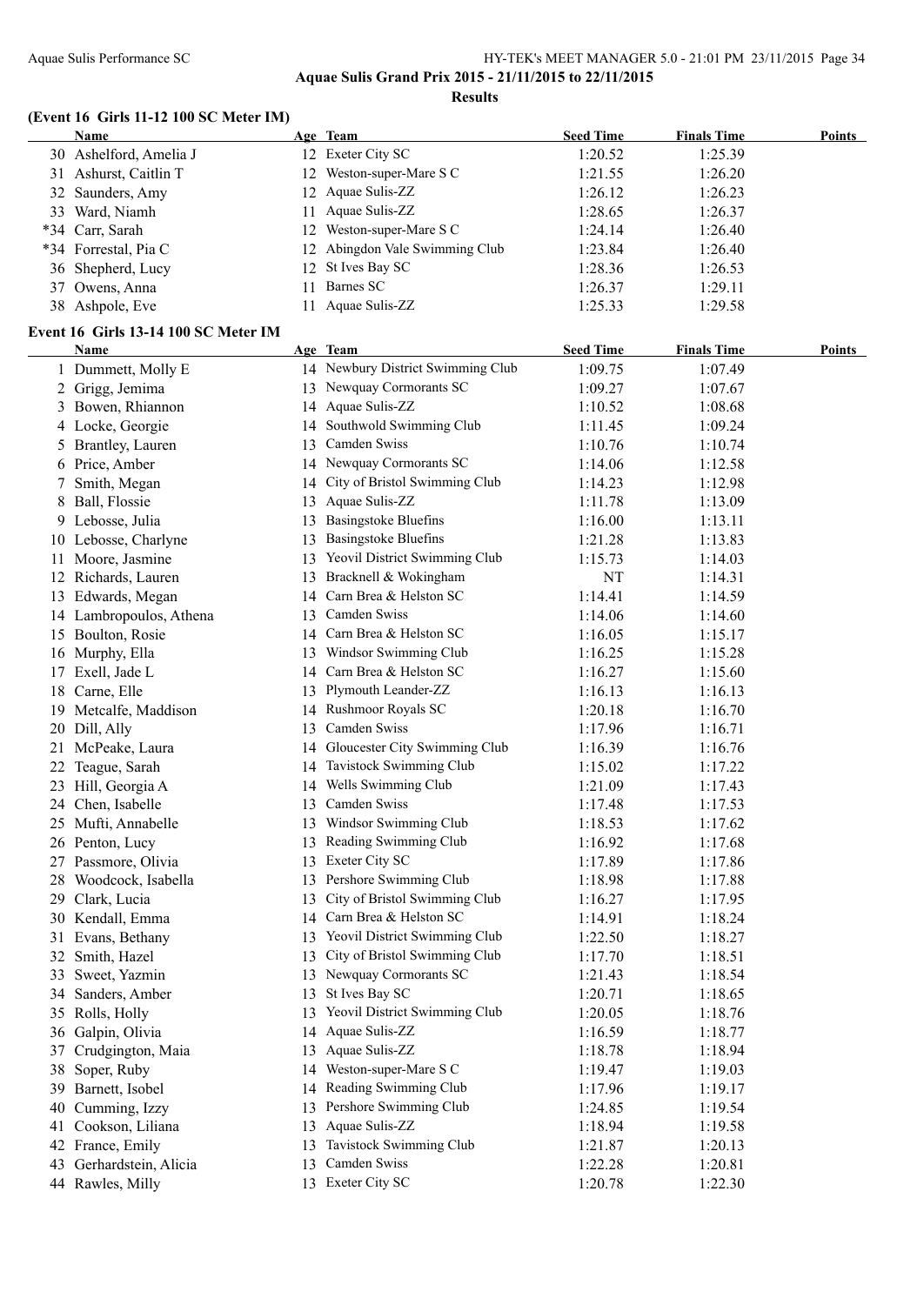### Aquae Sulis Performance SC <br>
HY-TEK's MEET MANAGER 5.0 - 21:01 PM 23/11/2015 Page 35 **Aquae Sulis Grand Prix 2015 - 21/11/2015 to 22/11/2015**

**Results**

#### **(Event 16 Girls 13-14 100 SC Meter IM)**

|    | Name                                       |    | Age Team                         | <b>Seed Time</b> | <b>Finals Time</b> | Points        |
|----|--------------------------------------------|----|----------------------------------|------------------|--------------------|---------------|
|    | 45 McGowan, Lily                           |    | 14 Caradon Swimming Club         | 1:21.29          | 1:22.90            |               |
|    | Event 16 Girls 15 & Over 100 SC Meter IM   |    |                                  |                  |                    |               |
|    | Name                                       |    | Age Team                         | <b>Seed Time</b> | <b>Finals Time</b> | Points        |
|    | 1 Whiting, Daniella                        |    | 18 Aquae Sulis-ZZ                | 1:05.79          | 1:03.91            |               |
|    | 2 Shaw, Jessica                            |    | 16 Southwold Swimming Club       | 1:05.68          | 1:05.27            |               |
| 3  | Jones, Maria                               |    | 16 Southwold Swimming Club       | 1:08.26          | 1:06.59            |               |
|    | 4 Frankland, Jessica                       |    | 18 Beckenham Swimming Club       | 1:08.46          | 1:07.49            |               |
| 5  | Webb, Aliyah-Mai                           |    | 15 Exeter City SC                | 1:09.83          | 1:08.18            |               |
|    | 6 Cookson, Stella                          | 15 | Aquae Sulis-ZZ                   | 1:10.28          | 1:08.50            |               |
|    | Schmitt, Ann Sophie                        | 15 | Camden Swiss                     | 1:10.84          | 1:09.17            |               |
| 8  | Hunt, Bethany                              | 15 | Reading Swimming Club            | 1:08.62          | 1:09.84            |               |
|    | 9 Cummins, Stephanie                       | 15 | City of Bristol Swimming Club    | 1:09.85          | 1:10.06            |               |
|    | 10 Lijzenga, Nienke                        | 17 | Abingdon Vale Swimming Club      | 1:11.35          | 1:10.66            |               |
|    | 11 Loveman, Rhiannon                       | 17 | Exeter City SC                   | 1:11.45          | 1:10.89            |               |
| 12 | James, Lauren A                            | 15 | Abingdon Vale Swimming Club      | 1:13.65          | 1:11.22            |               |
|    | 13 Locke, Emily                            |    | 16 Southwold Swimming Club       | 1:11.83          | 1:11.31            |               |
|    | 14 Walters, Bethan                         | 16 | Stourbridge Swimming Club        | 1:10.93          | 1:11.76            |               |
|    | 15 Brown, Katherine                        | 16 | City of Bristol Swimming Club    | 1:12.52          | 1:12.09            |               |
|    | 16 Hill, Geena                             |    | 15 Stourbridge Swimming Club     | 1:14.52          | 1:13.44            |               |
|    | 17 Halsted, Olivia                         |    | 16 Camden Swiss                  | 1:16.28          | 1:13.73            |               |
| 18 | Rogers, Kara                               | 17 | City of Bristol Swimming Club    | 1:14.70          | 1:15.06            |               |
| 19 | Jenkinson, Rosie                           |    | 15 Bracknell & Wokingham         | 1:16.00          | 1:15.15            |               |
| 20 | Hoey, Emily E                              | 19 | Carn Brea & Helston SC           | 1:11.83          | 1:15.91            |               |
| 21 | Chitty, Hannah                             | 15 | Tavistock Swimming Club          | 1:17.98          | 1:16.90            |               |
| 22 | Venner, Libby                              |    | 16 Reading Swimming Club         | 1:19.05          | 1:17.76            |               |
| 23 | Clemens, Jessamy                           | 15 | Tavistock Swimming Club          | 1:17.71          | 1:18.65            |               |
|    | 24 Arundel, Gemma                          |    | 15 Tavistock Swimming Club       | 1:20.47          | 1:19.28            |               |
|    | Event 20 Boys 11-12 400 SC Meter Freestyle |    |                                  |                  |                    |               |
|    | Name                                       |    | Age Team                         | <b>Seed Time</b> | <b>Finals Time</b> | <b>Points</b> |
|    | 1 Forconi, Pietro                          |    | 12 Winchester City Penguins SC   | 4:32.38          | 4:26.02            |               |
|    | 2 Wordley, Jayden                          |    | 12 Aquae Sulis-ZZ                | 4:59.51          | 4:44.70            |               |
| 3  | Scullion, Marcus                           |    | 12 Winchester City Penguins SC   | 4:56.41          | 4:46.23            |               |
| 4  | Silk, Jonah                                |    | 12 City of Bristol Swimming Club | 5:18.10          | 4:48.36            |               |
| 5  | Walker, Benjamin                           |    | 12 Aquae Sulis-ZZ                | 4:51.02          | 4:49.80            |               |
| 6  | Hazell, Charlie                            |    | 11 Windsor Swimming Club         | 5:07.21          | 5:01.83            |               |

#### **Event 20 Boys 13-14 400 SC Meter Freestyle**

| <b>Name</b>      | Age Team                         | <b>Seed Time</b> | <b>Finals Time</b> | <b>Points</b> |
|------------------|----------------------------------|------------------|--------------------|---------------|
| l Menlove, Tom   | 14 Winchester City Penguins SC   | 4:29.75          | 4:26.43            |               |
| 2 Farr, George   | 14 City of Bristol Swimming Club | 4:31.10          | 4:26.75            |               |
| 3 Morris, Jake   | 14 Stourbridge Swimming Club     | 4:45.96          | 4:37.63            |               |
| 4 Slack, Reef    | 14 St Ives Bay SC                | 4:56.63          | 4:40.03            |               |
| 5 Corre, Jacob D | 14 Reading Swimming Club         | 4:47.50          | 4:43.16            |               |
| 6 Robinson, Sean | 13 Street & District SC          | 5:03.75          | 4:43.45            |               |

 Szentpeteri, Mark 11 Alton and District 5:20.39 5:06.23 Darlington-Eyre, Rimae 12 Plymouth Leander-ZZ 5:09.95 5:07.87 9 Menlove, Ed 12 Winchester City Penguins SC 5:16.13 5:15.09 Lunniss, Andrew 11 Winchester City Penguins SC 5:19.64 5:16.20 Bach, Frankie 11 Stourbridge Swimming Club 5:30.24 5:24.11 Saunders, Finlay 12 Aquae Sulis-ZZ 5:45.00 5:30.61 Buxton, Dominic 11 Reading Swimming Club 5:43.70 5:33.96 14 Gregory, Farran 11 Weston-super-Mare S C 5:30.01 5:33.98 Cook, George 12 Weston-super-Mare S C 5:34.30 5:37.29 Graham, Robin C 12 Abingdon Vale Swimming Club 5:35.32 5:54.13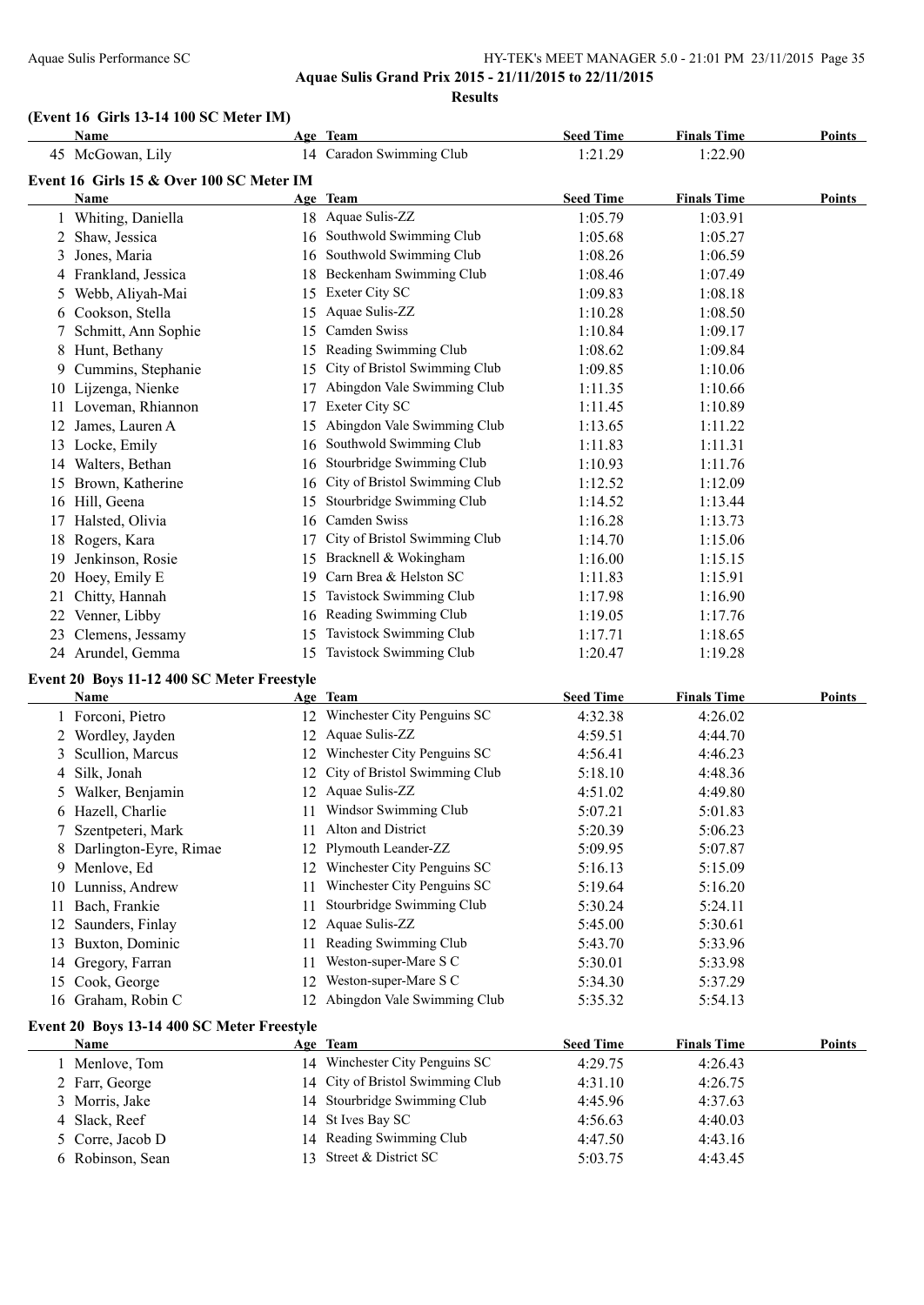#### Aquae Sulis Performance SC HY-TEK's MEET MANAGER 5.0 - 21:01 PM 23/11/2015 Page 36 **Aquae Sulis Grand Prix 2015 - 21/11/2015 to 22/11/2015**

**Results**

#### **(Event 20 Boys 13-14 400 SC Meter Freestyle)**

|    | Name                                           |    | Age Team                         | <b>Seed Time</b>     | <b>Finals Time</b> | Points           |
|----|------------------------------------------------|----|----------------------------------|----------------------|--------------------|------------------|
|    | 7 Sadler, William                              |    | 14 Basingstoke Bluefins          | 4:47.49              | 4:43.79            |                  |
|    | 8 Walsh, Rueben                                |    | 14 Windsor Swimming Club         | 4:50.44              | 4:44.87            |                  |
| 9  | Sharman, Alex                                  |    | 13 Aquae Sulis-ZZ                | 4:52.14              | 4:45.76            |                  |
| 10 | Spry, Jackson                                  |    | 14 Caradon Swimming Club         | 5:07.14              | 4:46.02            |                  |
|    | 11 Kempster, Boris                             | 13 | Reading Swimming Club            | 4:58.38              | 4:46.22            |                  |
|    | 12 Davidson, Tom                               | 13 | Stourbridge Swimming Club        | 4:49.40              | 4:47.42            |                  |
|    | 13 Suckling, Ben                               | 13 | Caradon Swimming Club            | 4:56.29              | 4:49.73            |                  |
|    | 14 Prahl, Oskar                                | 13 | Bracknell & Wokingham            | 4:56.38              | 4:53.76            |                  |
|    | 15 Barnett, Ennis                              |    | 14 Camden Swiss                  | 5:03.30              | 4:54.50            |                  |
|    | 16 Redshaw, Toby                               |    | 13 Windsor Swimming Club         | 5:00.78              | 4:57.63            |                  |
|    | 17 Bonds, Samuel                               |    | 13 Yeovil District Swimming Club | 4:55.12              | 4:58.25            |                  |
|    | 18 Grothier, Isaac                             |    | 13 Aquae Sulis-ZZ                | 5:08.50              | 5:03.23            |                  |
|    | Event 20 Boys 15 & Over 400 SC Meter Freestyle |    |                                  |                      |                    |                  |
|    | Name                                           |    | Age Team                         | <b>Seed Time</b>     | <b>Finals Time</b> | Points           |
|    | Jarvis, Oliver                                 |    | 18 North Cornwall Dragons SC     | 4:02.44              | 3:59.99            |                  |
|    | 2 Sinclair, Thomas                             |    | 17 Aquae Sulis-ZZ                | 4:04.27              | 4:02.87            |                  |
|    | 3 Dixon, Henry                                 |    | 15 Aquae Sulis-ZZ                | 4:17.42              | 4:08.19            |                  |
|    | 4 Kapanadze, George                            |    | 18 Camden Swiss                  | 4:17.48              | 4:09.72            |                  |
|    | 5 Owens, Thomas J                              |    | 15 Barnes SC                     | 4:16.06              | 4:12.58            |                  |
|    | 6 Malone, Christopher                          |    | 15 Gloucester City Swimming Club | 4:16.77              | 4:14.60            |                  |
|    | 7 Panteli, Alex                                | 17 | Camden Swiss                     | 4:05.74              | 4:14.61            |                  |
|    | 8 Harazawa, Kahoru                             |    | 18 Beckenham Swimming Club       | 4:22.33              | 4:15.67            |                  |
|    | 9 Buxton, Oliver                               |    | 15 Reading Swimming Club         | 4:27.79              | 4:19.98            |                  |
|    | 10 Dos Santos, Robert                          | 17 | Camden Swiss                     | 4:25.34              | 4:24.96            |                  |
|    | 11 Webb, Frederick                             |    | 16 Aquae Sulis-ZZ                | 4:25.85              | 4:25.09            |                  |
|    | 12 Palmer, Ollie                               |    | 16 Exeter City SC                | 4:24.99              | 4:25.30            |                  |
|    | 13 Holmes-Beddow, Lyndon                       |    | 15 St Ives Bay SC                | 4:24.38              | 4:25.70            |                  |
| 14 | Sidgwick, Jack T                               |    | 15 Exeter City SC                | 4:42.18              | 4:35.80            |                  |
|    | 15 Bygrave, Noah                               |    | 16 Newquay Cormorants SC         | 4:42.72              | 4:36.91            |                  |
|    | 16 Badnell, Harry                              |    | 15 Winchester City Penguins SC   | 4:41.69              | 4:37.65            |                  |
|    | 17 Hoogers, Max                                |    | 15 Windsor Swimming Club         | 4:49.70              | 4:38.59            |                  |
|    | Event 21 Girls 11-12 400 SC Meter IM           |    |                                  |                      |                    |                  |
|    | Name                                           |    | $A_{\alpha\alpha}$ Tham          | $_{\text{load}$ Time | Einale Time        | $D_{\alpha int}$ |

#### **Name Age Team Seed Time Finals Time Points** Trist, Amelia 12 Basingstoke Bluefins 5:31.87 5:24.93 2 Kelman-Johns, Phoebe 12 Yeovil District Swimming Club 5:38.56 5:33.76 Barry, Alexandra 12 Pershore Swimming Club 5:47.26 5:36.35 4 Riggall, Ella 12 City of Bristol Swimming Club 5:54.33 5:38.53 5 Haynes, Isla 11 Basingstoke Bluefins 5:45.19 5:45.94 Phillipps, Megan 11 Reading Swimming Club 6:05.30 6:00.67 Hammond, Dana 12 Caradon Swimming Club 6:11.03 6:04.52 8 Hanson-Puffer, Kaitlyn R 11 Barnes SC 6:08.62 6:08.62 6:05.72 Gussey, Georgia 11 Aquae Sulis-ZZ 6:10.00 6:11.85 10 Hickey, Cara 12 Aquae Sulis-ZZ 6:08.00 6:15.85<br>
--- Couch, Jossie 12 Newquay Cormorants SC 6:14.15 DQ 12 Newquay Cormorants SC 6:14.15 DQ --- Nettleton, Emma 11 Newquay Cormorants SC 5:57.03 DQ --- Fox, Poppy 12 Winchester City Penguins SC 5:35.13 DQ

#### **Event 21 Girls 13-14 400 SC Meter IM**

| <b>Name</b>       | Age Team                         | <b>Seed Time</b> | <b>Finals Time</b> | Points |
|-------------------|----------------------------------|------------------|--------------------|--------|
| Podger, Jessica   | 14 City of Bristol Swimming Club | 5:08.18          | 5:04.92            |        |
| 2 Locke, Georgie  | 14 Southwold Swimming Club       | 5:34.12          | 5:11.93            |        |
| 3 Bowen, Rhiannon | 14 Aquae Sulis-ZZ                | 5:28.62          | 5:13.82            |        |
| 4 Cox, Bethany    | 14 Southwold Swimming Club       | 5:23.92          | 5:17.75            |        |
| 5 Lebosse, Julia  | <b>Basingstoke Bluefins</b>      | 5:26.19          | 5:22.11            |        |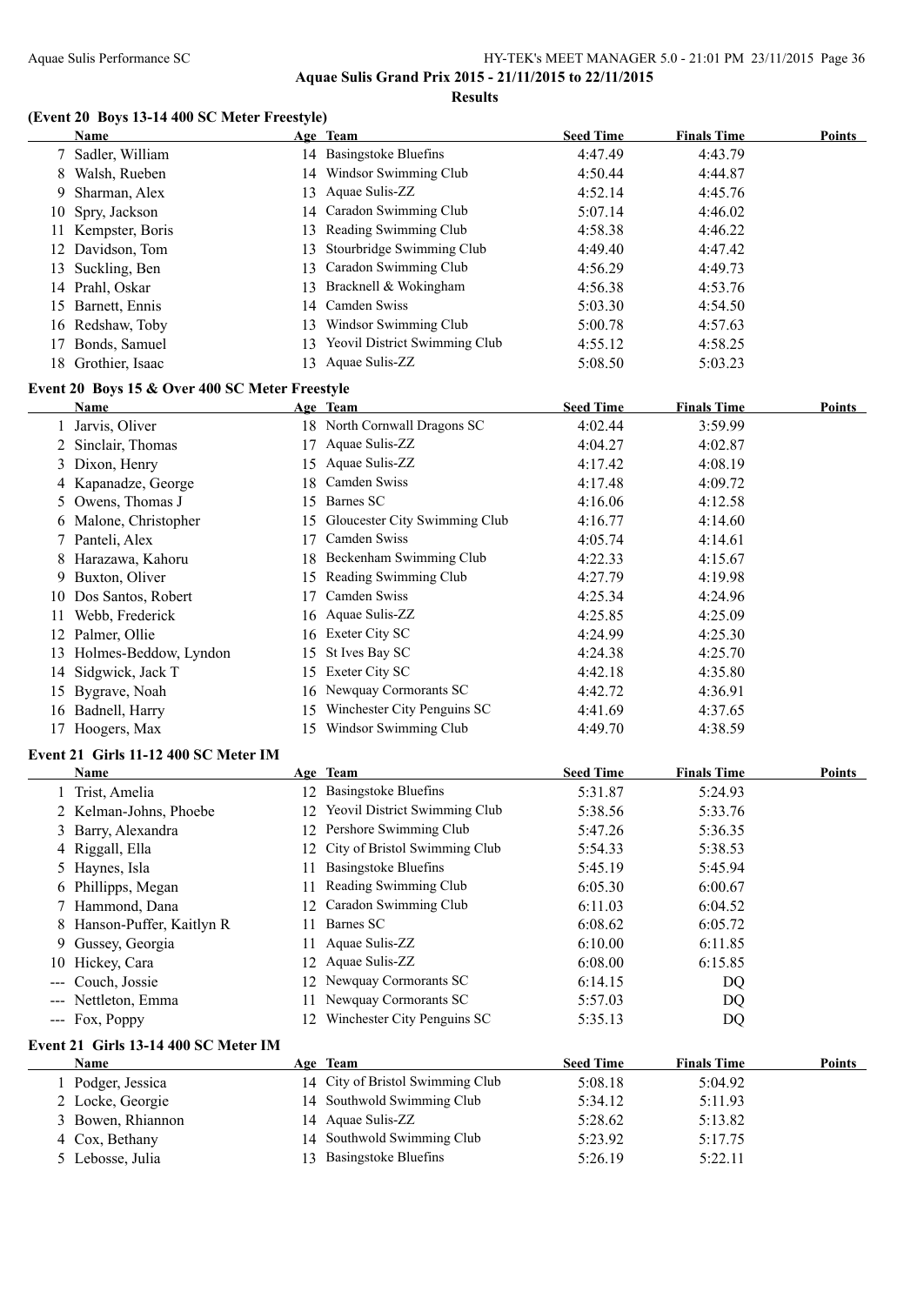#### Aquae Sulis Performance SC HY-TEK's MEET MANAGER 5.0 - 21:01 PM 23/11/2015 Page 37 **Aquae Sulis Grand Prix 2015 - 21/11/2015 to 22/11/2015**

**Results**

#### **(Event 21 Girls 13-14 400 SC Meter IM)**

|    | Name                                             |    | Age Team                         | <b>Seed Time</b>            | <b>Finals Time</b> | Points |
|----|--------------------------------------------------|----|----------------------------------|-----------------------------|--------------------|--------|
|    | 6 Gordon, Amy                                    |    | 14 Aquae Sulis-ZZ                | 5:28.93                     | 5:24.91            |        |
|    | 7 Lebosse, Charlyne                              |    | 13 Basingstoke Bluefins          | 5:34.11                     | 5:25.61            |        |
|    | 8 Brady, Evie                                    |    | 14 Aquae Sulis-ZZ                | 5:43.68                     | 5:35.54            |        |
|    | 9 Bramley, Aegean                                |    | 13 Dinnaton SC                   | 5:46.23                     | 5:36.67            |        |
|    | 10 Crudgington, Maia                             |    | 13 Aquae Sulis-ZZ                | 5:39.84                     | 5:41.80            |        |
|    | 11 Passmore, Olivia                              |    | 13 Exeter City SC                | 5:45.85                     | 5:42.65            |        |
|    | 12 Cumming, Izzy                                 |    | 13 Pershore Swimming Club        | 6:06.60                     | 5:47.17            |        |
|    | 13 Hendrie, Leah                                 |    | 13 Street & District SC          | 5:59.59                     | 5:48.74            |        |
|    | --- Allen, Elizabeth F                           |    | 13 Yeovil District Swimming Club | 5:37.78                     | DQ                 |        |
|    | --- Croker, Hannah                               |    | 14 Aquae Sulis-ZZ                | 5:32.72                     | DQ                 |        |
|    |                                                  |    |                                  |                             |                    |        |
|    | Event 21 Girls 15 & Over 400 SC Meter IM<br>Name |    | Age Team                         | <b>Seed Time</b>            | <b>Finals Time</b> | Points |
|    |                                                  |    | 18 Aquae Sulis-ZZ                | 4:50.64                     |                    |        |
|    | 1 Whiting, Daniella                              |    |                                  |                             | 4:49.97            |        |
|    | 2 Harvey, Calypso                                |    | 17 City of Hereford              | 4:55.40                     | 4:54.32            |        |
|    | 3 Edritch, Chloe                                 |    | 16 Street & District SC          | NT                          | 4:57.61            |        |
|    | 4 Pearce, Lucy                                   |    | 18 City of Bristol Swimming Club | 5:10.61                     | 5:02.17            |        |
|    | 5 Frankland, Jessica                             |    | 18 Beckenham Swimming Club       | 5:06.10                     | 5:10.21            |        |
|    | 6 Noon, Kiera                                    |    | 15 City of Bristol Swimming Club | 5:16.83                     | 5:12.64            |        |
|    | 7 Goffin, Molly                                  |    | 15 Basingstoke Bluefins          | 5:25.45                     | 5:14.05            |        |
| 8  | Trimarchi, Lia                                   | 15 | Camden Swiss                     | 5:30.86                     | 5:25.64            |        |
|    | 9 Anderson, Sissel                               |    | 16 Camden Swiss                  | 5:31.24                     | 5:30.11            |        |
|    | Event 22 Boys 9 Year Olds 200 SC Meter IM        |    |                                  |                             |                    |        |
|    | Name                                             |    | Age Team                         | <b>Seed Time</b>            | <b>Finals Time</b> | Points |
|    | 1 Annis, David                                   |    | 9 Pershore Swimming Club         | 3:20.44                     | 3:05.20            |        |
|    | --- Sheffield, Henry                             |    | 9 Cirencester SC                 | 3:38.00                     | DQ                 |        |
|    |                                                  |    |                                  |                             |                    |        |
|    | Event 22 Boys 10 Year Olds 200 SC Meter IM       |    |                                  |                             |                    | Points |
|    | Name                                             |    | Age Team<br>10 Aquae Sulis-ZZ    | <b>Seed Time</b><br>2:59.04 | <b>Finals Time</b> |        |
|    | 1 Saunders, Oliver                               |    | 10 Camden Swiss                  |                             | 2:52.86            |        |
|    | 2 Biss, Brandon                                  |    |                                  | 3:16.07                     | 2:59.79            |        |
|    | 3 Perrin, Connor                                 |    | 10 Yeovil District Swimming Club | 3:15.94                     | 3:10.10            |        |
|    | 4 Wilks, Aaron                                   |    | 10 Windsor Swimming Club         | 3:14.37                     | 3:14.08            |        |
|    | Event 22 Boys 11-12 200 SC Meter IM              |    |                                  |                             |                    |        |
|    | Name                                             |    | Age Team                         | <b>Seed Time</b>            | <b>Finals Time</b> | Points |
|    | 1 Wordley, Jayden                                |    | 12 Aquae Sulis-ZZ                | 2:39.12                     | 2:34.14            |        |
|    | 2 Endersby, George                               |    | 12 Reading Swimming Club         | 2:38.73                     | 2:36.01            |        |
| 3  | Tietema, Rory                                    |    | 12 Reading Swimming Club         | 2:42.72                     | 2:37.41            |        |
| 4  | Sims, Christopher                                | 12 | Didcot Barramundi Swimming Clu   | 2:39.20                     | 2:37.86            |        |
| 5  | Cox, James                                       | 12 | City of Bristol Swimming Club    | 3:00.18                     | 2:38.90            |        |
| 6  | Goros, Noah                                      | 12 | St Ives Bay SC                   | 2:43.43                     | 2:41.44            |        |
| 7  | Cohen, Malachi R                                 | 12 | Barnes SC                        | 2:42.41                     | 2:41.89            |        |
| 8  | Morris, Samuel A                                 | 12 | Weston-super-Mare S C            | 2:51.79                     | 2:42.57            |        |
| 9  | Buxton, Joseph                                   | 12 | Reading Swimming Club            | 2:46.56                     | 2:43.97            |        |
|    | 10 Krasnoshchekiy, Mikhail                       | 12 | Camden Swiss                     | 2:48.24                     | 2:45.31            |        |
| 11 | Gregory, Farran                                  | 11 | Weston-super-Mare S C            | 2:46.21                     | 2:47.51            |        |
|    | 12 Castronovo, Amir                              | 12 | Camden Swiss                     | 2:54.30                     | 2:49.77            |        |
|    | 13 Markov, Danny                                 |    | 12 Camden Swiss                  | 2:59.26                     | 2:50.27            |        |
|    | 14 Bakker-Noguer, Carlos                         |    | 12 Reading Swimming Club         | 2:59.20                     | 2:52.08            |        |
|    |                                                  |    | Plymouth Leander-ZZ              |                             |                    |        |
| 15 | Darlington-Eyre, Rimae                           | 12 |                                  | 3:03.21                     | 2:53.89            |        |
| 16 | Saunders, Finlay                                 | 12 | Aquae Sulis-ZZ                   | 3:05.80                     | 2:54.89            |        |
| 17 | Menlove, Ed                                      |    | 12 Winchester City Penguins SC   | 2:49.58                     | 2:56.83            |        |
| 18 | Machin, Josh                                     | 11 | City of Bristol Swimming Club    | 3:03.17                     | 2:57.34            |        |
| 19 | Curtis, Scott                                    | 12 | Aquae Sulis-ZZ                   | NT                          | 2:59.52            |        |
|    | 20 Jordan, Liam                                  | 11 | Exeter City SC                   | 3:10.81                     | 3:02.53            |        |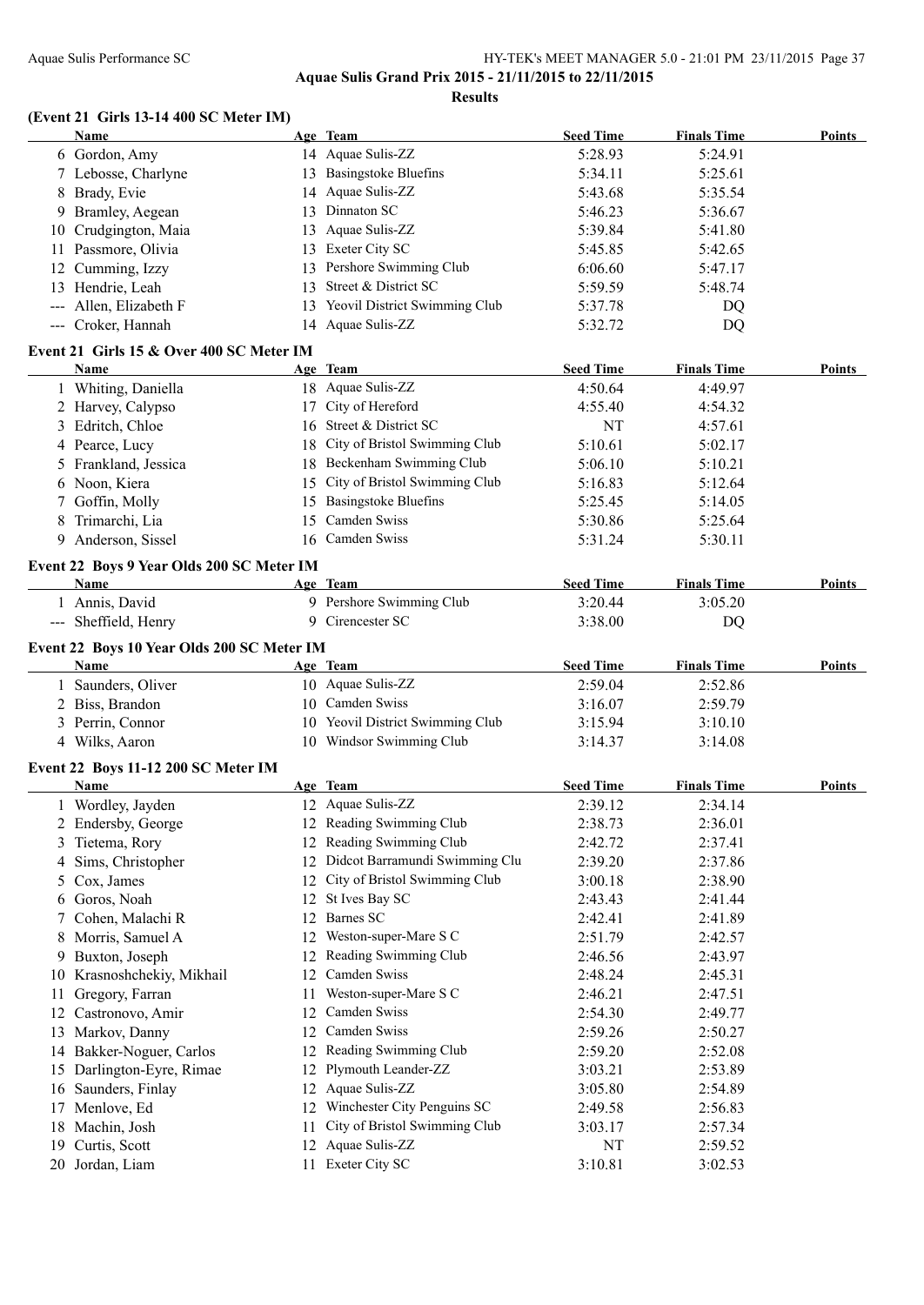#### Aquae Sulis Performance SC HY-TEK's MEET MANAGER 5.0 - 21:01 PM 23/11/2015 Page 38 **Aquae Sulis Grand Prix 2015 - 21/11/2015 to 22/11/2015**

**Results**

#### **(Event 22 Boys 11-12 200 SC Meter IM)**

|    | <b>Name</b>                         |    | Age Team                                                  | <b>Seed Time</b> | <b>Finals Time</b> | Points        |
|----|-------------------------------------|----|-----------------------------------------------------------|------------------|--------------------|---------------|
|    | 21 Lunniss, Andrew                  |    | 11 Winchester City Penguins SC                            | 3:01.08          | 3:04.53            |               |
|    | 22 Rycroft, Charles                 |    | 11 Windsor Swimming Club                                  | 3:07.82          | 3:05.29            |               |
|    | 23 Pliner, Charlie S                |    | 12 Camden Swiss                                           | 3:05.18          | 3:06.40            |               |
|    | 24 Ashworth, Joe                    |    | 11 Aquae Sulis-ZZ                                         | 3:10.65          | 3:07.06            |               |
|    | 25 Wilson, Patrick                  |    | 11 Camden Swiss                                           | 3:10.44          | 3:08.86            |               |
|    | 26 Leach, Cameron                   |    | 11 Pershore Swimming Club                                 | 3:15.72          | 3:08.91            |               |
|    | 27 Pliner, Theo                     | 11 | Camden Swiss                                              | 3:14.81          | 3:10.31            |               |
| 28 | Wright, Benjamin S                  | 11 | Abingdon Vale Swimming Club                               | 3:15.59          | 3:12.27            |               |
|    | --- Giovannoni, Gabriele            | 11 | Camden Swiss                                              | 2:48.82          | DQ                 |               |
|    | --- Cook, George                    |    | 12 Weston-super-Mare S C                                  | 2:51.33          | DQ                 |               |
|    | Event 22 Boys 13-14 200 SC Meter IM |    |                                                           |                  |                    |               |
|    | Name                                |    | Age Team                                                  | <b>Seed Time</b> | <b>Finals Time</b> | <b>Points</b> |
|    | 1 Bilbao, James                     |    | 14 City of Hereford                                       | 2:25.19          | 2:20.18            |               |
|    | 2 Wallace, Nathan                   |    | 14 City of Hereford                                       | 2:18.51          | 2:20.50            |               |
| 3  | Sims, Nicholas                      |    | 14 Didcot Barramundi Swimming Clu                         | 2:26.41          | 2:20.84            |               |
|    | 4 Derrick, Zachary                  |    | 14 City of Bristol Swimming Club                          | 2:23.03          | 2:21.21            |               |
|    | 5 Drew, Ruud A                      |    | 14 Reading Swimming Club                                  | 2:28.33          | 2:21.96            |               |
|    | 6 Richardson, Graeme                |    | 14 Basingstoke Bluefins                                   | 2:27.29          | 2:23.14            |               |
| 7  | Bakker-Noguer, Javier               |    | 14 Reading Swimming Club                                  | 2:25.88          | 2:23.60            |               |
| 8  | Sweatman, Simon                     |    | 13 Pershore Swimming Club                                 | NT               | 2:23.79            |               |
|    | Bailey, Jacob                       | 14 | Yeovil District Swimming Club                             | 2:23.69          | 2:24.11            |               |
| 9. | 10 Brunsdon, Evan                   | 14 | Weston-super-Mare S C                                     | 2:27.90          | 2:24.35            |               |
|    |                                     | 14 | Carn Brea & Helston SC                                    | 2:31.41          | 2:24.71            |               |
|    | 11 Lewis, Steven J                  |    | 14 Winchester City Penguins SC                            |                  | 2:24.82            |               |
|    | 12 Menlove, Tom                     |    | Stourbridge Swimming Club                                 | 2:27.69          |                    |               |
|    | 13 Morris, Jake                     | 14 |                                                           | 2:28.33          | 2:25.71            |               |
|    | 14 McNamara, Aeden                  | 14 | St Ives Bay SC                                            | 2:30.07          | 2:26.63            |               |
|    | 15 White, Alec                      |    | 14 Exeter City SC<br>14 Aquae Sulis-ZZ                    | 2:30.50          | 2:26.85            |               |
|    | 16 Hood, Dylan J                    |    |                                                           | 2:31.94          | 2:26.86            |               |
|    | 17 McNeil, Ethan                    |    | 13 Aquae Sulis-ZZ                                         | 2:30.71          | 2:26.88            |               |
|    | 18 Phelan, Fergus                   |    | 14 Winchester City Penguins SC<br>Carn Brea & Helston SC  | 2:31.13          | 2:28.17            |               |
|    | 19 Hallam, Ben                      | 14 | Camden Swiss                                              | 2:37.08          | 2:31.00            |               |
|    | 20 Chu, Tomas                       | 14 |                                                           | 2:49.61          | 2:31.02            |               |
|    | 21 Keeling, Zachary                 |    | 14 Aquae Sulis-ZZ<br>13 Aquae Sulis-ZZ                    | 2:35.28          | 2:31.05            |               |
| 22 | Lawman, Lucas                       |    |                                                           | 2:32.15          | 2:31.64            |               |
|    | 23 Walsh, Rueben                    |    | 14 Windsor Swimming Club<br>13 Aquae Sulis-ZZ             | 2:35.54          | 2:32.46            |               |
|    | 24 Hardick, Matthew                 |    |                                                           | 2:37.84          | 2:32.98            |               |
| 25 | Slack, Reef                         |    | 14 St Ives Bay SC                                         | 2:44.02          | 2:33.28            |               |
|    | 26 Fleming, Tomas                   |    | 14 Reading Swimming Club<br>Barnes SC                     | 2:36.98          | 2:33.59            |               |
| 27 | Frigo, Themis N                     | 13 |                                                           | 2:45.79          | 2:34.25            |               |
| 28 | Corre, Jacob D                      |    | 14 Reading Swimming Club                                  | 2:41.85          | 2:34.85            |               |
| 29 | Duffy, Ryan                         |    | 14 Stourbridge Swimming Club<br>Stourbridge Swimming Club | 2:43.77          | 2:35.43            |               |
|    | 30 Davidson, Tom                    | 13 |                                                           | 2:42.36          | 2:37.00            |               |
| 31 | Ramsay, Matt                        |    | 14 Exeter City SC                                         | 2:34.30          | 2:37.06            |               |
| 32 | Suckling, Ben                       | 13 | Caradon Swimming Club                                     | 2:42.50          | 2:37.98            |               |
| 33 | Langman, George                     | 13 | Weston-super-Mare S C                                     | 2:41.58          | 2:38.20            |               |
|    | 34 Perry, Luke                      | 13 | Pershore Swimming Club                                    | 2:47.87          | 2:40.69            |               |
| 35 | Prahl, Oskar                        | 13 | Bracknell & Wokingham                                     | 2:41.07          | 2:40.77            |               |
| 36 | Robinson, Sean                      | 13 | Street & District SC                                      | 2:54.99          | 2:42.62            |               |
| 37 | Fryers, Toby A                      | 13 | Barnes SC                                                 | 2:45.66          | 2:44.76            |               |
|    | 38 Lyne, Freddy                     | 13 | Aquae Sulis-ZZ                                            | 2:48.94          | 2:45.68            |               |
| 39 | Barou, Emile                        | 13 | Camden Swiss                                              | 2:53.12          | 2:46.63            |               |
|    | 40 Mould, Peter                     |    | 13 Aquae Sulis-ZZ                                         | 2:48.47          | 2:47.56            |               |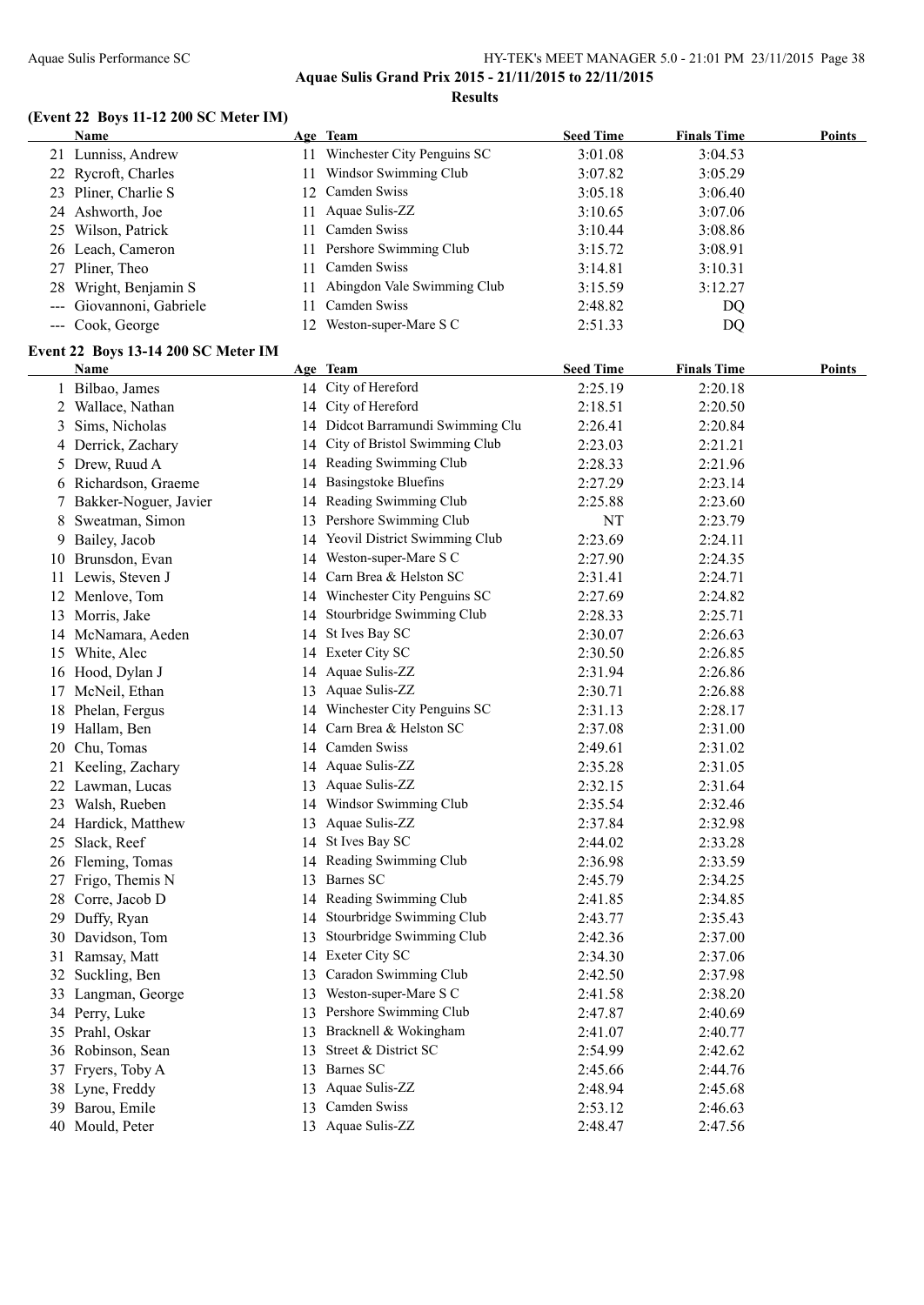**Aquae Sulis Grand Prix 2015 - 21/11/2015 to 22/11/2015**

**Results**

#### **Event 22 Boys 15 & Over 200 SC Meter IM**

|    | Name                                               |    | Age Team                          | <b>Seed Time</b> | <b>Finals Time</b> | <b>Points</b> |
|----|----------------------------------------------------|----|-----------------------------------|------------------|--------------------|---------------|
|    | Slade, James                                       |    | 17 Camden Swiss                   | 2:10.80          | 2:04.82            |               |
|    | 2 Cole, William                                    |    | 16 City of Bristol Swimming Club  | 2:08.25          | 2:05.11            |               |
|    | 3 Chillingworth, Adam                              |    | 18 Street & District SC           | 2:13.77          | 2:11.91            |               |
|    | 4 Dorsman, Michael                                 |    | 16 Aquae Sulis-ZZ                 | 2:17.99          | 2:12.17            |               |
|    | 5 Lye, Jasper                                      |    | 16 City of Bristol Swimming Club  | 2:15.42          | 2:13.41            |               |
|    | 6 Head, Charlie                                    |    | 16 Aquae Sulis-ZZ                 | 2:15.56          | 2:13.79            |               |
| 7. | Lezard, Alex J                                     |    | 16 Camden Swiss                   | 2:19.05          | 2:14.09            |               |
| 8  | Dixon, Henry                                       |    | 15 Aquae Sulis-ZZ                 | 2:20.76          | 2:14.21            |               |
| 9  | Elias, Rami                                        |    | 17 Windsor Swimming Club          | 2:17.70          | 2:14.93            |               |
|    | 10 King, James                                     |    | 15 Weston-super-Mare S C          | 2:18.96          | 2:15.90            |               |
| 11 | Bakker-Noguer, Alex                                |    | 17 Reading Swimming Club          | 2:20.12          | 2:15.93            |               |
|    | 12 Sutton, Bradley                                 |    | 17 Basingstoke Bluefins           | 2:20.60          | 2:16.07            |               |
|    | 13 Comyn, Brendan                                  |    | 17 Camden Swiss                   | 2:16.23          | 2:16.60            |               |
|    | 14 Coombes, Mitchell                               |    | 16 Basingstoke Bluefins           | 2:20.79          | 2:16.61            |               |
|    | 15 Inder-Goode, Dominic                            |    | 16 Street & District SC           | 2:18.57          | 2:17.84            |               |
|    | 16 Khan, Qasim                                     |    | 16 Camden Swiss                   | NT               | 2:18.62            |               |
|    | 17 Dos Santos, Robert                              |    | 17 Camden Swiss                   | 2:23.65          | 2:18.98            |               |
|    | 18 Lawton, Ben                                     |    | 16 Aquae Sulis-ZZ                 | 2:15.76          | 2:19.41            |               |
|    | 19 Kapanadze, Kon                                  |    | 16 Camden Swiss                   | 2:25.01          | 2:21.15            |               |
|    | 20 Sarachi, Ben                                    |    | 15 Gloucester City Swimming Club  | 2:24.27          | 2:22.11            |               |
|    | 21 Owens, Thomas J                                 |    | 15 Barnes SC                      | 2:24.69          | 2:22.13            |               |
|    | 22 Brantley, Graham E                              |    | 15 Camden Swiss                   | 2:27.68          | 2:22.25            |               |
|    | 23 Seward, Joe                                     |    | 15 Newbury District Swimming Club | 2:19.79          | 2:22.47            |               |
|    | 24 Bartlett, Aaron                                 |    | 15 Yeovil District Swimming Club  | 2:21.46          | 2:22.55            |               |
|    | 25 Keen, Alex                                      |    | 17 Aquae Sulis-ZZ                 | 2:29.17          | 2:23.08            |               |
|    | 26 Faulkner, Callum                                |    | 19 Stourbridge Swimming Club      | 2:22.28          | 2:23.21            |               |
| 27 | Graham, Keir                                       |    | 17 Yeovil District Swimming Club  | 2:21.41          | 2:23.33            |               |
|    | 28 Mathews, Sam                                    | 18 | Stourbridge Swimming Club         | 2:22.86          | 2:24.37            |               |
| 29 | Hoogers, Max                                       |    | 15 Windsor Swimming Club          | 2:31.02          | 2:24.73            |               |
|    | 30 Francis, Alex                                   |    | 17 Tavistock Swimming Club        | 2:28.65          | 2:24.80            |               |
|    | 31 Hallett, Herbie R                               |    | 15 Wells Swimming Club            | 2:30.75          | 2:26.53            |               |
|    | 32 McAvoy, Terry R                                 |    | 15 Camden Swiss                   | 2:32.39          | 2:26.95            |               |
|    | 33 Mannion, Lewis                                  |    | 15 Stourbridge Swimming Club      | 2:22.10          | 2:27.21            |               |
|    | 34 Shepherd, Daniel                                |    | 17 Aquae Sulis-ZZ                 | 2:28.22          | 2:28.48            |               |
|    | 35 Morgan, Jack                                    |    | 15 Stourbridge Swimming Club      | 2:30.31          | 2:28.83            |               |
|    | 36 Costello, JD                                    |    | 16 Camden Swiss                   | NT               | 2:30.82            |               |
|    | 37 Webb, Frederick                                 |    | 16 Aquae Sulis-ZZ                 | 2:30.54          | 2:32.33            |               |
|    |                                                    |    |                                   |                  |                    |               |
|    | Event 23 Girls 9 Year Olds 100 SC Meter Freestyle  |    |                                   |                  |                    |               |
|    | Name                                               |    | Age Team                          | <b>Seed Time</b> | <b>Finals Time</b> | <b>Points</b> |
|    | 1 Palmer, Priya                                    |    | 9 Windsor Swimming Club           | 1:24.30          | 1:20.08            |               |
|    | 2 Lawton, Jessica                                  |    | 9 Aquae Sulis-ZZ                  | 1:22.16          | 1:21.57            |               |
|    | 3 Jones, Alex                                      |    | 9 Stourbridge Swimming Club       | 1:28.45          | 1:24.22            |               |
|    | 4 McNeil, Lily                                     |    | 9 Aquae Sulis-ZZ                  | 1:28.12          | 1:30.71            |               |
|    | Event 23 Girls 10 Year Olds 100 SC Meter Freestyle |    |                                   |                  |                    |               |
|    | <b>Name</b>                                        |    | Age Team                          | <b>Seed Time</b> | <b>Finals Time</b> | <b>Points</b> |
|    | 1 Turner, Lara                                     |    | 10 Aquae Sulis-ZZ                 | 1:14.56          | 1:10.73            |               |
|    | 2 Isom, Poppy                                      |    | 10 City of Bristol Swimming Club  | 1:17.07          | 1:12.80            |               |
|    | 3 Annis, Lauren                                    |    | 10 Pershore Swimming Club         | 1:18.87          | 1:12.99            |               |
|    | 4 McEver, Ella                                     |    | 10 Camden Swiss                   | 1:16.89          | 1:13.97            |               |
|    | 5 Cragg, Eva-Mei                                   |    | 10 Plymouth Leander-ZZ            | 1:16.49          | 1:14.58            |               |
|    | 6 Wright, Elizabeth                                |    | 10 Plymouth Leander-ZZ            | 1:17.24          | 1:15.00            |               |
|    | 7 Fleming, Emma                                    |    | 10 Reading Swimming Club          | 1:20.81          | 1:15.07            |               |
|    | 8 Ware, Keely                                      |    | 10 Exeter City SC                 | 1:19.17          | 1:16.93            |               |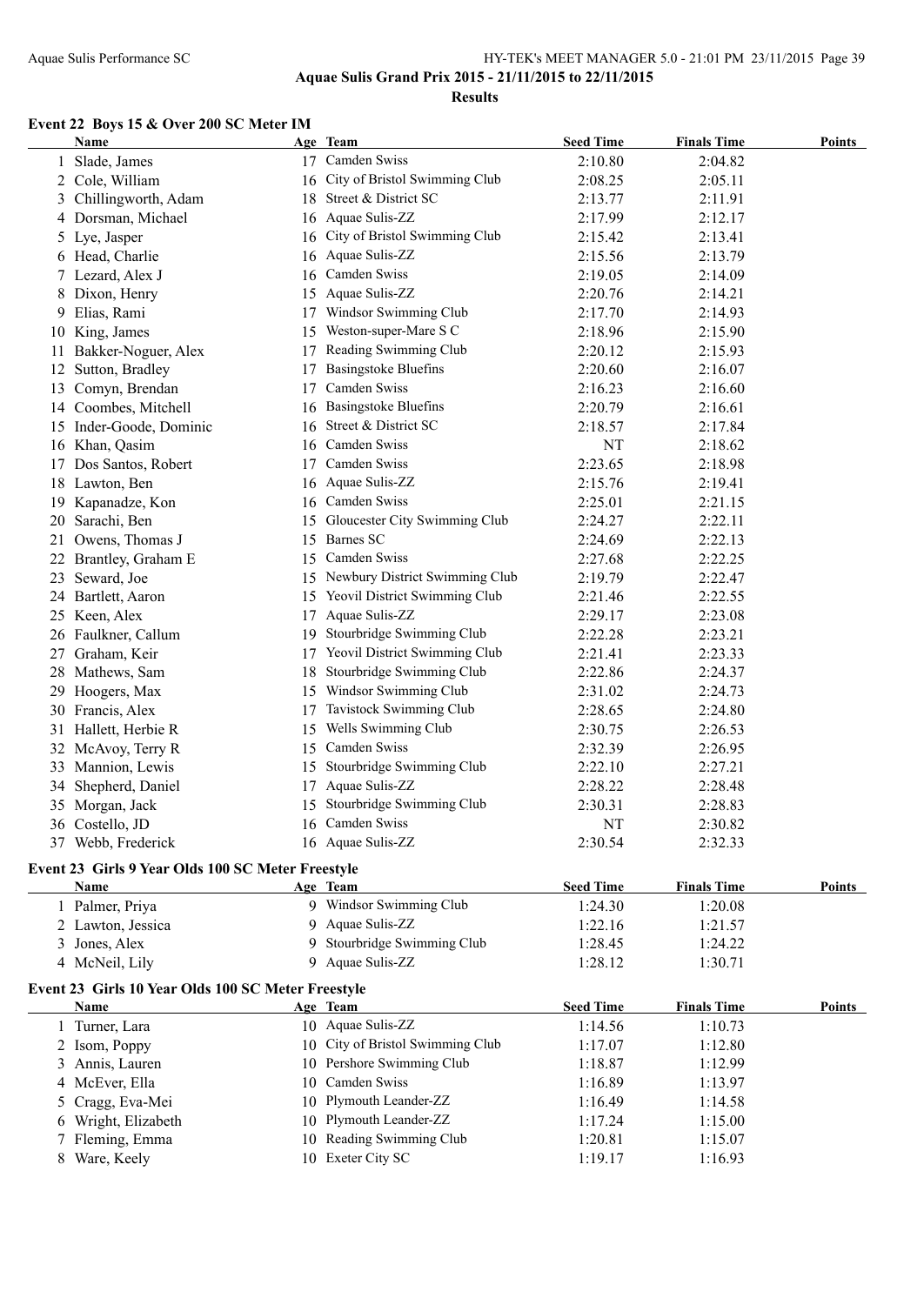#### **(Event 23 Girls 10 Year Olds 100 SC Meter Freestyle)**

|     | <b>Name</b>                                 |    | Age Team                         | <b>Seed Time</b> | <b>Finals Time</b> | <b>Points</b> |
|-----|---------------------------------------------|----|----------------------------------|------------------|--------------------|---------------|
|     | 9 Bureau, Scarlet                           |    | 10 Camden Swiss                  | 1:19.46          | 1:17.38            |               |
|     | 10 Brown, Holly                             |    | 10 City of Bristol Swimming Club | 1:19.22          | 1:18.65            |               |
| 11  | Gholami, Cindy                              |    | 10 Camden Swiss                  | 1:27.31          | 1:18.90            |               |
|     | 12 Hocking, Anya                            |    | 10 Truro City                    | NT               | 1:20.67            |               |
|     | 13 Barry, Gabriella                         | 10 | Pershore Swimming Club           | 1:26.80          | 1:20.71            |               |
|     | 14 Dilks, Jodie                             | 10 | Tiverton Swimming Club           | 1:20.08          | 1:20.72            |               |
|     | 15 Crocker, Isobel                          |    | 10 City of Bristol Swimming Club | 1:27.54          | 1:21.55            |               |
|     | 16 Metcalfe, Jessica                        | 10 | Aquae Sulis-ZZ                   | 1:25.00          | 1:22.94            |               |
| 17  | Dilks, Gemma                                | 10 | Tiverton Swimming Club           | 1:19.96          | 1:24.33            |               |
|     | 18 Harvey, Alice                            |    | 10 Aquae Sulis-ZZ                | 1:25.73          | 1:24.35            |               |
|     |                                             |    |                                  |                  |                    |               |
|     | Event 23 Girls 11-12 100 SC Meter Freestyle |    |                                  |                  |                    |               |
|     | <b>Name</b>                                 |    | Age Team                         | <b>Seed Time</b> | <b>Finals Time</b> | <b>Points</b> |
|     | 1 Barton, Alice                             |    | 12 Aquae Sulis-ZZ                | 1:03.15          | 1:02.38            |               |
|     | 2 Nettleton, Emma                           |    | 11 Newquay Cormorants SC         | 1:07.83          | 1:03.12            |               |
|     | 3 Fox, Poppy                                |    | 12 Winchester City Penguins SC   | 1:05.60          | 1:03.66            |               |
|     | 4 Trist, Amelia                             |    | 12 Basingstoke Bluefins          | 1:06.82          | 1:03.85            |               |
|     | 5 Giles, Larissa                            |    | 12 Camden Swiss                  | 1:06.16          | 1:04.04            |               |
|     | *6 Barry, Alexandra                         |    | 12 Pershore Swimming Club        | 1:07.68          | 1:04.15            |               |
|     | *6 Annis, Megan                             |    | 12 Pershore Swimming Club        | 1:08.33          | 1:04.15            |               |
| 8   | Lovegrove, Daisy                            |    | 12 Reading Swimming Club         | 1:06.39          | 1:04.21            |               |
|     | 9 Evans, Turaya O                           | 12 | Carn Brea & Helston SC           | 1:07.50          | 1:04.46            |               |
|     | 10 Woodcock, Hannah                         | 11 | Pershore Swimming Club           | 1:12.72          | 1:04.66            |               |
| 11. | Motala-Evans, Sophia                        | 12 | Winchester City Penguins SC      | 1:07.30          | 1:05.06            |               |
| 12  | Soper, Madeleine                            |    | 12 Weston-super-Mare S C         | 1:04.97          | 1:05.20            |               |
|     | 13 Holroyd, Natasha                         | 11 | Windsor Swimming Club            | 1:08.92          | 1:06.42            |               |
|     | 14 Knight, Jessica                          | 12 | Weston-super-Mare S C            | 1:11.01          | 1:07.09            |               |
|     | 15 Rannou, Justine                          |    | 12 Exeter City SC                | 1:12.03          | 1:07.11            |               |
|     | 16 Kelman-Johns, Phoebe                     |    | 12 Yeovil District Swimming Club | 1:09.44          | 1:07.18            |               |
|     |                                             |    | Carn Brea & Helston SC           |                  |                    |               |
|     | 17 Noel, Oriana                             | 11 |                                  | 1:10.20          | 1:07.87            |               |
|     | 18 Hoogers, Margot                          |    | 12 Windsor Swimming Club         | 1:09.14          | 1:07.94            |               |
|     | 19 Hammond, Dana                            |    | 12 Caradon Swimming Club         | 1:08.20          | 1:07.97            |               |
|     | 20 Ramsay, Edie                             |    | 12 Camden Swiss                  | 1:14.38          | 1:07.98            |               |
| 21  | Cragg, Megan                                |    | 12 Plymouth Leander-ZZ           | 1:07.07          | 1:08.03            |               |
|     | 22 Fry, Caitlyn                             | 11 | Aquae Sulis-ZZ                   | 1:11.22          | 1:08.57            |               |
|     | 23 Lines, Beth                              |    | 11 Newquay Cormorants SC         | 1:11.21          | 1:08.93            |               |
|     | 24 McMenemy, Rebecca                        |    | 11 Reading Swimming Club         | 1:10.18          | 1:08.97            |               |
|     | 25 Hanson-Puffer, Kaitlyn R                 |    | 11 Barnes SC                     | 1:12.68          | 1:09.28            |               |
|     | 26 Morley, Iona                             |    | 11 Winchester City Penguins SC   | 1:10.05          | 1:09.33            |               |
|     | 27 Grantham, Madeleine                      | 11 | Barnes SC                        | 1:11.61          | 1:09.71            |               |
|     | 28 Varney, Erica                            |    | 12 Street & District SC          | 1:11.27          | 1:10.05            |               |
|     | 29 Hill, Georgia                            |    | 12 Worcester SC                  | 1:13.49          | 1:10.17            |               |
|     | 30 Franks, Jasmine                          |    | 11 Pershore Swimming Club        | 1:14.53          | 1:10.27            |               |
|     | 31 Edwards, Jessica                         |    | 12 Street & District SC          | 1:13.52          | 1:10.44            |               |
|     | 32 Martin, Alice E                          |    | 12 Abingdon Vale Swimming Club   | 1:12.29          | 1:10.71            |               |
|     | 33 Ashelford, Amelia J                      |    | 12 Exeter City SC                | 1:11.01          | 1:10.94            |               |
|     | 34 McGee, Caoimhe                           |    | 12 Windsor Swimming Club         | 1:13.51          | 1:11.07            |               |
|     | 35 Anderson, Bethan                         | 11 | Weston-super-Mare S C            | 1:15.57          | 1:11.12            |               |
|     | 36 Forrestal, Pia C                         | 12 | Abingdon Vale Swimming Club      | 1:15.43          | 1:11.51            |               |
|     | 37 Holloway, Alice                          | 12 | Yeovil District Swimming Club    | 1:13.30          | 1:12.02            |               |
|     | 38 Parker, Lauren                           | 12 | Reading Swimming Club            | 1:13.84          | 1:12.29            |               |
|     | 39 Phillipps, Megan                         | 11 | Reading Swimming Club            | 1:13.80          | 1:12.72            |               |
| 40  | Chambers, Katie M                           | 12 | Wells Swimming Club              | 1:16.20          | 1:13.07            |               |
|     |                                             | 12 | Camden Swiss                     |                  |                    |               |
| 41  | Biss, Yasmin                                |    | Carn Brea & Helston SC           | 1:14.25          | 1:13.10            |               |
|     | 42 Piotrowicz, Kerenza V                    | 12 |                                  | 1:16.49          | 1:13.17            |               |
|     | 43 Saunders, Amy                            |    | 12 Aquae Sulis-ZZ                | 1:15.60          | 1:13.76            |               |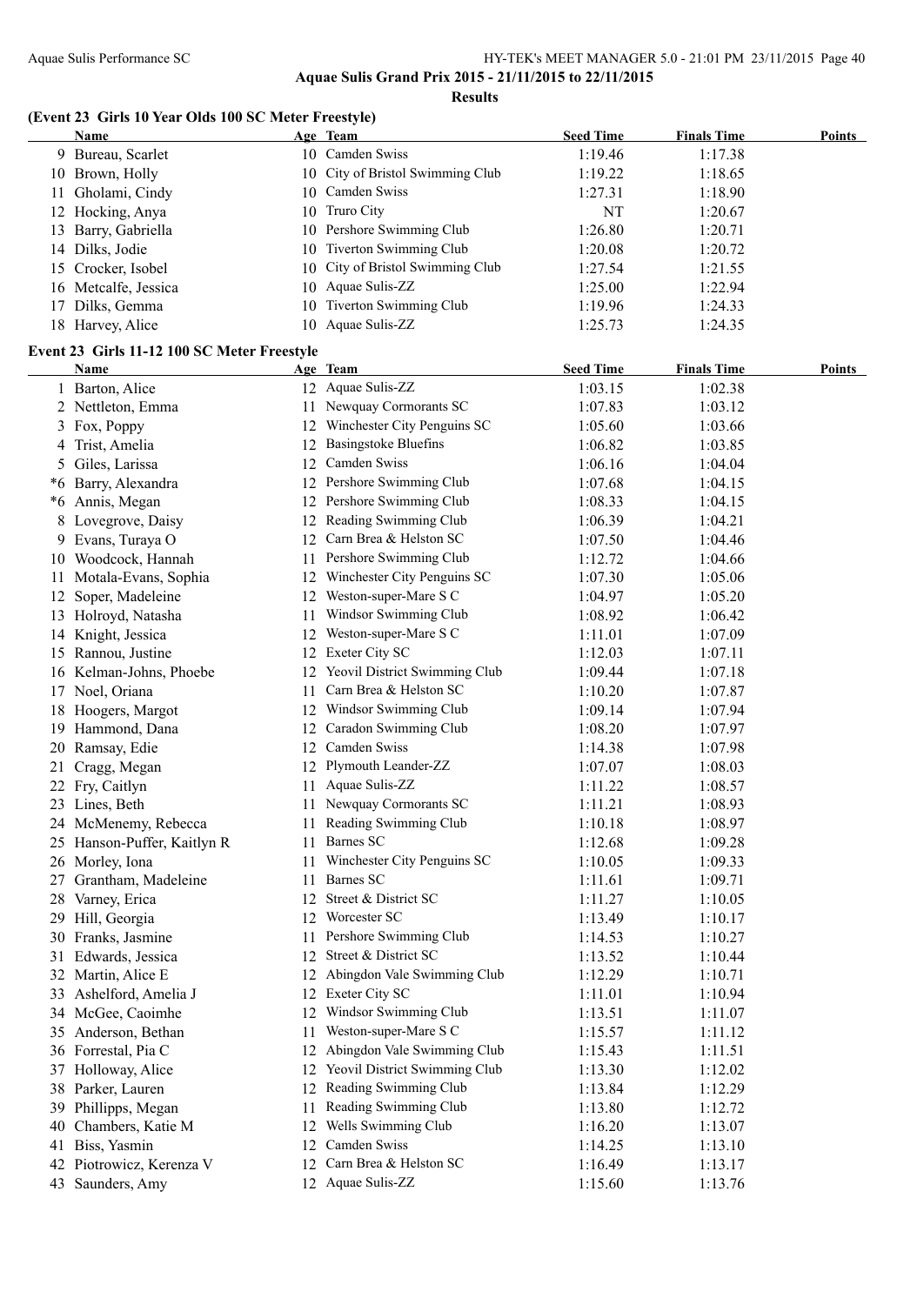#### Aquae Sulis Performance SC HY-TEK's MEET MANAGER 5.0 - 21:01 PM 23/11/2015 Page 41 **Aquae Sulis Grand Prix 2015 - 21/11/2015 to 22/11/2015**

**Results**

#### **(Event 23 Girls 11-12 100 SC Meter Freestyle)**

|    | <b>Name</b>         |     | Age Team                         | <b>Seed Time</b> | <b>Finals Time</b> | <b>Points</b> |
|----|---------------------|-----|----------------------------------|------------------|--------------------|---------------|
|    | 44 Sargent, Rose    |     | 12 City of Bristol Swimming Club | 1:15.87          | 1:13.78            |               |
|    | 45 Pike, Kayla      | 11. | Street & District SC             | 1:21.30          | 1:13.87            |               |
| 46 | Ward, Niamh         |     | 11 Aquae Sulis-ZZ                | 1:16.87          | 1:14.22            |               |
|    | 47 Paine, Georgie   |     | 11 Yeovil District Swimming Club | 1:15.59          | 1:14.44            |               |
|    | 48 Shepherd, Lucy   |     | 12 St Ives Bay SC                | 1:13.15          | 1:14.59            |               |
|    | 49 Galpin, Ruby     |     | 11 Aquae Sulis-ZZ                | 1:17.83          | 1:14.64            |               |
|    | 50 Hemmens, Charlie |     | 12 Aquae Sulis-ZZ                | 1:16.13          | 1:14.78            |               |
|    | 51 Morris, Amelia E | 11. | Weston-super-Mare S C            | 1:17.96          | 1:14.99            |               |
|    | 52 Owens, Anna      | 11. | Barnes SC                        | 1:14.12          | 1:15.34            |               |
|    | 53 Ashpole, Eve     |     | 11 Aquae Sulis-ZZ                | 1:16.13          | 1:15.67            |               |
|    | 54 Ramsay, Lauren   | 11. | Exeter City SC                   | 1:16.99          | 1:16.18            |               |
|    | 55 Price, Lilli     |     | Newquay Cormorants SC            | 1:19.20          | 1:17.52            |               |

#### **Event 23 Girls 13-14 100 SC Meter Freestyle**

|       | Name                        | Age Team                          | <b>Seed Time</b> | <b>Finals Time</b> | Points |
|-------|-----------------------------|-----------------------------------|------------------|--------------------|--------|
|       | 1 Tavierne, Anne            | 14 Camden Swiss                   | 58.72            | 57.92              |        |
|       | 2 McNab, Laura              | 14 Aquae Sulis-ZZ                 | NT               | 58.09              |        |
| 3     | Eddy, Grace                 | 14 City of Hereford               | 57.59            | 58.23              |        |
| 4     | Podger, Jessica             | 14 City of Bristol Swimming Club  | 58.90            | 58.64              |        |
| 5     | Dummett, Molly E            | 14 Newbury District Swimming Club | 59.80            | 59.17              |        |
|       | 6 Butler, Georgina          | 14 Winchester City Penguins SC    | 1:02.19          | 59.32              |        |
| 7     | Tajalli, Yasmin             | 14 Abingdon Vale Swimming Club    | 59.30            | 59.47              |        |
| 8     | Grigg, Jemima               | 13 Newquay Cormorants SC          | 59.80            | 59.74              |        |
| 9     | Mazzeo, Sara                | 14 Carn Brea & Helston SC         | 1:02.00          | 1:01.12            |        |
|       | 10 Prince-Rayner, Charlotte | 13 Winchester City Penguins SC    | 1:03.06          | 1:01.16            |        |
|       | 11 Brantley, Lauren         | 13 Camden Swiss                   | 1:02.34          | 1:01.57            |        |
|       | 12 Marshall-Welling, Misty  | 14 Aquae Sulis-ZZ                 | 1:05.29          | 1:01.73            |        |
|       | 13 Ball, Flossie            | 13 Aquae Sulis-ZZ                 | 1:01.28          | 1:01.79            |        |
|       | 14 Lebosse, Julia           | 13 Basingstoke Bluefins           | 1:02.71          | 1:01.84            |        |
|       | 15 Kendall, Emma            | 14 Carn Brea & Helston SC         | 1:03.90          | 1:02.12            |        |
|       | 16 Veakins, Ella            | 13 Aquae Sulis-ZZ                 | 1:04.25          | 1:02.43            |        |
|       | *17 Richmond, Lara C        | 13 Reading Swimming Club          | 1:04.81          | 1:02.48            |        |
| $*17$ | Soteriou, Anna              | 13 United Bristol Swimming Club   | 1:03.24          | 1:02.48            |        |
|       | 19 Price, Amber             | 14 Newquay Cormorants SC          | 1:01.51          | 1:02.57            |        |
|       | 20 Ross, Tappy S            | 13 Abingdon Vale Swimming Club    | 1:06.00          | 1:02.66            |        |
|       | 21 Owen, Honey              | 13 Aquae Sulis-ZZ                 | 1:05.67          | 1:02.74            |        |
|       | *22 Gordon, Amy             | 14 Aquae Sulis-ZZ                 | 1:03.33          | 1:02.77            |        |
|       | *22 Boulton, Rosie          | 14 Carn Brea & Helston SC         | 1:02.90          | 1:02.77            |        |
|       | 24 Wilcox, Hollie           | 13 Weston-super-Mare S C          | 1:05.37          | 1:02.79            |        |
|       | 25 Sutton, Eloise           | 14 Aquae Sulis-ZZ                 | 1:03.16          | 1:02.80            |        |
|       | 26 Grant, Kate              | 14 Beckenham Swimming Club        | 1:03.20          | 1:02.87            |        |
|       | 27 Ciurleo, Isis            | 14 Dulwich Dolphins SC            | 1:02.95          | 1:03.20            |        |
| 28    | Rapley, Zara                | 14 Yeovil District Swimming Club  | 1:04.04          | 1:03.43            |        |
|       | *29 Croker, Hannah          | 14 Aquae Sulis-ZZ                 | 1:04.60          | 1:03.44            |        |
| *29   | Stepney, Madison            | 13 Winchester City Penguins SC    | 1:04.39          | 1:03.44            |        |
|       | 31 Boyce Parr, Isabella     | 14 Abingdon Vale Swimming Club    | 1:06.11          | 1:03.52            |        |
|       | 32 Dill, Drew               | 13 Camden Swiss                   | 1:05.29          | 1:03.53            |        |
|       | 33 Gibbins, Rebecca         | 13 Exeter City SC                 | 1:04.49          | 1:03.59            |        |
|       | 34 King, Freya              | 13 Weston-super-Mare S C          | 1:05.25          | 1:03.80            |        |
|       | 35 Flack, Olivia            | 14 Yeovil District Swimming Club  | 1:02.90          | 1:04.09            |        |
|       | 36 Casey, Rhian             | 14 Abingdon Vale Swimming Club    | 1:03.63          | 1:04.11            |        |
|       | 37 Lebosse, Charlyne        | 13 Basingstoke Bluefins           | 1:05.54          | 1:04.68            |        |
| 38    | Smith, Megan                | 14 City of Bristol Swimming Club  | 1:06.07          | 1:04.74            |        |
|       | 39 Rose, Megan              | 14 Aquae Sulis-ZZ                 | 1:04.93          | 1:04.80            |        |
|       | 40 Moore, Jasmine           | 13 Yeovil District Swimming Club  | 1:06.75          | 1:04.84            |        |
|       | 41 Richards, Lauren         | 13 Bracknell & Wokingham          | 1:09.04          | 1:04.88            |        |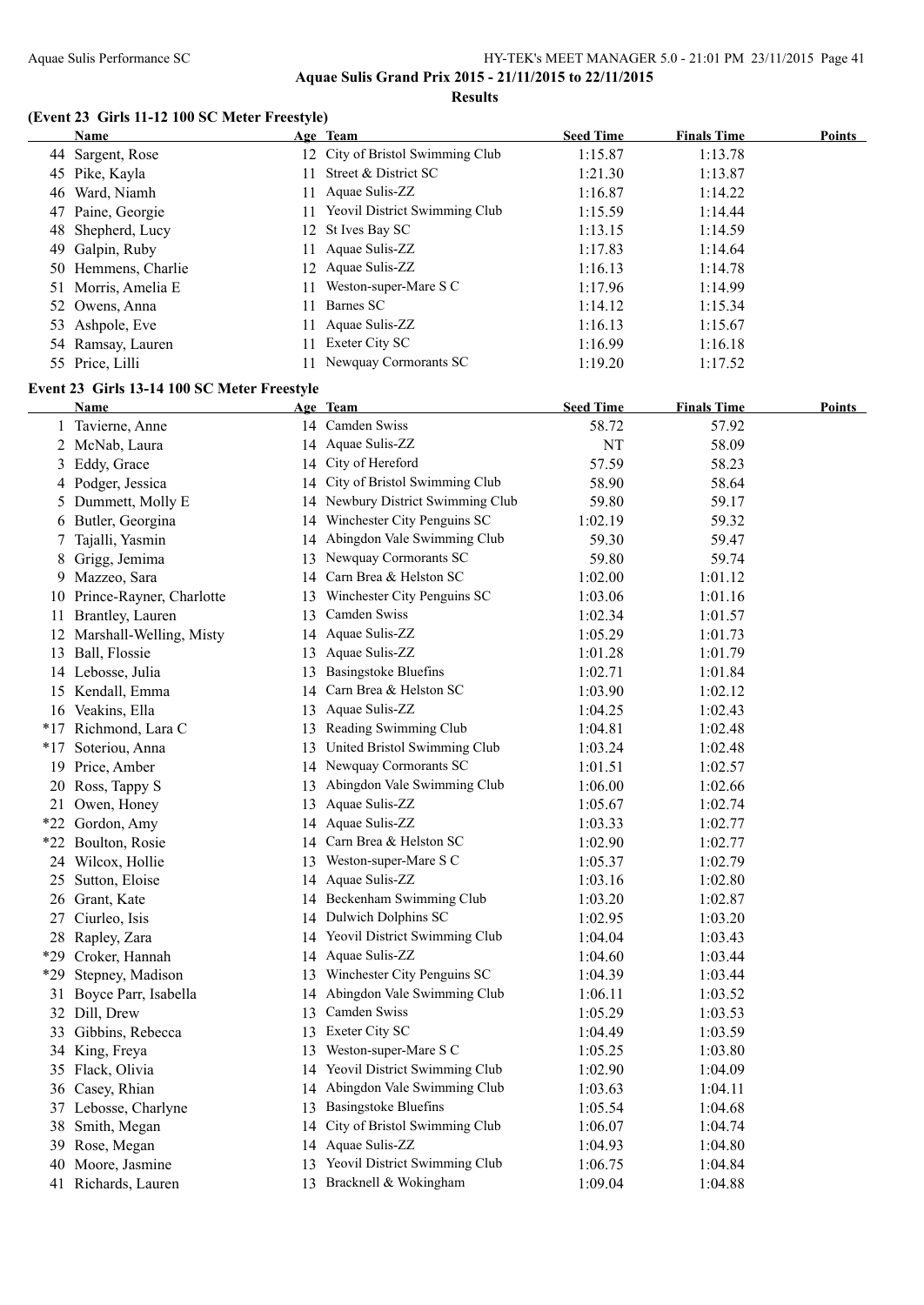**Aquae Sulis Grand Prix 2015 - 21/11/2015 to 22/11/2015**

**Results**

#### **(Event 23 Girls 13-14 100 SC Meter Freestyle)**

|    | <b>Name</b>                 |    | Age Team                         | <b>Seed Time</b> | <b>Finals Time</b> | <b>Points</b> |
|----|-----------------------------|----|----------------------------------|------------------|--------------------|---------------|
|    | 42 Corbett, Natasha         |    | 14 Stourbridge Swimming Club     | 1:05.43          | 1:04.90            |               |
|    | 43 Watson, Leonie N         |    | 14 Abingdon Vale Swimming Club   | 1:05.85          | 1:05.11            |               |
|    | 44 Chadwick, Alice          |    | 13 Bradford on Avon Asc          | 1:06.20          | 1:05.14            |               |
|    | 45 Jones, Charley           | 13 | Stourbridge Swimming Club        | 1:08.55          | 1:05.28            |               |
|    | 46 Dill, Ally               | 13 | Camden Swiss                     | 1:07.75          | 1:05.36            |               |
|    | 47 Marsden, Naomi           | 13 | Pershore Swimming Club           | 1:09.69          | 1:05.63            |               |
| 48 | Roberts, Millie             |    | 14 Newquay Cormorants SC         | 1:06.34          | 1:05.69            |               |
| 49 | Wood, Ellie                 | 14 | Stourbridge Swimming Club        | 1:03.95          | 1:05.80            |               |
| 50 | Smith, Lili-May             |    | 14 Reading Swimming Club         | 1:07.17          | 1:05.82            |               |
| 51 | Metcalfe, Maddison          |    | 14 Rushmoor Royals SC            | 1:06.57          | 1:05.83            |               |
| 52 | Clark, Lucia                | 13 | City of Bristol Swimming Club    | 1:06.30          | 1:06.05            |               |
| 53 | Rawles, Milly               | 13 | <b>Exeter City SC</b>            | 1:09.22          | 1:06.10            |               |
| 54 | Edwards, Megan              | 14 | Carn Brea & Helston SC           | 1:06.30          | 1:06.18            |               |
|    | 55 Penton, Lucy             |    | 13 Reading Swimming Club         | 1:06.28          | 1:06.32            |               |
|    | *56 Exell, Jade L           |    | 14 Carn Brea & Helston SC        | 1:04.80          | 1:06.41            |               |
|    | *56 Allen, Elizabeth F      |    | 13 Yeovil District Swimming Club | 1:07.14          | 1:06.41            |               |
| 58 | Graham, Fay                 |    | 13 Yeovil District Swimming Club | 1:10.19          | 1:06.66            |               |
|    | 59 Passmore, Olivia         |    | 13 Exeter City SC                | 1:08.78          | 1:06.69            |               |
|    | 60 Cumming, Izzy            |    | 13 Pershore Swimming Club        | 1:10.90          | 1:06.71            |               |
|    | 61 Weston, Amy              |    | 14 Pershore Swimming Club        | 1:08.60          | 1:06.76            |               |
|    | 62 Chen, Isabelle           | 13 | Camden Swiss                     | 1:05.01          | 1:06.85            |               |
| 63 | Soper, Ruby                 |    | 14 Weston-super-Mare S C         | 1:09.22          | 1:06.87            |               |
|    | 64 Rance, Bethan            | 13 | Bracknell & Wokingham            | 1:08.99          | 1:07.01            |               |
| 65 | Chapman, Kabria             | 13 | Weston-super-Mare S C            | 1:08.16          | 1:07.06            |               |
|    | 66 Durrant, Octavia         | 14 | Calne Alpha 4                    | 1:06.53          | 1:07.16            |               |
|    | 67 Cookson, Liliana         |    | 13 Aquae Sulis-ZZ                | 1:09.90          | 1:07.36            |               |
| 68 | Sanders, Amber              |    | 13 St Ives Bay SC                | 1:09.10          | 1:07.45            |               |
| 69 | Rogers, Kerri               | 14 | City of Bristol Swimming Club    | 1:07.60          | 1:07.49            |               |
|    | 70 Evans, Tori              | 14 | Street & District SC             | 1:09.83          | 1:07.58            |               |
| 71 | Black, Joanna               | 14 | Street & District SC             | 1:09.87          | 1:07.64            |               |
|    | 72 Crudgington, Maia        |    | 13 Aquae Sulis-ZZ                | 1:08.88          | 1:07.78            |               |
| 73 | Galpin, Olivia              |    | 14 Aquae Sulis-ZZ                | 1:05.98          | 1:07.87            |               |
|    | 74 Hammond, Samantha        | 13 | Aquae Sulis-ZZ                   | 1:07.01          | 1:07.89            |               |
| 75 | Stanbury, Charlotte E       |    | 14 Weston-super-Mare S C         | 1:08.38          | 1:07.93            |               |
|    | 76 Costello, Emma           |    | 14 Abingdon Vale Swimming Club   | 1:07.30          | 1:08.23            |               |
|    | 77 Pearce, Ella             |    | 13 Abingdon Vale Swimming Club   | 1:10.53          | 1:08.62            |               |
|    | 78 Jones, Tea L             |    | 14 Exeter City SC                | 1:11.18          | 1:09.14            |               |
| 79 | Barnett, Isobel             |    | 14 Reading Swimming Club         | 1:08.31          | 1:09.15            |               |
| 80 | James, Grace                | 13 | Exeter City SC                   | 1:10.42          | 1:09.18            |               |
| 81 | Bonelli-Bean, Dominique-Lea | 14 | Yeovil District Swimming Club    | 1:09.06          | 1:09.70            |               |
| 82 | Gerhardstein, Alicia        | 13 | Camden Swiss                     | 1:10.74          | 1:09.71            |               |
| 83 | Young, Jessica              | 14 | Stourbridge Swimming Club        | 1:10.99          | 1:10.38            |               |
| 84 | Healy, Emma                 | 13 | Wells Swimming Club              | 1:13.33          | 1:11.68            |               |
|    | 85 Farmer, Maya             |    | 13 Street & District SC          | 1:12.18          | 1:12.12            |               |

#### **Event 23 Girls 15 & Over 100 SC Meter Freestyle**

| Name                   | Age Team                         | <b>Seed Time</b> | <b>Finals Time</b> | <b>Points</b> |
|------------------------|----------------------------------|------------------|--------------------|---------------|
| Routledge, Milly       | 16 Bracknell & Wokingham         | 56.46            | 56.62              |               |
| 2 Hunt, Bethany        | 15 Reading Swimming Club         | 56.30            | 57.00              |               |
| 3 Kaczmarczyk, Natalia | 15 Camden Swiss                  | 58.49            | 57.87              |               |
| 4 Lewis-Ward, Sophie   | 16 Beckenham Swimming Club       | 57.89            | 57.93              |               |
| 5 Shaw, Jessica        | 16 Southwold Swimming Club       | 59.20            | 57.97              |               |
| 6 Moffatt, Isobel      | 17 Camden Swiss                  | 59.42            | 58.21              |               |
| 7 Jones, Maria         | 16 Southwold Swimming Club       | 59.39            | 58.25              |               |
| 8 Foster, Jessie       | Aquae Sulis-ZZ                   | 1:01.40          | 58.41              |               |
| 9 Perks, Mollie        | 16 Gloucester City Swimming Club | 57.50            | 58.48              |               |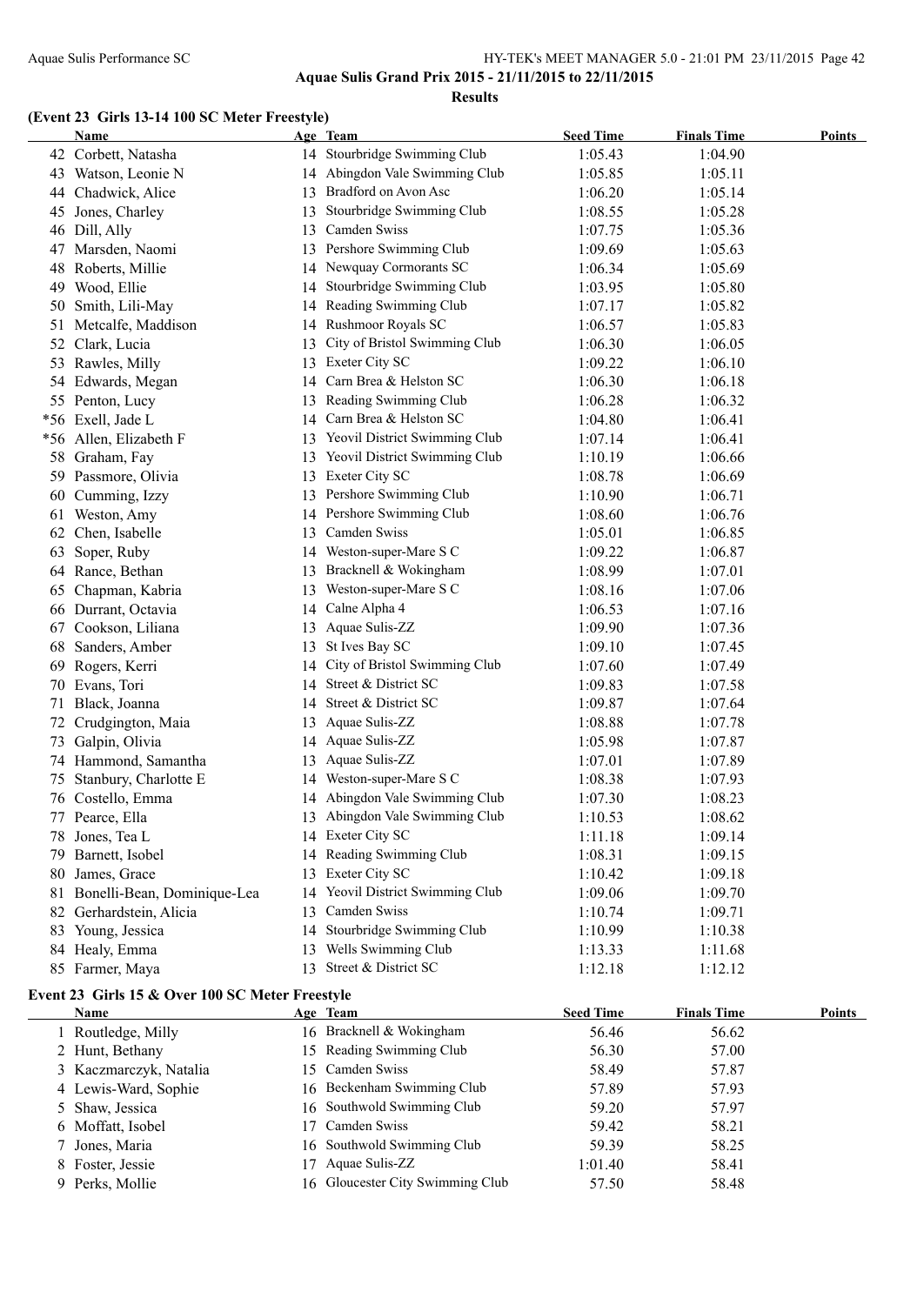**Aquae Sulis Grand Prix 2015 - 21/11/2015 to 22/11/2015**

#### **Results**

#### **(Event 23 Girls 15 & Over 100 SC Meter Freestyle)**

|    | Name                                                       |    | Age Team                       | <b>Seed Time</b> | <b>Finals Time</b> | <b>Points</b> |
|----|------------------------------------------------------------|----|--------------------------------|------------------|--------------------|---------------|
|    | 10 Durcan, Siobhan                                         | 17 | City of Bristol Swimming Club  | 1:01.38          | 58.90              |               |
| 11 | Cook, Fearn                                                | 20 | Beckenham Swimming Club        | 58.68            | 58.91              |               |
|    | 12 Edritch, Chloe                                          | 16 | Street & District SC           | NT               | 59.33              |               |
|    | 13 Richards, Megan                                         | 15 | Weston-super-Mare S C          | 1:00.88          | 59.55              |               |
|    | 14 Fellows, Paige                                          | 16 | Aquae Sulis-ZZ                 | 58.76            | 59.63              |               |
|    | 15 Richards, Holly                                         | 15 | Weston-super-Mare S C          | 1:00.13          | 59.70              |               |
|    | 16 Keen, Georgia                                           | 15 | Aquae Sulis-ZZ                 | 59.28            | 1:00.11            |               |
|    | 17 Loveman, Rhiannon                                       | 17 | Exeter City SC                 | 1:00.97          | 1:00.24            |               |
| 18 | Withey, Alex                                               | 16 | City of Bristol Swimming Club  | 1:01.00          | 1:00.25            |               |
| 19 | Waters, Ruby                                               | 15 | Beckenham Swimming Club        | 1:00.98          | 1:00.30            |               |
| 20 | Giles, Abbie                                               | 15 | Gloucester City Swimming Club  | 1:01.27          | 1:00.41            |               |
| 21 | Townsend, Katie                                            | 15 | Exeter City SC                 | 1:01.72          | 1:00.63            |               |
| 22 | Szuplewski, Alex                                           | 17 | Caradon Swimming Club          | 59.72            | 1:00.73            |               |
| 23 | Cummins, Stephanie                                         | 15 | City of Bristol Swimming Club  | 1:01.76          | 1:00.74            |               |
| 24 | Schmitt, Ann Sophie                                        | 15 | Camden Swiss                   | 1:01.70          | 1:01.00            |               |
| 25 | James, Lauren A                                            | 15 | Abingdon Vale Swimming Club    | 1:02.50          | 1:01.22            |               |
|    | 26 Cooper, India                                           | 16 | Street & District SC           | 1:02.26          | 1:01.56            |               |
| 27 | Hoey, Emily E                                              | 19 | Carn Brea & Helston SC         | 1:01.25          | 1:01.58            |               |
|    | 28 Walters, Bethan                                         | 16 | Stourbridge Swimming Club      | 1:02.72          | 1:01.79            |               |
| 29 | Lijzenga, Nienke                                           | 17 | Abingdon Vale Swimming Club    | 1:02.68          | 1:01.90            |               |
|    | 30 Hatton, Emma                                            | 15 | Gloucester City Swimming Club  | 1:02.06          | 1:02.12            |               |
| 31 | Halsted, Olivia                                            | 16 | Camden Swiss                   | 1:03.19          | 1:02.84            |               |
|    | 32 Trimarchi, Lia                                          | 15 | Camden Swiss                   | 1:04.41          | 1:02.93            |               |
|    | 33 Locke, Emily                                            | 16 | Southwold Swimming Club        | 1:03.52          | 1:03.41            |               |
|    | 34 Anderson, Sissel                                        | 16 | Camden Swiss                   | 1:04.58          | 1:03.52            |               |
|    | 35 Hookway, Darcey                                         | 15 | Camden Swiss                   | 1:04.45          | 1:03.76            |               |
|    | 36 Hill, Geena                                             | 15 | Stourbridge Swimming Club      | 1:04.34          | 1:03.78            |               |
| 37 | Owens, Abbie                                               | 17 | Yeovil District Swimming Club  | 1:02.43          | 1:04.09            |               |
| 38 | Goffin, Molly                                              | 15 | <b>Basingstoke Bluefins</b>    | 1:03.49          | 1:04.13            |               |
|    | 39 Palmer, Emily                                           | 17 | Exeter City SC                 | 1:05.15          | 1:04.46            |               |
| 40 | Knight, Chloe                                              | 16 | Weston-super-Mare S C          | 1:05.07          | 1:04.68            |               |
| 41 | Harvey, Ella                                               | 16 | Camden Swiss                   | 1:05.73          | 1:04.92            |               |
| 42 | Townsend, Katherine                                        | 17 | Aquae Sulis-ZZ                 | 1:05.15          | 1:05.12            |               |
| 43 | Francis, Amber                                             | 15 | Tavistock Swimming Club        | 1:07.36          | 1:05.60            |               |
| 44 | Moore, Catherine                                           | 16 | Bracknell & Wokingham          | 1:06.10          | 1:06.40            |               |
|    | 45 Walsh, Jemima                                           |    | 16 Windsor Swimming Club       | 1:07.10          | 1:06.50            |               |
|    | 46 Harrison, Emily                                         |    | 15 Aquae Sulis-ZZ              | 1:06.51          | 1:06.62            |               |
| 47 | Venner, Libby                                              | 16 | Reading Swimming Club          | 1:07.55          | 1:07.03            |               |
| 48 | Joseph, Jessica                                            | 16 | City of Bristol Swimming Club  | 1:08.50          | 1:07.26            |               |
| 49 | Clemens, Jessamy                                           | 15 | Tavistock Swimming Club        | 1:06.75          | 1:08.32            |               |
| 50 | Arundel, Gemma                                             | 15 | Tavistock Swimming Club        | 1:09.89          | 1:09.23            |               |
| 51 | Chitty, Hannah                                             | 15 | Tavistock Swimming Club        | 1:09.44          | 1:09.40            |               |
|    | Event 24 Boys 9 Year Olds 200 SC Meter Backstroke          |    |                                |                  |                    |               |
|    | <b>Name</b>                                                |    | Age Team                       | <b>Seed Time</b> | <b>Finals Time</b> | Points        |
|    | 1 Annis, David                                             |    | 9 Pershore Swimming Club       | 3:17.31          | 3:00.62            |               |
|    | 2 Sheffield, Henry                                         | 9  | Cirencester SC                 | 3:29.28          | 3:18.84            |               |
|    | 3 Morris, Oscar                                            |    | 9 Weston-super-Mare S C        | 3:41.66          | 3:33.14            |               |
|    |                                                            |    |                                |                  |                    |               |
|    | Event 24 Boys 10 Year Olds 200 SC Meter Backstroke<br>Name |    | Age Team                       | <b>Seed Time</b> | <b>Finals Time</b> | <b>Points</b> |
| 1  | Sissins-Roffey, Felix J                                    |    | 10 Abingdon Vale Swimming Club | 2:47.60          | 2:42.40            |               |
| 2  | Biss, Brandon                                              | 10 | Camden Swiss                   | 2:55.13          | 2:46.92            |               |
| 3  | Adams, Max                                                 | 10 | Aquae Sulis-ZZ                 | 3:12.21          | 2:58.90            |               |
|    | O'Connor, Jamie J                                          | 10 | Weston-super-Mare S C          | 3:19.95          | 3:07.32            |               |
| 4  | 5 Wilks, Aaron                                             |    | 10 Windsor Swimming Club       |                  | 3:09.69            |               |
|    |                                                            |    |                                | 3:13.67          |                    |               |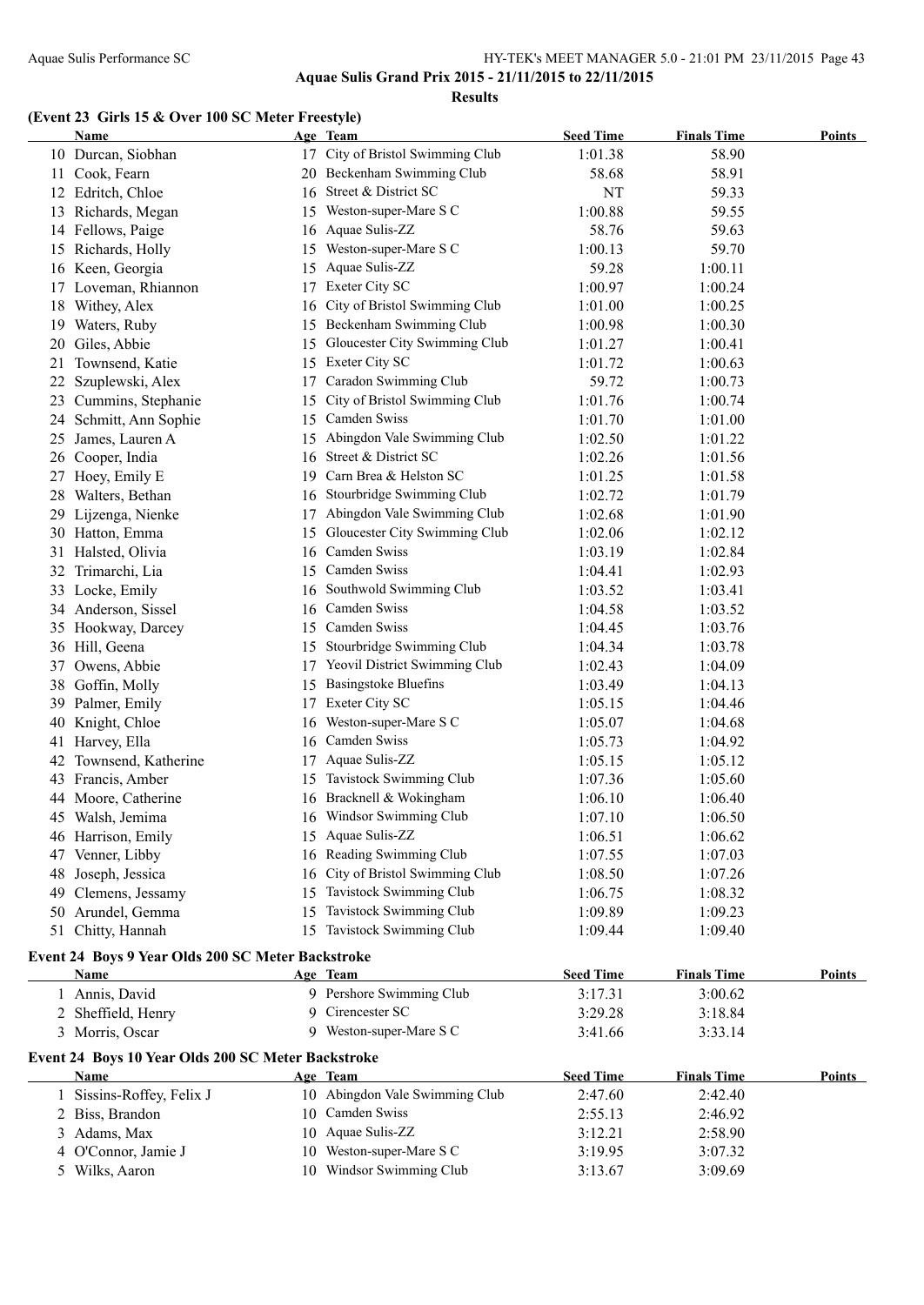### Aquae Sulis Performance SC <br>
HY-TEK's MEET MANAGER 5.0 - 21:01 PM 23/11/2015 Page 44 **Aquae Sulis Grand Prix 2015 - 21/11/2015 to 22/11/2015**

**Results**

#### **(Event 24 Boys 10 Year Olds 200 SC Meter Backstroke)**

|    | Name                                        |    | Age Team                         | <b>Seed Time</b> | <b>Finals Time</b> | <b>Points</b> |
|----|---------------------------------------------|----|----------------------------------|------------------|--------------------|---------------|
|    | 6 Alvarado, Matthias                        |    | 10 Camden Swiss                  | 3:22.36          | 3:14.74            |               |
|    | Event 24 Boys 11-12 200 SC Meter Backstroke |    |                                  |                  |                    |               |
|    | <b>Name</b>                                 |    | Age Team                         | <b>Seed Time</b> | <b>Finals Time</b> | <b>Points</b> |
|    | 1 Forconi, Pietro                           |    | 12 Winchester City Penguins SC   | 2:24.78          | 2:21.58            |               |
|    | 2 Silk, Jonah                               |    | 12 City of Bristol Swimming Club | 2:29.44          | 2:28.65            |               |
| 3  | Scullion, Marcus                            |    | 12 Winchester City Penguins SC   | 2:33.44          | 2:31.75            |               |
|    | 4 Divet, Yann                               | 12 | Camden Swiss                     | 2:45.25          | 2:34.50            |               |
| 5  | Cohen, Malachi R                            | 12 | <b>Barnes SC</b>                 | 2:40.47          | 2:34.83            |               |
|    | 6 Buxton, Joseph                            |    | 12 Reading Swimming Club         | 2:37.23          | 2:35.04            |               |
| 7  | Bown-Mazzoni, Arthur                        | 12 | Aquae Sulis-ZZ                   | 2:43.17          | 2:40.06            |               |
|    | 8 Tietema, Rory                             |    | 12 Reading Swimming Club         | 2:46.46          | 2:40.60            |               |
| 9. | Morris, Samuel A                            |    | 12 Weston-super-Mare S C         | 2:50.04          | 2:41.02            |               |
|    | 10 Hazell, Charlie                          | 11 | Windsor Swimming Club            | 3:00.32          | 2:44.22            |               |
|    | 11 Cook, George                             |    | 12 Weston-super-Mare S C         | 2:58.67          | 2:45.86            |               |
|    | 12 Tidball-Zapp, Albert                     | 12 | Street & District SC             | 2:54.61          | 2:47.03            |               |
|    | 13 Cox, James                               |    | 12 City of Bristol Swimming Club | 3:00.06          | 2:47.08            |               |
|    | 14 Pegler, Jack                             |    | 12 City of Bristol Swimming Club | 2:56.20          | 2:47.75            |               |
|    | 15 Saunders, Finlay                         |    | 12 Aquae Sulis-ZZ                | 2:56.56          | 2:48.10            |               |
|    | 16 Lunniss, Andrew                          |    | 11 Winchester City Penguins SC   | 2:51.13          | 2:49.14            |               |
| 17 | Gregory, Farran                             |    | 11 Weston-super-Mare S C         | 2:52.31          | 2:53.85            |               |
|    | 18 Bach, Frankie                            | 11 | Stourbridge Swimming Club        | 3:10.00          | 2:54.48            |               |
| 19 | Sowden, Frank                               | 11 | City of Bristol Swimming Club    | 3:15.59          | 2:58.91            |               |
| 20 | Buxton, Dominic                             | 11 | Reading Swimming Club            | 3:01.08          | 2:59.79            |               |
|    | 21 Leach, Cameron                           | 11 | Pershore Swimming Club           | 3:04.63          | 2:59.95            |               |
|    | 22 Ashworth, Joe                            | 11 | Aquae Sulis-ZZ                   | 2:59.62          | 3:00.40            |               |
|    | 23 Pliner, Theo                             |    | 11 Camden Swiss                  | 3:10.65          | 3:02.66            |               |
|    | Event 24 Boys 13-14 200 SC Meter Backstroke |    |                                  |                  |                    |               |
|    | Name                                        |    | Age Team                         | <b>Seed Time</b> | <b>Finals Time</b> | Points        |
|    | 1 Endersby, Jack                            |    | 14 Reading Swimming Club         | 2:17.82          | 2:11.61            |               |
|    | 2 Sweatman, Simon                           |    | 13 Pershore Swimming Club        | 2:23.20          | 2:18.08            |               |
| 3  | Derrick, Zachary                            |    | 14 City of Bristol Swimming Club | 2:20.31          | 2:20.08            |               |
|    | 4 Willies, Oliver                           |    | 14 Street & District SC          | 2:17.37          | 2:21.87            |               |
| 5  | Bailey, Jacob                               |    | 14 Yeovil District Swimming Club | 2:26.46          | 2:22.18            |               |
|    | 6 Drew, Ruud A                              |    | 14 Reading Swimming Club         | 2:27.43          | 2:22.92            |               |
| 7  | Sharman, Alex                               |    | 13 Aquae Sulis-ZZ                | 2:28.58          | 2:23.20            |               |
|    | 8 McNamara, Aeden                           | 14 | St Ives Bay SC                   | 2:23.97          | 2:23.26            |               |
|    | 9 Phelan, Fergus                            | 14 | Winchester City Penguins SC      | 2:30.52          | 2:23.45            |               |
|    | 10 Humphrys, Martyn                         | 14 | Winchester City Penguins SC      | 2:31.34          | 2:23.86            |               |
| 11 | McNeil, Ethan                               | 13 | Aquae Sulis-ZZ                   | 2:31.57          | 2:25.37            |               |
|    | 12 Rendall, Alex                            | 14 | Street & District SC             | 2:32.05          | 2:27.22            |               |
|    | 13 Bolcato, Maximillian                     | 13 | Abingdon Vale Swimming Club      | 2:35.79          | 2:27.59            |               |
|    | 14 Lawman, Lucas                            | 13 | Aquae Sulis-ZZ                   | 2:32.10          | 2:27.81            |               |
|    | 15 Hallam, Ben                              | 14 | Carn Brea & Helston SC           | 2:32.52          | 2:27.88            |               |
|    | 16 Prahl, Oskar                             |    | 13 Bracknell & Wokingham         | 2:33.50          | 2:28.63            |               |

 Lawton, Sam 14 Aquae Sulis-ZZ 2:41.00 2:29.30 Sadler, William 14 Basingstoke Bluefins 2:35.67 2:29.96 Bonds, Samuel 13 Yeovil District Swimming Club 2:34.03 2:30.07 Spry, Jackson 14 Caradon Swimming Club 2:39.24 2:30.85 Davidson, Tom 13 Stourbridge Swimming Club 2:36.50 2:32.05 Chu, Tomas 14 Camden Swiss 2:45.95 2:34.42 23 Matthias, Thomas 14 Yeovil District Swimming Club 2:37.38 2:34.48 Langman, George 13 Weston-super-Mare S C 2:38.49 2:35.20 Redshaw, Toby 13 Windsor Swimming Club 2:37.44 2:35.51 Bygrave, Arthur 13 Newquay Cormorants SC 2:42.59 2:35.57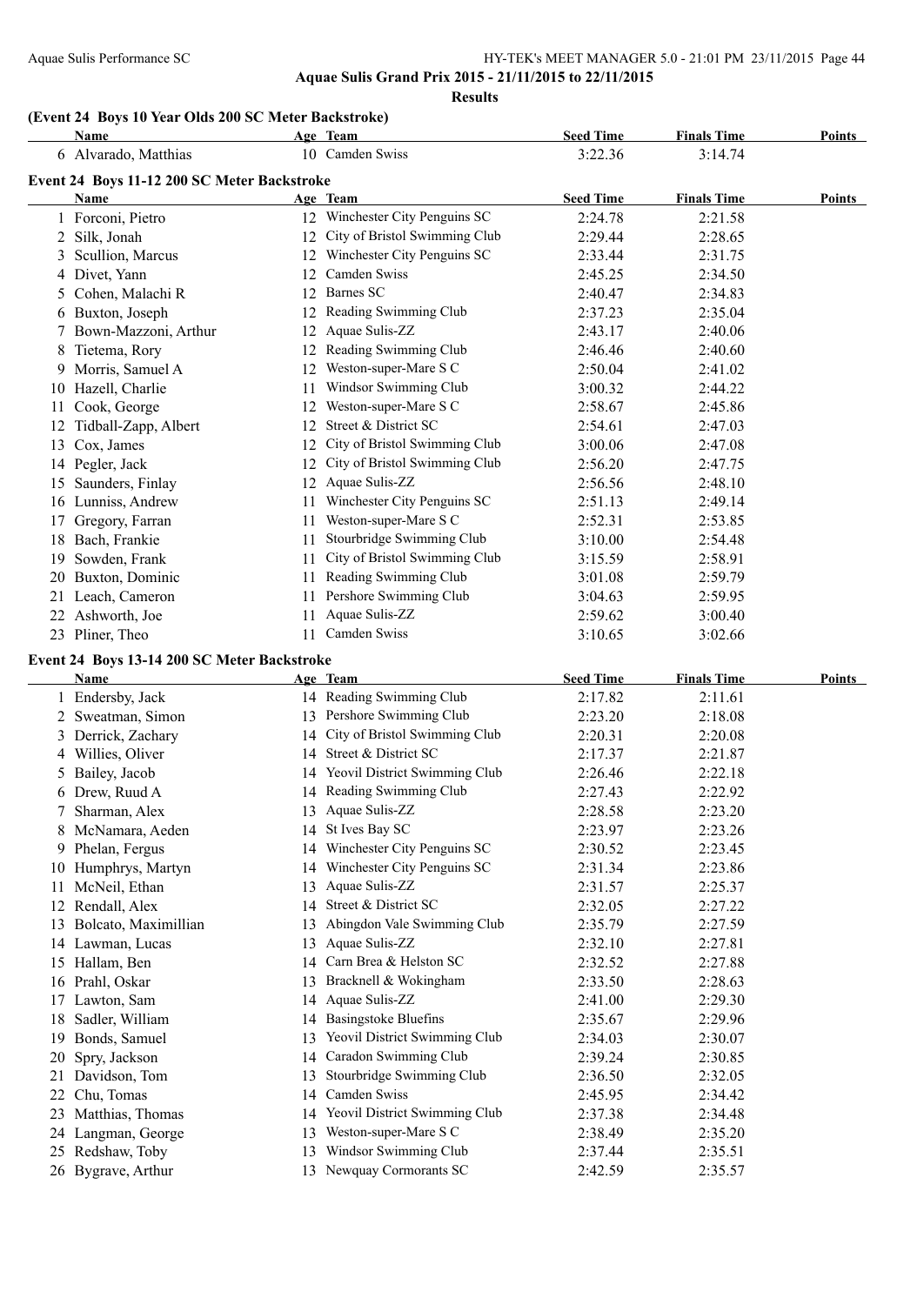**Aquae Sulis Grand Prix 2015 - 21/11/2015 to 22/11/2015**

**Results**

|    | (Event 24 Boys 13-14 200 SC Meter Backstroke)<br>Name      |    | Age Team                                  | <b>Seed Time</b> | <b>Finals Time</b> | Points        |
|----|------------------------------------------------------------|----|-------------------------------------------|------------------|--------------------|---------------|
|    | 27 Barnett, Ennis                                          |    | 14 Camden Swiss                           | 2:38.29          | 2:36.34            |               |
|    | 28 Robinson, Sean                                          |    | 13 Street & District SC                   | 2:50.61          | 2:37.64            |               |
|    | 29 Blacker, Sam                                            |    | 14 Aquae Sulis-ZZ                         | 2:40.40          | 2:38.83            |               |
|    | 30 Balch, Frankie                                          |    | 13 Yeovil District Swimming Club          | 2:42.42          | 2:42.12            |               |
|    | 31 Barou, Emile                                            |    | 13 Camden Swiss                           | 2:49.36          | 2:50.61            |               |
|    | Event 24 Boys 15 & Over 200 SC Meter Backstroke            |    |                                           |                  |                    |               |
|    | Name                                                       |    | Age Team                                  | <b>Seed Time</b> | <b>Finals Time</b> | Points        |
|    | 1 Blake, Patrick                                           |    | 23 City of Bristol Swimming Club          | 2:03.34          | 2:03.29            |               |
|    | 2 Leaman, George                                           |    | 16 Clevedon SC                            | 2:07.46          | 2:04.45            |               |
|    | 3 Lemar, Hugo                                              |    | 15 City of Hereford                       | 2:06.10          | 2:05.60            |               |
|    | 4 White, Liam                                              |    | 17 Exeter City SC                         | 2:05.20          | 2:07.43            |               |
|    | 5 Ramsay, Stanley                                          | 16 | Camden Swiss                              | 2:12.38          | 2:08.63            |               |
|    | 6 Kapanadze, Alexander                                     | 17 | Camden Swiss                              | 2:10.15          | 2:09.28            |               |
| 7  | Singleton, Rhys                                            |    | 16 Beckenham Swimming Club                | 2:14.22          | 2:10.09            |               |
|    | 8 Kapanadze, George                                        | 18 | Camden Swiss                              | 2:13.07          | 2:10.96            |               |
| 9. | Sutton, Bradley                                            | 17 | <b>Basingstoke Bluefins</b>               | 2:12.11          | 2:12.36            |               |
|    | 10 Elias, Rami                                             |    | 17 Windsor Swimming Club                  | 2:13.71          | 2:12.40            |               |
| 11 | Seward, Joe                                                |    | 15 Newbury District Swimming Club         | 2:20.40          | 2:13.23            |               |
|    | 12 Card, Ben                                               | 17 | Yeovil District Swimming Club             | 2:16.69          | 2:13.43            |               |
|    | 13 Inder-Goode, Dominic                                    | 16 | Street & District SC                      | 2:22.36          | 2:15.18            |               |
|    | 14 Mander, Max                                             |    | 17 Reading Swimming Club                  | 2:14.29          | 2:15.33            |               |
|    | 15 Metcalfe, Laurence                                      |    | 15 City of Bristol Swimming Club          | 2:16.71          | 2:15.83            |               |
|    | 16 Badnell, Harry                                          |    | 15 Winchester City Penguins SC            | 2:18.69          | 2:16.62            |               |
|    | 17 Rance, Owain                                            |    | 15 Bracknell & Wokingham                  | 2:18.51          | 2:18.00            |               |
|    | 18 Holmes-Beddow, Lyndon                                   | 15 | St Ives Bay SC                            | 2:22.80          | 2:19.22            |               |
|    | 19 Lau, Kie-Ren                                            |    | 16 Beckenham Swimming Club                |                  | 2:19.51            |               |
|    |                                                            |    | 15 Camden Swiss                           | 2:19.63          |                    |               |
|    | 20 Newman, Bertie                                          |    |                                           | 2:20.83          | 2:20.14            |               |
| 21 | Barnett, Scott                                             | 15 | Reading Swimming Club<br><b>Barnes SC</b> | 2:25.14          | 2:20.55            |               |
| 22 | Owens, Thomas J                                            | 15 |                                           | 2:23.87          | 2:22.75            |               |
| 23 | Bygrave, Noah                                              |    | 16 Newquay Cormorants SC                  | 2:27.78          | 2:25.78            |               |
| 24 | Marjanovic, Filip                                          |    | 15 Camden Swiss                           | 2:27.42          | 2:26.72            |               |
| 25 | Shepherd, Daniel                                           |    | 17 Aquae Sulis-ZZ                         | 2:26.99          | 2:29.63            |               |
|    | 26 Turner, Alexander                                       |    | 15 Aquae Sulis-ZZ                         | 2:30.91          | 2:36.42            |               |
|    | Event 25 Girls 10 Year Olds 200 SC Meter Butterfly<br>Name |    | Age Team                                  | <b>Seed Time</b> | <b>Finals Time</b> | <b>Points</b> |
|    | 1 Isom, Poppy                                              |    | 10 City of Bristol Swimming Club          | 3:35.28          | 3:27.58            |               |
|    | 2 Metcalfe, Jessica                                        |    | 10 Aquae Sulis-ZZ                         | 3:30.00          | 3:55.77            |               |
|    | Event 25 Girls 11-12 200 SC Meter Butterfly                |    |                                           |                  |                    |               |
|    | Name                                                       |    | Age Team                                  | <b>Seed Time</b> | <b>Finals Time</b> | <b>Points</b> |
|    | 1 Haynes, Isla                                             | 11 | <b>Basingstoke Bluefins</b>               | 2:48.96          | 2:46.07            |               |
|    | 2 Hammond, Maggie                                          |    | 12 Weston-super-Mare S C                  | 3:00.00          | 2:46.14            |               |
|    | Butler, Grace                                              | 12 | Stourbridge Swimming Club                 | 2:50.00          | 2:47.05            |               |
| 4  | Soper, Madeleine                                           |    | 12 Weston-super-Mare S C                  | 2:52.31          | 2:48.46            |               |
| 5. | Noel, Oriana                                               | 11 | Carn Brea & Helston SC                    | 2:54.70          | 2:49.62            |               |
| 6  | Fry, Caitlyn                                               | 11 | Aquae Sulis-ZZ                            | 3:00.94          | 2:51.28            |               |
| 7. | Cornish, Emily                                             | 11 | Plymouth Leander-ZZ                       | 3:03.01          | 2:54.40            |               |
| 8  | Banwell, Maisie                                            | 11 | Street & District SC                      | 3:12.75          | 2:58.51            |               |
|    | Anderson, Bethan                                           | 11 | Weston-super-Mare S C                     | 3:03.67          | 2:59.04            |               |
|    |                                                            |    |                                           | 2:59.61          | 3:04.49            |               |
| 9  |                                                            |    |                                           |                  |                    |               |
| 10 | Morley, Iona                                               | 11 | Winchester City Penguins SC               |                  |                    |               |
| 11 | Gussey, Georgia                                            | 11 | Aquae Sulis-ZZ                            | 3:15.00          | 3:10.12            |               |
|    | Event 25 Girls 13-14 200 SC Meter Butterfly<br>Name        |    | Age Team                                  | <b>Seed Time</b> | <b>Finals Time</b> | <b>Points</b> |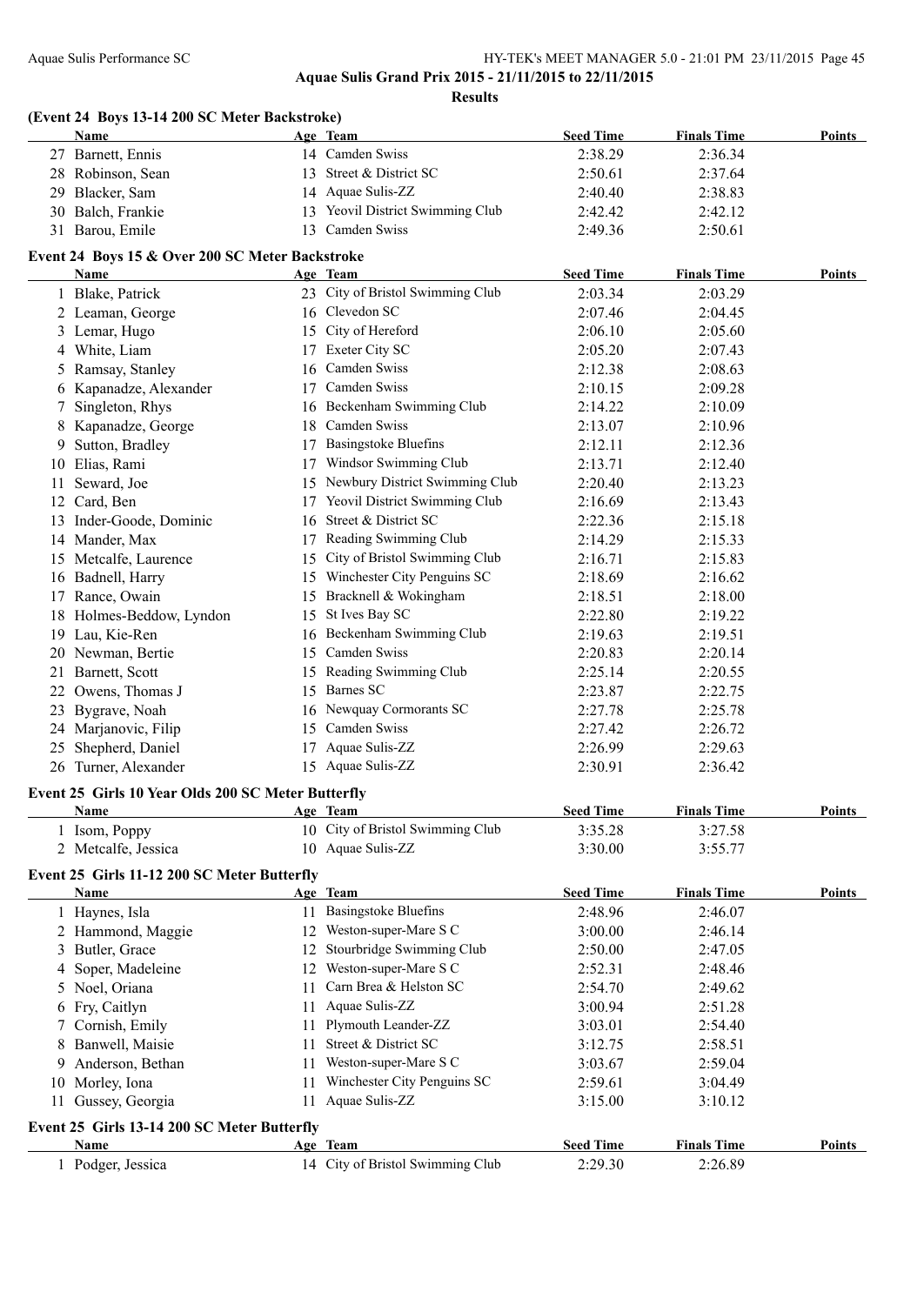#### Aquae Sulis Performance SC HY-TEK's MEET MANAGER 5.0 - 21:01 PM 23/11/2015 Page 46 **Aquae Sulis Grand Prix 2015 - 21/11/2015 to 22/11/2015**

**Results**

#### **(Event 25 Girls 13-14 200 SC Meter Butterfly)**

|   | <b>Name</b>                                       |     | Age Team                         | <b>Seed Time</b> | <b>Finals Time</b> | <b>Points</b> |
|---|---------------------------------------------------|-----|----------------------------------|------------------|--------------------|---------------|
|   | 2 Locke, Georgie                                  |     | 14 Southwold Swimming Club       | 2:42.00          | 2:31.42            |               |
|   | 3 Bowen, Rhiannon                                 |     | 14 Aquae Sulis-ZZ                | 2:32.60          | 2:32.49            |               |
|   | 4 Brady, Evie                                     |     | 14 Aquae Sulis-ZZ                | 2:37.57          | 2:33.54            |               |
|   | 5 Dill, Ally                                      |     | 13 Camden Swiss                  | 2:38.33          | 2:35.33            |               |
|   | 6 Dill, Drew                                      |     | 13 Camden Swiss                  | 2:42.59          | 2:38.29            |               |
| 7 | Marshall-Welling, Misty                           |     | 14 Aquae Sulis-ZZ                | 2:43.46          | 2:38.69            |               |
| 8 | Cookson, Liliana                                  |     | 13 Aquae Sulis-ZZ                | 2:44.00          | 2:39.26            |               |
|   | 9 Croker, Hannah                                  |     | 14 Aquae Sulis-ZZ                | 2:47.36          | 2:40.52            |               |
|   | 10 Sutton, Eloise                                 |     | 14 Aquae Sulis-ZZ                | 2:37.07          | 2:40.82            |               |
|   | 11 Sweet, Yazmin                                  |     | 13 Newquay Cormorants SC         | 2:45.18          | 2:42.83            |               |
|   | 12 Lebosse, Charlyne                              |     | 13 Basingstoke Bluefins          | 2:43.62          | 2:43.14            |               |
|   | 13 Lebosse, Julia                                 |     | 13 Basingstoke Bluefins          | 2:48.96          | 2:44.06            |               |
|   | 14 Barnett, Isobel                                |     | 14 Reading Swimming Club         | 2:44.20          | 2:45.26            |               |
|   | 15 Allen, Elizabeth F                             |     | 13 Yeovil District Swimming Club | 2:52.18          | 2:48.54            |               |
|   | 16 Crispin, Grace                                 |     | 13 City of Bristol Swimming Club | 2:48.00          | 2:51.43            |               |
|   | 17 Cumming, Izzy                                  |     | 13 Pershore Swimming Club        | NT               | 2:53.40            |               |
|   | 18 Soper, Ruby                                    |     | 14 Weston-super-Mare S C         | 2:50.12          | 2:57.49            |               |
|   | 19 Graham, Fay                                    |     | 13 Yeovil District Swimming Club | 2:56.28          | 3:00.43            |               |
|   |                                                   |     | 13 Exeter City SC                | 2:53.86          |                    |               |
|   | 20 James, Grace                                   |     |                                  |                  | 3:06.09            |               |
|   | Event 25 Girls 15 & Over 200 SC Meter Butterfly   |     |                                  |                  |                    |               |
|   | Name                                              |     | Age Team                         | <b>Seed Time</b> | <b>Finals Time</b> | <b>Points</b> |
|   | 1 Sinha, Natasha                                  |     | 18 Beckenham Swimming Club       | 2:15.37          | 2:16.71            |               |
|   | 2 Whiting, Daniella                               |     | 18 Aquae Sulis-ZZ                | 2:20.49          | 2:18.79            |               |
|   | 3 Pearce, Lucy                                    |     | 18 City of Bristol Swimming Club | 2:25.19          | 2:23.05            |               |
|   | 4 Mathews, Indigo                                 |     | 16 Camden Swiss                  | 2:24.19          | 2:23.79            |               |
|   | 5 Richards, Megan                                 |     | 15 Weston-super-Mare S C         | 2:35.21          | 2:24.18            |               |
|   | 6 Webb, Aliyah-Mai                                |     | 15 Exeter City SC                | 2:24.80          | 2:28.12            |               |
|   | 7 Richards, Holly                                 |     | 15 Weston-super-Mare S C         | 2:32.25          | 2:28.72            |               |
|   | 8 Harbisher, Natalie                              | 21. | Newquay Cormorants SC            | 2:28.04          | 2:29.45            |               |
|   | 9 Giles, Abbie                                    | 15  | Gloucester City Swimming Club    | 2:29.83          | 2:32.87            |               |
|   | 10 Noon, Kiera                                    | 15  | City of Bristol Swimming Club    | 2:36.36          | 2:33.74            |               |
|   | 11 Locke, Emily                                   |     | 16 Southwold Swimming Club       | 2:38.20          | 2:38.52            |               |
|   | 12 Benfield, Chloe                                |     | 15 Bracknell & Wokingham         | 2:34.60          | 2:41.84            |               |
|   | Event 26 Boys 9 Year Olds 100 SC Meter Butterfly  |     |                                  |                  |                    |               |
|   | <u>Name</u>                                       |     | Age Team                         | <b>Seed Time</b> | <b>Finals Time</b> | <b>Points</b> |
|   | 1 Annis, David                                    |     | 9 Pershore Swimming Club         | 1:35.97          | 1:28.78            |               |
|   | Event 26 Boys 10 Year Olds 100 SC Meter Butterfly |     |                                  |                  |                    |               |
|   | <b>Name</b>                                       |     | Age Team                         | <b>Seed Time</b> | <b>Finals Time</b> | Points        |
|   | 1 Sissins-Roffey, Felix J                         |     | 10 Abingdon Vale Swimming Club   | 1:23.01          | 1:19.49            |               |
|   | 2 Watts, Oliver                                   | 10  | Calne Alpha 4                    | 1:34.00          | 1:22.60            |               |
| 3 | Saunders, Oliver                                  |     | 10 Aquae Sulis-ZZ                | 1:33.00          | 1:24.32            |               |
|   | 4 Froggatt, James                                 |     | 10 Stourbridge Swimming Club     | 1:31.57          | 1:28.53            |               |
|   |                                                   |     |                                  |                  |                    |               |
|   | Event 26 Boys 11-12 100 SC Meter Butterfly        |     |                                  |                  |                    |               |
|   | Name                                              |     | Age Team                         | <b>Seed Time</b> | <b>Finals Time</b> | Points        |
|   | 1 Forconi, Pietro                                 |     | 12 Winchester City Penguins SC   | 1:12.12          | 1:08.68            |               |
|   | 2 Wordley, Jayden                                 |     | 12 Aquae Sulis-ZZ                | 1:14.00          | 1:10.56            |               |
| 3 | Scullion, Marcus                                  |     | 12 Winchester City Penguins SC   | 1:12.64          | 1:11.02            |               |
| 4 | Walker, Benjamin                                  | 12  | Aquae Sulis-ZZ                   | 1:13.80          | 1:11.62            |               |
| 5 | Cohen, Malachi R                                  | 12  | Barnes SC                        | 1:13.86          | 1:11.79            |               |
| 6 | Cox, James                                        | 12  | City of Bristol Swimming Club    | 1:12.18          | 1:12.78            |               |
| 7 | Cook, George                                      | 12  | Weston-super-Mare S C            | 1:18.55          | 1:14.80            |               |
| 8 | Krasnoshchekiy, Mikhail                           | 12  | Camden Swiss                     | 1:17.93          | 1:14.94            |               |
|   | 9 Goros, Noah                                     |     | 12 St Ives Bay SC                | 1:17.49          | 1:15.51            |               |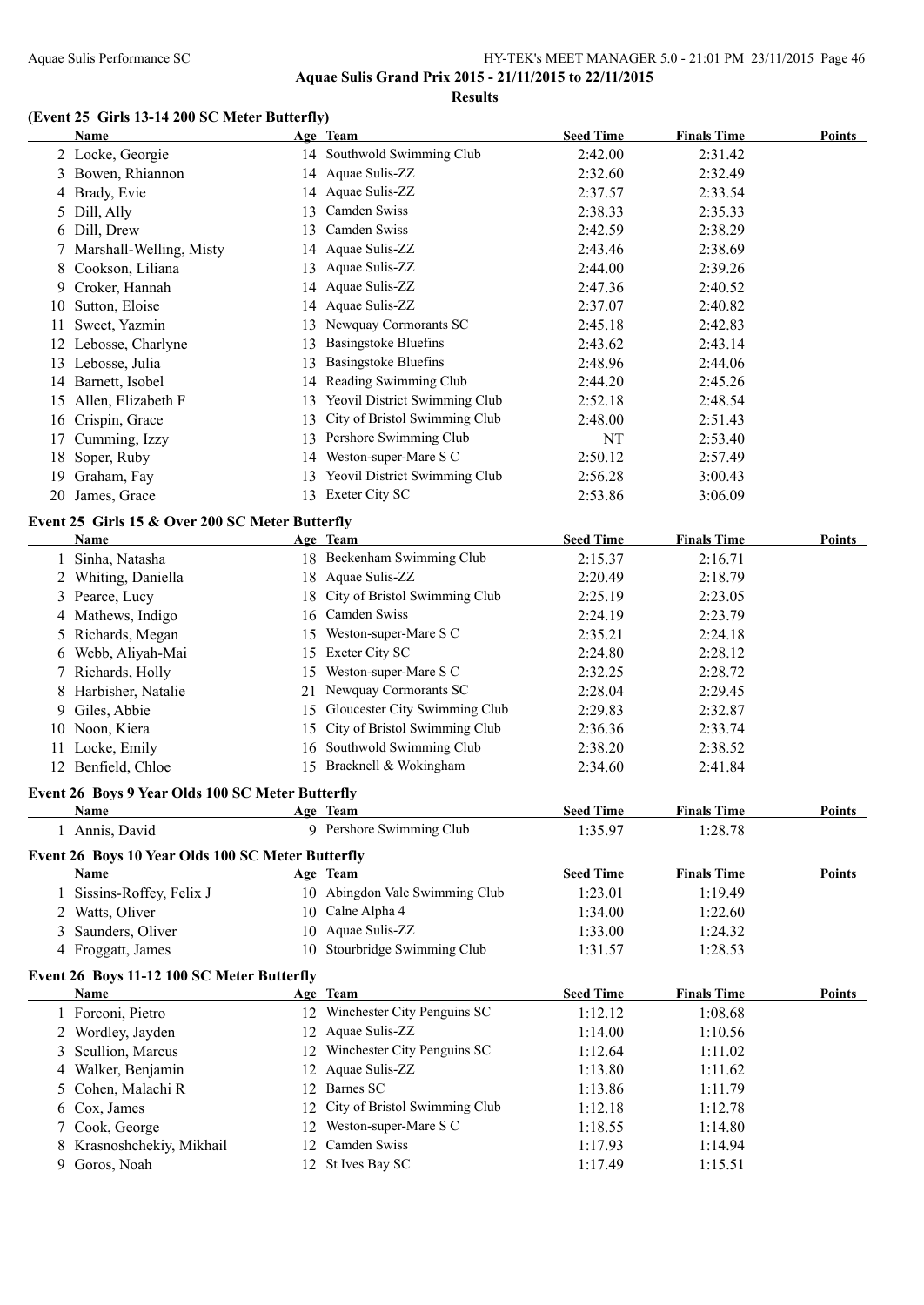#### Aquae Sulis Performance SC HY-TEK's MEET MANAGER 5.0 - 21:01 PM 23/11/2015 Page 47 **Aquae Sulis Grand Prix 2015 - 21/11/2015 to 22/11/2015**

**Results**

#### **(Event 26 Boys 11-12 100 SC Meter Butterfly)**

|    | Name                                       |    | Age Team                         | <b>Seed Time</b> | <b>Finals Time</b> | Points |
|----|--------------------------------------------|----|----------------------------------|------------------|--------------------|--------|
|    | 10 Bown-Mazzoni, Arthur                    |    | 12 Aquae Sulis-ZZ                | 1:16.88          | 1:16.40            |        |
|    | 11 Divet, Yann                             |    | 12 Camden Swiss                  | 1:19.15          | 1:16.61            |        |
|    | 12 Endersby, George                        |    | 12 Reading Swimming Club         | 1:15.19          | 1:16.69            |        |
|    | 13 Gregory, Farran                         |    | 11 Weston-super-Mare S C         | 1:16.83          | 1:18.70            |        |
|    | 14 Hazell, Charlie                         |    | 11 Windsor Swimming Club         | 1:49.40          | 1:21.45            |        |
|    | 15 Pegler, Jack                            |    | 12 City of Bristol Swimming Club | 1:24.10          | 1:23.07            |        |
|    | 16 Darlington-Eyre, Rimae                  |    | 12 Plymouth Leander-ZZ           | 1:24.57          | 1:23.24            |        |
|    | 17 Tidball-Zapp, Albert                    |    | 12 Street & District SC          | 1:23.40          | 1:27.31            |        |
|    | 18 Machin, Josh                            |    | 11 City of Bristol Swimming Club | 1:28.11          | 1:27.87            |        |
|    | Event 26 Boys 13-14 100 SC Meter Butterfly |    |                                  |                  |                    |        |
|    | Name                                       |    | Age Team                         | <b>Seed Time</b> | <b>Finals Time</b> | Points |
|    | 1 Endersby, Jack                           |    | 14 Reading Swimming Club         | 1:03.22          | 1:03.43            |        |
|    | 2 Derrick, Zachary                         |    | 14 City of Bristol Swimming Club | 1:12.53          | 1:04.36            |        |
|    | 3 Day, Joseph S                            |    | 13 Exeter City SC                | 1:08.62          | 1:04.86            |        |
|    | 4 Bolcato, Maximillian                     |    | 13 Abingdon Vale Swimming Club   | 1:07.40          | 1:05.10            |        |
|    | 5 Sweatman, Simon                          |    | 13 Pershore Swimming Club        | 1:08.90          | 1:05.45            |        |
|    | 6 Orchard, Andre J                         |    | 14 Exeter City SC                | 1:13.95          | 1:05.76            |        |
|    | 7 Richardson, Graeme                       |    | 14 Basingstoke Bluefins          | 1:08.27          | 1:05.86            |        |
|    | 8 Broomfield, Zac                          |    | 13 St Ives Bay SC                | 1:05.45          | 1:06.12            |        |
| 9  | Lawton, Sam                                |    | 14 Aquae Sulis-ZZ                | 1:08.96          | 1:07.37            |        |
| 10 | Sharman, Alex                              |    | 13 Aquae Sulis-ZZ                | 1:09.17          | 1:07.76            |        |
| 11 | Short, Oscar                               |    | 14 United Bristol Swimming Club  | 1:08.80          | 1:07.78            |        |
|    | 12 Farr, George                            |    | 14 City of Bristol Swimming Club | 1:06.00          | 1:08.52            |        |
|    | 13 Hood, Dylan J                           |    | 14 Aquae Sulis-ZZ                | 1:11.70          | 1:08.68            |        |
|    | 14 Menlove, Tom                            | 14 | Winchester City Penguins SC      | 1:10.07          | 1:08.88            |        |
|    | 15 Georgescu, Konrad                       | 13 | Camden Swiss                     | 1:14.07          | 1:09.93            |        |
|    | 16 Grothier, Isaac                         |    | 13 Aquae Sulis-ZZ                | 1:11.53          | 1:10.49            |        |
| 17 | Sadler, William                            |    | 14 Basingstoke Bluefins          | 1:10.06          | 1:10.60            |        |
| 18 | Turner, Arno                               |    | 14 Southwold Swimming Club       | 1:10.02          | 1:11.40            |        |
|    | 19 Lawman, Lucas                           | 13 | Aquae Sulis-ZZ                   | 1:11.77          | 1:11.54            |        |
| 20 | Corre, Jacob D                             |    | 14 Reading Swimming Club         | 1:13.04          | 1:12.54            |        |
|    | 21 Bonds, Samuel                           |    | 13 Yeovil District Swimming Club | 1:12.44          | 1:14.19            |        |
|    | 22 Fleming, Tomas                          |    | 14 Reading Swimming Club         | 1:15.36          | 1:14.48            |        |
|    | 23 Ramsay, Matt                            |    | 14 Exeter City SC                | 1:14.09          | 1:17.96            |        |

#### **Event 26 Boys 15 & Over 100 SC Meter Butterfly**

|     | Name                |     | Age Team                         | <b>Seed Time</b> | <b>Finals Time</b> | Points |
|-----|---------------------|-----|----------------------------------|------------------|--------------------|--------|
|     | Sinclair, Thomas    |     | 17 Aquae Sulis-ZZ                | 54.35            | 55.53              |        |
|     | 2 Gunning, Luke     | 18  | Beckenham Swimming Club          | 55.43            | 55.69              |        |
| 3   | Cole, William       |     | 16 City of Bristol Swimming Club | 55.42            | 56.51              |        |
|     | 4 Harazawa, Kahoru  | 18  | Beckenham Swimming Club          | 1:00.29          | 58.96              |        |
| 5.  | Isidoro, Alex       | 17  | Beckenham Swimming Club          | 59.63            | 59.13              |        |
|     | 6 Goble, Joshua     | 17  | Reading Swimming Club            | 1:00.88          | 59.97              |        |
| 7   | Adams, Kye          | 15  | City of Bristol Swimming Club    | 59.50            | 1:00.01            |        |
| 8   | Dorsman, Michael    |     | 16 Aquae Sulis-ZZ                | 1:01.58          | 1:00.23            |        |
|     | 9 Lezard, Alex J    | 16  | Camden Swiss                     | 1:01.37          | 1:00.39            |        |
|     | 10 Amey, Will R     | 18  | Exeter City SC                   | 59.90            | 1:00.43            |        |
|     | John, Dan           | 28. | Reading Swimming Club            | 1:00.30          | 1:00.52            |        |
|     | Dixon, Henry        | 15  | Aquae Sulis-ZZ                   | 1:01.96          | 1:00.54            |        |
| 13  | Procter, Ben        |     | 25 Newquay Cormorants SC         | 1:01.48          | 1:00.70            |        |
|     | 14 Lowell, Hugo     | 16  | Camden Swiss                     | 1:00.72          | 1:00.99            |        |
|     | 15 Liu, Tom         | 22  | Yeovil District Swimming Club    | 1:02.54          | 1:01.26            |        |
|     | 16 Devetta, William | 15  | Abingdon Vale Swimming Club      | 1:04.05          | 1:01.78            |        |
|     | Khan, Qasim         | 16  | Camden Swiss                     | 1:05.93          | 1:02.23            |        |
| 18. | McGurk, Cameron     | 19  | <b>Tavistock Swimming Club</b>   | 1:02.19          | 1:02.38            |        |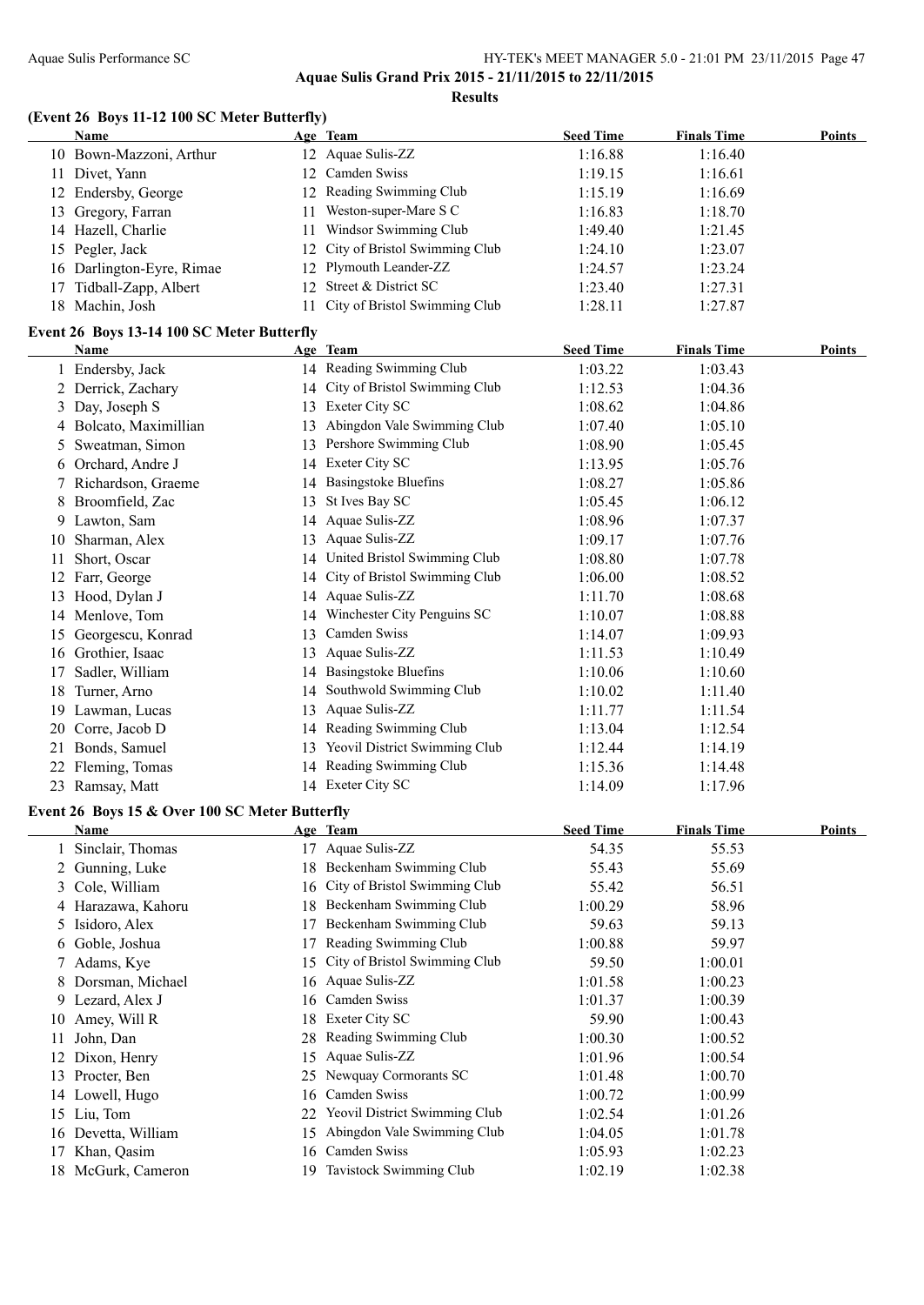**Results**

### **(Event 26 Boys 15 & Over 100 SC Meter Butterfly)**

|    | <b>Name</b>                                        |    | Age Team                         | <b>Seed Time</b> | <b>Finals Time</b> | <b>Points</b> |
|----|----------------------------------------------------|----|----------------------------------|------------------|--------------------|---------------|
|    | 19 Comyn, Brendan                                  |    | 17 Camden Swiss                  | 1:00.40          | 1:02.61            |               |
|    | 20 Inder-Goode, Dominic                            |    | 16 Street & District SC          | 1:04.54          | 1:02.65            |               |
| 21 | Head, Charlie                                      |    | 16 Aquae Sulis-ZZ                | 1:01.62          | 1:03.37            |               |
| 22 | Byrne, John                                        |    | 16 Yeovil District Swimming Club | 1:03.31          | 1:04.24            |               |
|    | 23 Barnett, Scott                                  |    | 15 Reading Swimming Club         | 1:02.74          | 1:04.40            |               |
|    | 24 Mannion, Lewis                                  |    | 15 Stourbridge Swimming Club     | 1:05.88          | 1:05.28            |               |
|    | 25 Lawton, Ben                                     |    | 16 Aquae Sulis-ZZ                | 1:05.03          | 1:05.48            |               |
|    | 26 Lemar, Hugo                                     |    | 15 City of Hereford              | 1:03.96          | 1:05.53            |               |
| 27 | Buswell, Jake A                                    |    | 15 Stourbridge Swimming Club     | 1:07.94          | 1:05.58            |               |
| 28 | Rance, Owain                                       |    | 15 Bracknell & Wokingham         | 1:06.12          | 1:06.24            |               |
| 29 | Brantley, Graham E                                 |    | 15 Camden Swiss                  | 1:08.47          | 1:06.35            |               |
| 30 | Kapanadze, Kon                                     |    | 16 Camden Swiss                  | 1:07.86          | 1:06.87            |               |
|    | 31 Owens, Thomas J                                 |    | 15 Barnes SC                     | 1:06.97          | 1:07.31            |               |
|    | 32 Webb, Frederick                                 |    | 16 Aquae Sulis-ZZ                | 1:08.12          | 1:07.43            |               |
|    | 33 Newman, Bertie                                  |    | 15 Camden Swiss                  | 1:08.56          | 1:08.62            |               |
|    | 34 Sidgwick, Jack T                                |    | 15 Exeter City SC                | 1:10.65          | 1:09.24            |               |
|    | 35 Turner, Alexander                               |    | 15 Aquae Sulis-ZZ                | 1:08.35          | 1:09.68            |               |
|    | Event 27 Girls 9 Year Olds 50 SC Meter Backstroke  |    |                                  |                  |                    |               |
|    | Name                                               |    | Age Team                         | <b>Seed Time</b> | <b>Finals Time</b> | Points        |
|    | 1 Palmer, Priya                                    |    | 9 Windsor Swimming Club          | 42.55            | 39.37              |               |
|    | 2 Jones, Alex                                      | 9. | Stourbridge Swimming Club        | 43.50            | 44.42              |               |
|    | 3 Griffiths, Ruby                                  | 9. | Caradon Swimming Club            | 45.09            | 46.32              |               |
|    | 4 McNeil, Lily                                     | 9  | Aquae Sulis-ZZ                   | 48.65            | 49.33              |               |
|    | --- Lawton, Jessica                                |    | 9 Aquae Sulis-ZZ                 | 43.07            | DQ                 |               |
|    | Event 27 Girls 10 Year Olds 50 SC Meter Backstroke |    |                                  |                  |                    |               |
|    | Name                                               |    | Age Team                         | <b>Seed Time</b> | <b>Finals Time</b> | Points        |
|    | 1 Annis, Lauren                                    |    | 10 Pershore Swimming Club        | 40.71            | 36.90              |               |
|    | 2 McEver, Ella                                     |    | 10 Camden Swiss                  | 41.12            | 37.21              |               |
| 3  | Turner, Lara                                       |    | 10 Aquae Sulis-ZZ                | 38.27            | 39.38              |               |
| 4  | Bureau, Scarlet                                    |    | 10 Camden Swiss                  | 40.77            | 39.40              |               |
| 5  | Moore, Isabella                                    |    | 10 Yeovil District Swimming Club | 39.96            | 39.62              |               |
| 6  | Cragg, Eva-Mei                                     |    | 10 Plymouth Leander-ZZ           | 39.45            | 39.63              |               |
| 7. | Bonelli-Bean, Angelina                             |    | 10 Yeovil District Swimming Club | 40.78            | 40.63              |               |
| 8  | Crocker, Isobel                                    | 10 | City of Bristol Swimming Club    | 43.55            | 41.35              |               |
|    | 9 Dilks, Jodie                                     |    | 10 Tiverton Swimming Club        | 43.61            | 41.53              |               |
|    | 10 Dilks, Gemma                                    |    | 10 Tiverton Swimming Club        | 41.18            | 42.19              |               |
|    | 11 Gholami, Cindy                                  |    | 10 Camden Swiss                  | 43.65            | 42.26              |               |
|    | 12 Fleming, Emma                                   |    | 10 Reading Swimming Club         | 44.91            | 42.33              |               |
|    | 13 Goros, Evie                                     | 10 | St Ives Bay SC                   | 44.85            | 42.53              |               |
|    | 14 Harvey, Alice                                   |    | 10 Aquae Sulis-ZZ                | 43.74            | 42.55              |               |
|    | 15 Hocking, Anya                                   | 10 | Truro City                       | 44.32            | 42.59              |               |
| 16 | Barry, Gabriella                                   | 10 | Pershore Swimming Club           | 45.22            | 42.80              |               |
|    | 17 Metcalfe, Jessica                               |    | 10 Aquae Sulis-ZZ                | 43.64            | 43.38              |               |
|    | Event 27 Girls 11-12 50 SC Meter Backstroke        |    |                                  |                  |                    |               |
|    | <b>Name</b>                                        |    | Age Team                         | <b>Seed Time</b> | <b>Finals Time</b> | Points        |
|    | 1 Evans, Turaya O                                  |    | 12 Carn Brea & Helston SC        | 31.30            | 30.59              |               |
|    | 2 Riggall, Ella                                    |    | 12 City of Bristol Swimming Club | 32.60            | 32.30              |               |
|    | 3 Barton, Alice                                    |    | 12 Aquae Sulis-ZZ                | 32.56            | 32.70              |               |
|    | 4 Annis, Megan                                     |    | 12 Pershore Swimming Club        | 33.12            | 32.95              |               |
|    | 5 Fox, Poppy                                       | 12 | Winchester City Penguins SC      | 34.48            | 33.21              |               |
| 6  | Giles, Larissa                                     | 12 | Camden Swiss                     | 33.38            | 33.53              |               |
| 7  | Motala-Evans, Sophia                               | 12 | Winchester City Penguins SC      | 34.76            | 33.59              |               |
| 8  | Soper, Madeleine                                   | 12 | Weston-super-Mare S C            | 34.51            | 33.60              |               |
|    |                                                    |    |                                  |                  |                    |               |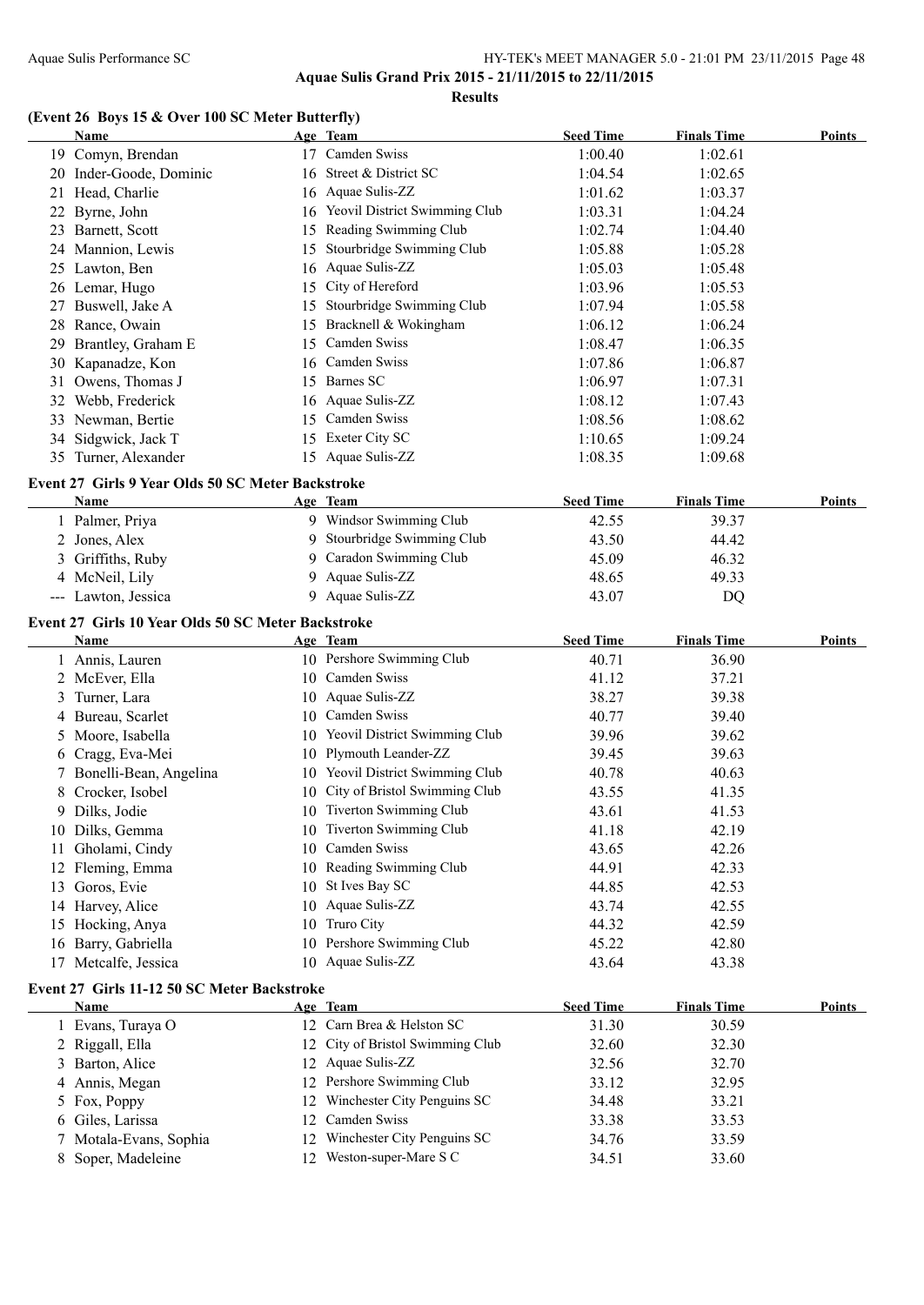**Aquae Sulis Grand Prix 2015 - 21/11/2015 to 22/11/2015**

**Results**

#### **(Event 27 Girls 11-12 50 SC Meter Backstroke)**

|     | Name                                        |     | Age Team                         | <b>Seed Time</b> | <b>Finals Time</b> | <b>Points</b> |
|-----|---------------------------------------------|-----|----------------------------------|------------------|--------------------|---------------|
|     | 9 Nettleton, Emma                           |     | 11 Newquay Cormorants SC         | 36.06            | 33.76              |               |
|     | 10 Ashelford, Amelia J                      |     | 12 Exeter City SC                | 34.39            | 33.83              |               |
| 11  | Barry, Alexandra                            |     | 12 Pershore Swimming Club        | 35.15            | 34.19              |               |
|     | 12 Lovegrove, Daisy                         |     | 12 Reading Swimming Club         | 35.18            | 34.26              |               |
|     | 13 Kelman-Johns, Phoebe                     |     | 12 Yeovil District Swimming Club | 36.79            | 34.36              |               |
|     | 14 Hammond, Maggie                          |     | 12 Weston-super-Mare S C         | 35.14            | 34.72              |               |
|     | 15 Hoogers, Margot                          |     | 12 Windsor Swimming Club         | 37.30            | 35.13              |               |
|     | 16 Martin, Alice E                          |     | 12 Abingdon Vale Swimming Club   | 36.08            | 35.14              |               |
|     | 17 Woodcock, Hannah                         |     | 11 Pershore Swimming Club        | 36.42            | 35.19              |               |
|     | 18 Hammond, Dana                            |     | 12 Caradon Swimming Club         | 35.92            | 35.54              |               |
|     | 19 Ramsay, Edie                             |     | 12 Camden Swiss                  | 36.57            | 35.74              |               |
|     | 20 Biss, Yasmin                             |     | 12 Camden Swiss                  | 36.33            | 35.77              |               |
|     | 21 Rafferty, Imogen                         |     | 12 Aquae Sulis-ZZ                | 36.27            | 35.78              |               |
|     | 22 Cragg, Megan                             |     | 12 Plymouth Leander-ZZ           | 36.72            | 35.90              |               |
|     | *23 Hill, Georgia                           |     | 12 Worcester SC                  | 37.68            | 36.36              |               |
|     | *23 Holroyd, Natasha                        | 11- | Windsor Swimming Club            | 36.60            | 36.36              |               |
|     | 25 Cornish, Emily                           | 11  | Plymouth Leander-ZZ              | 37.22            | 36.59              |               |
|     | 26 Butler, Grace                            |     | 12 Stourbridge Swimming Club     | 36.39            | 36.73              |               |
|     | 27 Hickey, Cara                             |     | 12 Aquae Sulis-ZZ                | NT               | 36.98              |               |
|     | *28 Phillipps, Megan                        |     | 11 Reading Swimming Club         | 39.60            | 36.99              |               |
|     | *28 Paine, Georgie                          |     | 11 Yeovil District Swimming Club | 37.62            | 36.99              |               |
|     | 30 Noel, Oriana                             |     | 11 Carn Brea & Helston SC        | 38.01            | 37.16              |               |
|     | 31 Rannou, Justine                          |     | 12 Exeter City SC                | 38.16            | 37.37              |               |
|     | 32 Knight, Jessica                          |     | 12 Weston-super-Mare S C         | 38.92            | 37.38              |               |
|     | 33 Daffey, Schuyler C                       |     | 11 Barnes SC                     | 38.12            | 37.58              |               |
|     | 34 McMenemy, Rebecca                        |     | 11 Reading Swimming Club         | 40.51            | 37.67              |               |
|     | 35 Piotrowicz, Kerenza V                    |     | 12 Carn Brea & Helston SC        | 37.91            | 37.90              |               |
|     | *36 Hanson-Puffer, Kaitlyn R                |     | 11 Barnes SC                     | 39.00            | 37.99              |               |
|     | *36 Banwell, Maisie                         |     | 11 Street & District SC          | 38.70            | 37.99              |               |
|     | 38 Franks, Jasmine                          |     | 11 Pershore Swimming Club        | 39.29            | 38.06              |               |
|     | 39 Hemmens, Charlie                         |     | 12 Aquae Sulis-ZZ                | 38.14            | 38.09              |               |
|     | 40 Ramsay, Iris                             |     | 12 Camden Swiss                  | 40.10            | 38.26              |               |
| 41  | Ward, Niamh                                 |     | 11 Aquae Sulis-ZZ                | 38.21            | 38.35              |               |
|     | 42 Saunders, Amy                            |     | 12 Aquae Sulis-ZZ                | 39.26            | 38.39              |               |
| *43 | Shepherd, Lucy                              |     | 12 St Ives Bay SC                | 39.05            | 38.42              |               |
|     | *43 Pike, Kayla                             |     | 11 Street & District SC          | 42.16            | 38.42              |               |
|     | 45 Grantham, Madeleine                      |     | 11 Barnes SC                     | 38.86            | 38.44              |               |
|     | 46 Young, Evie-Rose                         |     | 12 Aquae Sulis-ZZ                | 39.36            | 39.16              |               |
|     | 47 Galpin, Ruby                             |     | 11 Aquae Sulis-ZZ                | 40.82            | 39.21              |               |
|     | 48 Holloway, Alice                          |     | 12 Yeovil District Swimming Club | 37.19            | 39.23              |               |
|     | 49 Price, Lilli                             |     | 11 Newquay Cormorants SC         | 39.58            | 39.31              |               |
| 50  | Ashpole, Eve                                | 11  | Aquae Sulis-ZZ                   | 40.77            | 40.84              |               |
| 51  | Ramsay, Lauren                              | 11  | Exeter City SC                   | 41.24            | 41.21              |               |
| 52  | Morris, Amelia E                            | 11- | Weston-super-Mare S C            | 41.82            | 41.73              |               |
|     | 53 Gumm, Lissy A                            |     | 11 Wells Swimming Club           | 42.68            | 49.48              |               |
|     | Event 27 Girls 13-14 50 SC Meter Backstroke |     |                                  |                  |                    |               |
|     | Name                                        |     | Age Team                         | <b>Seed Time</b> | <b>Finals Time</b> | Points        |
|     | 1 Price, Amber                              |     | 14 Newquay Cormorants SC         | 31.61            | 30.63              |               |
|     | 2 Kendall, Emma                             |     | 14 Carn Brea & Helston SC        | 31.40            | 30.73              |               |
|     | 3 Maestri, Alysia                           |     | 13 United Bristol Swimming Club  | 31.00            | 31.02              |               |
|     | 4 Mazzeo, Sara                              |     | 14 Carn Brea & Helston SC        | 31.83            | 31.11              |               |

5 Grigg, Jemima 13 Newquay Cormorants SC 31.56 31.35 Jones, Charley 13 Stourbridge Swimming Club 32.27 31.63 7 Owen, Honey 13 Aquae Sulis-ZZ 34.37 31.71 8 Smith, Laura 14 United Bristol Swimming Club 32.57 32.36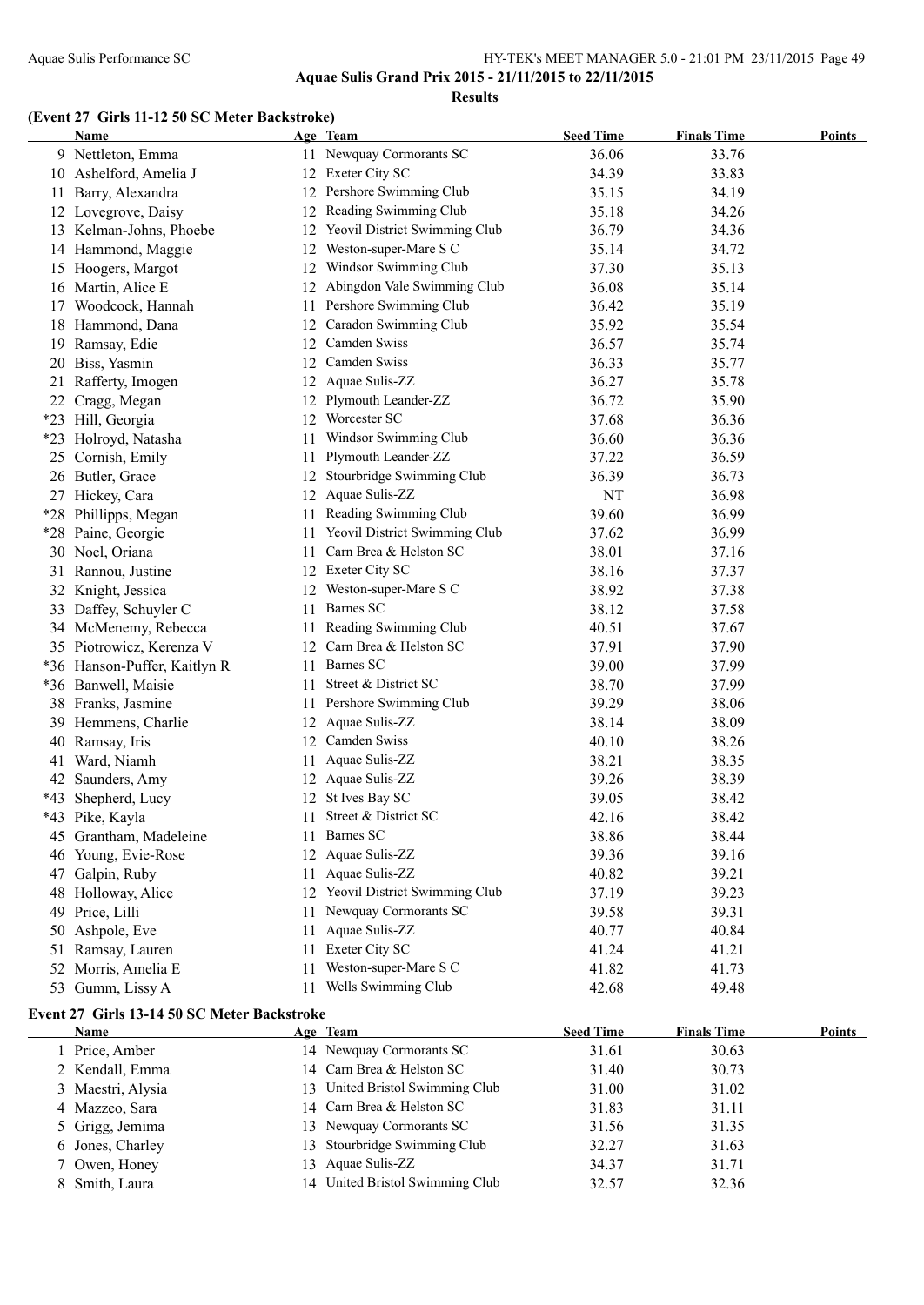**Aquae Sulis Grand Prix 2015 - 21/11/2015 to 22/11/2015**

**Results**

#### **(Event 27 Girls 13-14 50 SC Meter Backstroke)**

|       | Name                           |    | Age Team                         | <b>Seed Time</b> | <b>Finals Time</b> | <b>Points</b> |
|-------|--------------------------------|----|----------------------------------|------------------|--------------------|---------------|
|       | 9 Prince-Rayner, Charlotte     |    | 13 Winchester City Penguins SC   | 33.79            | 32.58              |               |
|       | 10 Marsden, Naomi              |    | 13 Pershore Swimming Club        | 34.36            | 32.67              |               |
| 11    | Tajalli, Yasmin                |    | 14 Abingdon Vale Swimming Club   | 33.72            | 32.74              |               |
|       | 12 Ball, Flossie               |    | 13 Aquae Sulis-ZZ                | 32.30            | 32.80              |               |
|       | *13 Moore, Jasmine             |    | 13 Yeovil District Swimming Club | 33.17            | 32.85              |               |
|       | *13 Flack, Olivia              |    | 14 Yeovil District Swimming Club | 32.36            | 32.85              |               |
|       | 15 Weston, Amy                 |    | 14 Pershore Swimming Club        | 33.23            | 32.86              |               |
|       | 16 Locke, Georgie              |    | 14 Southwold Swimming Club       | 33.04            | 33.04              |               |
|       | 17 Butler, Georgina            |    | 14 Winchester City Penguins SC   | 33.76            | 33.09              |               |
|       | 18 Brantley, Lauren            |    | 13 Camden Swiss                  | 33.37            | 33.27              |               |
|       | 19 Edwards, Megan              |    | 14 Carn Brea & Helston SC        | 32.88            | 33.32              |               |
| 20    | Marshall-Welling, Misty        |    | 14 Aquae Sulis-ZZ                | 33.24            | 33.43              |               |
|       | 21 Sutton, Eloise              |    | 14 Aquae Sulis-ZZ                | 33.72            | 33.49              |               |
|       | 22 Rawles, Milly               |    | 13 Exeter City SC                | 35.51            | 33.52              |               |
|       | 23 Rance, Bethan               |    | 13 Bracknell & Wokingham         | 34.94            | 33.81              |               |
|       | 24 Boyce Parr, Isabella        |    | 14 Abingdon Vale Swimming Club   | 33.62            | 33.85              |               |
|       | 25 Gibbins, Rebecca            |    | 13 Exeter City SC                | 35.11            | 33.86              |               |
|       | 26 Richmond, Lara C            |    | 13 Reading Swimming Club         | 33.37            | 33.88              |               |
|       | 27 Casey, Rhian                |    | 14 Abingdon Vale Swimming Club   | 33.35            | 33.90              |               |
|       | 28 Gordon, Amy                 |    | 14 Aquae Sulis-ZZ                | 35.01            | 33.95              |               |
| 29    | Soper, Ruby                    |    | 14 Weston-super-Mare S C         | 34.86            | 33.96              |               |
|       | 30 Wilcox, Hollie              |    | 13 Weston-super-Mare S C         | 33.99            | 34.02              |               |
| 31    | Chen, Isabelle                 |    | 13 Camden Swiss                  | 34.66            | 34.19              |               |
|       | 32 Brady, Evie                 |    | 14 Aquae Sulis-ZZ                | 33.53            | 34.27              |               |
| 33    | King, Freya                    |    | 13 Weston-super-Mare S C         | 33.47            | 34.29              |               |
|       | 34 Ciurleo, Isis               |    | 14 Dulwich Dolphins SC           | 34.79            | 34.37              |               |
| 35    | Rose, Megan                    |    | 14 Aquae Sulis-ZZ                | 35.11            | 34.81              |               |
|       | 36 Young, Jessica              |    | 14 Stourbridge Swimming Club     | 35.15            | 34.82              |               |
|       | 37 Black, Joanna               |    | 14 Street & District SC          | 36.59            | 34.86              |               |
|       | *38 Graham, Fay                |    | 13 Yeovil District Swimming Club | 35.01            | 34.91              |               |
| $*38$ | Chapman, Kabria                |    | 13 Weston-super-Mare S C         | 35.51            | 34.91              |               |
| 40    | Stanbury, Charlotte E          |    | 14 Weston-super-Mare S C         | 36.08            | 34.93              |               |
|       | 41 Allen, Elizabeth F          |    | 13 Yeovil District Swimming Club | 35.99            | 34.99              |               |
|       | 42 Passmore, Olivia            |    | 13 Exeter City SC                | 36.50            | 35.10              |               |
|       | 43 Exell, Jade L               |    | 14 Carn Brea & Helston SC        | 36.59            | 35.11              |               |
|       | 44 Galpin, Olivia              |    | 14 Aquae Sulis-ZZ                | 34.17            | 35.14              |               |
|       | 45 Chadwick, Alice             |    | 13 Bradford on Avon Asc          | 35.55            | 35.56              |               |
|       | 46 Boulton, Rosie              |    | 14 Carn Brea & Helston SC        | 35.38            | 35.70              |               |
|       | 47 Crudgington, Maia           |    | 13 Aquae Sulis-ZZ                | 37.70            | 35.86              |               |
|       | 48 James, Grace                |    | 13 Exeter City SC                | 35.60            | 35.96              |               |
|       | 49 Penton, Lucy                | 13 | Reading Swimming Club            | 36.12            | 36.38              |               |
|       | 50 Cumming, Izzy               |    | 13 Pershore Swimming Club        | 37.65            | 36.72              |               |
|       | 51 Durrant, Octavia            |    | 14 Calne Alpha 4                 | 35.87            | 36.87              |               |
|       | 52 Healy, Emma                 |    | 13 Wells Swimming Club           | 37.86            | 36.94              |               |
|       | 53 Gerhardstein, Alicia        |    | 13 Camden Swiss                  | 38.20            | 36.95              |               |
|       | 54 Costello, Emma              |    | 14 Abingdon Vale Swimming Club   | 35.22            | 37.03              |               |
|       | 55 Rogers, Kerri               |    | 14 City of Bristol Swimming Club | 36.40            | 37.11              |               |
|       | 56 Smith, Hazel                |    | 13 City of Bristol Swimming Club | 37.14            | 37.15              |               |
|       | 57 Sanders, Amber              |    | 13 St Ives Bay SC                | 37.83            | 37.31              |               |
|       | 58 Bonelli-Bean, Dominique-Lea |    | 14 Yeovil District Swimming Club | 36.80            | 37.39              |               |
|       | 59 Hammond, Samantha           |    | 13 Aquae Sulis-ZZ                | 35.71            | 37.44              |               |
|       | 60 Pearce, Ella                |    | 13 Abingdon Vale Swimming Club   | 38.23            | 37.81              |               |
|       | 61 Jones, Tea L                |    | 14 Exeter City SC                | 36.56            | 38.33              |               |
|       | 62 Farmer, Maya                |    | 13 Street & District SC          | 38.02            | 39.41              |               |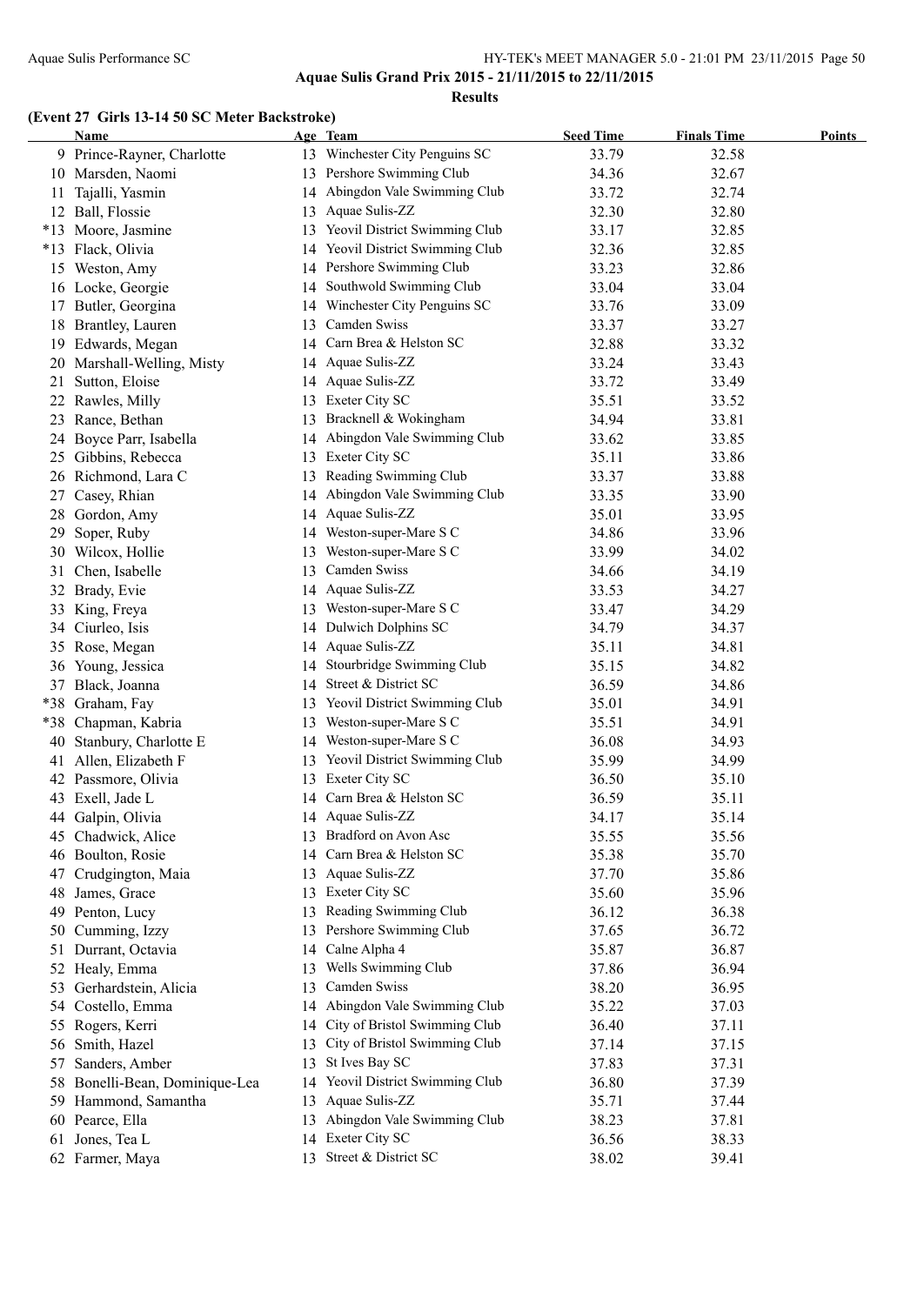**Results**

### **Event 27 Girls 15 & Over 50 SC Meter Backstroke**

|    | Name                                                |    | Age Team                                   | <b>Seed Time</b> | <b>Finals Time</b> | <b>Points</b> |
|----|-----------------------------------------------------|----|--------------------------------------------|------------------|--------------------|---------------|
|    | 1 Sinha, Natasha                                    |    | 18 Beckenham Swimming Club                 | 29.90            | 29.63              |               |
|    | 2 Foster, Jessie                                    |    | 17 Aquae Sulis-ZZ                          | 33.06            | 29.83              |               |
|    | *3 Jones, Maria                                     |    | 16 Southwold Swimming Club                 | 31.16            | 30.07              |               |
| *3 | Shaw, Jessica                                       |    | 16 Southwold Swimming Club                 | 30.15            | 30.07              |               |
| 5  | Townsend, Katie                                     |    | 15 Exeter City SC                          | 30.09            | 30.11              |               |
|    | 6 Hatton, Emma                                      |    | 15 Gloucester City Swimming Club           | 31.56            | 31.29              |               |
|    | *7 Fellows, Paige                                   |    | 16 Aquae Sulis-ZZ                          | 31.97            | 31.36              |               |
| *7 | Schmitt, Ann Sophie                                 |    | 15 Camden Swiss                            | 32.26            | 31.36              |               |
|    | 9 Frankland, Jessica                                |    | 18 Beckenham Swimming Club                 | 30.87            | 31.57              |               |
|    | 10 Hookway, Darcey                                  |    | 15 Camden Swiss                            | 32.12            | 31.72              |               |
|    | 11 Lijzenga, Nienke                                 |    | 17 Abingdon Vale Swimming Club             | 31.50            | 31.86              |               |
|    | 12 Reid, Hannah                                     |    | 17 Carn Brea & Helston SC                  | 31.92            | 31.95              |               |
|    | 13 Szuplewski, Alex                                 |    | 17 Caradon Swimming Club                   | 31.53            | 32.02              |               |
|    | 14 Loveman, Rhiannon                                |    | 17 Exeter City SC                          | 32.34            | 32.17              |               |
|    | 15 Walters, Bethan                                  |    | 16 Stourbridge Swimming Club               | 32.45            | 32.18              |               |
|    | 16 Kaczmarczyk, Natalia                             |    | 15 Camden Swiss                            | 34.49            | 32.31              |               |
|    | 17 Dorsman, Ellie                                   |    | 16 Bradford on Avon Asc                    | 32.64            | 32.63              |               |
|    | 18 Cummins, Stephanie                               |    | 15 City of Bristol Swimming Club           | 32.67            | 32.70              |               |
|    | 19 Harvey, Ella                                     |    | 16 Camden Swiss                            | 33.01            | 32.82              |               |
|    | 20 Palmer, Emily                                    |    | 17 Exeter City SC                          | 33.37            | 33.08              |               |
| 21 | Trimarchi, Lia                                      | 15 | Camden Swiss                               | 33.71            | 33.33              |               |
|    | 22 Hill, Geena                                      |    | 15 Stourbridge Swimming Club               | 33.58            | 33.66              |               |
|    | 23 Townsend, Katherine                              |    | 17 Aquae Sulis-ZZ                          | 32.71            | 33.70              |               |
|    | 24 Knight, Chloe                                    |    | 16 Weston-super-Mare S C                   | 34.82            | 33.76              |               |
|    | 25 Harrison, Emily                                  |    | 15 Aquae Sulis-ZZ                          | 35.39            | 34.97              |               |
|    | 26 Joseph, Jessica                                  |    | 16 City of Bristol Swimming Club           | 35.74            | 35.11              |               |
|    | 27 Fredericks, Hannah                               |    | 17 Winchester City Penguins SC             | 35.63            | 35.37              |               |
|    | 28 Arundel, Gemma                                   |    | 15 Tavistock Swimming Club                 | 36.48            | 36.49              |               |
|    | 29 Clemens, Jessamy                                 |    | 15 Tavistock Swimming Club                 | 35.89            | 36.71              |               |
|    | Event 28 Boys 9 Year Olds 50 SC Meter Breaststroke  |    |                                            |                  |                    |               |
|    | Name                                                |    | Age Team                                   | <b>Seed Time</b> | <b>Finals Time</b> | <b>Points</b> |
|    | 1 Annis, David                                      |    | 9 Pershore Swimming Club                   | 50.89            | 50.33              |               |
|    | 2 Morris, Oscar                                     |    | 9 Weston-super-Mare S C                    | 55.21            | 54.66              |               |
|    |                                                     |    |                                            |                  |                    |               |
|    | Event 28 Boys 10 Year Olds 50 SC Meter Breaststroke |    |                                            |                  |                    |               |
|    | Name                                                |    | Age Team<br>10 Abingdon Vale Swimming Club | <b>Seed Time</b> | <b>Finals Time</b> | <b>Points</b> |
|    | Sissins-Roffey, Felix J                             |    | 10 Calne Alpha 4                           | 42.84            | 41.30              |               |
| 2  | Watts, Oliver                                       |    | Yeovil District Swimming Club              | 45.57            | 41.92              |               |
| 3  | Perrin, Connor                                      | 10 | Weston-super-Mare S C                      | 43.89            | 42.57              |               |
| 4  | O'Connor, Jamie J                                   | 10 | Aquae Sulis-ZZ                             | 50.21            | 43.75              |               |
| 5. | Saunders, Oliver                                    | 10 | Aquae Sulis-ZZ                             | 43.88            | 44.26              |               |
| 6  | Adams, Max                                          | 10 | Camden Swiss                               | 47.22            | 47.29              |               |
|    | 7 Alvarado, Matthias                                | 10 |                                            | 49.95            | 50.66              |               |
|    | Event 28 Boys 11-12 50 SC Meter Breaststroke        |    |                                            |                  |                    |               |
|    | <b>Name</b>                                         |    | Age Team                                   | <b>Seed Time</b> | <b>Finals Time</b> | <b>Points</b> |
|    | 1 Sims, Christopher                                 |    | 12 Didcot Barramundi Swimming Clu          | 37.42            | 35.90              |               |
|    | 2 Endersby, George                                  |    | 12 Reading Swimming Club                   | 36.90            | 36.65              |               |
| 3  | Szentpeteri, Mark                                   | 11 | Alton and District                         | 39.77            | 38.89              |               |
| 4  | Morris, Samuel A                                    | 12 | Weston-super-Mare S C                      | 43.91            | 39.08              |               |
| 5. | Castronovo, Amir                                    | 12 | Camden Swiss                               | 42.33            | 39.09              |               |
| 6  | Walker, Benjamin                                    | 12 | Aquae Sulis-ZZ                             | 40.92            | 39.25              |               |
|    | Bakker-Noguer, Carlos                               | 12 | Reading Swimming Club                      | 41.89            | 39.75              |               |
| 8  | Tietema, Rory                                       | 12 | Reading Swimming Club                      | 41.79            | 39.86              |               |
| 9  | Goros, Noah                                         |    | 12 St Ives Bay SC                          | 42.30            | 39.88              |               |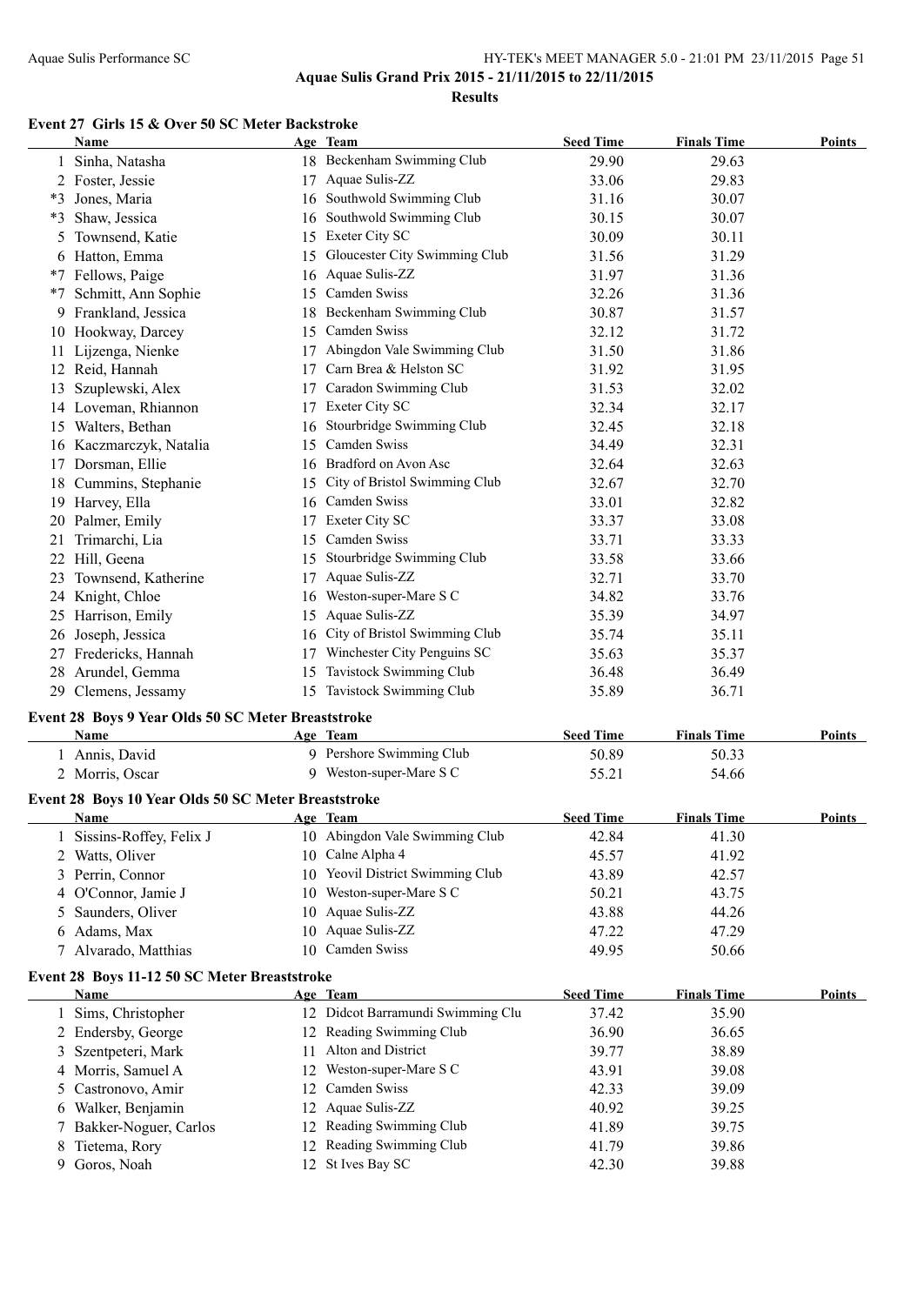**Aquae Sulis Grand Prix 2015 - 21/11/2015 to 22/11/2015**

**Results**

#### **(Event 28 Boys 11-12 50 SC Meter Breaststroke)**

|    | <b>Name</b>                                          |          | Age Team                          | <b>Seed Time</b> | <b>Finals Time</b> | Points        |
|----|------------------------------------------------------|----------|-----------------------------------|------------------|--------------------|---------------|
|    | 10 Gregory, Farran                                   |          | 11 Weston-super-Mare S C          | 40.83            | 40.33              |               |
|    | 11 Cook, George                                      |          | 12 Weston-super-Mare S C          | 42.49            | 40.48              |               |
|    | 12 Menlove, Ed                                       |          | 12 Winchester City Penguins SC    | 41.62            | 40.71              |               |
|    | 13 Krasnoshchekiy, Mikhail                           |          | 12 Camden Swiss                   | 43.01            | 41.54              |               |
|    | 14 Curtis, Scott                                     |          | 12 Aquae Sulis-ZZ                 | 43.54            | 42.01              |               |
|    | 15 Rycroft, Charles                                  |          | 11 Windsor Swimming Club          | 44.31            | 42.45              |               |
|    | 16 Jordan, Liam                                      |          | 11 Exeter City SC                 | 44.88            | 42.67              |               |
|    | 17 Parker, Matthew                                   | 11       | Aquae Sulis-ZZ                    | 44.08            | 42.84              |               |
|    | 18 Chen, Alexander A                                 |          | 11 Camden Swiss                   | 45.38            | 43.12              |               |
|    | 19 Chen, William                                     |          | 11 Camden Swiss                   | 46.00            | 44.01              |               |
|    | 20 Wright, Benjamin S                                | 11       | Abingdon Vale Swimming Club       | 44.41            | 44.63              |               |
|    | 21 Pliner, Charlie S                                 |          | 12 Camden Swiss                   | 43.78            | 45.30              |               |
|    | 22 Wilson, Patrick                                   |          | 11 Camden Swiss                   | 47.96            | 45.73              |               |
|    | 23 Ashworth, Joe                                     |          | 11 Aquae Sulis-ZZ                 | 47.44            | 47.78              |               |
|    |                                                      |          |                                   |                  |                    |               |
|    | Event 28 Boys 13-14 50 SC Meter Breaststroke<br>Name |          | Age Team                          | <b>Seed Time</b> | <b>Finals Time</b> | Points        |
|    | 1 Broomfield, Zac                                    |          | 13 St Ives Bay SC                 | 32.60            | 32.48              |               |
|    | 2 White, Alec                                        |          | 14 Exeter City SC                 | 33.23            | 32.89              |               |
| 3  | Bilbao, James                                        |          | 14 City of Hereford               | 32.89            | 33.16              |               |
| 4  | Sims, Nicholas                                       |          | 14 Didcot Barramundi Swimming Clu | 34.19            | 33.20              |               |
|    | 5 Morris, Jake                                       |          | 14 Stourbridge Swimming Club      | 35.06            | 33.41              |               |
|    | 6 Wallace, Nathan                                    |          | City of Hereford                  | 34.36            | 33.49              |               |
|    | Brunsdon, Evan                                       | 14<br>14 | Weston-super-Mare S C             | 33.00            | 33.94              |               |
| 7  |                                                      |          | 14 Reading Swimming Club          |                  |                    |               |
|    | 8 Bakker-Noguer, Javier                              |          |                                   | 33.80            | 33.95              |               |
|    | 9 Keeling, Zachary                                   |          | 14 Aquae Sulis-ZZ                 | 35.55            | 34.68              |               |
|    | 10 Gibert, Jack                                      |          | 14 City of Bristol Swimming Club  | 34.80            | 34.71              |               |
|    | 11 Hood, Dylan J                                     |          | 14 Aquae Sulis-ZZ                 | 35.88            | 34.93              |               |
|    | 12 Lewis, Steven J                                   |          | 14 Carn Brea & Helston SC         | 36.60            | 35.33              |               |
|    | 13 Fryers, Toby A                                    |          | 13 Barnes SC                      | 36.12            | 35.65              |               |
|    | 14 Hardick, Matthew                                  |          | 13 Aquae Sulis-ZZ                 | 38.16            | 36.13              |               |
|    | 15 Rimmer, George                                    |          | 13 Bracknell & Wokingham          | 36.46            | 36.33              |               |
|    | 16 Sweatman, Simon                                   |          | 13 Pershore Swimming Club         | NT               | 36.66              |               |
|    | 17 Grothier, Isaac                                   |          | 13 Aquae Sulis-ZZ                 | 36.05            | 36.69              |               |
|    | 18 Turner, Arno                                      |          | 14 Southwold Swimming Club        | 36.50            | 36.76              |               |
|    | 19 Lyne, Freddy                                      |          | 13 Aquae Sulis-ZZ                 | 36.97            | 36.84              |               |
|    | 20 Orchard, Andre J                                  |          | 14 Exeter City SC                 | 38.50            | 37.02              |               |
|    | 21 Mould, Peter                                      |          | 13 Aquae Sulis-ZZ                 | 37.53            | 37.08              |               |
|    | 22 Ramsay, Matt                                      |          | 14 Exeter City SC                 | 37.13            | 37.41              |               |
| 23 | Bolcato, Maximillian                                 |          | 13 Abingdon Vale Swimming Club    | 38.67            | 37.56              |               |
|    | 24 Fleming, Tomas                                    |          | 14 Reading Swimming Club          | 39.76            | 37.57              |               |
|    | 25 Blacker, Sam                                      |          | 14 Aquae Sulis-ZZ                 | 38.46            | 37.78              |               |
| 26 | Suckling, Ben                                        |          | 13 Caradon Swimming Club          | 41.49            | 38.13              |               |
| 27 | Perry, Luke                                          |          | 13 Pershore Swimming Club         | 40.39            | 39.01              |               |
| 28 | Davidson, Tom                                        |          | 13 Stourbridge Swimming Club      | 40.40            | 39.13              |               |
|    | --- Chu, Tomas                                       |          | 14 Camden Swiss                   | 39.15            | DQ                 |               |
|    | Event 28 Boys 15 & Over 50 SC Meter Breaststroke     |          |                                   |                  |                    |               |
|    | Name                                                 |          | Age Team                          | <b>Seed Time</b> | <b>Finals Time</b> | <b>Points</b> |
|    | 1 Dawe, James                                        | 21       | City of Bristol Swimming Club     | 29.68            | 28.82              |               |
|    | 2 Gardiner, Marcus                                   |          | 18 Weston-super-Mare S C          | 29.58            | 29.69              |               |
| 3  | Chillingworth, Adam                                  | 18       | Street & District SC              | 30.62            | 29.78              |               |
|    | 4 Rookes, Kieran                                     | 18       | Tavistock Swimming Club           | 30.44            | 30.19              |               |
| 5  | Slade, James                                         | 17       | Camden Swiss                      | 31.79            | 30.28              |               |
| 6  | Lye, Jasper                                          | 16       | City of Bristol Swimming Club     | 30.80            | 31.04              |               |
|    | 7 Lawton, Ben                                        |          | 16 Aquae Sulis-ZZ                 | 30.28            | 31.19              |               |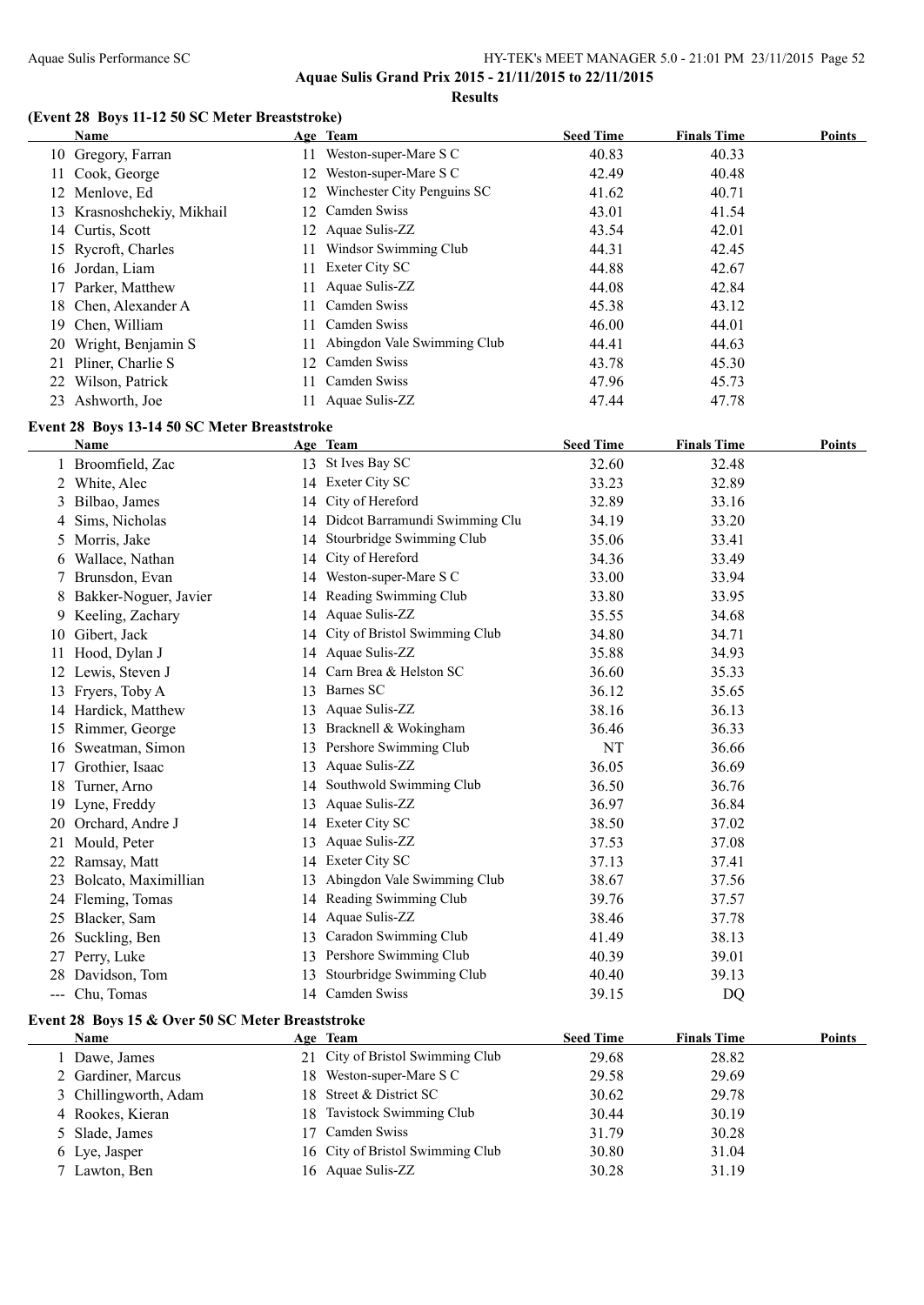#### **Results**

#### **(Event 28 Boys 15 & Over 50 SC Meter Breaststroke)**

|        | Name                                                     |    | Age Team                         | <b>Seed Time</b>   | <b>Finals Time</b> | Points        |
|--------|----------------------------------------------------------|----|----------------------------------|--------------------|--------------------|---------------|
|        | 8 Bakker-Noguer, Alex                                    |    | 17 Reading Swimming Club         | 31.10              | 31.21              |               |
|        | 9 Coombes, Mitchell                                      |    | 16 Basingstoke Bluefins          | 32.19              | 31.97              |               |
|        | 10 Card, Ben                                             |    | 17 Yeovil District Swimming Club | 34.73              | 32.02              |               |
|        | 11 Sarachi, Ben                                          |    | 15 Gloucester City Swimming Club | 33.33              | 32.12              |               |
|        | *12 Malone, Christopher                                  |    | 15 Gloucester City Swimming Club | 33.13              | 32.18              |               |
|        | *12 Head, Charlie                                        |    | 16 Aquae Sulis-ZZ                | 32.04              | 32.18              |               |
|        | 14 Kapanadze, George                                     |    | 18 Camden Swiss                  | 33.84              | 32.28              |               |
|        | 15 Khan, Qasim                                           |    | 16 Camden Swiss                  | 34.32              | 32.35              |               |
|        | 16 Moriarty, Edward                                      |    | 19 Beckenham Swimming Club       | 32.08              | 32.40              |               |
|        | 17 Bartlett, Aaron                                       |    | 15 Yeovil District Swimming Club | 32.04              | 32.56              |               |
|        |                                                          |    | 15 Weston-super-Mare S C         | 33.89              | 32.58              |               |
|        | 18 King, James                                           |    | 16 Camden Swiss                  |                    |                    |               |
|        | 19 Lezard, Alex J                                        |    | 18 Street & District SC          | 33.27              | 32.92              |               |
|        | 20 Williams, Liam D                                      |    |                                  | 33.73              | 33.19              |               |
|        | 21 Mathews, Sam                                          |    | 18 Stourbridge Swimming Club     | 33.79              | 33.56              |               |
|        | 22 Graham, Keir                                          |    | 17 Yeovil District Swimming Club | 32.76              | 33.66              |               |
|        | 23 Byrne, John                                           |    | 16 Yeovil District Swimming Club | 33.13              | 33.68              |               |
|        | 24 Costello, JD                                          |    | 16 Camden Swiss                  | 33.60              | 33.92              |               |
|        | 25 McAvoy, Terry R                                       |    | 15 Camden Swiss                  | 35.21              | 34.23              |               |
|        | 26 Duffy, Aiden                                          |    | 16 Stourbridge Swimming Club     | 34.15              | 34.72              |               |
|        | *27 Francis, Alex                                        | 17 | Tavistock Swimming Club          | 34.48              | 34.81              |               |
| $*27$  | Barnett, Scott                                           |    | 15 Reading Swimming Club         | 35.13              | 34.81              |               |
|        | 29 Hoogers, Max                                          |    | 15 Windsor Swimming Club         | 35.32              | 35.15              |               |
|        | 30 Morgan, Jack                                          |    | 15 Stourbridge Swimming Club     | 34.19              | 35.16              |               |
| 31     | Mannion, Lewis                                           |    | 15 Stourbridge Swimming Club     | 36.89              | 35.45              |               |
|        | 32 Lau, Kie-Ren                                          |    | 16 Beckenham Swimming Club       | 36.53              | 35.94              |               |
|        | 33 Turner, Alexander                                     |    | 15 Aquae Sulis-ZZ                | 37.40              | 37.62              |               |
|        | Event 29 Boys 9 Year Olds 50 SC Meter Freestyle          |    |                                  |                    |                    |               |
|        | Name                                                     |    | Age Team                         | <b>Seed Time</b>   | <b>Finals Time</b> | Points        |
|        | 1 Annis, David                                           |    | 9 Pershore Swimming Club         | 35.72              | 35.15              |               |
|        | 2 Sheffield, Henry                                       |    | 9 Cirencester SC                 | 37.86              | 37.08              |               |
|        | 3 Quellmann, Max                                         |    | 9 Camden Swiss                   | 39.09              | 38.31              |               |
|        | 4 Morris, Oscar                                          |    | 9 Weston-super-Mare S C          | 41.32              | 41.09              |               |
|        |                                                          |    |                                  |                    |                    |               |
|        | Event 29 Boys 10 Year Olds 50 SC Meter Freestyle<br>Name |    | Age Team                         | <b>Seed Time</b>   | <b>Finals Time</b> | Points        |
|        |                                                          |    | 10 Abingdon Vale Swimming Club   | 32.34              |                    |               |
|        | 1 Sissins-Roffey, Felix J                                |    | 10 Aquae Sulis-ZZ                |                    | 29.97              |               |
|        | 2 Adams, Max                                             |    |                                  | 31.70              | 31.55              |               |
| 3      | Watts, Oliver                                            | 10 | Calne Alpha 4                    | 34.44              | 32.52              |               |
|        | 4 Froggatt, James                                        | 10 | Stourbridge Swimming Club        | 34.79              | 35.49              |               |
| 5      | Perrin, Connor                                           | 10 | Yeovil District Swimming Club    | 35.64              | 36.06              |               |
| 6      | Wilks, Aaron                                             | 10 | Windsor Swimming Club            | 36.80              | 36.24              |               |
| 7      | Rackstraw, Freddie                                       | 10 | Wells Swimming Club              | 37.95              | 38.71              |               |
| 8      | Alvarado, Matthias                                       | 10 | Camden Swiss                     | 38.06              | 39.21              |               |
|        | Event 29 Boys 11-12 50 SC Meter Freestyle                |    |                                  |                    |                    |               |
|        | Name                                                     |    | Age Team                         | <b>Seed Time</b>   | <b>Finals Time</b> | <b>Points</b> |
|        | 1 Scullion, Marcus                                       |    | 12 Winchester City Penguins SC   | 30.69              | 29.37              |               |
|        | 2 Walker, Benjamin                                       | 12 | Aquae Sulis-ZZ                   | 29.55              | 29.44              |               |
| 3      | Morris, Samuel A                                         | 12 | Weston-super-Mare S C            | 31.72              | 29.54              |               |
|        | 4 Endersby, George                                       | 12 | Reading Swimming Club            | 31.17              | 29.89              |               |
| 5      | Tietema, Rory                                            |    | Reading Swimming Club            | 31.32              | 30.03              |               |
|        |                                                          | 12 |                                  |                    |                    |               |
| 6      |                                                          | 12 | Camden Swiss                     |                    |                    |               |
|        | Divet, Yann                                              | 12 | Camden Swiss                     | 31.13              | 30.18              |               |
| 7<br>8 | Krasnoshchekiy, Mikhail                                  | 12 | St Ives Bay SC                   | 30.95              | 30.36              |               |
| 9.     | Goros, Noah<br>Markov, Danny                             | 12 | Camden Swiss                     | <b>NT</b><br>31.06 | 30.47<br>30.62     |               |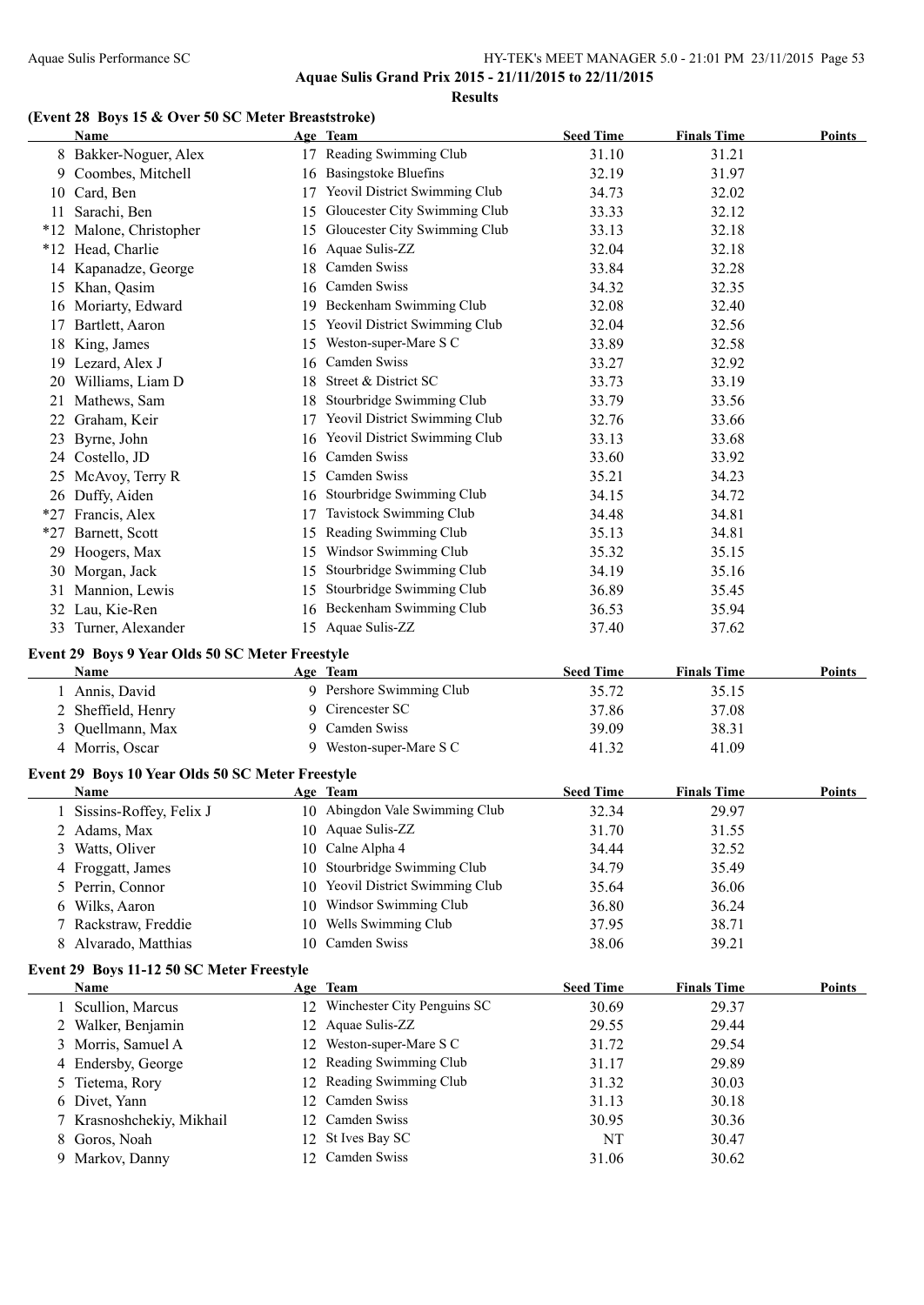#### Aquae Sulis Performance SC HY-TEK's MEET MANAGER 5.0 - 21:01 PM 23/11/2015 Page 54 **Aquae Sulis Grand Prix 2015 - 21/11/2015 to 22/11/2015 Results**

### **(Event 29 Boys 11-12 50 SC Meter Freestyle)**

|       | <b>Name</b>            |    | Age Team                       | <b>Seed Time</b> | <b>Finals Time</b> | <b>Points</b> |
|-------|------------------------|----|--------------------------------|------------------|--------------------|---------------|
|       | 10 Talbot, Connor      | 11 | City of Bristol Swimming Club  | 31.74            | 31.56              |               |
| 11    | Sims, Christopher      | 12 | Didcot Barramundi Swimming Clu | NT               | 31.68              |               |
| 12    | Hazell, Charlie        | 11 | Windsor Swimming Club          | 35.09            | 31.80              |               |
| 13    | Lunniss, Andrew        | 11 | Winchester City Penguins SC    | 31.98            | 31.95              |               |
| 14    | Castronovo, Amir       | 12 | Camden Swiss                   | 31.77            | 32.03              |               |
| $*15$ | Cook, George           | 12 | Weston-super-Mare S C          | 31.96            | 32.10              |               |
| $*15$ | Cook, Charlie          | 12 | Street & District SC           | 34.03            | 32.10              |               |
| 17    | Curtis, Scott          | 12 | Aquae Sulis-ZZ                 | 32.43            | 32.27              |               |
| 18    | Bakker-Noguer, Carlos  | 12 | Reading Swimming Club          | 32.50            | 32.31              |               |
| 19    | Machin, Josh           | 11 | City of Bristol Swimming Club  | 32.50            | 32.32              |               |
| 20    | Menlove, Ed            | 12 | Winchester City Penguins SC    | 32.39            | 32.50              |               |
| 21    | Darlington-Eyre, Rimae | 12 | Plymouth Leander-ZZ            | 33.01            | 32.52              |               |
| 22    | Gregory, Farran        | 11 | Weston-super-Mare S C          | 32.26            | 32.77              |               |
| 23    | Quellmann, Ben         | 12 | Camden Swiss                   | 32.39            | 33.11              |               |
| 24    | Wilkinson, Benjamin    | 11 | Reading Swimming Club          | 34.34            | 33.13              |               |
| 25    | Tidball-Zapp, Albert   | 12 | Street & District SC           | 33.25            | 33.34              |               |
| $*26$ | Webster, Toby          | 11 | Street & District SC           | 32.82            | 33.35              |               |
| $*26$ | Fouracres, Jake        | 11 | Street & District SC           | 33.33            | 33.35              |               |
| 28    | Everett, Jack          | 11 | Bradford on Avon Asc           | 34.21            | 33.54              |               |
| 29    | Rycroft, Charles       | 11 | Windsor Swimming Club          | 34.98            | 33.58              |               |
| 30    | Chen, William          | 11 | Camden Swiss                   | 34.80            | 34.51              |               |
| 31    | Ashworth, Joe          | 11 | Aquae Sulis-ZZ                 | 35.14            | 34.73              |               |
| 32    | Pliner, Charlie S      | 12 | Camden Swiss                   | 33.39            | 34.97              |               |
| 33    | Parker, Matthew        | 11 | Aquae Sulis-ZZ                 | 36.18            | 35.11              |               |
|       | 34 Pliner, Theo        | 11 | Camden Swiss                   | 35.33            | 35.55              |               |
| 35    | Chen, Alexander A      | 11 | Camden Swiss                   | 36.10            | 35.95              |               |
|       |                        |    |                                |                  |                    |               |

### **Event 29 Boys 13-14 50 SC Meter Freestyle**

 $\overline{a}$ 

|       | Name                  |    | Age Team                       | <b>Seed Time</b> | <b>Finals Time</b> | <b>Points</b> |
|-------|-----------------------|----|--------------------------------|------------------|--------------------|---------------|
|       | Willies, Oliver       |    | 14 Street & District SC        | 24.96            | 25.05              |               |
| 2     | Endersby, Jack        |    | 14 Reading Swimming Club       | 25.90            | 25.43              |               |
| 3     | Broomfield, Zac       | 13 | St Ives Bay SC                 | 25.40            | 25.54              |               |
| 4     | Short, Oscar          | 14 | United Bristol Swimming Club   | 27.00            | 26.17              |               |
| 5     | White, Alec           | 14 | Exeter City SC                 | 27.43            | 26.28              |               |
| 6     | Wallace, Nathan       | 14 | City of Hereford               | 26.88            | 26.53              |               |
|       | Drew, Ruud A          | 14 | Reading Swimming Club          | 27.30            | 26.71              |               |
| 8     | Humphrys, Martyn      | 14 | Winchester City Penguins SC    | 28.19            | 27.16              |               |
| 9     | Turner, Arno          | 14 | Southwold Swimming Club        | 27.68            | 27.20              |               |
| 10    | Sweatman, Simon       | 13 | Pershore Swimming Club         | 27.22            | 27.27              |               |
| 11    | Sadler, William       | 14 | <b>Basingstoke Bluefins</b>    | 27.90            | 27.40              |               |
| 12    | Sims, Nicholas        | 14 | Didcot Barramundi Swimming Clu | 27.84            | 27.46              |               |
| 13    | McNamara, Aeden       | 14 | St Ives Bay SC                 | 27.30            | 27.52              |               |
| 14    | Frigo, Themis N       | 13 | Barnes SC                      | 28.54            | 27.54              |               |
| 15    | Ramsay, Matt          | 14 | Exeter City SC                 | 27.40            | 27.58              |               |
| 16    | Sharman, Alex         | 13 | Aquae Sulis-ZZ                 | 28.47            | 27.59              |               |
| 17    | Hallam, Ben           | 14 | Carn Brea & Helston SC         | 28.20            | 27.70              |               |
| 18    | Brunsdon, Evan        | 14 | Weston-super-Mare S C          | 28.30            | 27.71              |               |
| 19    | Chu, Tomas            | 14 | Camden Swiss                   | 28.81            | 27.88              |               |
| $*20$ | Farr, George          | 14 | City of Bristol Swimming Club  | 27.51            | 28.02              |               |
| $*20$ | Sekulic, Aleksandar   | 14 | Bracknell & Wokingham          | 28.97            | 28.02              |               |
|       | Duffy, Ryan           | 14 | Stourbridge Swimming Club      | 28.83            | 28.03              |               |
| 23    | Phelan, Fergus        | 14 | Winchester City Penguins SC    | 28.35            | 28.11              |               |
|       | 24 Morris, Jake       | 14 | Stourbridge Swimming Club      | 27.52            | 28.16              |               |
| 25    | Bakker-Noguer, Javier | 14 | Reading Swimming Club          | 28.16            | 28.17              |               |
| 26    | Suckling, Ben         | 13 | Caradon Swimming Club          | 28.35            | 28.20              |               |
| 27    | Orchard, Andre J      |    | 14 Exeter City SC              | 27.70            | 28.21              |               |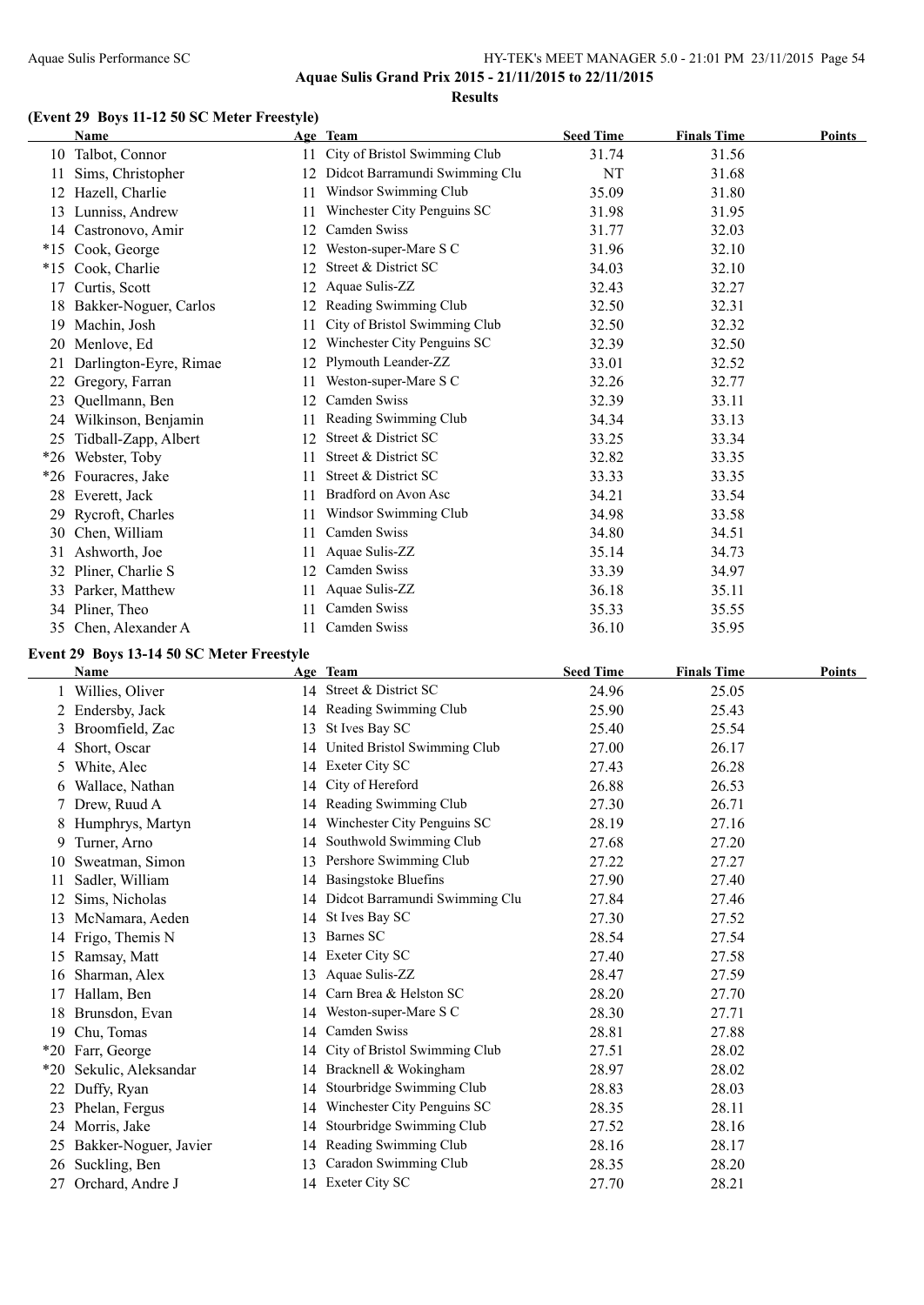**Aquae Sulis Grand Prix 2015 - 21/11/2015 to 22/11/2015**

#### **Results**

#### **(Event 29 Boys 13-14 50 SC Meter Freestyle)**

|    | <b>Name</b>                                           |     | Age Team                         | <b>Seed Time</b> | <b>Finals Time</b> | <b>Points</b> |
|----|-------------------------------------------------------|-----|----------------------------------|------------------|--------------------|---------------|
|    | 28 Grothier, Isaac                                    |     | 13 Aquae Sulis-ZZ                | 28.35            | 28.33              |               |
|    | 29 Georgescu, Konrad                                  |     | 13 Camden Swiss                  | 29.34            | 28.60              |               |
|    | 30 Day, Joseph S                                      |     | 13 Exeter City SC                | 30.40            | 28.73              |               |
|    | 31 Hood, Dylan J                                      |     | 14 Aquae Sulis-ZZ                | 29.73            | 28.80              |               |
|    | 32 Fleming, Tomas                                     |     | 14 Reading Swimming Club         | 30.07            | 28.83              |               |
|    | 33 Walsh, Rueben                                      |     | 14 Windsor Swimming Club         | 29.45            | 28.86              |               |
|    | 34 Rendall, Alex                                      |     | 14 Street & District SC          | 29.81            | 29.17              |               |
|    | 35 Robinson, Sean                                     |     | 13 Street & District SC          | 31.96            | 29.38              |               |
|    | *36 Lawman, Lucas                                     |     | 13 Aquae Sulis-ZZ                | 29.13            | 29.41              |               |
|    | *36 Bullock, Cameron                                  |     | 13 Abingdon Vale Swimming Club   | 30.10            | 29.41              |               |
|    | 38 Talks, Charlie                                     |     | 13 Winchester City Penguins SC   | 31.67            | 29.50              |               |
|    | 39 Grantham, Louis                                    |     | 13 Barnes SC                     | 30.25            | 29.53              |               |
|    | 40 Corre, Jacob D                                     |     | 14 Reading Swimming Club         | 29.95            | 29.94              |               |
|    | 41 Moran, Tucker M                                    |     | 14 Camden Swiss                  | 30.66            | 29.96              |               |
|    | 42 Rimmer, George                                     |     | 13 Bracknell & Wokingham         | 29.94            | 29.99              |               |
|    | 43 Hoskin, David                                      |     | 13 Weston-super-Mare S C         | 32.50            | 30.02              |               |
|    | *44 Perry, Luke                                       |     | 13 Pershore Swimming Club        | 30.76            | 30.14              |               |
|    | *44 Redshaw, Toby                                     |     | 13 Windsor Swimming Club         | 30.10            | 30.14              |               |
|    | 46 Blacker, Sam                                       |     | 14 Aquae Sulis-ZZ                | 30.71            | 30.23              |               |
|    | 47 Fryers, Toby A                                     |     | 13 Barnes SC                     | 29.85            | 30.65              |               |
|    | 48 Wallis, Louis                                      | 13  | Carn Brea & Helston SC           | 32.00            | 30.88              |               |
|    | 49 Duval, Gabriel J                                   | 13  | Camden Swiss                     | 31.96            | 31.35              |               |
|    | 50 Barou, Emile                                       | 13  | Camden Swiss                     | 31.25            | 31.56              |               |
|    | 51 Chaggar-Goode, Harrison                            | 13  | Street & District SC             | 32.56            | 32.18              |               |
|    |                                                       |     |                                  |                  |                    |               |
|    | Event 29 Boys 15 & Over 50 SC Meter Freestyle<br>Name |     | Age Team                         | <b>Seed Time</b> | <b>Finals Time</b> | Points        |
|    | 1 Dawe, James                                         |     | 21 City of Bristol Swimming Club | 22.84            | 22.83              |               |
|    | 2 Cole, William                                       |     | 16 City of Bristol Swimming Club | 23.36            | 23.78              |               |
| 3  | Sinclair, Thomas                                      |     | 17 Aquae Sulis-ZZ                | 23.09            | 23.85              |               |
|    | 4 Bray, Matt                                          |     | 19 United Bristol Swimming Club  | 23.70            | 23.90              |               |
| 5  | Slade, James                                          |     | 17 Camden Swiss                  | 24.14            | 24.32              |               |
| 6  | Williams, Liam D                                      | 18  | Street & District SC             | 24.37            | 24.40              |               |
| 7  | Goble, Joshua                                         |     | 17 Reading Swimming Club         | 25.15            | 24.46              |               |
|    | Barrett, Warren                                       |     | 28 Exeter City SC                | 23.73            | 24.52              |               |
|    | 9 Amey, Will R                                        |     | 18 Exeter City SC                | 24.01            | 24.56              |               |
|    | 10 Gunning, Luke                                      |     | 18 Beckenham Swimming Club       | 25.32            | 24.63              |               |
|    | 11 Keen, Alex                                         | 17  | Aquae Sulis-ZZ                   | 24.52            | 24.70              |               |
|    | 12 Adams, Kye                                         | 15  | City of Bristol Swimming Club    | 25.05            | 25.10              |               |
|    | 13 Palmer, Ollie                                      | 16  | Exeter City SC                   | 25.10            | 25.28              |               |
|    | 14 Smith, Finlay J                                    | 15  | Clevedon SC                      | 25.68            | 25.31              |               |
|    | 15 Lemar, Hugo                                        | 15  | City of Hereford                 | 26.05            | 25.34              |               |
|    | 16 McGurk, Cameron                                    | 19. | Tavistock Swimming Club          | 25.53            | 25.39              |               |
| 17 | Rookes, Kieran                                        | 18  | Tavistock Swimming Club          | 25.67            | 25.48              |               |
|    | 18 Richards, Callum                                   | 15  | Academy Swim Team Burnham        | 25.60            | 25.57              |               |
| 19 | Ramsay, Stanley                                       | 16  | Camden Swiss                     | 26.22            | 25.59              |               |
| 20 | John, Dan                                             | 28  | Reading Swimming Club            | 25.40            | 25.62              |               |
| 21 | Bakker-Noguer, Alex                                   | 17  | Reading Swimming Club            | 26.68            | 25.73              |               |
| 22 | Procter, Ben                                          | 25  | Newquay Cormorants SC            | 26.45            | 25.74              |               |
|    | Khan, Qasim                                           | 16  | Camden Swiss                     | 25.96            | 25.77              |               |
| 23 | 24 Lezard, Alex J                                     | 16  | Camden Swiss                     | 26.43            | 25.79              |               |
| 25 | Head, Charlie                                         | 16  | Aquae Sulis-ZZ                   | 26.22            | 25.84              |               |
| 26 | Hallett, Herbie R                                     | 15  | Wells Swimming Club              | 26.80            | 26.03              |               |
| 27 | Devetta, William                                      | 15  | Abingdon Vale Swimming Club      | 26.61            | 26.09              |               |
|    | 28 Chillingworth, Adam                                | 18  | Street & District SC             | 26.61            | 26.14              |               |
|    | 29 Malone, Christopher                                |     | 15 Gloucester City Swimming Club | 26.74            | 26.17              |               |
|    |                                                       |     |                                  |                  |                    |               |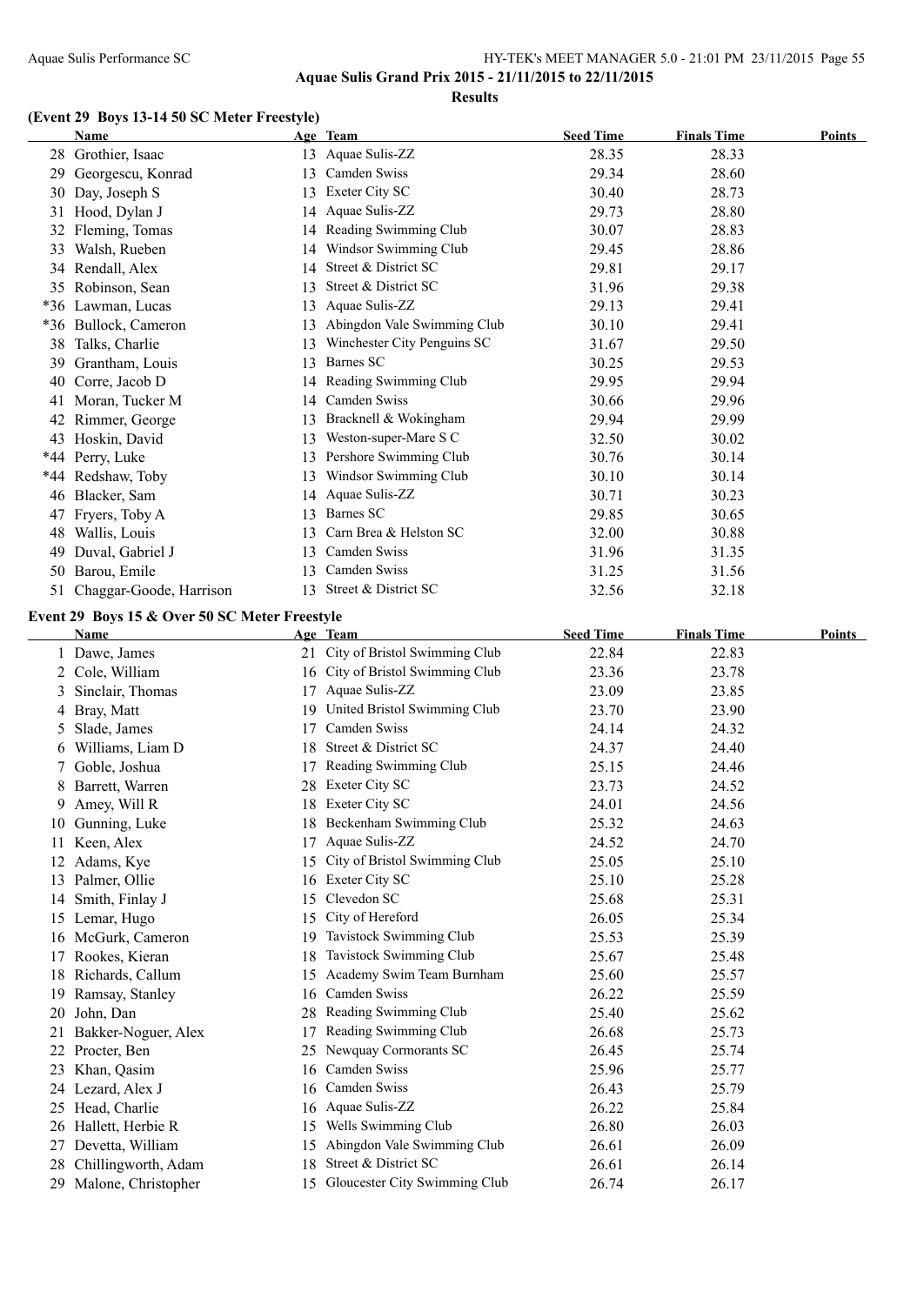**Results**

### **(Event 29 Boys 15 & Over 50 SC Meter Freestyle)**

|    | <b>Name</b>                                       |    | Age Team                                          | <b>Seed Time</b> | <b>Finals Time</b> | Points        |
|----|---------------------------------------------------|----|---------------------------------------------------|------------------|--------------------|---------------|
|    | 30 Lowell, Hugo                                   |    | 16 Camden Swiss                                   | 26.41            | 26.39              |               |
|    | 31 Mander, Max                                    |    | 17 Reading Swimming Club                          | 26.80            | 26.46              |               |
|    | 32 Inder-Goode, Dominic                           |    | 16 Street & District SC                           | 27.14            | 26.57              |               |
|    | 33 Kapanadze, Kon                                 |    | 16 Camden Swiss                                   | 27.21            | 26.58              |               |
|    | 34 Holmes-Beddow, Lyndon                          |    | 15 St Ives Bay SC                                 | 27.22            | 26.60              |               |
|    | 35 Seward, Joe                                    |    | 15 Newbury District Swimming Club                 | 27.36            | 26.61              |               |
|    | 36 Marjanovic, Filip                              |    | 15 Camden Swiss                                   | 27.77            | 26.68              |               |
|    | 37 Lau, Kie-Ren                                   |    | 16 Beckenham Swimming Club                        | 26.51            | 26.84              |               |
|    | 38 Owens, Thomas J                                |    | 15 Barnes SC                                      | 27.91            | 26.87              |               |
|    | 39 Lawton, Ben                                    |    | 16 Aquae Sulis-ZZ                                 | 26.59            | 26.88              |               |
|    | 40 Buxton, Oliver                                 |    | 15 Reading Swimming Club                          | 28.01            | 26.94              |               |
|    | 41 Kendall, Charlie                               |    | 15 Exeter City SC                                 | 27.00            | 26.98              |               |
|    | 42 Costello, JD                                   |    | 16 Camden Swiss                                   | 27.30            | 27.16              |               |
|    | 43 Mannion, Lewis                                 |    | 15 Stourbridge Swimming Club                      | 27.35            | 27.17              |               |
|    | 44 Francis, Alex                                  |    | 17 Tavistock Swimming Club                        | 27.13            | 27.30              |               |
|    | 45 Chester, Simon W                               |    | 15 Abingdon Vale Swimming Club                    | 27.29            | 27.48              |               |
|    | 46 Edwards, Adam C                                |    | 16 Exeter City SC                                 | 28.40            | 27.72              |               |
| 47 | Shepherd, Daniel                                  |    | 17 Aquae Sulis-ZZ                                 | 27.37            | 27.90              |               |
|    | 48 Graham, Keir                                   |    | 17 Yeovil District Swimming Club                  | 27.46            | 28.02              |               |
|    |                                                   |    | 15 Winchester City Penguins SC                    | 28.73            | 28.21              |               |
|    | 49 Badnell, Harry                                 |    | 15 Windsor Swimming Club                          |                  |                    |               |
|    | 50 Hoogers, Max                                   |    | 15 Stourbridge Swimming Club                      | 29.80            | 28.22              |               |
| 51 | Morgan, Jack                                      |    | 16 Stourbridge Swimming Club                      | 27.54            | 28.24              |               |
|    | 52 Duffy, Aiden                                   |    |                                                   | 28.12            | 28.56              |               |
|    | 53 Turner, Alexander                              |    | 15 Aquae Sulis-ZZ                                 | 28.78            | 28.68              |               |
|    | 54 Sidgwick, Jack T                               |    | 15 Exeter City SC                                 | 28.82            | 28.90              |               |
|    | Event 30 Girls 9 Year Olds 50 SC Meter Butterfly  |    |                                                   |                  |                    |               |
|    | Name                                              |    | Age Team                                          | <b>Seed Time</b> | <b>Finals Time</b> | Points        |
|    | 1 Lawton, Jessica                                 |    | 9 Aquae Sulis-ZZ                                  | 37.08            | 36.79              |               |
|    | 2 Palmer, Priya                                   |    | 9 Windsor Swimming Club                           | 45.18            | 43.17              |               |
|    | 3 Griffiths, Ruby                                 |    | 9 Caradon Swimming Club                           | 46.30            | 43.32              |               |
|    | Event 30 Girls 10 Year Olds 50 SC Meter Butterfly |    |                                                   |                  |                    |               |
|    | Name                                              |    | Age Team                                          | <b>Seed Time</b> | <b>Finals Time</b> | Points        |
|    | 1 McEver, Ella                                    |    | 10 Camden Swiss                                   | 38.36            | 37.73              |               |
|    | 2 Barry, Gabriella                                |    | 10 Pershore Swimming Club                         | 43.90            | 37.88              |               |
|    | 3 Annis, Lauren                                   |    | 10 Pershore Swimming Club                         | 42.41            | 37.97              |               |
|    | 4 Turner, Lara                                    |    | 10 Aquae Sulis-ZZ                                 | 40.61            | 38.94              |               |
|    | 5 Hastings-McMahon, Lily                          |    | 10 Aquae Sulis-ZZ                                 | 39.18            | 38.96              |               |
|    | 6 Moore, Isabella                                 |    | 10 Yeovil District Swimming Club                  | 38.98            | 40.17              |               |
|    | 7 Ware, Keely                                     |    | 10 Exeter City SC                                 | 43.68            | 40.69              |               |
|    | 8 Hocking, Anya                                   | 10 | Truro City                                        | 42.21            | 41.48              |               |
| 9. | Bonelli-Bean, Angelina                            | 10 | Yeovil District Swimming Club                     | 41.44            | 41.72              |               |
|    | 10 Gholami, Cindy                                 | 10 | Camden Swiss                                      | 43.41            | 42.25              |               |
|    | 11 Metcalfe, Jessica                              |    | 10 Aquae Sulis-ZZ                                 | 42.90            | 47.89              |               |
|    |                                                   |    |                                                   |                  |                    |               |
|    | Event 30 Girls 11-12 50 SC Meter Butterfly        |    |                                                   |                  |                    |               |
|    | <b>Name</b>                                       |    | Age Team                                          | <b>Seed Time</b> | <b>Finals Time</b> | <b>Points</b> |
|    | 1 Barton, Alice                                   |    | 12 Aquae Sulis-ZZ                                 | 31.82            | 31.86              |               |
|    | 2 Annis, Megan                                    |    | 12 Pershore Swimming Club                         | 33.97            | 32.28              |               |
|    | 3 Hoogers, Margot                                 |    | 12 Windsor Swimming Club                          | 34.10            | 32.38              |               |
|    | 4 Lovegrove, Daisy                                |    | 12 Reading Swimming Club                          | 33.00            | 32.74              |               |
|    | 5 Noel, Oriana                                    | 11 | Carn Brea & Helston SC                            | 33.70            | 33.03              |               |
|    | 6 Motala-Evans, Sophia                            | 12 | Winchester City Penguins SC                       | 33.06            | 33.32              |               |
|    |                                                   |    |                                                   |                  |                    |               |
|    | 7 Nettleton, Emma<br>8 Hammond, Maggie            | 11 | Newquay Cormorants SC<br>12 Weston-super-Mare S C | 33.92<br>33.60   | 33.41<br>33.61     |               |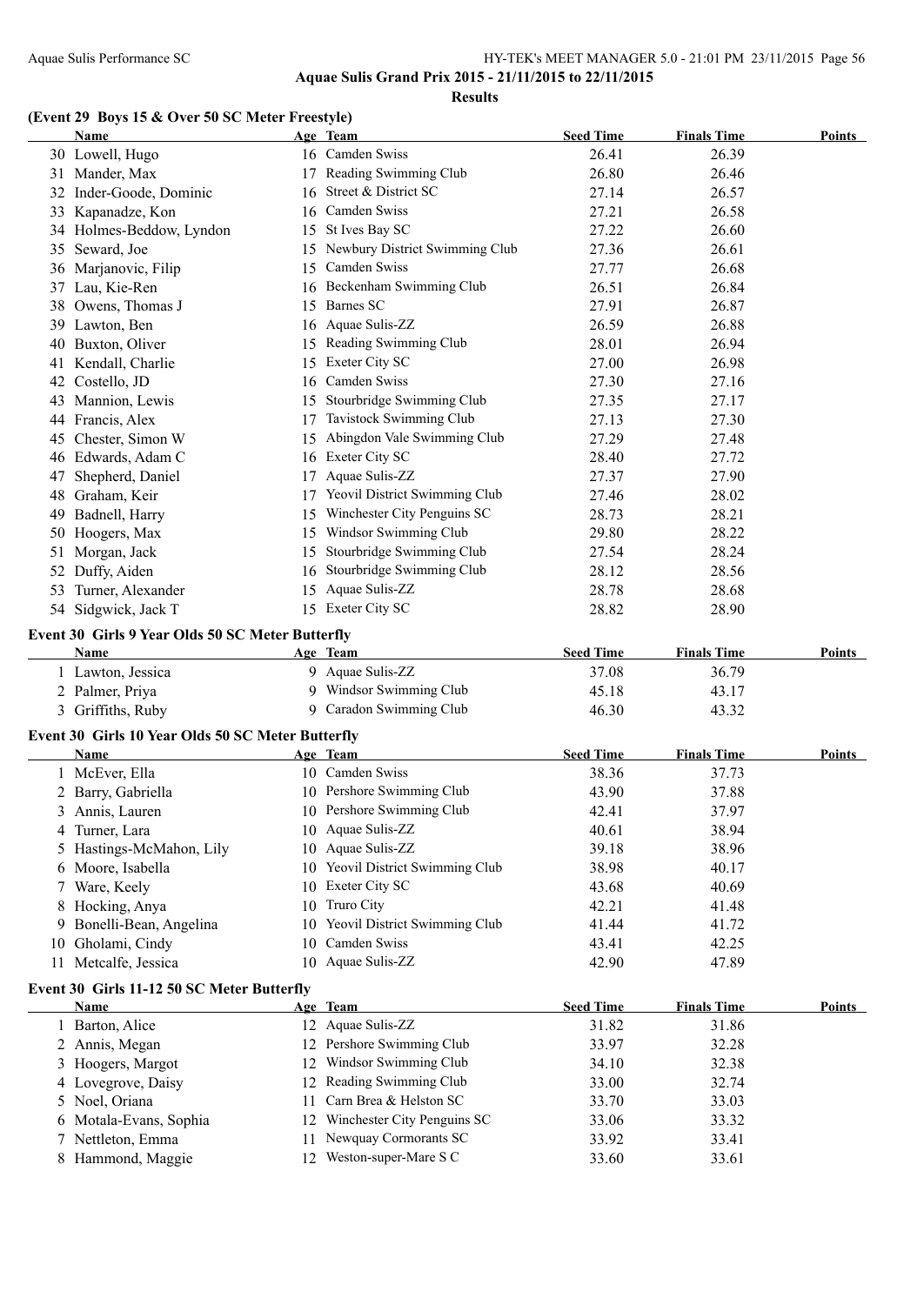### Aquae Sulis Performance SC HY-TEK's MEET MANAGER 5.0 - 21:01 PM 23/11/2015 Page 57 **Aquae Sulis Grand Prix 2015 - 21/11/2015 to 22/11/2015**

**Results**

#### **(Event 30 Girls 11-12 50 SC Meter Butterfly)**

| Name                        |     | Age Team                         | <b>Seed Time</b> | <b>Finals Time</b> | <b>Points</b> |
|-----------------------------|-----|----------------------------------|------------------|--------------------|---------------|
| 9 Soper, Madeleine          |     | 12 Weston-super-Mare S C         | 33.96            | 33.83              |               |
| 10 Fox, Poppy               |     | 12 Winchester City Penguins SC   | 34.16            | 33.85              |               |
| 11 Barry, Alexandra         |     | 12 Pershore Swimming Club        | 33.03            | 33.97              |               |
| 12 Couch, Jossie            |     | 12 Newquay Cormorants SC         | 34.21            | 34.20              |               |
| 13 Haynes, Isla             | 11  | <b>Basingstoke Bluefins</b>      | 34.02            | 34.44              |               |
| 14 Kendall, Milly           |     | 12 Exeter City SC                | 34.00            | 34.45              |               |
| 15 Woodcock, Hannah         |     | 11 Pershore Swimming Club        | 35.56            | 34.52              |               |
| 16 Banwell, Maisie          | 11  | Street & District SC             | 35.39            | 34.73              |               |
| 17 Carr, Sarah              |     | 12 Weston-super-Mare S C         | 34.43            | 35.08              |               |
| 18 Grantham, Madeleine      |     | 11 Barnes SC                     | 35.12            | 35.40              |               |
| 19 Anderson, Bethan         |     | 11 Weston-super-Mare S C         | 36.70            | 35.42              |               |
| 20 Cornish, Emily           | 11  | Plymouth Leander-ZZ              | 33.81            | 35.52              |               |
| 21 Ramsay, Iris             |     | 12 Camden Swiss                  | 36.88            | 35.58              |               |
| 22 Butler, Grace            |     | 12 Stourbridge Swimming Club     | 35.26            | 35.63              |               |
| 23 Gleed, Annabelle         |     | 12 Calne Alpha 4                 | 36.41            | 35.74              |               |
| 24 Franks, Jasmine          |     | 11 Pershore Swimming Club        | 36.56            | 35.96              |               |
| 25 Ramsay, Edie             |     | 12 Camden Swiss                  | 35.76            | 36.03              |               |
| 26 Martin, Alice E          |     | 12 Abingdon Vale Swimming Club   | 36.02            | 36.06              |               |
| 27 Rannou, Justine          |     | 12 Exeter City SC                | 37.62            | 36.07              |               |
| 28 Holroyd, Natasha         | 11. | Windsor Swimming Club            | 36.82            | 36.12              |               |
| 29 McFarlane, Olivia        |     | 12 Aquae Sulis-ZZ                | 38.35            | 36.20              |               |
| 30 Paine, Georgie           |     | 11 Yeovil District Swimming Club | 38.28            | 36.52              |               |
| 31 Hill, Georgia            |     | 12 Worcester SC                  | 36.90            | 36.60              |               |
| 32 Forrestal, Pia C         |     | 12 Abingdon Vale Swimming Club   | 38.00            | 36.83              |               |
| 33 Roberts, Jude            |     | 12 Aquae Sulis-ZZ                | 39.06            | 37.15              |               |
| 34 Hanson-Puffer, Kaitlyn R |     | 11 Barnes SC                     | 38.81            | 37.64              |               |
| 35 Hemmens, Charlie         |     | 12 Aquae Sulis-ZZ                | 39.00            | 37.69              |               |
| 36 Knight, Jessica          |     | 12 Weston-super-Mare S C         | 38.80            | 37.73              |               |
| 37 Phillipps, Megan         | 11  | Reading Swimming Club            | 39.22            | 37.81              |               |
| 38 Ashelford, Amelia J      |     | 12 Exeter City SC                | 37.80            | 38.23              |               |
| 39 Galpin, Ruby             | 11  | Aquae Sulis-ZZ                   | 39.64            | 38.32              |               |
| 40 Piotrowicz, Kerenza V    |     | 12 Carn Brea & Helston SC        | 37.60            | 38.64              |               |
| 41 Price, Lilli             |     | 11 Newquay Cormorants SC         | 39.67            | 39.09              |               |
| 42 Morris, Amelia E         |     | 11 Weston-super-Mare S C         | 38.81            | 39.18              |               |
| 43 Daffey, Schuyler C       |     | 11 Barnes SC                     | 39.94            | 39.53              |               |
| 44 Arnold, Lillian          | 11  | Weston-super-Mare S C            | 40.42            | 39.56              |               |
| 45 Ward, Niamh              | 11  | Aquae Sulis-ZZ                   | 40.20            | 40.02              |               |
| 46 Hickey, Cara             |     | 12 Aquae Sulis-ZZ                | 39.00            | 40.37              |               |
| --- Butler, Ruby            |     | 12 Calne Alpha 4                 | 39.01            | DQ                 |               |

#### **Event 30 Girls 13-14 50 SC Meter Butterfly**

| Name                       |     | Age Team                         | <b>Seed Time</b> | <b>Finals Time</b> | <b>Points</b> |
|----------------------------|-----|----------------------------------|------------------|--------------------|---------------|
| Bowen, Rhiannon            |     | 14 Aquae Sulis-ZZ                | 29.58            | 29.70              |               |
| 2 Tajalli, Yasmin          | 14  | Abingdon Vale Swimming Club      | 29.78            | 29.99              |               |
| 3 Grigg, Jemima            |     | 13 Newquay Cormorants SC         | 31.05            | 30.35              |               |
| 4 Owen, Honey              | 13. | Aquae Sulis-ZZ                   | 32.70            | 30.73              |               |
| 5 Price, Amber             |     | 14 Newquay Cormorants SC         | 30.67            | 30.87              |               |
| 6 Soteriou, Anna           | 13  | United Bristol Swimming Club     | 32.21            | 30.94              |               |
| 7 Lebosse, Charlyne        | 13. | <b>Basingstoke Bluefins</b>      | 31.50            | 31.00              |               |
| *8 Eddy, Grace             |     | 14 City of Hereford              | 31.43            | 31.18              |               |
| *8 Maestri, Alysia         | 13. | United Bristol Swimming Club     | 31.40            | 31.18              |               |
| 10 Mazzeo, Sara            |     | 14 Carn Brea & Helston SC        | 31.19            | 31.20              |               |
| 11 Flack, Olivia           |     | 14 Yeovil District Swimming Club | 31.61            | 31.45              |               |
| 12 Marshall-Welling, Misty |     | 14 Aquae Sulis-ZZ                | 31.83            | 31.75              |               |
| 13 Grant, Kate             |     | 14 Beckenham Swimming Club       | 32.50            | 31.88              |               |
| 14 Stepney, Madison        | 13. | Winchester City Penguins SC      | 33.03            | 32.00              |               |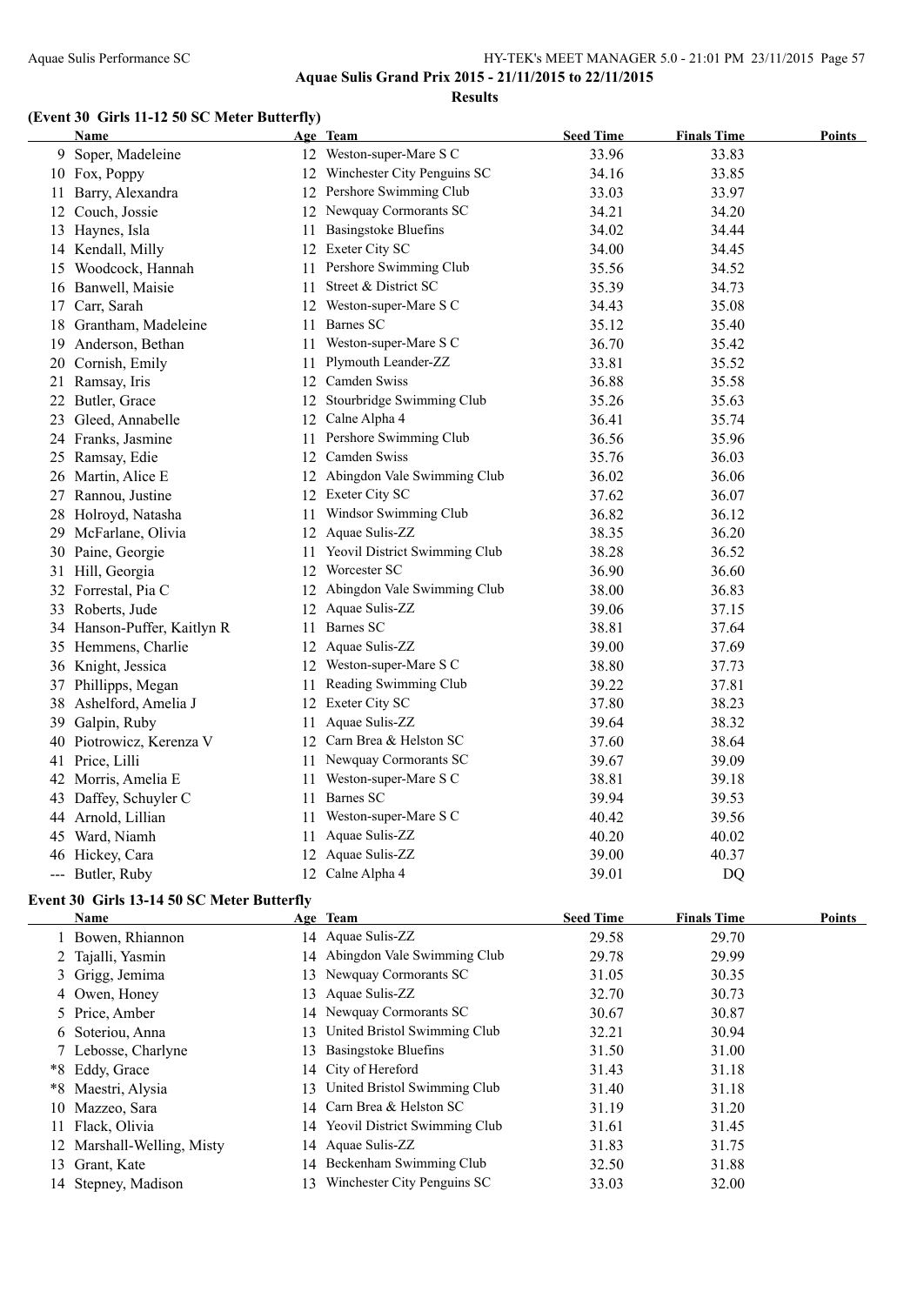**Aquae Sulis Grand Prix 2015 - 21/11/2015 to 22/11/2015**

**Results**

### **(Event 30 Girls 13-14 50 SC Meter Butterfly)**

|    | Name                                           |    | Age Team                         | <b>Seed Time</b> | <b>Finals Time</b> | Points        |
|----|------------------------------------------------|----|----------------------------------|------------------|--------------------|---------------|
|    | 15 Gibbins, Rebecca                            |    | 13 Exeter City SC                | 31.98            | 32.05              |               |
|    | 16 Ball, Flossie                               | 13 | Aquae Sulis-ZZ                   | 31.51            | 32.22              |               |
|    | 17 Boulton, Georgia                            | 13 | Aquae Sulis-ZZ                   | 32.12            | 32.28              |               |
|    | 18 Wilcox, Hollie                              | 13 | Weston-super-Mare S C            | 33.27            | 32.43              |               |
|    | 19 Brady, Evie                                 | 14 | Aquae Sulis-ZZ                   | 34.03            | 32.60              |               |
|    | 20 Casey, Rhian                                | 14 | Abingdon Vale Swimming Club      | 31.80            | 32.62              |               |
| 21 | Moore, Jasmine                                 |    | Yeovil District Swimming Club    | 32.81            | 32.77              |               |
|    | 22 Newman, Macey                               | 13 | Aquae Sulis-ZZ                   | 33.29            | 32.98              |               |
|    | 23 Wood, Ellie                                 | 14 | Stourbridge Swimming Club        | 32.20            | 33.09              |               |
|    | 24 Dill, Ally                                  | 13 | Camden Swiss                     | 32.86            | 33.21              |               |
|    | 25 Graham, Fay                                 | 13 | Yeovil District Swimming Club    | 33.45            | 33.24              |               |
|    | *26 Smith, Laura                               | 14 | United Bristol Swimming Club     | 32.59            | 33.27              |               |
|    | *26 Croker, Hannah                             | 14 | Aquae Sulis-ZZ                   | 32.31            | 33.27              |               |
|    | 28 Rance, Bethan                               | 13 | Bracknell & Wokingham            | 36.20            | 33.29              |               |
|    | 29 Weston, Amy                                 | 14 | Pershore Swimming Club           | 32.52            | 33.37              |               |
|    | *30 Evans, Tori                                | 14 | Street & District SC             | 35.33            | 33.42              |               |
|    | *30 Dill, Drew                                 | 13 | Camden Swiss                     | 32.70            | 33.42              |               |
|    | 32 Marsden, Naomi                              |    | 13 Pershore Swimming Club        | 32.90            | 33.44              |               |
|    | 33 Lance, Amy                                  |    | 14 Weston-super-Mare S C         | 33.71            | 33.53              |               |
|    | 34 Soper, Ruby                                 |    | 14 Weston-super-Mare S C         | 34.00            | 33.57              |               |
|    | 35 Pearce, Ella                                | 13 | Abingdon Vale Swimming Club      | 33.82            | 33.58              |               |
|    | 36 Stanbury, Charlotte E                       |    | 14 Weston-super-Mare S C         | 34.81            | 33.67              |               |
|    | 37 Chadwick, Alice                             | 13 | Bradford on Avon Asc             | 33.45            | 33.72              |               |
|    | 38 Rapley, Zara                                |    | 14 Yeovil District Swimming Club | 33.57            | 33.77              |               |
| 39 | Smith, Megan                                   | 14 | City of Bristol Swimming Club    | 34.82            | 33.85              |               |
|    | 40 Metcalfe, Maddison                          |    | 14 Rushmoor Royals SC            | 35.18            | 33.98              |               |
| 41 | Crispin, Grace                                 | 13 | City of Bristol Swimming Club    | 33.76            | 34.07              |               |
|    | 42 Clark, Lucia                                | 13 | City of Bristol Swimming Club    | 33.78            | 34.10              |               |
|    | 43 Sutton, Eloise                              | 14 | Aquae Sulis-ZZ                   | 32.99            | 34.20              |               |
|    | 44 Allen, Elizabeth F                          |    | 13 Yeovil District Swimming Club | 34.00            | 34.27              |               |
|    | 45 Exell, Jade L                               | 14 | Carn Brea & Helston SC           | 34.17            | 34.39              |               |
|    | 46 Hill, Georgia A                             | 14 | Wells Swimming Club              | 34.65            | 34.51              |               |
|    | 47 Durrant, Octavia                            | 14 | Calne Alpha 4                    | 34.39            | 34.60              |               |
|    | 48 Coulson, Emily                              | 14 | Winchester City Penguins SC      | 35.16            | 34.61              |               |
|    | 49 Watson, Leonie N                            | 14 | Abingdon Vale Swimming Club      | 35.59            | 34.62              |               |
|    | 50 Chen, Isabelle                              |    | 13 Camden Swiss                  | 34.51            | 34.91              |               |
|    | 51 Passmore, Olivia                            |    | 13 Exeter City SC                | 37.50            | 35.12              |               |
|    | 52 Penton, Lucy                                | 13 | Reading Swimming Club            | 36.18            | 35.34              |               |
|    | 53 Costello, Emma                              | 14 | Abingdon Vale Swimming Club      | 34.80            | 35.42              |               |
|    | 54 Galpin, Olivia                              | 14 | Aquae Sulis-ZZ                   | 35.29            | 35.54              |               |
|    | 55 Rose, Megan                                 | 14 | Aquae Sulis-ZZ                   | 35.51            | 35.97              |               |
|    | 56 Richmond, Lara C                            |    | Reading Swimming Club            | 34.40            | 36.17              |               |
|    | Sanders, Amber                                 |    | St Ives Bay SC                   | 36.30            | 36.50              |               |
| 57 |                                                | 13 | 14 Exeter City SC                |                  |                    |               |
|    | 58 Jones, Tea L                                |    | Aquae Sulis-ZZ                   | 35.76            | 37.21              |               |
|    | 59 Carter, Lillie                              | 13 | 13 Aquae Sulis-ZZ                | 36.60            | 37.22              |               |
|    | --- Veakins, Ella                              |    |                                  | 30.10            | DQ                 |               |
|    | Event 30 Girls 15 & Over 50 SC Meter Butterfly |    |                                  |                  |                    |               |
|    | <b>Name</b>                                    |    | Age Team                         | <b>Seed Time</b> | <b>Finals Time</b> | <b>Points</b> |

| Name                | Age Team                         | <b>Seed Time</b> | <b>Finals Time</b> | Points |
|---------------------|----------------------------------|------------------|--------------------|--------|
| 1 Foster, Jessie    | 17 Aquae Sulis-ZZ                | 30.40            | 28.22              |        |
| 2 Whiting, Daniella | 18 Aquae Sulis-ZZ                | 28.75            | 28.58              |        |
| 3 Moffatt, Isobel   | 17 Camden Swiss                  | 27.89            | 29.05              |        |
| 4 Sinha, Natasha    | 18 Beckenham Swimming Club       | 29.77            | 29.10              |        |
| 5 Waters, Ruby      | 15 Beckenham Swimming Club       | 28.71            | 29.23              |        |
| 6 Hunt, Bethany     | 15 Reading Swimming Club         | 28.30            | 29.31              |        |
| 7 Hatton, Emma      | 15 Gloucester City Swimming Club | 30.24            | 29.41              |        |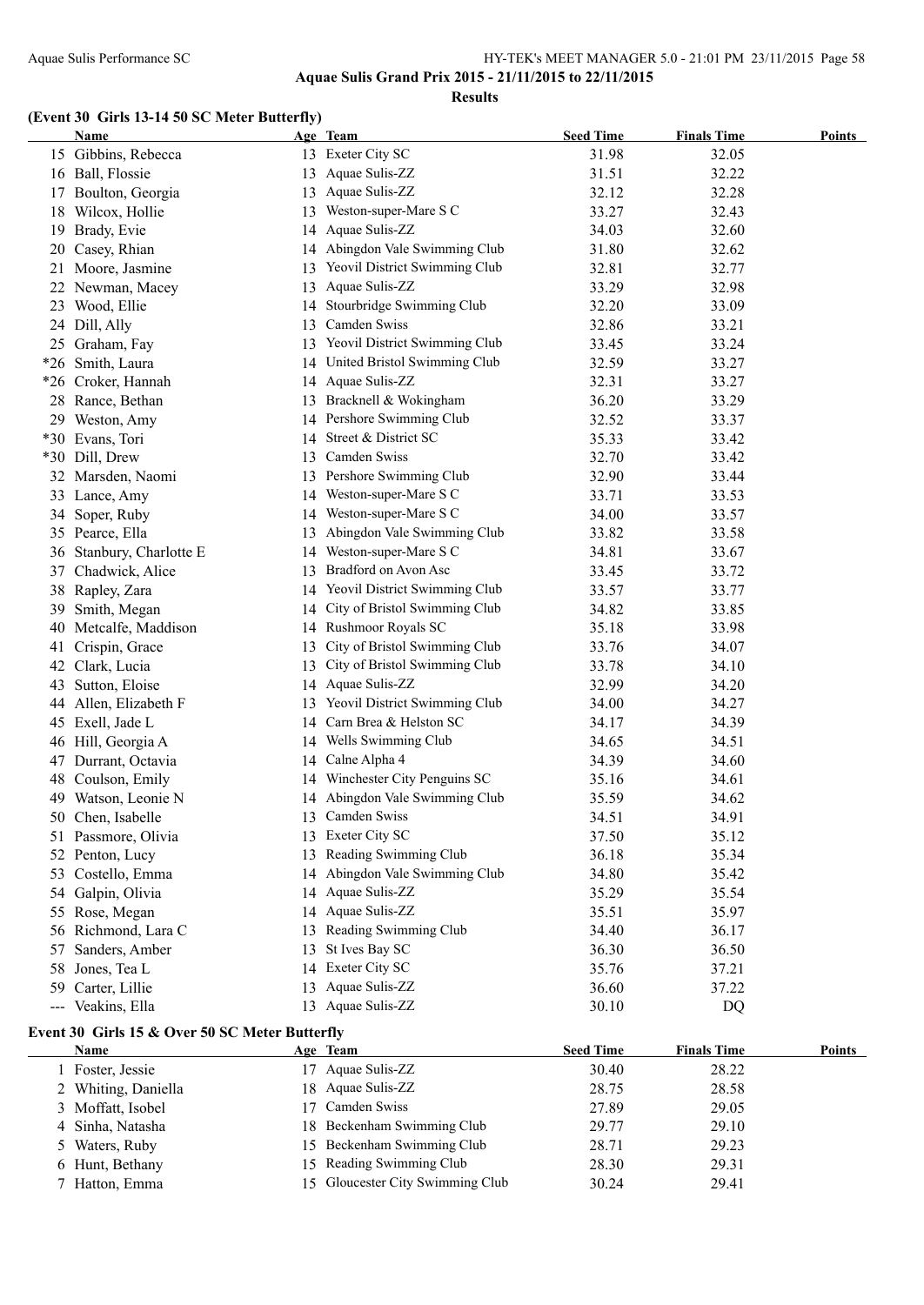**Results**

#### **(Event 30 Girls 15 & Over 50 SC Meter Butterfly)**

|    | Guis 13 & Over 30 SC meter Butterny<br><b>Name</b> |    | Age Team                                     | <b>Seed Time</b>   | <b>Finals Time</b> | Points        |
|----|----------------------------------------------------|----|----------------------------------------------|--------------------|--------------------|---------------|
|    | 8 Richards, Megan                                  |    | 15 Weston-super-Mare S C                     | 30.10              | 29.55              |               |
|    | 9 Harbisher, Natalie                               |    | 21 Newquay Cormorants SC                     | 29.73              | 30.14              |               |
|    | 10 Richards, Holly                                 |    | 15 Weston-super-Mare S C                     | 30.30              | 30.32              |               |
|    | 11 Cook, Fearn                                     |    | 20 Beckenham Swimming Club                   | 30.08              | 30.39              |               |
|    | 12 Walters, Bethan                                 |    | 16 Stourbridge Swimming Club                 | 30.45              | 30.46              |               |
|    | 13 Kaczmarczyk, Natalia                            | 15 | Camden Swiss                                 | 30.10              | 30.63              |               |
|    | 14 Webb, Aliyah-Mai                                |    | 15 Exeter City SC                            | 30.30              | 30.67              |               |
|    | 15 Locke, Emily                                    |    | 16 Southwold Swimming Club                   | 31.99              | 31.38              |               |
|    | 16 Reid, Hannah                                    | 17 | Carn Brea & Helston SC                       | 30.97              | 31.53              |               |
|    | 17 Perkins, Elizabeth                              |    | 23 United Bristol Swimming Club              | 31.40              | 31.60              |               |
|    | 18 James, Lauren A                                 |    | 15 Abingdon Vale Swimming Club               | 30.96              | 31.75              |               |
|    | 19 Hoey, Emily E                                   |    | 19 Carn Brea & Helston SC                    | 31.10              | 31.87              |               |
|    | 20 Noon, Kiera                                     | 15 | City of Bristol Swimming Club                | 31.22              | 31.91              |               |
|    | 21 Dorsman, Ellie                                  |    | 16 Bradford on Avon Asc                      | 31.64              | 32.34              |               |
|    | 22 Lijzenga, Nienke                                |    | 17 Abingdon Vale Swimming Club               | 32.57              | 32.36              |               |
|    | 23 Hill, Geena                                     |    | 15 Stourbridge Swimming Club                 | 32.21              | 32.60              |               |
|    |                                                    |    | 16 Camden Swiss                              |                    |                    |               |
|    | 24 Harvey, Ella                                    |    |                                              | 32.61              | 32.65              |               |
|    | 25 Knight, Chloe                                   |    | 16 Weston-super-Mare S C                     | 34.44              | 32.74              |               |
|    | 26 Chitty, Hannah                                  |    | 15 Tavistock Swimming Club                   | 33.08              | 32.75              |               |
|    | 27 Townsend, Katherine                             |    | 17 Aquae Sulis-ZZ                            | 33.59              | 33.77              |               |
|    | 28 Harrison, Emily                                 |    | 15 Aquae Sulis-ZZ                            | 33.63              | 33.94              |               |
|    | 29 Yeadon Caiger, Eloise A                         |    | 15 Wells Swimming Club                       | 33.05              | 34.51              |               |
|    | 30 Wheatley, Trudi M                               |    | 16 Abingdon Vale Swimming Club               | 32.28              | 34.71              |               |
|    | *31 Joseph, Jessica                                |    | 16 City of Bristol Swimming Club             | 34.29              | 35.78              |               |
|    | *31 Clemens, Jessamy                               |    | 15 Tavistock Swimming Club                   | 34.04              | 35.78              |               |
|    | --- Benfield, Chloe                                |    | 15 Bracknell & Wokingham                     | 31.20              | DQ                 |               |
|    | Event 31 Boys 9 Year Olds 100 SC Meter Backstroke  |    |                                              |                    |                    |               |
|    | Name                                               |    | Age Team                                     | <b>Seed Time</b>   | <b>Finals Time</b> | Points        |
|    | 1 Annis, David<br>2 Sheffield, Henry               |    | 9 Pershore Swimming Club<br>9 Cirencester SC | 1:31.56<br>1:36.80 | 1:29.53<br>1:36.11 |               |
|    | Event 31 Boys 10 Year Olds 100 SC Meter Backstroke |    |                                              |                    |                    |               |
|    | Name                                               |    | Age Team                                     | <b>Seed Time</b>   | <b>Finals Time</b> | Points        |
|    | 1 Sissins-Roffey, Felix J                          |    | 10 Abingdon Vale Swimming Club               | 1:24.48            | 1:15.64            |               |
|    | 2 Saunders, Oliver                                 |    | 10 Aquae Sulis-ZZ                            | 1:33.00            | 1:21.82            |               |
|    |                                                    |    |                                              |                    |                    |               |
|    | 3 Biss, Brandon                                    |    | 10 Camden Swiss<br>10 Aquae Sulis-ZZ         | 1:20.09            | 1:21.91            |               |
|    | 4 Adams, Max                                       |    |                                              | 1:30.88            | 1:24.89            |               |
| 5. | Wilks, Aaron                                       |    | 10 Windsor Swimming Club                     | 1:31.59            | 1:32.14            |               |
|    | 6 Alvarado, Matthias                               |    | 10 Camden Swiss                              | 1:31.87            | 1:34.73            |               |
|    | Event 31 Boys 11-12 100 SC Meter Backstroke        |    |                                              |                    |                    |               |
|    | Name                                               |    | Age Team                                     | <b>Seed Time</b>   | <b>Finals Time</b> | <b>Points</b> |
|    | 1 Forconi, Pietro                                  |    | 12 Winchester City Penguins SC               | 1:10.19            | 1:08.32            |               |
| 2  | Silk, Jonah                                        | 12 | City of Bristol Swimming Club                | 1:10.20            | 1:10.09            |               |
| 3  | Scullion, Marcus                                   |    | 12 Winchester City Penguins SC               | 1:13.26            | 1:10.63            |               |
| 4  | Walker, Benjamin                                   | 12 | Aquae Sulis-ZZ                               | 1:14.25            | 1:11.86            |               |
| 5  | Buxton, Joseph                                     | 12 | Reading Swimming Club                        | 1:14.97            | 1:15.63            |               |
| 6  | Krasnoshchekiy, Mikhail                            | 12 | Camden Swiss                                 | 1:15.86            | 1:15.88            |               |
|    |                                                    |    |                                              |                    |                    |               |
|    | 7 Morris, Samuel A                                 | 12 | Weston-super-Mare S C                        | 1:20.61            | 1:16.33            |               |
| 8  | Hazell, Charlie                                    | 11 | Windsor Swimming Club                        | 1:19.09            | 1:16.52            |               |
| 9  | Goros, Noah                                        | 12 | St Ives Bay SC                               | 1:16.50            | 1:16.94            |               |
| 10 | Bisset, Duncan                                     |    | 12 Gloucester City Swimming Club             | 1:17.96            | 1:18.77            |               |
| 11 | Lunniss, Andrew                                    | 11 | Winchester City Penguins SC                  | 1:21.59            | 1:19.13            |               |
| 12 | Cook, George                                       |    | 12 Weston-super-Mare S C                     | 1:22.79            | 1:20.06            |               |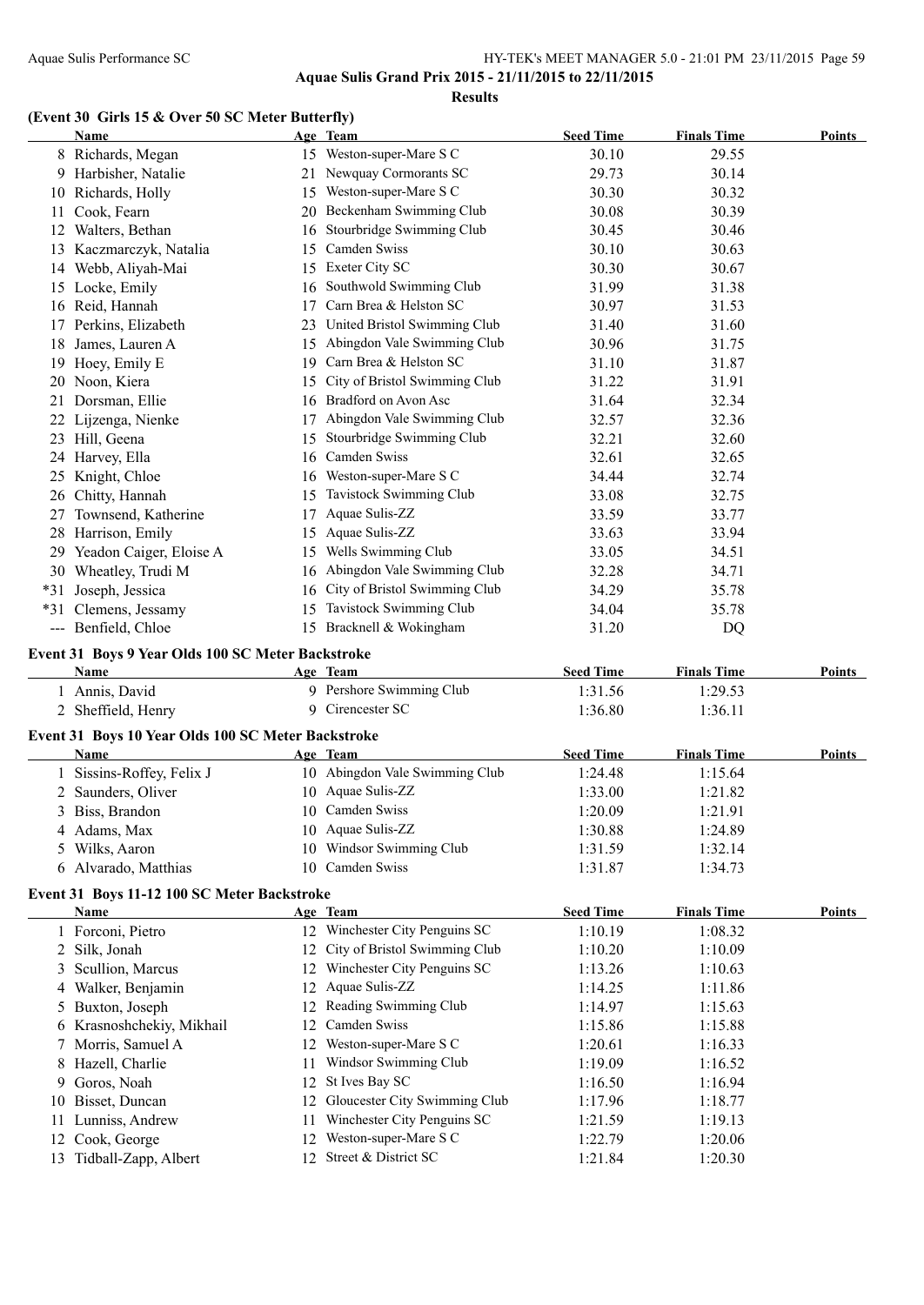**Results**

### **(Event 31 Boys 11-12 100 SC Meter Backstroke)**

|    | Name                                            |    | Age Team                         | <b>Seed Time</b> | <b>Finals Time</b> | <b>Points</b> |
|----|-------------------------------------------------|----|----------------------------------|------------------|--------------------|---------------|
|    | 14 Saunders, Finlay                             |    | 12 Aquae Sulis-ZZ                | 1:24.20          | 1:21.05            |               |
|    | 15 Pegler, Jack                                 |    | 12 City of Bristol Swimming Club | 1:24.90          | 1:21.71            |               |
|    | 16 Gregory, Farran                              | 11 | Weston-super-Mare S C            | 1:19.53          | 1:21.91            |               |
| 17 | Darlington-Eyre, Rimae                          |    | 12 Plymouth Leander-ZZ           | 1:21.78          | 1:21.93            |               |
|    | 18 Machin, Josh                                 | 11 | City of Bristol Swimming Club    | 1:25.70          | 1:23.45            |               |
|    | 19 Castronovo, Amir                             | 12 | Camden Swiss                     | 1:24.53          | 1:23.55            |               |
|    | 20 Webster, Toby                                | 11 | Street & District SC             | 1:24.46          | 1:24.22            |               |
|    | 21 Albon, Christian                             | 12 | Weston-super-Mare S C            | 1:30.27          | 1:24.68            |               |
|    | 22 Wilkinson, Benjamin                          | 11 | Reading Swimming Club            | 1:28.22          | 1:24.83            |               |
|    | 23 Chen, William                                | 11 | Camden Swiss                     | 1:25.65          | 1:25.02            |               |
|    | 24 Ashworth, Joe                                | 11 | Aquae Sulis-ZZ                   | 1:26.38          | 1:26.19            |               |
|    | 25 Everett, Jack                                | 11 | Bradford on Avon Asc             | 1:28.08          | 1:26.56            |               |
|    | 26 Sowden, Frank                                |    | 11 City of Bristol Swimming Club | 1:25.61          | 1:26.64            |               |
|    |                                                 |    |                                  |                  |                    |               |
|    | Event 31 Boys 13-14 100 SC Meter Backstroke     |    |                                  |                  |                    |               |
|    | <b>Name</b>                                     |    | Age Team                         | <b>Seed Time</b> | <b>Finals Time</b> | Points        |
|    | 1 Endersby, Jack                                |    | 14 Reading Swimming Club         | 1:04.99          | 1:00.26            |               |
|    | 2 Willies, Oliver                               |    | 14 Street & District SC          | 1:00.63          | 1:04.14            |               |
| 3  | Sweatman, Simon                                 |    | 13 Pershore Swimming Club        | 1:05.63          | 1:05.51            |               |
|    | 4 Derrick, Zachary                              |    | 14 City of Bristol Swimming Club | 1:04.13          | 1:06.45            |               |
|    | 5 McNamara, Aeden                               |    | 14 St Ives Bay SC                | 1:08.20          | 1:07.10            |               |
|    | 6 Sekulic, Aleksandar                           |    | 14 Bracknell & Wokingham         | 1:09.98          | 1:07.14            |               |
| 7  | Sharman, Alex                                   |    | 13 Aquae Sulis-ZZ                | 1:09.39          | 1:07.15            |               |
| 8. | Drew, Ruud A                                    |    | 14 Reading Swimming Club         | 1:07.56          | 1:08.21            |               |
|    | 9 Phelan, Fergus                                |    | 14 Winchester City Penguins SC   | 1:09.99          | 1:08.50            |               |
|    | 10 Menlove, Tom                                 |    | 14 Winchester City Penguins SC   | 1:11.81          | 1:08.85            |               |
| 11 | Hood, Dylan J                                   |    | 14 Aquae Sulis-ZZ                | 1:11.19          | 1:09.03            |               |
|    | 12 Hallam, Ben                                  |    | 14 Carn Brea & Helston SC        | 1:11.44          | 1:09.58            |               |
|    | 13 McNeil, Ethan                                | 13 | Aquae Sulis-ZZ                   | 1:12.27          | 1:10.06            |               |
|    | 14 Sadler, William                              |    | 14 Basingstoke Bluefins          | 1:10.81          | 1:10.10            |               |
|    | 15 Rendall, Alex                                |    | 14 Street & District SC          | 1:09.58          | 1:10.13            |               |
|    | 16 Lawman, Lucas                                | 13 | Aquae Sulis-ZZ                   | 1:10.78          | 1:10.35            |               |
| 17 | Bonds, Samuel                                   |    | 13 Yeovil District Swimming Club | 1:12.05          | 1:10.51            |               |
|    | 18 Talks, Charlie                               | 13 | Winchester City Penguins SC      | NT               | 1:10.93            |               |
|    | 19 Lawton, Sam                                  | 14 | Aquae Sulis-ZZ                   | 1:14.56          | 1:10.97            |               |
|    | 20 Bisset, Don                                  |    | 14 Gloucester City Swimming Club | 1:11.42          | 1:11.56            |               |
|    | 21 Duffy, Ryan                                  |    | 14 Stourbridge Swimming Club     | 1:12.81          | 1:12.14            |               |
|    | 22 Chu, Tomas                                   |    | 14 Camden Swiss                  | 1:16.99          | 1:12.17            |               |
|    | 23 Matthias, Thomas                             |    | 14 Yeovil District Swimming Club | 1:14.84          | 1:12.48            |               |
|    | 24 Redshaw, Toby                                |    | 13 Windsor Swimming Club         | 1:13.85          | 1:12.61            |               |
|    | 25 Perry, Luke                                  |    | 13 Pershore Swimming Club        | 1:16.89          | 1:13.21            |               |
|    | 26 Grothier, Isaac                              |    | 13 Aquae Sulis-ZZ                | 1:15.04          | 1:13.44            |               |
|    | *27 Slack, Reef                                 |    | 14 St Ives Bay SC                | 1:14.64          | 1:13.80            |               |
|    | *27 Davidson, Tom                               | 13 | Stourbridge Swimming Club        | 1:15.28          | 1:13.80            |               |
|    | 29 Langman, George                              |    | 13 Weston-super-Mare S C         | 1:14.68          | 1:14.57            |               |
|    | 30 Blacker, Sam                                 |    | 14 Aquae Sulis-ZZ                | 1:13.08          | 1:14.67            |               |
|    | *31 Keeling, Zachary                            |    | 14 Aquae Sulis-ZZ                | 1:14.59          | 1:15.26            |               |
|    | *31 Robinson, Sean                              | 13 | Street & District SC             | 1:19.39          | 1:15.26            |               |
|    | 33 Bullock, Cameron                             |    | 13 Abingdon Vale Swimming Club   | 1:18.20          | 1:16.14            |               |
|    | 34 Balch, Frankie                               |    | 13 Yeovil District Swimming Club | 1:16.31          | 1:16.32            |               |
|    | 35 Lyne, Freddy                                 |    | 13 Aquae Sulis-ZZ                | 1:21.00          | 1:20.65            |               |
|    |                                                 |    |                                  |                  |                    |               |
|    | Event 31 Boys 15 & Over 100 SC Meter Backstroke |    |                                  |                  |                    |               |
|    | <b>Name</b>                                     |    | Age Team                         | <b>Seed Time</b> | <b>Finals Time</b> | Points        |
|    | 1 Blake, Patrick                                |    | 23 City of Bristol Swimming Club | 56.15            | 56.38              |               |
|    | 2 Cole, William                                 |    | 16 City of Bristol Swimming Club | 57.01            | 56.97              |               |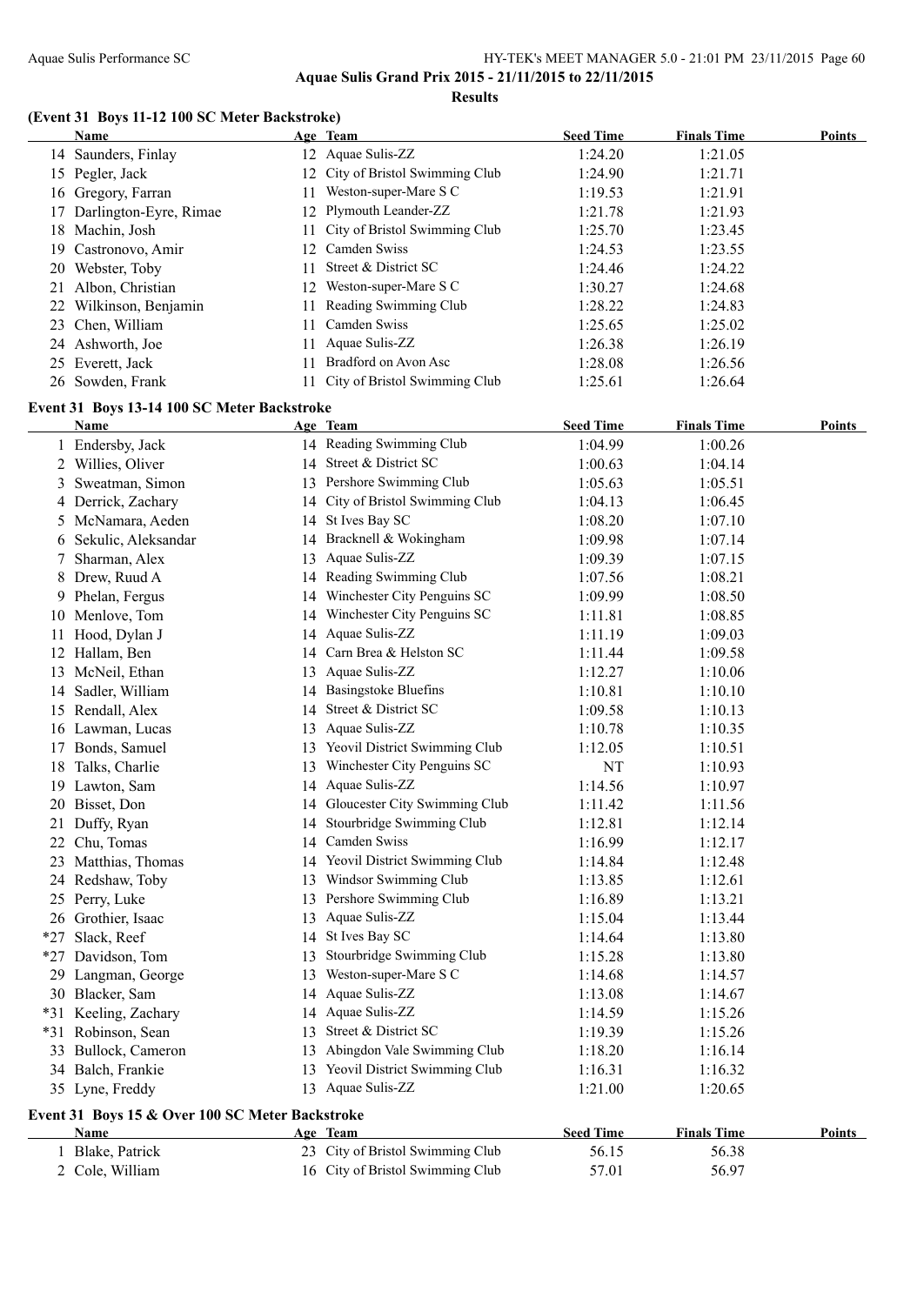**Results**

#### **(Event 31 Boys 15 & Over 100 SC Meter Backstroke)**

|        | <b>Name</b>                                           |          | Age Team                           | <b>Seed Time</b>   | <b>Finals Time</b> | <b>Points</b> |
|--------|-------------------------------------------------------|----------|------------------------------------|--------------------|--------------------|---------------|
|        | 3 Greenwood, Callum                                   |          | 18 Clevedon SC                     | 57.74              | 57.13              |               |
|        | 4 White, Liam                                         |          | 17 Exeter City SC                  | 57.79              | 57.41              |               |
|        | 5 Leaman, George H                                    |          | 16 Clevedon SC                     | 58.81              | 58.22              |               |
| 6      | Slade, James                                          |          | 17 Camden Swiss                    | 1:00.35            | 59.24              |               |
|        | 7 Lemar, Hugo                                         |          | 15 City of Hereford                | 58.98              | 59.34              |               |
| 8      | Singleton, Rhys                                       |          | 16 Beckenham Swimming Club         | 1:00.80            | 59.51              |               |
| 9      | Sutton, Bradley                                       |          | 17 Basingstoke Bluefins            | 1:00.78            | 59.89              |               |
| 10     | Isidoro, Alex                                         |          | 17 Beckenham Swimming Club         | 1:02.49            | 1:00.22            |               |
| 11     | Ramsay, Stanley                                       |          | 16 Camden Swiss                    | 1:02.88            | 1:01.61            |               |
|        | 12 Dixon, Henry                                       |          | 15 Aquae Sulis-ZZ                  | 1:05.77            | 1:01.98            |               |
|        | 13 Elias, Rami                                        |          | 17 Windsor Swimming Club           | 1:02.95            | 1:02.22            |               |
|        | 14 Kapanadze, Alexander                               |          | 17 Camden Swiss                    | 1:03.95            | 1:02.28            |               |
|        | 15 Metcalfe, Laurence                                 |          | 15 City of Bristol Swimming Club   | 1:03.30            | 1:02.88            |               |
|        | 16 Kapanadze, George                                  |          | 18 Camden Swiss                    | 1:03.12            | 1:03.12            |               |
|        | 17 Rance, Owain                                       |          | 15 Bracknell & Wokingham           | 1:04.54            | 1:03.64            |               |
|        | 18 Mander, Max                                        |          | 17 Reading Swimming Club           | 1:03.73            | 1:04.04            |               |
|        | 19 Seward, Joe                                        |          | 15 Newbury District Swimming Club  | 1:04.18            | 1:04.19            |               |
|        | 20 Badnell, Harry                                     |          | 15 Winchester City Penguins SC     | 1:05.57            | 1:04.23            |               |
|        | 21 Inder-Goode, Dominic                               |          | 16 Street & District SC            | 1:06.91            | 1:04.66            |               |
|        | 22 Lau, Kie-Ren                                       |          | 16 Beckenham Swimming Club         | 1:04.87            | 1:04.81            |               |
|        | 23 Devetta, William                                   |          | 15 Abingdon Vale Swimming Club     | 1:07.48            | 1:04.97            |               |
|        | 24 Card, Ben                                          |          | 17 Yeovil District Swimming Club   | 1:03.46            | 1:05.09            |               |
|        | 25 Dos Santos, Robert                                 | 17       | Camden Swiss                       | 1:04.93            | 1:05.18            |               |
|        | 26 Holmes-Beddow, Lyndon                              |          | 15 St Ives Bay SC                  | 1:07.49            | 1:05.57            |               |
|        | 27 Newman, Bertie                                     |          | 15 Camden Swiss                    | 1:04.86            | 1:06.07            |               |
|        | 28 Kapanadze, Kon                                     |          | 16 Camden Swiss                    | 1:07.35            | 1:06.76            |               |
| 29.    | Marjanovic, Filip                                     |          | 15 Camden Swiss                    | 1:09.29            | 1:07.23            |               |
|        | 30 Shepherd, Daniel                                   |          | 17 Aquae Sulis-ZZ                  | 1:08.50            | 1:09.56            |               |
|        | 31 Turner, Alexander                                  |          | 15 Aquae Sulis-ZZ                  | 1:10.84            | 1:12.60            |               |
|        | Event 32 Girls 9 Year Olds 100 SC Meter Breaststroke  |          |                                    |                    |                    |               |
|        | Name                                                  |          | Age Team                           | <b>Seed Time</b>   | <b>Finals Time</b> | Points        |
|        | 1 Lawton, Jessica                                     |          | 9 Aquae Sulis-ZZ                   | 1:46.64            | 1:47.39            |               |
|        | 2 McNeil, Lily                                        |          | 9 Aquae Sulis-ZZ                   | 1:54.44            | 1:50.62            |               |
|        |                                                       |          |                                    |                    |                    |               |
|        | Event 32 Girls 10 Year Olds 100 SC Meter Breaststroke |          |                                    |                    |                    |               |
|        | <u>Name</u>                                           |          | Age Team<br>10 Plymouth Leander-ZZ | <b>Seed Time</b>   | <b>Finals Time</b> | <b>Points</b> |
|        | 1 Wright, Elizabeth                                   |          | 10 Camden Swiss                    | 1:34.80<br>1:38.22 | 1:28.61<br>1:32.60 |               |
|        | 2 McEver, Ella<br>3 Dilks, Jodie                      | 10       | Tiverton Swimming Club             |                    |                    |               |
|        | 4 Turner, Lara                                        |          | 10 Aquae Sulis-ZZ                  | 1:37.30            | 1:34.94            |               |
|        |                                                       | 10       | Truro City                         | 1:37.36            | 1:35.92            |               |
|        | 5 Hocking, Anya                                       | 10       | Exeter City SC                     | 1:38.00            | 1:36.44            |               |
| 6      | Ware, Keely<br>Brown, Holly                           | 10       | City of Bristol Swimming Club      | 1:41.30            | 1:37.25<br>1:38.48 |               |
| $\tau$ | Annis, Lauren                                         | 10       | Pershore Swimming Club             | 1:39.98            |                    |               |
| 8      |                                                       |          | Tiverton Swimming Club             | 1:45.70            | 1:39.13            |               |
| 9.     | Dilks, Gemma                                          | 10       |                                    | 1:45.65            | 1:42.66            |               |
| 10     | Goros, Evie                                           | 10       | St Ives Bay SC<br>Aquae Sulis-ZZ   | 1:47.11            | 1:44.22            |               |
| 11     | Harvey, Alice                                         | 10<br>10 | Tiverton Swimming Club             | 1:46.17            | 1:44.86            |               |
| 12     | Swanston, Jessica                                     |          | Aquae Sulis-ZZ                     | 1:46.06            | 1:44.92            |               |
|        | 13 Hastings-McMahon, Lily                             | 10       | Plymouth Leander-ZZ                | 1:45.24            | 1:45.72            |               |
| 14     | Cragg, Eva-Mei                                        | 10       | Pershore Swimming Club             | 1:46.87            | 1:47.94            |               |
|        | 15 Barry, Gabriella                                   | 10<br>10 | Aquae Sulis-ZZ                     | 1:52.40            | 1:49.14<br>1:51.38 |               |
|        | 16 Metcalfe, Jessica<br>17 Fleming, Emma              |          | 10 Reading Swimming Club           | 1:45.00<br>2:03.67 | 1:53.10            |               |
|        |                                                       |          |                                    |                    |                    |               |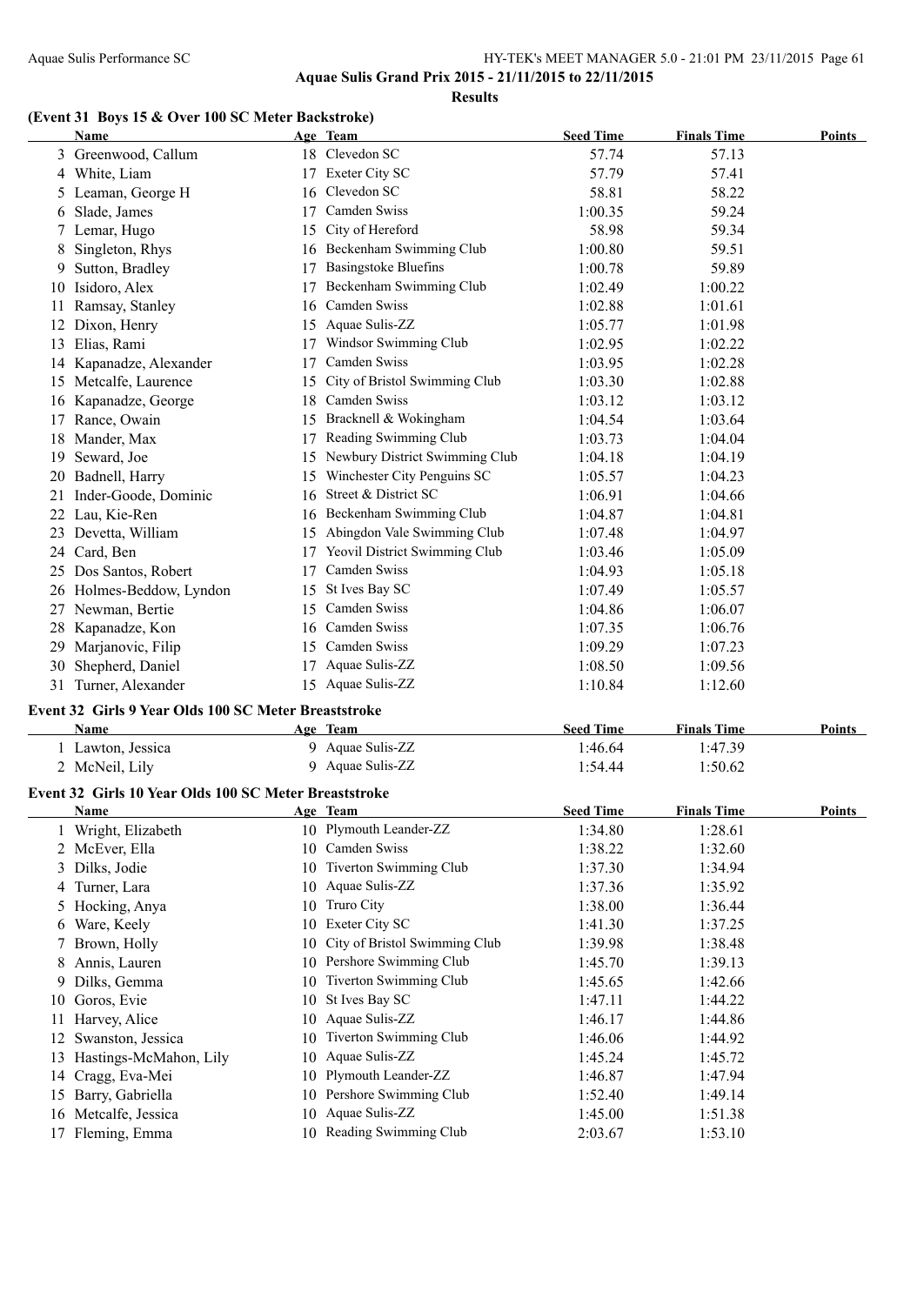**Results**

#### **Event 32 Girls 11-12 100 SC Meter Breaststroke**

| Name                        |    | Age Team                         | <b>Seed Time</b> | <b>Finals Time</b> | <b>Points</b> |
|-----------------------------|----|----------------------------------|------------------|--------------------|---------------|
| 1 Trist, Amelia             |    | 12 Basingstoke Bluefins          | 1:21.52          | 1:17.28            |               |
| 2 Rafferty, Imogen          |    | 12 Aquae Sulis-ZZ                | 1:24.66          | 1:22.55            |               |
| 3 Kelman-Johns, Phoebe      |    | 12 Yeovil District Swimming Club | 1:26.53          | 1:22.62            |               |
| 4 Nettleton, Emma           |    | 11 Newquay Cormorants SC         | 1:24.91          | 1:23.74            |               |
| 5 Young, Evie-Rose          |    | 12 Aquae Sulis-ZZ                | 1:27.23          | 1:25.56            |               |
| 6 Soper, Madeleine          |    | 12 Weston-super-Mare S C         | 1:27.40          | 1:25.98            |               |
| 7 Annis, Megan              |    | 12 Pershore Swimming Club        | 1:28.71          | 1:26.54            |               |
| 8 Martin, Alice E           |    | 12 Abingdon Vale Swimming Club   | 1:25.25          | 1:26.88            |               |
| 9 Fox, Poppy                |    | 12 Winchester City Penguins SC   | 1:29.98          | 1:27.00            |               |
| 10 Motala-Evans, Sophia     |    | 12 Winchester City Penguins SC   | 1:30.29          | 1:27.40            |               |
| 11 Barry, Alexandra         |    | 12 Pershore Swimming Club        | 1:30.83          | 1:27.63            |               |
| 12 Hickey, Cara             |    | 12 Aquae Sulis-ZZ                | 1:29.50          | 1:28.36            |               |
| 13 Ramsay, Iris             |    | 12 Camden Swiss                  | 1:31.75          | 1:28.81            |               |
| 14 Woodcock, Hannah         |    | 11 Pershore Swimming Club        | 1:30.22          | 1:28.96            |               |
| 15 Gleed, Annabelle         |    | 12 Calne Alpha 4                 | 1:30.22          | 1:29.79            |               |
| 16 McFarlane, Olivia        |    | 12 Aquae Sulis-ZZ                | 1:31.40          | 1:29.92            |               |
| 17 Grantham, Madeleine      | 11 | Barnes SC                        | 1:33.15          | 1:30.03            |               |
| 18 Knight, Jessica          |    | 12 Weston-super-Mare S C         | 1:30.43          | 1:30.42            |               |
| 19 Couch, Jossie            |    | 12 Newquay Cormorants SC         | 1:36.15          | 1:30.69            |               |
| 20 Lines, Beth              |    | 11 Newquay Cormorants SC         | 1:33.06          | 1:30.82            |               |
| 21 Kendall, Milly           |    | 12 Exeter City SC                | 1:35.68          | 1:31.50            |               |
| 22 Ashelford, Amelia J      |    | 12 Exeter City SC                | 1:32.06          | 1:32.22            |               |
| 23 Hanson-Puffer, Kaitlyn R |    | 11 Barnes SC                     | 1:36.36          | 1:32.27            |               |
| 24 Rannou, Justine          |    | 12 Exeter City SC                | 1:34.74          | 1:33.42            |               |
| 25 Galpin, Ruby             |    | 11 Aquae Sulis-ZZ                | 1:32.93          | 1:33.92            |               |
| 26 Franks, Jasmine          |    | 11 Pershore Swimming Club        | 1:33.40          | 1:33.97            |               |
| 27 Arnold, Lillian          | 11 | Weston-super-Mare S C            | 1:34.73          | 1:34.13            |               |
| 28 Owens, Anna              | 11 | <b>Barnes SC</b>                 | 1:36.07          | 1:34.36            |               |
| 29 Roberts, Jude            |    | 12 Aquae Sulis-ZZ                | 1:35.66          | 1:34.52            |               |
| 30 Carr, Sarah              |    | 12 Weston-super-Mare S C         | 1:34.76          | 1:34.57            |               |
| 31 Redman, Eleanor          |    | 12 Weston-super-Mare S C         | 1:34.29          | 1:35.42            |               |
| 32 Mahey, Yasmin            |    | 12 Street & District SC          | 1:37.27          | 1:35.86            |               |
| 33 Ashpole, Eve             | 11 | Aquae Sulis-ZZ                   | 1:38.06          | 1:36.20            |               |
| 34 McGee, Caoimhe           |    | 12 Windsor Swimming Club         | 1:34.37          | 1:36.59            |               |
| 35 Fry, Caitlyn             | 11 | Aquae Sulis-ZZ                   | 1:41.70          | 1:38.18            |               |
| 36 Ramsay, Lauren           | 11 | Exeter City SC                   | 1:37.52          | 1:38.82            |               |
| 37 Forrestal, Pia C         |    | 12 Abingdon Vale Swimming Club   | 1:37.01          | 1:39.17            |               |
| 38 Sargent, Rose            |    | 12 City of Bristol Swimming Club | 1:45.11          | 1:40.02            |               |
| 39 Butler, Ruby             |    | 12 Calne Alpha 4                 | 1:36.71          | 1:40.71            |               |
| 40 Ward, Niamh              |    | 11 Aquae Sulis-ZZ                | 1:42.90          | 1:43.75            |               |
| --- Holloway, Alice         |    | 12 Yeovil District Swimming Club | 1:30.40          | D <sub>O</sub>     |               |

#### **Event 32 Girls 13-14 100 SC Meter Breaststroke**

| <b>Name</b>        |    | Age Team                         | <b>Seed Time</b> | <b>Finals Time</b> | Points |
|--------------------|----|----------------------------------|------------------|--------------------|--------|
| 1 Butler, Georgina |    | 14 Winchester City Penguins SC   | 1:18.03          | 1:16.67            |        |
| 2 Locke, Georgie   |    | 14 Southwold Swimming Club       | 1:19.93          | 1:16.90            |        |
| 3 Smith, Hazel     |    | 13 City of Bristol Swimming Club | 1:20.86          | 1:18.96            |        |
| 4 Lebosse, Julia   |    | 13 Basingstoke Bluefins          | 1:20.91          | 1:19.28            |        |
| 5 Chapman, Kabria  | 13 | Weston-super-Mare S C            | 1:17.70          | 1:19.31            |        |
| 6 Maestri, Alysia  | 13 | United Bristol Swimming Club     | 1:17.75          | 1:19.97            |        |
| 7 Bowen, Rhiannon  |    | 14 Aquae Sulis-ZZ                | 1:17.51          | 1:20.02            |        |
| 8 Richards, Lauren |    | 13 Bracknell & Wokingham         | 1:21.94          | 1:20.57            |        |
| 9 Veakins, Ella    | 13 | Aquae Sulis-ZZ                   | 1:18.20          | 1:20.62            |        |
| 10 Owen, Honey     | 13 | Aquae Sulis-ZZ                   | 1:24.75          | 1:20.83            |        |
| 11 Gordon, Amy     |    | 14 Aquae Sulis-ZZ                | 1:24.55          | 1:20.90            |        |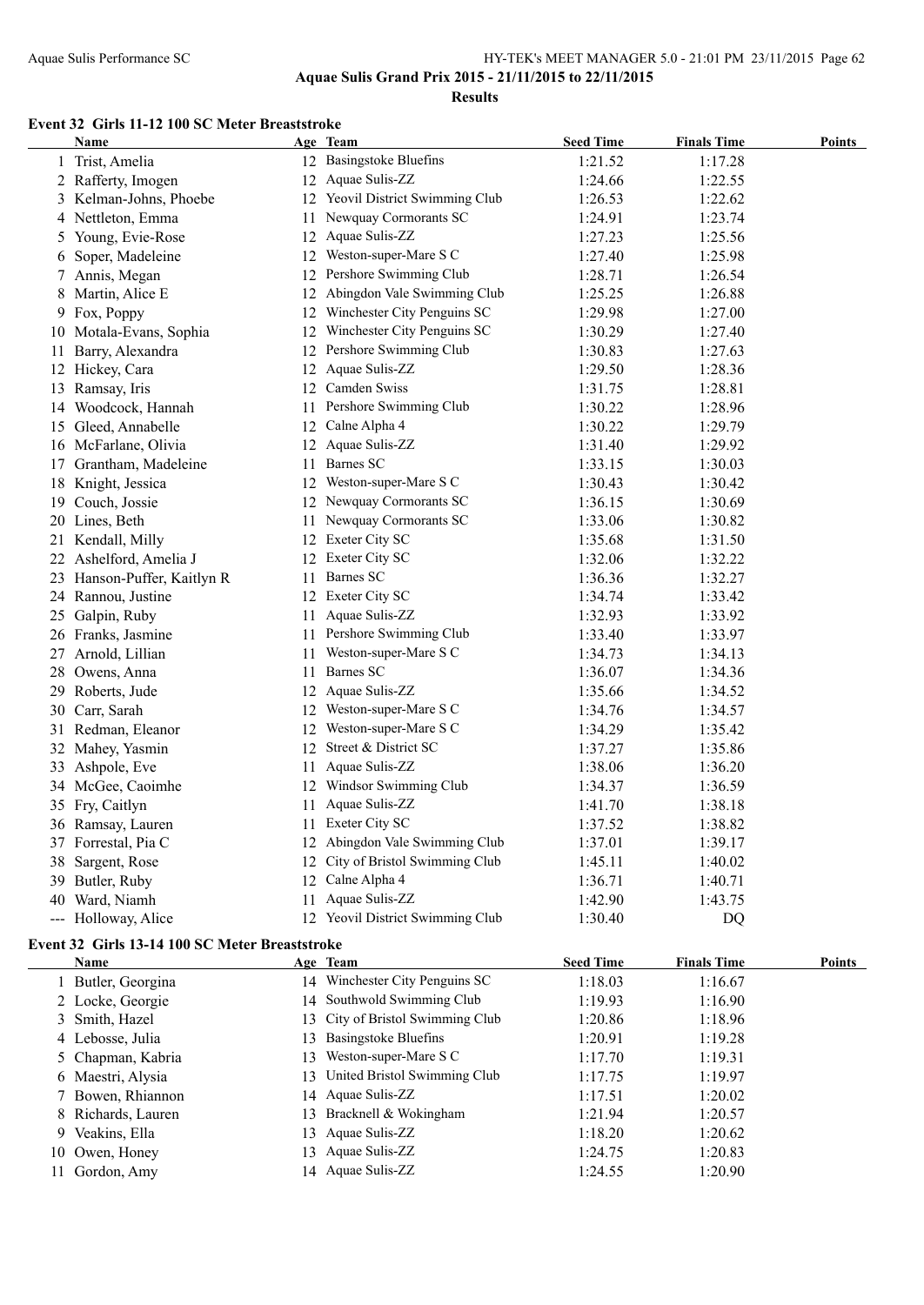**Aquae Sulis Grand Prix 2015 - 21/11/2015 to 22/11/2015 Results**

### **(Event 32 Girls 13-14 100 SC Meter Breaststroke)**

|                   | Name                |    | Age Team                      | <b>Seed Time</b> | <b>Finals Time</b> | <b>Points</b> |
|-------------------|---------------------|----|-------------------------------|------------------|--------------------|---------------|
| 12                | Stepney, Madison    | 13 | Winchester City Penguins SC   | 1:22.00          | 1:20.91            |               |
| 13                | Edwards, Megan      | 14 | Carn Brea & Helston SC        | 1:20.90          | 1:21.76            |               |
|                   | 14 Boulton, Georgia | 13 | Aquae Sulis-ZZ                | 1:25.10          | 1:21.77            |               |
| 15                | Smith, Megan        | 14 | City of Bristol Swimming Club | 1:22.52          | 1:22.26            |               |
|                   | 16 Penton, Lucy     | 13 | Reading Swimming Club         | 1:22.15          | 1:22.45            |               |
| 17                | Allen, Elizabeth F  | 13 | Yeovil District Swimming Club | 1:25.78          | 1:22.90            |               |
| 18                | Woodcock, Isabella  | 13 | Pershore Swimming Club        | 1:25.61          | 1:23.04            |               |
| 19                | Hammond, Samantha   | 13 | Aquae Sulis-ZZ                | 1:27.01          | 1:23.38            |               |
| 20                | Smith, Laura        | 14 | United Bristol Swimming Club  | 1:18.92          | 1:24.25            |               |
| 21                | Soteriou, Anna      | 13 | United Bristol Swimming Club  | 1:24.80          | 1:24.66            |               |
|                   | Passmore, Olivia    | 13 | Exeter City SC                | 1:25.19          | 1:25.57            |               |
| 23                | Ball, Flossie       | 13 | Aquae Sulis-ZZ                | 1:26.64          | 1:25.63            |               |
| 24                | Richmond, Lara C    | 13 | Reading Swimming Club         | 1:25.08          | 1:26.44            |               |
| 25                | Corbett, Natasha    | 14 | Stourbridge Swimming Club     | 1:25.89          | 1:26.80            |               |
| 26                | Hill, Georgia A     | 14 | Wells Swimming Club           | 1:25.24          | 1:27.28            |               |
| 27                | McGowan, Lily       | 14 | Caradon Swimming Club         | 1:24.95          | 1:27.46            |               |
| 28                | Cookson, Liliana    | 13 | Aquae Sulis-ZZ                | 1:29.84          | 1:27.85            |               |
| 29                | Marsden, Naomi      | 13 | Pershore Swimming Club        | 1:33.11          | 1:28.63            |               |
|                   | 30 Newman, Macey    | 13 | Aquae Sulis-ZZ                | 1:31.91          | 1:28.81            |               |
| 31                | Crudgington, Maia   | 13 | Aquae Sulis-ZZ                | 1:29.28          | 1:28.99            |               |
| 32                | Rizzuti, Melita     | 14 | Wells Swimming Club           | 1:28.00          | 1:29.12            |               |
| 33                | Galpin, Olivia      | 14 | Aquae Sulis-ZZ                | 1:26.54          | 1:29.27            |               |
| 34                | Jones, Tea L        | 14 | Exeter City SC                | 1:27.57          | 1:29.44            |               |
| 35                | Durrant, Octavia    | 14 | Calne Alpha 4                 | 1:28.01          | 1:33.62            |               |
| 36                | Carter, Lillie      | 13 | Aquae Sulis-ZZ                | 1:31.20          | 1:41.91            |               |
| $\qquad \qquad -$ | Graham, Fay         | 13 | Yeovil District Swimming Club | 1:22.76          | DQ                 |               |

### **Event 32 Girls 15 & Over 100 SC Meter Breaststroke**

 $\overline{\phantom{a}}$ 

 $\overline{a}$ 

|    | <b>Name</b>                                          |    | Age Team                      | <b>Seed Time</b> | <b>Finals Time</b> | <b>Points</b> |
|----|------------------------------------------------------|----|-------------------------------|------------------|--------------------|---------------|
|    | Edritch, Chloe                                       |    | 16 Street & District SC       | 1:11.95          | 1:11.96            |               |
|    | Cookson, Stella                                      | 15 | Aquae Sulis-ZZ                | 1:15.13          | 1:13.45            |               |
| 3  | Hawkins, Rebecca                                     | 17 | Aquae Sulis-ZZ                | 1:16.98          | 1:16.49            |               |
| 4  | Goffin, Molly                                        | 15 | <b>Basingstoke Bluefins</b>   | 1:18.07          | 1:16.52            |               |
| 5. | Flack, Rebecca                                       | 16 | Yeovil District Swimming Club | 1:16.87          | 1:19.56            |               |
| 6  | Durcan, Siobhan                                      | 17 | City of Bristol Swimming Club | 1:19.07          | 1:19.62            |               |
|    | Webb, Aliyah-Mai                                     | 15 | Exeter City SC                | 1:17.32          | 1:19.88            |               |
| 8  | Locke, Emily                                         | 16 | Southwold Swimming Club       | 1:21.23          | 1:20.17            |               |
| 9  | Lijzenga, Nienke                                     |    | Abingdon Vale Swimming Club   | 1:20.79          | 1:20.36            |               |
| 10 | Knight, Chloe                                        | 16 | Weston-super-Mare S C         | 1:23.46          | 1:21.27            |               |
| 11 | Cooper, India                                        | 16 | Street & District SC          | 1:23.55          | 1:21.28            |               |
| 12 | Legg, Isobel                                         | 15 | Bracknell & Wokingham         | 1:20.60          | 1:22.02            |               |
| 13 | James, Lauren A                                      | 15 | Abingdon Vale Swimming Club   | 1:24.25          | 1:22.31            |               |
| 14 | Rogers, Kara                                         | 17 | City of Bristol Swimming Club | NT               | 1:23.14            |               |
| 15 | Venner, Libby                                        | 16 | Reading Swimming Club         | 1:23.36          | 1:23.51            |               |
| 16 | Langman, Sophie                                      | 16 | Weston-super-Mare S C         | 1:26.15          | 1:24.32            |               |
| 17 | Anderson, Sissel                                     | 16 | Camden Swiss                  | 1:19.11          | 1:24.73            |               |
| 18 | Bonning, Abigail                                     | 15 | Yeovil District Swimming Club | 1:27.10          | 1:24.91            |               |
| 19 | Halsted, Olivia                                      | 16 | Camden Swiss                  | 1:24.01          | 1:24.95            |               |
| 20 | McGowan, Phoebe                                      | 17 | Caradon Swimming Club         | 1:23.69          | 1:25.50            |               |
| 21 | Francis, Amber                                       | 15 | Tavistock Swimming Club       | 1:24.65          | 1:25.98            |               |
| 22 | Hill, Geena                                          | 15 | Stourbridge Swimming Club     | 1:23.62          | 1:26.30            |               |
|    | Event 33 Boys 10 Year Olds 200 SC Meter Breaststroke |    |                               |                  |                    |               |
|    | <b>Name</b>                                          |    | Age Team                      | <b>Seed Time</b> | <b>Finals Time</b> | Points        |
|    | 1 Watts, Oliver                                      |    | 10 Calne Alpha 4              | 3:30.89          | 3:20.33            |               |

2 Saunders, Oliver 10 Aquae Sulis-ZZ 3:26.59 3:23.73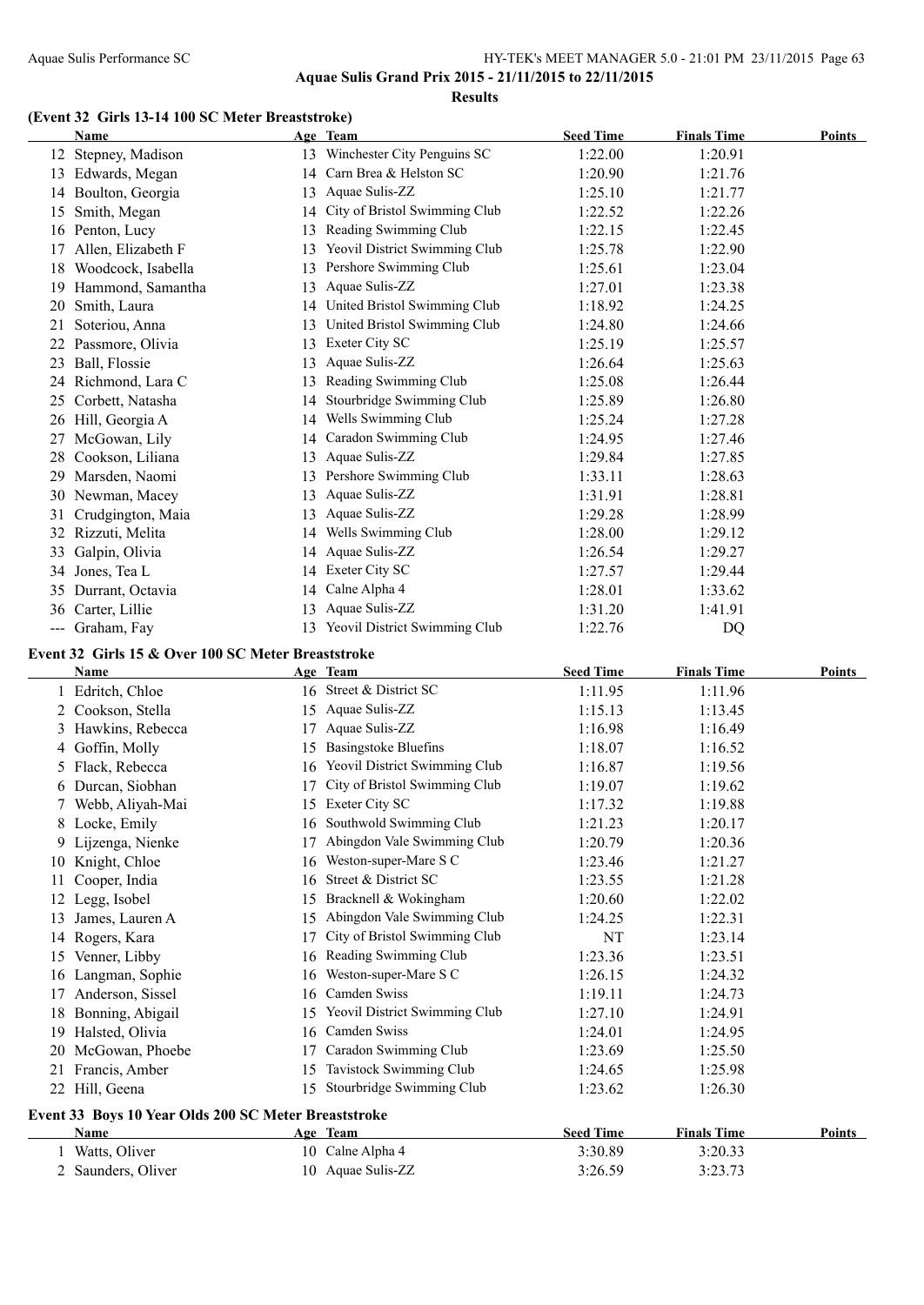#### Aquae Sulis Performance SC HY-TEK's MEET MANAGER 5.0 - 21:01 PM 23/11/2015 Page 64 **Aquae Sulis Grand Prix 2015 - 21/11/2015 to 22/11/2015**

**Results**

#### **(Event 33 Boys 10 Year Olds 200 SC Meter Breaststroke)**

|                            | <b>Name</b>                                   |    | Age Team                         | <b>Seed Time</b> | <b>Finals Time</b> | Points |
|----------------------------|-----------------------------------------------|----|----------------------------------|------------------|--------------------|--------|
|                            | 3 Perrin, Connor                              |    | 10 Yeovil District Swimming Club | 3:23.74          | 3:24.70            |        |
|                            | Event 33 Boys 11-12 200 SC Meter Breaststroke |    |                                  |                  |                    |        |
|                            | <b>Name</b>                                   |    | Age Team                         | <b>Seed Time</b> | <b>Finals Time</b> | Points |
|                            | 1 Forconi, Pietro                             |    | 12 Winchester City Penguins SC   | 2:49.41          | 2:47.26            |        |
|                            | Sims, Christopher                             | 12 | Didcot Barramundi Swimming Clu   | 2:54.13          | 2:48.72            |        |
| 3                          | Bisset, Duncan                                | 12 | Gloucester City Swimming Club    | 2:55.08          | 2:52.24            |        |
|                            | Szentpeteri, Mark                             | 11 | Alton and District               | 2:54.60          | 2:52.78            |        |
| 5.                         | Wordley, Jayden                               | 12 | Aquae Sulis-ZZ                   | 3:01.96          | 2:59.13            |        |
| 6                          | Walker, Benjamin                              | 12 | Aquae Sulis-ZZ                   | 3:01.65          | 2:59.81            |        |
|                            | Endersby, George                              | 12 | Reading Swimming Club            | 2:59.60          | 3:01.22            |        |
| 8                          | Gregory, Farran                               | 11 | Weston-super-Mare S C            | 3:05.75          | 3:07.03            |        |
| 9.                         | Tietema, Rory                                 | 12 | Reading Swimming Club            | 3:09.07          | 3:07.25            |        |
| 10                         | Bown-Mazzoni, Arthur                          | 12 | Aquae Sulis-ZZ                   | 3:12.17          | 3:11.40            |        |
| 11                         | Divet, Yann                                   | 12 | Camden Swiss                     | 3:19.73          | 3:12.98            |        |
| 12                         | Cook, George                                  | 12 | Weston-super-Mare S C            | 3:17.55          | 3:13.68            |        |
| 13                         | Giovannoni, Gabriele                          | 11 | Camden Swiss                     | 3:33.72          | 3:15.24            |        |
|                            | 14 Krasnoshchekiy, Mikhail                    | 12 | Camden Swiss                     | 3:20.07          | 3:15.43            |        |
|                            | 15 Menlove, Ed                                | 12 | Winchester City Penguins SC      | 3:10.18          | 3:16.14            |        |
| 16                         | Jordan, Liam                                  | 11 | Exeter City SC                   | 3:25.11          | 3:16.39            |        |
| 17                         | Bakker-Noguer, Carlos                         | 12 | Reading Swimming Club            | 3:20.83          | 3:18.51            |        |
| 18                         | Chen, Alexander A                             | 11 | Camden Swiss                     | 3:33.03          | 3:21.79            |        |
| 19                         | Cook, Charlie                                 | 12 | Street & District SC             | 3:28.58          | 3:23.20            |        |
| 20                         | Sowden, Frank                                 | 11 | City of Bristol Swimming Club    | 3:34.67          | 3:26.71            |        |
| 21                         | Ashworth, Joe                                 | 11 | Aquae Sulis-ZZ                   | 3:35.29          | 3:27.77            |        |
| 22                         | Parker, Matthew                               | 11 | Aquae Sulis-ZZ                   | 3:38.56          | 3:27.78            |        |
| $\qquad \qquad \text{---}$ | Rycroft, Charles                              | 11 | Windsor Swimming Club            | 3:30.83          | DQ                 |        |
| $---$                      | Castronovo, Amir                              | 12 | Camden Swiss                     | 3:26.66          | DQ                 |        |

### **Event 33 Boys 13-14 200 SC Meter Breaststroke**

|    | Name                  |    | Age Team                       | <b>Seed Time</b> | <b>Finals Time</b> | <b>Points</b> |
|----|-----------------------|----|--------------------------------|------------------|--------------------|---------------|
|    | Bilbao, James         |    | 14 City of Hereford            | 2:25.49          | 2:26.28            |               |
|    | 2 Brunsdon, Evan      | 14 | Weston-super-Mare S C          | 2:32.60          | 2:35.01            |               |
| 3  | Wallace, Nathan       | 14 | City of Hereford               | 2:31.39          | 2:36.87            |               |
|    | 4 Hood, Dylan J       | 14 | Aquae Sulis-ZZ                 | 2:47.39          | 2:38.57            |               |
| 5  | McNeil, Ethan         | 13 | Aquae Sulis-ZZ                 | 2:43.70          | 2:38.60            |               |
| 6  | Broomfield, Zac       | 13 | St Ives Bay SC                 | 2:40.73          | 2:38.63            |               |
|    | Sims, Nicholas        | 14 | Didcot Barramundi Swimming Clu | 2:40.93          | 2:38.99            |               |
|    | Bailey, Jacob         | 14 | Yeovil District Swimming Club  | 2:32.04          | 2:39.20            |               |
| 9. | Bakker-Noguer, Javier |    | 14 Reading Swimming Club       | 2:39.55          | 2:40.31            |               |
| 10 | Richardson, Graeme    | 14 | <b>Basingstoke Bluefins</b>    | 2:45.70          | 2:41.21            |               |
| 11 | Humphrys, Martyn      | 14 | Winchester City Penguins SC    | 2:48.05          | 2:42.90            |               |
|    | White, Alec           | 14 | Exeter City SC                 | 2:48.29          | 2:42.99            |               |
|    | Keeling, Zachary      | 14 | Aquae Sulis-ZZ                 | 2:56.75          | 2:44.37            |               |
| 14 | Hardick, Matthew      | 13 | Aquae Sulis-ZZ                 | 2:55.12          | 2:45.25            |               |
| 15 | Morris, Jake          | 14 | Stourbridge Swimming Club      | 2:51.85          | 2:46.21            |               |
| 16 | Menlove, Tom          | 14 | Winchester City Penguins SC    | 2:50.89          | 2:48.04            |               |
| 17 | Bisset, Don           | 14 | Gloucester City Swimming Club  | 2:43.26          | 2:48.16            |               |
| 18 | Fryers, Toby A        | 13 | Barnes SC                      | 2:56.27          | 2:48.26            |               |
|    | Rimmer, George        | 13 | Bracknell & Wokingham          | 2:51.63          | 2:50.33            |               |
| 20 | Blacker, Sam          | 14 | Aquae Sulis-ZZ                 | 2:52.31          | 2:50.63            |               |
| 21 | Walsh, Rueben         | 14 | Windsor Swimming Club          | 3:07.76          | 2:51.39            |               |
| 22 | Lawton, Sam           | 14 | Aquae Sulis-ZZ                 | 2:57.27          | 2:51.52            |               |
| 23 | Lyne, Freddy          | 13 | Aquae Sulis-ZZ                 | 2:56.26          | 2:53.81            |               |
|    | 24 Lawman, Lucas      | 13 | Aquae Sulis-ZZ                 | 2:58.06          | 2:54.70            |               |
| 25 | Mould, Peter          | 13 | Aquae Sulis-ZZ                 | 3:03.14          | 2:54.78            |               |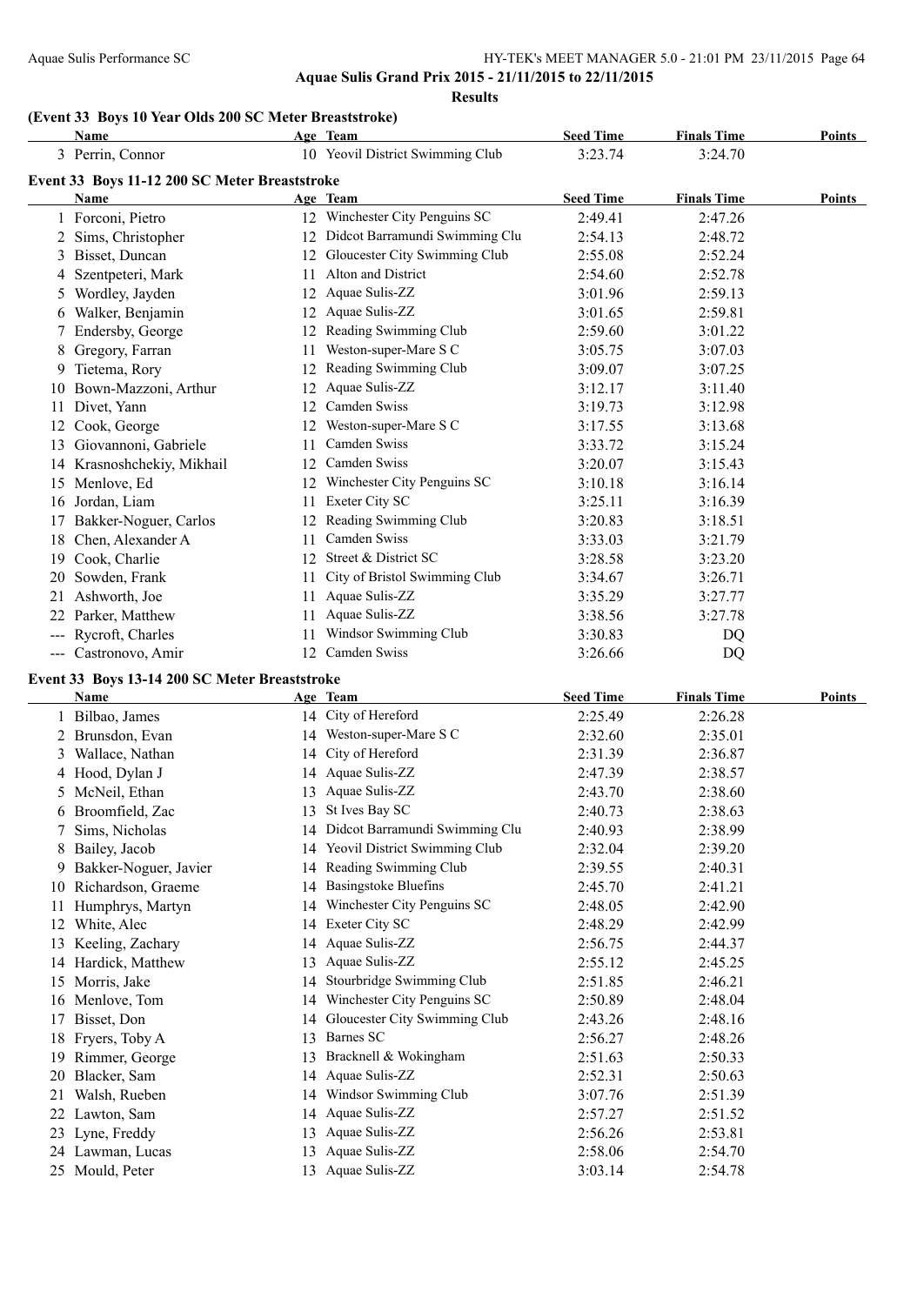**Aquae Sulis Grand Prix 2015 - 21/11/2015 to 22/11/2015**

**Results**

|    | Name                                                      | (Event 33 Boys 13-14 200 SC Meter Breaststroke) | Age Team                         | <b>Seed Time</b>   | <b>Finals Time</b> | <b>Points</b> |
|----|-----------------------------------------------------------|-------------------------------------------------|----------------------------------|--------------------|--------------------|---------------|
|    | 26 Grothier, Isaac                                        |                                                 | 13 Aquae Sulis-ZZ                | 3:00.64            | 2:55.31            |               |
|    | 27 Turner, Arno                                           |                                                 | 14 Southwold Swimming Club       | 2:55.48            | 2:55.61            |               |
|    | 28 Davidson, Tom                                          |                                                 | 13 Stourbridge Swimming Club     | 3:11.24            | 2:59.86            |               |
|    | 29 Barou, Emile                                           |                                                 | 13 Camden Swiss                  | 3:14.14            | 3:05.45            |               |
|    | 30 Perry, Luke                                            |                                                 | 13 Pershore Swimming Club        | 3:11.33            | 3:06.42            |               |
|    |                                                           |                                                 |                                  |                    |                    |               |
|    | Event 33 Boys 15 & Over 200 SC Meter Breaststroke<br>Name |                                                 | Age Team                         | <b>Seed Time</b>   | <b>Finals Time</b> | Points        |
|    |                                                           |                                                 | 18 Street & District SC          | 2:20.86            |                    |               |
|    | 1 Chillingworth, Adam                                     |                                                 |                                  |                    | 2:16.99            |               |
|    | 2 Head, Charlie                                           |                                                 | 16 Aquae Sulis-ZZ                | 2:28.38            | 2:24.13            |               |
|    | 3 Lawton, Ben                                             |                                                 | 16 Aquae Sulis-ZZ                | 2:26.59            | 2:26.00            |               |
|    | 4 Coombes, Mitchell                                       |                                                 | 16 Basingstoke Bluefins          | 2:26.10            | 2:28.56            |               |
|    | 5 Lowell, Hugo                                            |                                                 | 16 Camden Swiss                  | 2:35.04            | 2:31.15            |               |
| 6  | Card, Ben                                                 |                                                 | 17 Yeovil District Swimming Club | 2:32.56            | 2:31.99            |               |
|    | 7 Comyn, Brendan                                          |                                                 | 17 Camden Swiss                  | 2:25.45            | 2:32.90            |               |
|    | 8 Moriarty, Edward                                        |                                                 | 19 Beckenham Swimming Club       | 2:29.60            | 2:33.03            |               |
| 9  | Graham, Keir                                              |                                                 | 17 Yeovil District Swimming Club | 2:32.48            | 2:34.75            |               |
|    | 10 Sarachi, Ben                                           |                                                 | 15 Gloucester City Swimming Club | 2:41.85            | 2:35.53            |               |
|    | 11 Malone, Christopher                                    |                                                 | 15 Gloucester City Swimming Club | 2:34.93            | 2:36.70            |               |
|    | 12 Costello, JD                                           |                                                 | 16 Camden Swiss                  | 2:38.40            | 2:38.11            |               |
|    | 13 McAvoy, Terry R                                        |                                                 | 15 Camden Swiss                  | 2:44.26            | 2:38.59            |               |
|    | 14 Mathews, Sam                                           |                                                 | 18 Stourbridge Swimming Club     | 2:38.62            | 2:39.48            |               |
|    | 15 Kendall, Charlie                                       |                                                 | 15 Exeter City SC                | 2:44.86            | 2:46.32            |               |
|    | 16 Turner, Alexander                                      |                                                 | 15 Aquae Sulis-ZZ                | 2:54.62            | 2:55.98            |               |
|    | 17 Morgan, Jack                                           |                                                 | 15 Stourbridge Swimming Club     | 2:48.80            | 2:59.11            |               |
|    |                                                           |                                                 |                                  |                    |                    |               |
|    |                                                           |                                                 |                                  |                    |                    |               |
|    | Event 34 Girls 10 Year Olds 200 SC Meter Freestyle        |                                                 |                                  |                    |                    |               |
|    | Name                                                      |                                                 | Age Team                         | <b>Seed Time</b>   | <b>Finals Time</b> | Points        |
|    | 1 Hocking, Anya                                           |                                                 | 10 Truro City                    | 3:05.00            | 2:56.94            |               |
|    | 2 Kendall, Rosie                                          |                                                 | 10 Exeter City SC                | 3:01.79            | 3:03.58            |               |
|    | Event 34 Girls 11-12 200 SC Meter Freestyle               |                                                 |                                  |                    |                    |               |
|    | Name                                                      |                                                 | Age Team                         | <b>Seed Time</b>   | <b>Finals Time</b> | Points        |
|    | 1 Barton, Alice                                           |                                                 | 12 Aquae Sulis-ZZ                | 2:16.20            | 2:15.00            |               |
|    | 2 Nettleton, Emma                                         |                                                 | 11 Newquay Cormorants SC         | 2:22.45            | 2:18.55            |               |
|    |                                                           |                                                 | 12 City of Bristol Swimming Club | 2:23.80            |                    |               |
|    | 3 Riggall, Ella                                           |                                                 | 12 Basingstoke Bluefins          |                    | 2:18.81            |               |
|    | 4 Trist, Amelia                                           |                                                 |                                  | 2:23.74            | 2:19.77            |               |
|    | 5 Fox, Poppy                                              |                                                 | 12 Winchester City Penguins SC   | 2:21.00            | 2:20.20            |               |
|    | 6 Kendall, Milly                                          |                                                 | 12 Exeter City SC                | 2:23.00            | 2:20.44            |               |
|    | 7 Evans, Turaya O                                         |                                                 | 12 Carn Brea & Helston SC        | 2:26.44            | 2:20.47            |               |
| 8  | Holroyd, Natasha                                          | 11                                              | Windsor Swimming Club            | 2:24.96            | 2:22.52            |               |
| 9  | Annis, Megan                                              |                                                 | 12 Pershore Swimming Club        | 2:29.72            | 2:24.85            |               |
| 10 | Barry, Alexandra                                          |                                                 | 12 Pershore Swimming Club        | 2:24.60            | 2:25.16            |               |
| 11 | Cragg, Megan                                              |                                                 | 12 Plymouth Leander-ZZ           | 2:24.65            | 2:25.17            |               |
|    | 12 Lovegrove, Daisy                                       |                                                 | 12 Reading Swimming Club         | 2:28.00            | 2:26.76            |               |
|    | 13 Kelman-Johns, Phoebe                                   |                                                 | 12 Yeovil District Swimming Club | 2:29.51            | 2:27.37            |               |
|    | 14 Motala-Evans, Sophia                                   | 12                                              | Winchester City Penguins SC      | 2:25.06            | 2:27.50            |               |
|    | 15 Ramsay, Edie                                           | 12                                              | Camden Swiss                     | 2:31.07            | 2:27.63            |               |
|    | 16 Noel, Oriana                                           | 11                                              | Carn Brea & Helston SC           | 2:31.20            | 2:27.92            |               |
| 17 | Knight, Jessica                                           | 12                                              | Weston-super-Mare S C            | 2:34.81            | 2:28.18            |               |
|    | 18 Butler, Grace                                          | 12                                              | Stourbridge Swimming Club        | 2:31.60            | 2:28.27            |               |
| 19 | Rafferty, Imogen                                          | 12                                              | Aquae Sulis-ZZ                   | 2:33.74            | 2:29.02            |               |
|    |                                                           | 11                                              | Aquae Sulis-ZZ                   | 2:31.76            | 2:29.20            |               |
|    | 20 Fry, Caitlyn                                           | 11                                              | Newquay Cormorants SC            |                    |                    |               |
| 22 | 21 Lines, Beth<br>Woodcock, Hannah                        | 11                                              | Pershore Swimming Club           | 2:31.41<br>2:31.80 | 2:29.95<br>2:29.96 |               |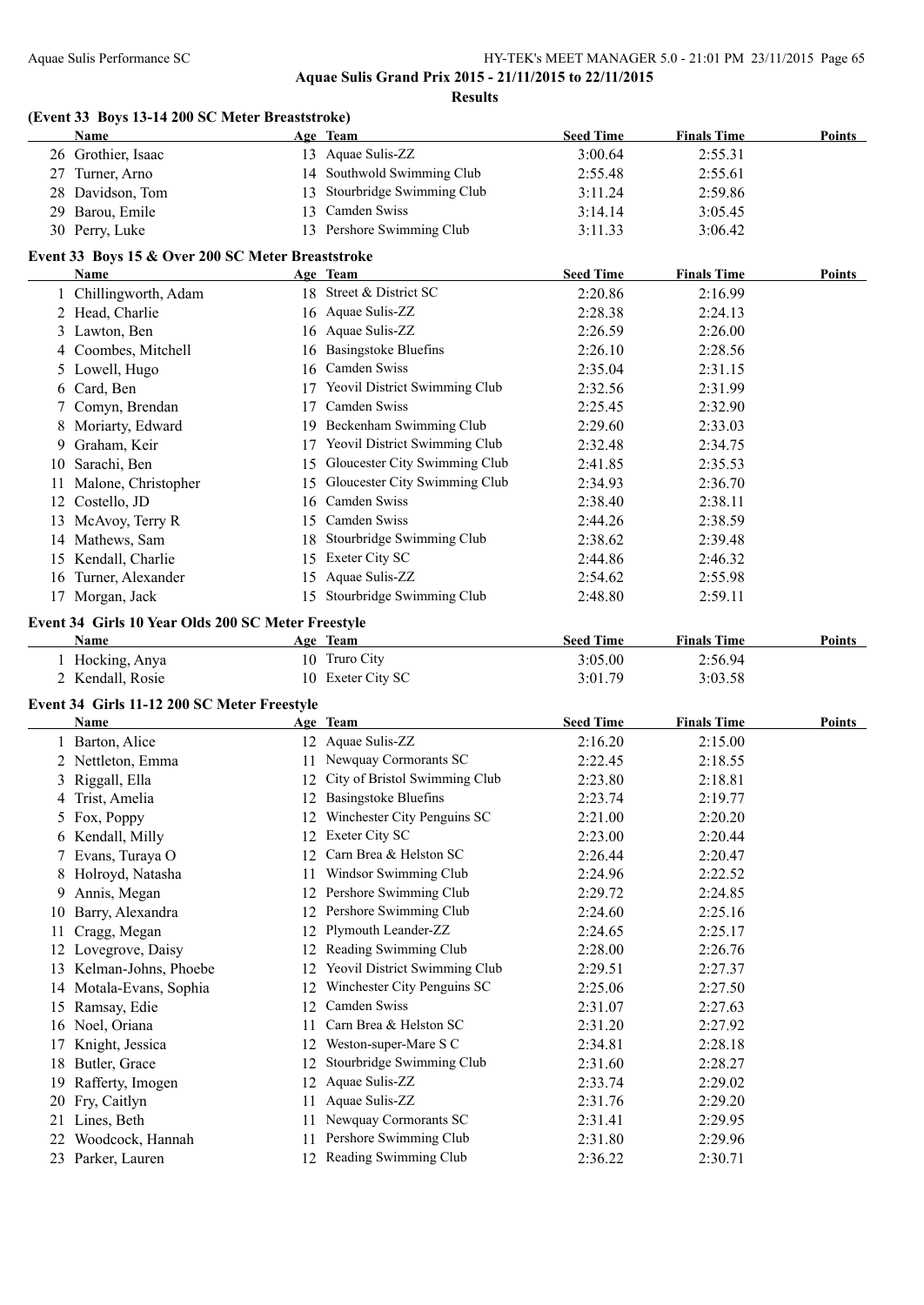#### Aquae Sulis Performance SC HY-TEK's MEET MANAGER 5.0 - 21:01 PM 23/11/2015 Page 66 **Aquae Sulis Grand Prix 2015 - 21/11/2015 to 22/11/2015**

**Results**

|    | (Event 34 Girls 11-12 200 SC Meter Freestyle)<br><b>Name</b> |    | Age Team                         | <b>Seed Time</b> | <b>Finals Time</b> | <b>Points</b> |
|----|--------------------------------------------------------------|----|----------------------------------|------------------|--------------------|---------------|
|    | 24 Hanson-Puffer, Kaitlyn R                                  |    | 11 Barnes SC                     | 2:34.57          | 2:30.72            |               |
|    | 25 Cornish, Emily                                            |    | 11 Plymouth Leander-ZZ           | 2:32.70          | 2:31.01            |               |
|    | 26 McGee, Caoimhe                                            |    | 12 Windsor Swimming Club         | 2:35.24          | 2:37.09            |               |
|    | 27 Ward, Niamh                                               |    | 11 Aquae Sulis-ZZ                | 2:45.80          | 2:45.05            |               |
|    |                                                              |    |                                  |                  |                    |               |
|    | Event 34 Girls 13-14 200 SC Meter Freestyle<br>Name          |    | Age Team                         | <b>Seed Time</b> | <b>Finals Time</b> | <b>Points</b> |
|    | 1 McNab, Laura                                               |    | 14 Aquae Sulis-ZZ                | 2:09.10          | 2:04.71            |               |
|    | 2 Tavierne, Anne                                             |    | 14 Camden Swiss                  | 2:07.23          | 2:05.05            |               |
|    |                                                              |    | 14 City of Bristol Swimming Club | 2:06.60          | 2:05.91            |               |
|    | 3 Podger, Jessica                                            |    | 14 City of Hereford              |                  |                    |               |
|    | 4 Eddy, Grace                                                |    | 14 Carn Brea & Helston SC        | 2:06.87          | 2:06.65<br>2:12.33 |               |
|    | 5 Mazzeo, Sara                                               |    | 14 Winchester City Penguins SC   | 2:14.17          |                    |               |
| 6  | Butler, Georgina                                             |    |                                  | 2:17.11          | 2:13.07            |               |
|    | 7 Sutton, Eloise                                             |    | 14 Aquae Sulis-ZZ                | 2:16.53          | 2:15.56            |               |
| 8  | Rapley, Zara                                                 |    | 14 Yeovil District Swimming Club | 2:17.85          | 2:16.05            |               |
| 9  | Ciurleo, Isis                                                |    | 14 Dulwich Dolphins SC           | 2:14.20          | 2:16.81            |               |
| 10 | Gibbins, Rebecca                                             |    | 13 Exeter City SC                | 2:20.10          | 2:17.05            |               |
|    | 11 Lebosse, Julia                                            |    | 13 Basingstoke Bluefins          | 2:19.15          | 2:17.27            |               |
|    | 12 Boulton, Rosie                                            |    | 14 Carn Brea & Helston SC        | 2:19.70          | 2:17.95            |               |
|    | 13 Wilcox, Hollie                                            |    | 13 Weston-super-Mare S C         | 2:22.00          | 2:18.00            |               |
|    | 14 Croker, Hannah                                            |    | 14 Aquae Sulis-ZZ                | 2:17.50          | 2:18.13            |               |
|    | 15 Grant, Kate                                               |    | 14 Beckenham Swimming Club       | 2:17.70          | 2:18.73            |               |
|    | 16 Dill, Drew                                                | 13 | Camden Swiss                     | 2:19.70          | 2:18.80            |               |
| 17 | Owen, Honey                                                  | 13 | Aquae Sulis-ZZ                   | 2:23.15          | 2:19.20            |               |
|    | 18 Ball, Flossie                                             | 13 | Aquae Sulis-ZZ                   | 2:16.77          | 2:19.38            |               |
|    | 19 Richmond, Lara C                                          | 13 | Reading Swimming Club            | 2:20.12          | 2:19.99            |               |
|    | *20 Corbett, Natasha                                         | 14 | Stourbridge Swimming Club        | 2:21.59          | 2:20.25            |               |
|    | *20 Locke, Georgie                                           | 14 | Southwold Swimming Club          | 2:23.67          | 2:20.25            |               |
|    | 22 Boyce Parr, Isabella                                      | 14 | Abingdon Vale Swimming Club      | 2:27.61          | 2:20.59            |               |
|    | 23 Wood, Ellie                                               | 14 | Stourbridge Swimming Club        | 2:16.95          | 2:20.95            |               |
|    | 24 Brady, Evie                                               | 14 | Aquae Sulis-ZZ                   | 2:25.01          | 2:21.02            |               |
|    | 25 Smith, Lili-May                                           |    | 14 Reading Swimming Club         | 2:23.13          | 2:21.13            |               |
| 26 | Casey, Rhian                                                 |    | 14 Abingdon Vale Swimming Club   | 2:18.29          | 2:21.38            |               |
|    | 27 Passmore, Olivia                                          |    | 13 Exeter City SC                | 2:27.32          | 2:21.51            |               |
|    | 28 Allen, Elizabeth F                                        |    | 13 Yeovil District Swimming Club | 2:25.59          | 2:21.65            |               |
|    | 29 Boulton, Georgia                                          |    | 13 Aquae Sulis-ZZ                | 2:22.78          | 2:21.96            |               |
|    | 30 Rawles, Milly                                             | 13 | Exeter City SC                   | 2:28.10          | 2:22.41            |               |
|    | 31 Lebosse, Charlyne                                         | 13 | <b>Basingstoke Bluefins</b>      | 2:23.38          | 2:22.79            |               |
|    | 32 Rose, Megan                                               | 14 | Aquae Sulis-ZZ                   | 2:23.04          | 2:22.94            |               |
|    | 33 Richards, Lauren                                          | 13 | Bracknell & Wokingham            | 2:22.12          | 2:23.28            |               |
|    | 34 Chadwick, Alice                                           | 13 | Bradford on Avon Asc             | 2:25.54          | 2:23.60            |               |
|    | 35 Dill, Ally                                                | 13 | Camden Swiss                     | 2:21.38          | 2:24.02            |               |
|    | 36 Roberts, Millie                                           |    | 14 Newquay Cormorants SC         | 2:19.25          | 2:24.09            |               |
|    | 37 Exell, Jade L                                             | 14 | Carn Brea & Helston SC           | 2:17.78          | 2:24.21            |               |
|    | 38 Marsden, Naomi                                            | 13 | Pershore Swimming Club           | 2:31.61          | 2:24.24            |               |
|    | 39 Cumming, Izzy                                             | 13 | Pershore Swimming Club           | 2:31.30          | 2:25.39            |               |
|    | 40 Durrant, Octavia                                          |    | 14 Calne Alpha 4                 | 2:23.37          | 2:25.43            |               |
| 41 | Watson, Leonie N                                             | 14 | Abingdon Vale Swimming Club      | 2:25.51          | 2:25.52            |               |
|    | 42 Penton, Lucy                                              | 13 | Reading Swimming Club            | 2:25.40          | 2:26.09            |               |
| 43 | Rogers, Kerri                                                | 14 | City of Bristol Swimming Club    | 2:25.57          | 2:26.62            |               |
|    | 44 Rance, Bethan                                             | 13 | Bracknell & Wokingham            | 2:27.50          | 2:26.66            |               |
| 45 | Stanbury, Charlotte E                                        | 14 | Weston-super-Mare S C            | 2:27.76          | 2:26.84            |               |
| 46 | White, Elle F                                                | 13 | Yeovil District Swimming Club    | 2:26.63          | 2:27.03            |               |
| 47 | Costello, Emma                                               | 14 | Abingdon Vale Swimming Club      | 2:23.67          | 2:27.24            |               |
| 48 | Clark, Lucia                                                 | 13 | City of Bristol Swimming Club    | 2:25.50          | 2:27.27            |               |
| 49 | Galpin, Olivia                                               |    | 14 Aquae Sulis-ZZ                | 2:22.50          | 2:27.28            |               |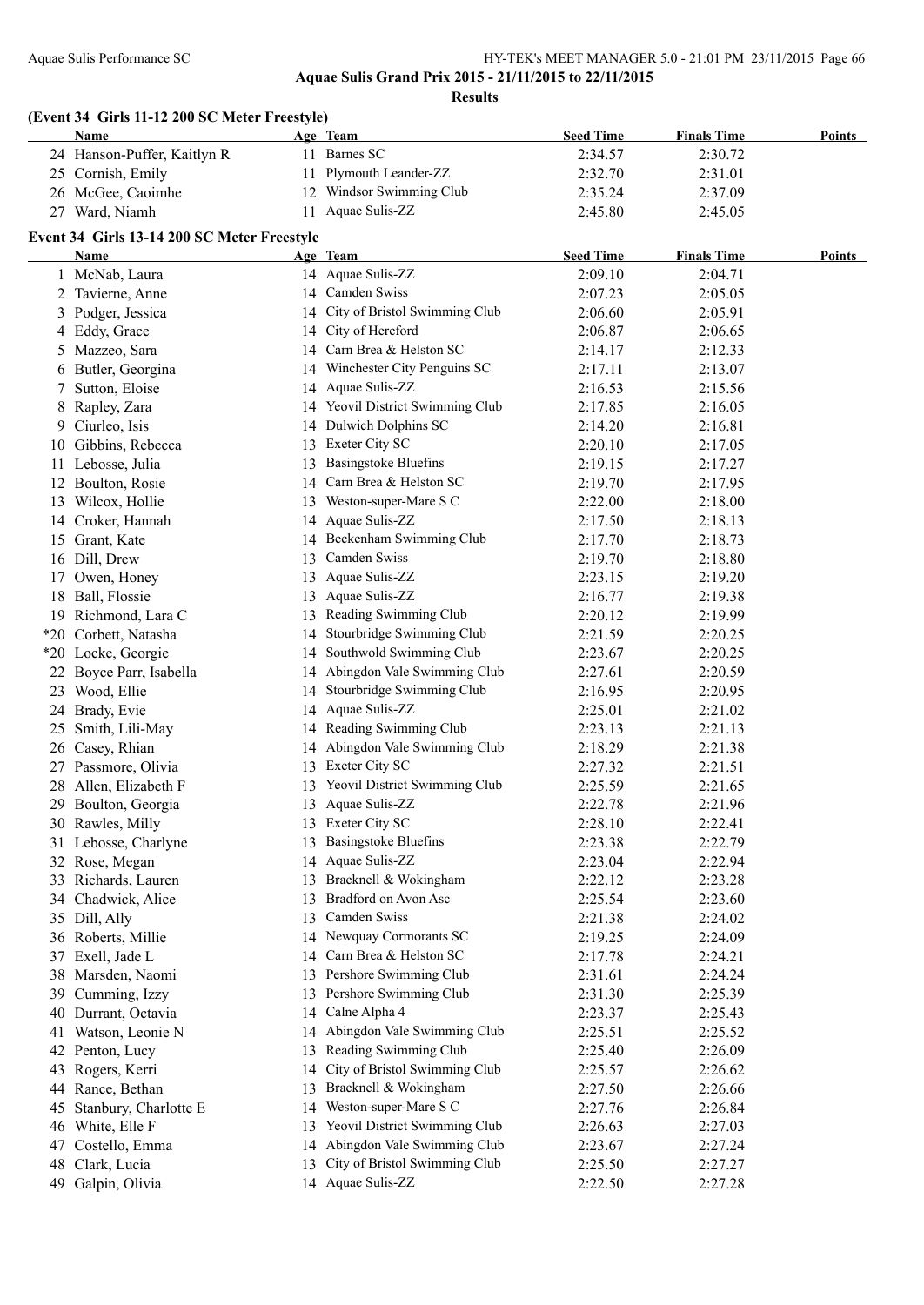**Aquae Sulis Grand Prix 2015 - 21/11/2015 to 22/11/2015 Results**

#### **(Event 34 Girls 13-14 200 SC Meter Freestyle)**

|    | <b>Name</b>                                             |    | Age Team                         | <b>Seed Time</b> | <b>Finals Time</b> | <b>Points</b> |
|----|---------------------------------------------------------|----|----------------------------------|------------------|--------------------|---------------|
|    | 50 Sanders, Amber                                       |    | 13 St Ives Bay SC                | 2:28.41          | 2:27.33            |               |
|    | 51 Bonelli-Bean, Dominique-Lea                          |    | 14 Yeovil District Swimming Club | 2:29.08          | 2:27.50            |               |
|    | 52 Hammond, Samantha                                    |    | 13 Aquae Sulis-ZZ                | 2:25.50          | 2:28.02            |               |
|    | 53 Cookson, Liliana                                     |    | 13 Aquae Sulis-ZZ                | 2:30.61          | 2:28.06            |               |
|    | 54 Crudgington, Maia                                    |    | 13 Aquae Sulis-ZZ                | 2:24.53          | 2:28.25            |               |
|    | *55 Graham, Fay                                         |    | 13 Yeovil District Swimming Club | 2:28.67          | 2:28.63            |               |
|    | *55 Chapman, Kabria                                     |    | 13 Weston-super-Mare S C         | 2:26.88          | 2:28.63            |               |
|    | 57 Newman, Macey                                        |    | 13 Aquae Sulis-ZZ                | 2:29.12          | 2:29.00            |               |
|    | 58 Crispin, Grace                                       | 13 | City of Bristol Swimming Club    | 2:26.26          | 2:29.77            |               |
|    | 59 Coulson, Emily                                       |    | 14 Winchester City Penguins SC   | 2:33.50          | 2:30.39            |               |
|    | 60 Sweet, Yazmin                                        |    | 13 Newquay Cormorants SC         | 2:29.76          | 2:30.47            |               |
|    | 61 Lance, Amy                                           |    | 14 Weston-super-Mare S C         | 2:31.32          | 2:30.57            |               |
|    | 62 Pearce, Ella                                         |    | 13 Abingdon Vale Swimming Club   | 2:28.85          | 2:31.56            |               |
|    |                                                         |    |                                  |                  |                    |               |
|    | Event 34 Girls 15 & Over 200 SC Meter Freestyle<br>Name |    | Age Team                         | <b>Seed Time</b> | <b>Finals Time</b> | Points        |
|    | 1 Routledge, Milly                                      |    | 16 Bracknell & Wokingham         | 2:05.52          | 2:02.55            |               |
|    | 2 Harvey, Calypso                                       |    | 17 City of Hereford              | 2:03.07          | 2:02.81            |               |
|    |                                                         |    | 16 Beckenham Swimming Club       | 2:05.84          |                    |               |
|    | 3 Lewis-Ward, Sophie                                    |    | 15 Aquae Sulis-ZZ                |                  | 2:05.34            |               |
|    | 4 Keen, Georgia                                         |    |                                  | 2:08.75          | 2:07.73            |               |
| 5. | Hunt, Bethany                                           |    | 15 Reading Swimming Club         | 2:05.20          | 2:08.35            |               |
| 6  | Jones, Maria                                            | 16 | Southwold Swimming Club          | 2:06.97          | 2:08.36            |               |
| 7  | Pearce, Lucy                                            | 18 | City of Bristol Swimming Club    | 2:10.00          | 2:09.07            |               |
| 8  | Withey, Alex                                            | 16 | City of Bristol Swimming Club    | 2:11.02          | 2:09.23            |               |
|    | 9 Richards, Megan                                       | 15 | Weston-super-Mare S C            | 2:06.90          | 2:10.09            |               |
|    | 10 Giles, Abbie                                         | 15 | Gloucester City Swimming Club    | 2:10.21          | 2:10.26            |               |
|    | 11 Kaczmarczyk, Natalia                                 | 15 | Camden Swiss                     | 2:13.04          | 2:11.46            |               |
|    | 12 Richards, Holly                                      |    | 15 Weston-super-Mare S C         | 2:09.49          | 2:11.72            |               |
|    | 13 Loveman, Rhiannon                                    |    | 17 Exeter City SC                | 2:14.20          | 2:12.17            |               |
|    | 14 Anderson, Sissel                                     |    | 16 Camden Swiss                  | 2:14.64          | 2:12.93            |               |
|    | 15 Cooper, India                                        |    | 16 Street & District SC          | 2:13.85          | 2:13.90            |               |
|    | 16 Cookson, Stella                                      |    | 15 Aquae Sulis-ZZ                | 2:13.96          | 2:15.13            |               |
|    | 17 Townsend, Katie                                      |    | 15 Exeter City SC                | 2:15.48          | 2:15.30            |               |
|    | 18 Halsted, Olivia                                      |    | 16 Camden Swiss                  | 2:16.98          | 2:16.28            |               |
|    | 19 Owens, Abbie                                         |    | 17 Yeovil District Swimming Club | 2:15.45          | 2:17.67            |               |
|    | 20 Legg, Isobel                                         |    | 15 Bracknell & Wokingham         | 2:18.90          | 2:18.19            |               |
|    | 21 Trimarchi, Lia                                       |    | 15 Camden Swiss                  | 2:18.73          | 2:18.24            |               |
|    | 22 Goffin, Molly                                        | 15 | <b>Basingstoke Bluefins</b>      | 2:19.04          | 2:18.84            |               |
|    | 23 Bonning, Abigail                                     | 15 | Yeovil District Swimming Club    | 2:19.99          | 2:20.14            |               |
|    | 24 Rogers, Kara                                         | 17 | City of Bristol Swimming Club    | 2:21.62          | 2:20.66            |               |
|    | 25 Moore, Catherine                                     |    | 16 Bracknell & Wokingham         | 2:19.40          | 2:20.79            |               |
|    | 26 Walsh, Jemima                                        |    | 16 Windsor Swimming Club         | 2:26.88          | 2:24.66            |               |
|    | 27 Townsend, Katherine                                  |    | 17 Aquae Sulis-ZZ                | 2:20.49          | 2:24.69            |               |
|    | Event 35 Boys 9 Year Olds 100 SC Meter IM               |    |                                  |                  |                    |               |
|    | <b>Name</b>                                             |    | Age Team                         | <b>Seed Time</b> | <b>Finals Time</b> | <b>Points</b> |
|    | 1 Annis, David                                          |    | 9 Pershore Swimming Club         | 1:32.80          | 1:29.41            |               |
|    | 2 Sheffield, Henry                                      |    | 9 Cirencester SC                 | 1:41.63          | 1:37.24            |               |
|    | Event 35 Boys 10 Year Olds 100 SC Meter IM              |    |                                  |                  |                    |               |
|    | Name                                                    |    | Age Team                         | <b>Seed Time</b> | <b>Finals Time</b> | Points        |
|    | 1 Saunders, Oliver                                      |    | 10 Aquae Sulis-ZZ                | 1:23.54          | 1:21.46            |               |
| 2  | Adams, Max                                              |    | 10 Aquae Sulis-ZZ                | 1:23.39          | 1:22.34            |               |
| 3  | Watts, Oliver                                           |    | 10 Calne Alpha 4                 | 1:29.60          | 1:23.60            |               |
| 4  | Biss, Brandon                                           | 10 | Camden Swiss                     | 1:28.29          | 1:26.24            |               |
|    | 5 Perrin, Connor                                        |    | 10 Yeovil District Swimming Club | 1:33.34          | 1:29.95            |               |
|    |                                                         |    |                                  |                  |                    |               |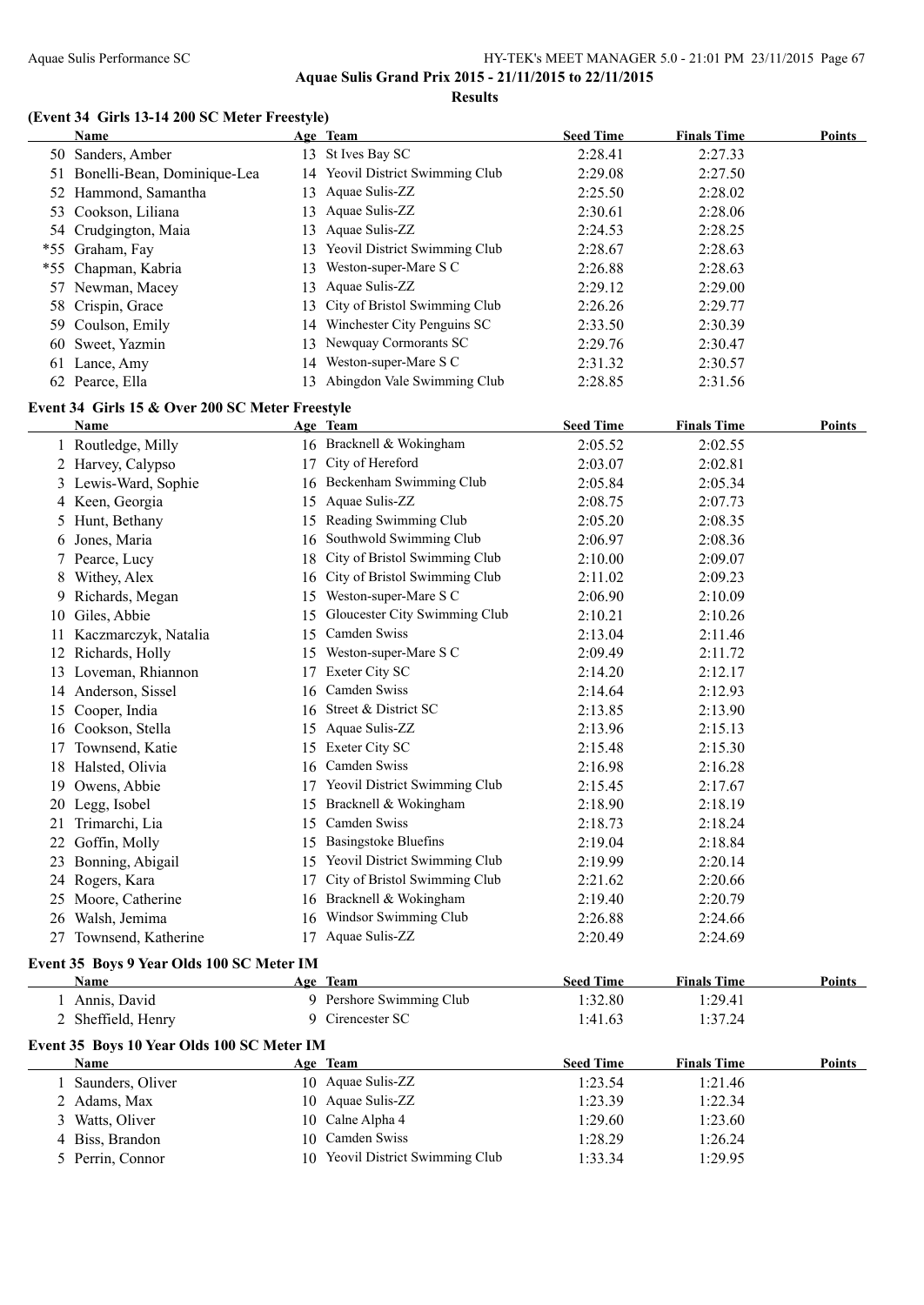### Aquae Sulis Performance SC HY-TEK's MEET MANAGER 5.0 - 21:01 PM 23/11/2015 Page 68 **Aquae Sulis Grand Prix 2015 - 21/11/2015 to 22/11/2015**

**Results**

#### **(Event 35 Boys 10 Year Olds 100 SC Meter IM)**

|     | Name                                |     | Age Team                          | <b>Seed Time</b> | <b>Finals Time</b> | <b>Points</b> |
|-----|-------------------------------------|-----|-----------------------------------|------------------|--------------------|---------------|
|     | 6 Wilks, Aaron                      |     | 10 Windsor Swimming Club          | 1:32.92          | 1:34.17            |               |
|     | 7 Alvarado, Matthias                |     | 10 Camden Swiss                   | 1:37.02          | 1:34.88            |               |
|     | Event 35 Boys 11-12 100 SC Meter IM |     |                                   |                  |                    |               |
|     | Name                                |     | Age Team                          | <b>Seed Time</b> | <b>Finals Time</b> | Points        |
|     | 1 Endersby, George                  |     | 12 Reading Swimming Club          | 1:15.21          | 1:13.07            |               |
|     | 2 Sims, Christopher                 |     | 12 Didcot Barramundi Swimming Clu | 1:14.27          | 1:14.18            |               |
|     | 3 Walker, Benjamin                  |     | 12 Aquae Sulis-ZZ                 | 1:14.71          | 1:14.40            |               |
|     | 4 Tietema, Rory                     |     | 12 Reading Swimming Club          | 1:18.02          | 1:16.84            |               |
|     | 5 Divet, Yann                       |     | 12 Camden Swiss                   | 1:25.46          | 1:17.26            |               |
|     | 6 Bown-Mazzoni, Arthur              |     | 12 Aquae Sulis-ZZ                 |                  |                    |               |
|     |                                     |     | Camden Swiss                      | 1:17.87          | 1:17.99            |               |
|     | 7 Markov, Danny                     | 12  | 12 Camden Swiss                   | 1:23.70          | 1:18.08            |               |
|     | 8 Krasnoshchekiy, Mikhail           |     |                                   | 1:21.65          | 1:18.17            |               |
| 9.  | Machin, Josh                        | 11. | City of Bristol Swimming Club     | 1:25.57          | 1:21.74            |               |
|     | 10 Pegler, Jack                     |     | 12 City of Bristol Swimming Club  | 1:25.83          | 1:22.32            |               |
| 11. | Saunders, Finlay                    |     | 12 Aquae Sulis-ZZ                 | 1:27.64          | 1:24.20            |               |
|     | 12 Chen, William                    | 11  | Camden Swiss                      | 1:29.94          | 1:24.57            |               |
|     | 13 Webster, Toby                    | 11  | Street & District SC              | 1:31.39          | 1:24.78            |               |
|     | 14 Cook, Charlie                    |     | 12 Street & District SC           | 1:28.74          | 1:24.96            |               |
|     | 15 Talbot, Connor                   | 11  | City of Bristol Swimming Club     | 1:26.57          | 1:25.78            |               |
|     | 16 Quellmann, Ben                   |     | 12 Camden Swiss                   | 1:25.90          | 1:26.51            |               |
| 17  | Rycroft, Charles                    |     | 11 Windsor Swimming Club          | 1:26.11          | 1:26.52            |               |
|     | 18 Pliner, Charlie S                |     | 12 Camden Swiss                   | 1:27.72          | 1:26.80            |               |
|     | 19 Bach, Frankie                    | 11  | Stourbridge Swimming Club         | 1:31.18          | 1:27.01            |               |
|     | *20 Jordan, Liam                    | 11  | Exeter City SC                    | 1:27.58          | 1:27.08            |               |
|     | *20 Sowden, Frank                   | 11  | City of Bristol Swimming Club     | 1:31.84          | 1:27.08            |               |
|     | 22 Albon, Christian                 |     | 12 Weston-super-Mare S C          | 1:49.03          | 1:27.26            |               |
|     | 23 Parker, Matthew                  | 11  | Aquae Sulis-ZZ                    | 1:30.07          | 1:28.43            |               |
|     | 24 Leach, Cameron                   | 11  | Pershore Swimming Club            | 1:28.68          | 1:28.68            |               |
|     | 25 Wilkinson, Benjamin              | 11  | Reading Swimming Club             | 1:28.51          | 1:28.78            |               |
|     | 26 Pliner, Theo                     |     | 11 Camden Swiss                   | 1:31.93          | 1:30.34            |               |
|     | Event 35 Boys 13-14 100 SC Meter IM |     |                                   |                  |                    |               |
|     | Name                                |     | Age Team                          | <b>Seed Time</b> | <b>Finals Time</b> | Points        |
|     | 1 Endersby, Jack                    |     | 14 Reading Swimming Club          | 1:04.69          | 1:03.07            |               |
|     | *2 Broomfield, Zac                  |     | 13 St Ives Bay SC                 | 1:06.20          | 1:05.16            |               |
|     | *2 White, Alec                      |     | 14 Exeter City SC                 | 1:09.07          | 1:05.16            |               |
| 4   | Sims, Nicholas                      |     | 14 Didcot Barramundi Swimming Clu | 1:07.60          | 1:06.89            |               |
|     | 5 Drew, Ruud A                      |     | 14 Reading Swimming Club          | 1:08.07          | 1:07.68            |               |
| 6   | Sweatman, Simon                     | 13  | Pershore Swimming Club            | 1:11.45          | 1:07.93            |               |
| 7.  | Humphrys, Martyn                    | 14  | Winchester City Penguins SC       | 1:08.58          | 1:08.22            |               |
| 8   | McNamara, Aeden                     | 14  | St Ives Bay SC                    | 1:13.61          | 1:08.33            |               |
|     | 9 Bailey, Jacob                     | 14  | Yeovil District Swimming Club     | 1:10.00          | 1:08.73            |               |
|     | 10 Bakker-Noguer, Javier            | 14  | Reading Swimming Club             | 1:08.50          | 1:09.03            |               |
| 11  | Hood, Dylan J                       |     | 14 Aquae Sulis-ZZ                 | 1:11.90          | 1:09.25            |               |
|     | 12 Turner, Arno                     | 14  | Southwold Swimming Club           | 1:10.63          | 1:09.58            |               |
|     | 13 Frigo, Themis N                  |     | 13 Barnes SC                      | 1:12.89          | 1:09.64            |               |
|     | 14 Orchard, Andre J                 |     | 14 Exeter City SC                 | 1:13.49          | 1:10.13            |               |
| 15  | Chu, Tomas                          | 14  | Camden Swiss                      | 1:16.22          | 1:10.26            |               |
|     | 16 Walsh, Rueben                    | 14  | Windsor Swimming Club             | 1:13.52          | 1:11.54            |               |
| 17  | Talks, Charlie                      | 13  | Winchester City Penguins SC       | 1:16.56          | 1:12.18            |               |
|     | 18 Fleming, Tomas                   | 14  | Reading Swimming Club             | 1:14.81          | 1:12.58            |               |
|     | 19 Hardick, Matthew                 | 13  | Aquae Sulis-ZZ                    | 1:18.81          |                    |               |
|     |                                     |     | Stourbridge Swimming Club         |                  | 1:12.68            |               |
|     | 20 Duffy, Ryan                      | 14  | City of Bristol Swimming Club     | 1:15.00          | 1:12.79            |               |
|     | 21 Farr, George                     | 14  | 14 St Ives Bay SC                 | 1:11.83          | 1:12.81            |               |
| 22  | Slack, Reef                         |     |                                   | 1:09.00          | 1:12.94            |               |